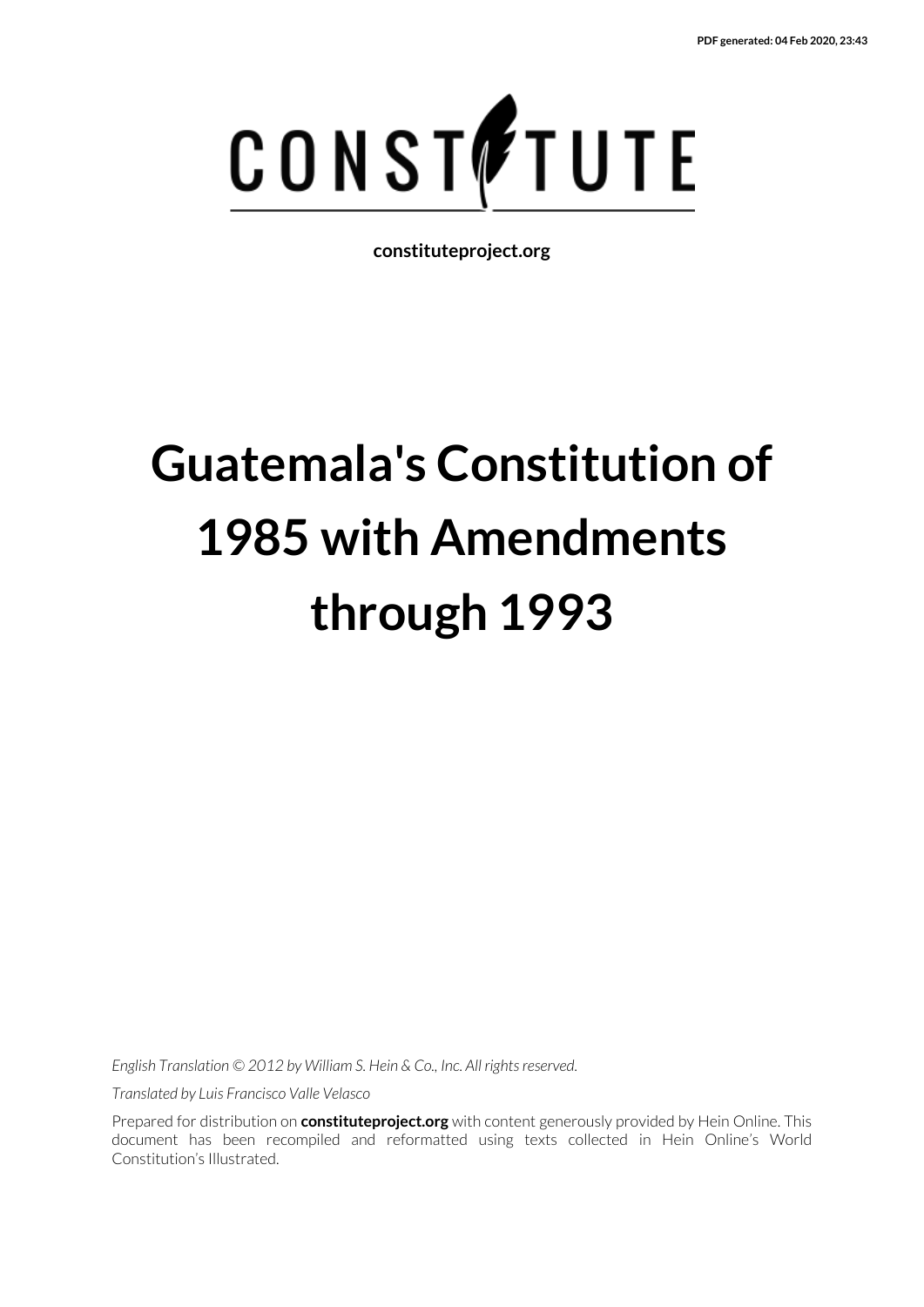# **Table of contents**

| TITLE I: The Human Person, Objectives and Duties of the State 12             |
|------------------------------------------------------------------------------|
|                                                                              |
|                                                                              |
|                                                                              |
|                                                                              |
|                                                                              |
|                                                                              |
|                                                                              |
|                                                                              |
|                                                                              |
|                                                                              |
| Article 9: Interrogation [Interrogatorio] of Those Detained or Imprisoned 13 |
|                                                                              |
|                                                                              |
|                                                                              |
|                                                                              |
|                                                                              |
|                                                                              |
|                                                                              |
|                                                                              |
|                                                                              |
|                                                                              |
|                                                                              |
|                                                                              |
|                                                                              |
|                                                                              |
|                                                                              |
|                                                                              |
|                                                                              |
|                                                                              |
|                                                                              |
| Article 29: Free Access to Tribunals and Dependencies of the State  18       |
|                                                                              |
|                                                                              |
|                                                                              |
|                                                                              |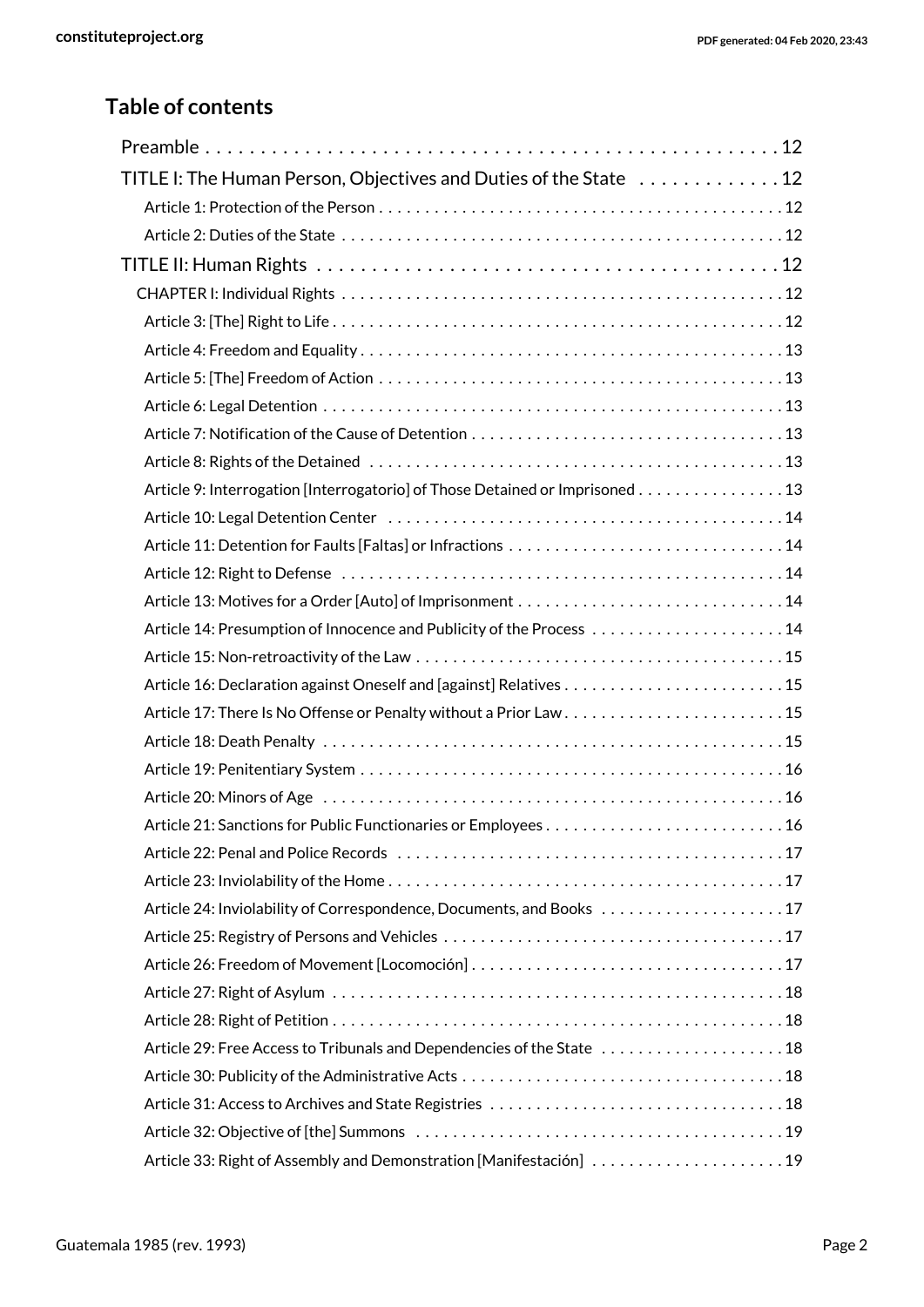| Article 44: [The] Rights Inherent to the Human Person 21                           |
|------------------------------------------------------------------------------------|
| Article 45: Action Against Offenders [Infractores] and Legitimacy of Resistance 21 |
|                                                                                    |
|                                                                                    |
|                                                                                    |
|                                                                                    |
|                                                                                    |
|                                                                                    |
|                                                                                    |
|                                                                                    |
|                                                                                    |
|                                                                                    |
|                                                                                    |
|                                                                                    |
|                                                                                    |
|                                                                                    |
|                                                                                    |
|                                                                                    |
|                                                                                    |
|                                                                                    |
|                                                                                    |
|                                                                                    |
|                                                                                    |
|                                                                                    |
| Article 65: Preservation and Promotion of Culture 24                               |
|                                                                                    |
|                                                                                    |
| Article 67: Protection of the Indigenous Agricultural Lands and Cooperatives 24    |
|                                                                                    |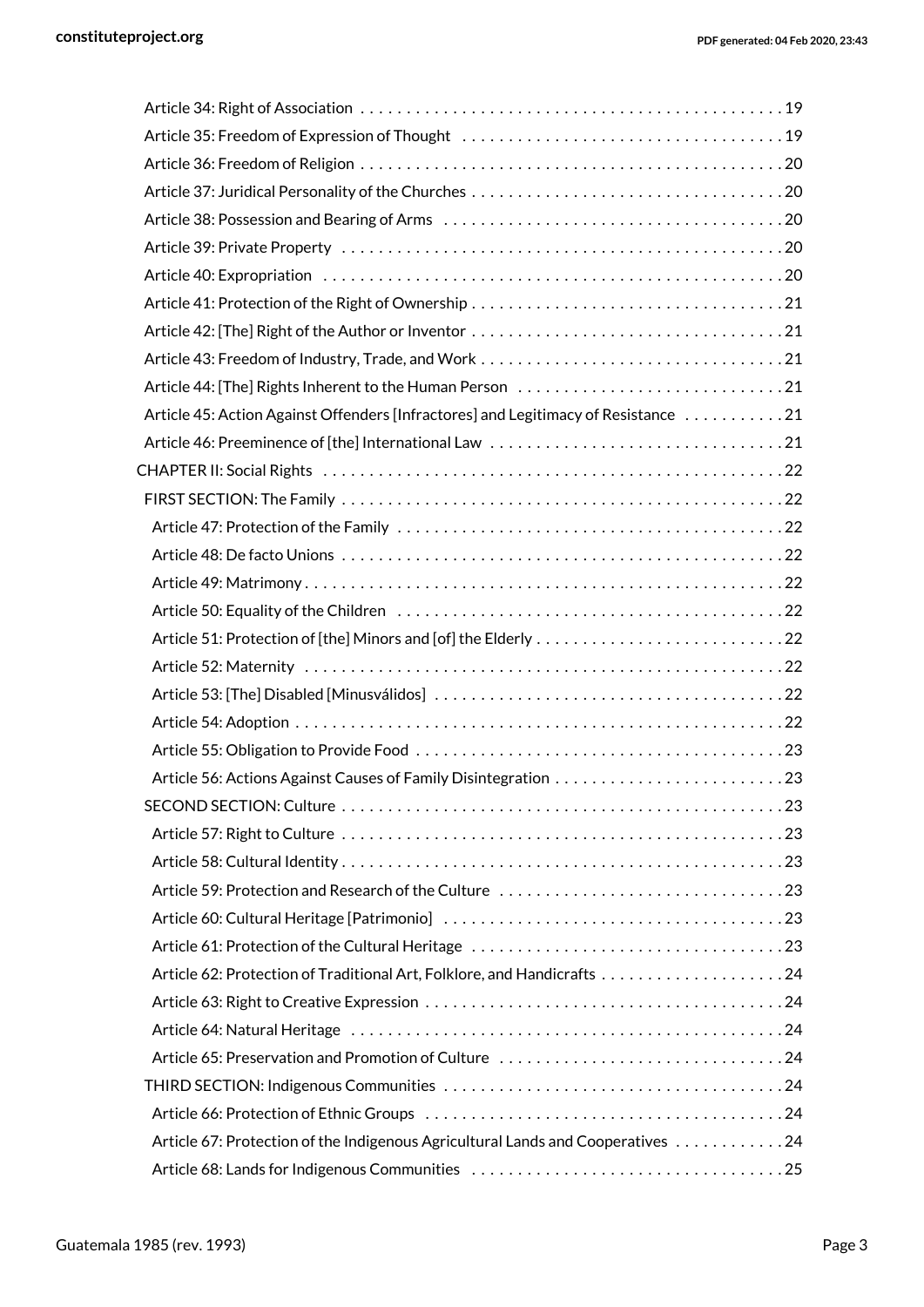| Article 73: Freedom of Education and the Economic Assistance of the State 25      |
|-----------------------------------------------------------------------------------|
|                                                                                   |
|                                                                                   |
|                                                                                   |
|                                                                                   |
|                                                                                   |
|                                                                                   |
|                                                                                   |
|                                                                                   |
|                                                                                   |
|                                                                                   |
| Article 83: Government of the University of San Carlos de Guatemala               |
| Article 84: Budgetary Allocation for the University of San Carlos de Guatemala 27 |
|                                                                                   |
|                                                                                   |
| Article 87: Recognition of Degrees, Titles, Diplomas, and Incorporations 28       |
|                                                                                   |
| Article 89: Granting of Degrees, Titles, and Diplomas28                           |
|                                                                                   |
|                                                                                   |
|                                                                                   |
|                                                                                   |
| SEVENTH SECTION: Health, Security, and Social Assistance 29                       |
|                                                                                   |
| Article 94: Obligation of the State, Regarding Health and Social Assistance 30    |
|                                                                                   |
|                                                                                   |
| Article 97: [The] Environment and [the] Ecological Balance 30                     |
|                                                                                   |
|                                                                                   |
|                                                                                   |
|                                                                                   |
|                                                                                   |
|                                                                                   |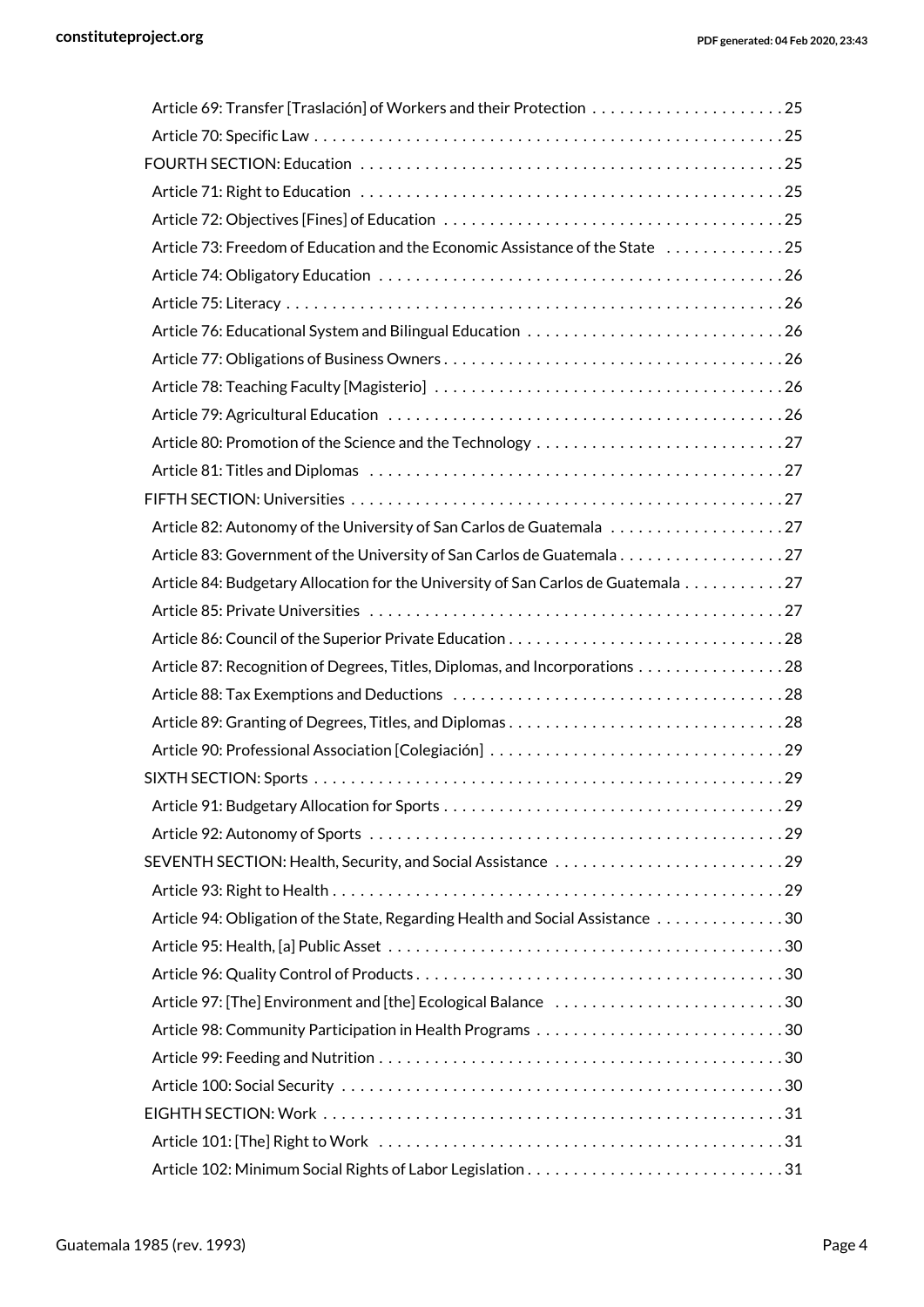| Article 103: Protection [Tutelaridad] of the Labor Laws 34                            |  |
|---------------------------------------------------------------------------------------|--|
|                                                                                       |  |
|                                                                                       |  |
|                                                                                       |  |
|                                                                                       |  |
|                                                                                       |  |
|                                                                                       |  |
|                                                                                       |  |
|                                                                                       |  |
|                                                                                       |  |
| Article 112: Prohibition of Performing [Desempeñar] More Than One Public Office 36    |  |
|                                                                                       |  |
|                                                                                       |  |
| Article 115: Free Coverage by the Guatemalan Social Security Institute to Retirees 36 |  |
|                                                                                       |  |
| Article 117: Option for the Passive Classes Regime 36                                 |  |
|                                                                                       |  |
|                                                                                       |  |
|                                                                                       |  |
| Article 120: Intervention in [the] Enterprises that Provide Public Services 38        |  |
|                                                                                       |  |
| Article 122: [The] Territorial Reserves of the State 39                               |  |
|                                                                                       |  |
|                                                                                       |  |
|                                                                                       |  |
|                                                                                       |  |
|                                                                                       |  |
| Article 128: Exploitation [Aprovechamiento] of Waters, Lakes, and Rivers 40           |  |
|                                                                                       |  |
|                                                                                       |  |
|                                                                                       |  |
|                                                                                       |  |
|                                                                                       |  |
|                                                                                       |  |
|                                                                                       |  |
|                                                                                       |  |
|                                                                                       |  |
|                                                                                       |  |
| CHAPTER IV: Limitation to the Constitutional Rights 44                                |  |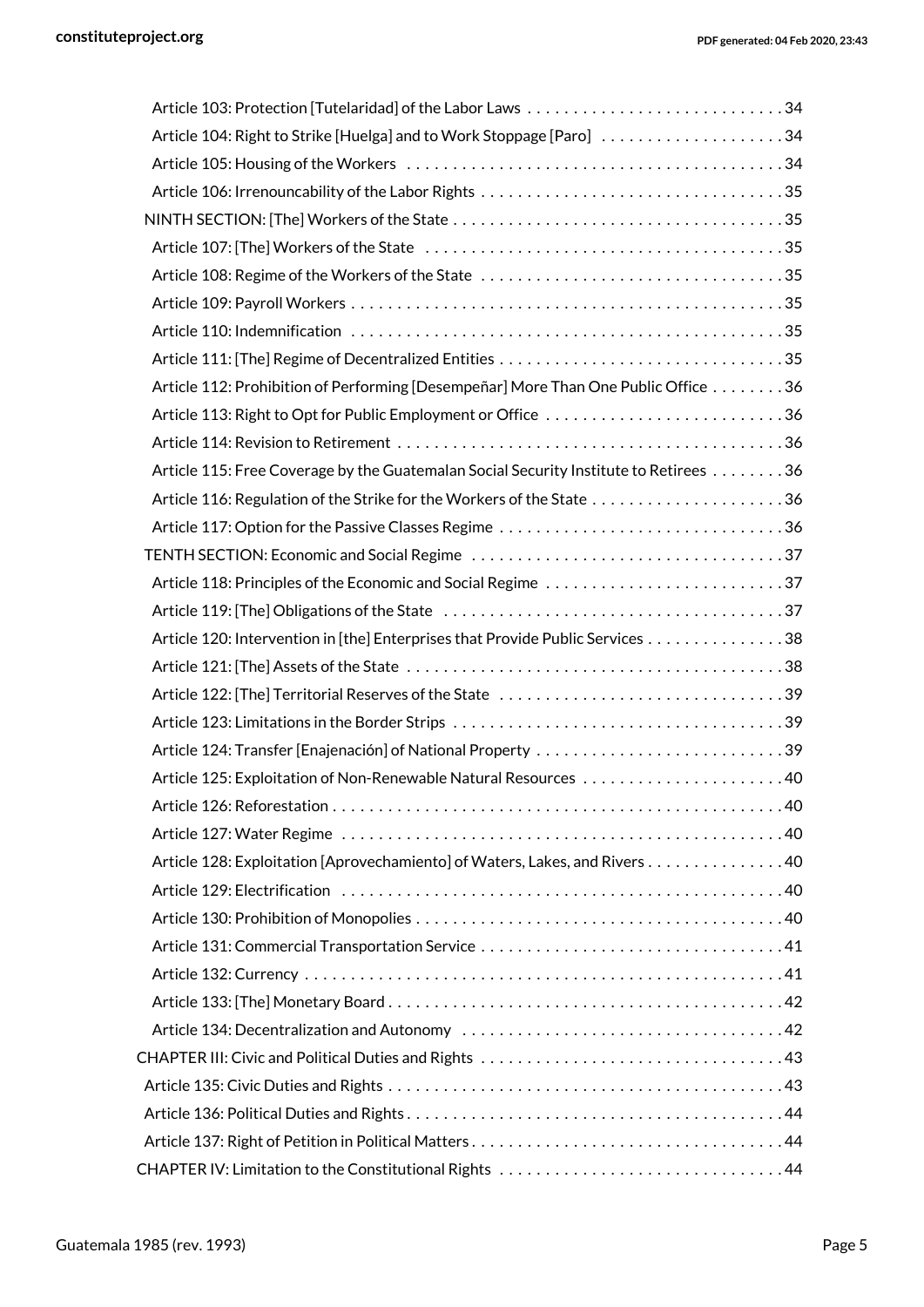| Article 148: Suspension, Loss, and Recovery of Citizenship 47                               |
|---------------------------------------------------------------------------------------------|
|                                                                                             |
|                                                                                             |
|                                                                                             |
|                                                                                             |
|                                                                                             |
|                                                                                             |
|                                                                                             |
|                                                                                             |
|                                                                                             |
| Article 155: [The] Responsibility for Violating the Law 48                                  |
| Article 156: Non-obligation of Force [No obligatoriedad] of Illegal Orders 48               |
|                                                                                             |
|                                                                                             |
| Article 157: Legislative Power [Potestad] and the Composition [Integración] of the Congress |
|                                                                                             |
|                                                                                             |
| Article 160: Authorization to Deputies to Perform another Office 49                         |
|                                                                                             |
| Article 162: Requirements for the Office of Deputy 50                                       |
| Article 163: Directive Board [Junta Directiva] and Permanent Commission 50                  |
|                                                                                             |
|                                                                                             |
|                                                                                             |
|                                                                                             |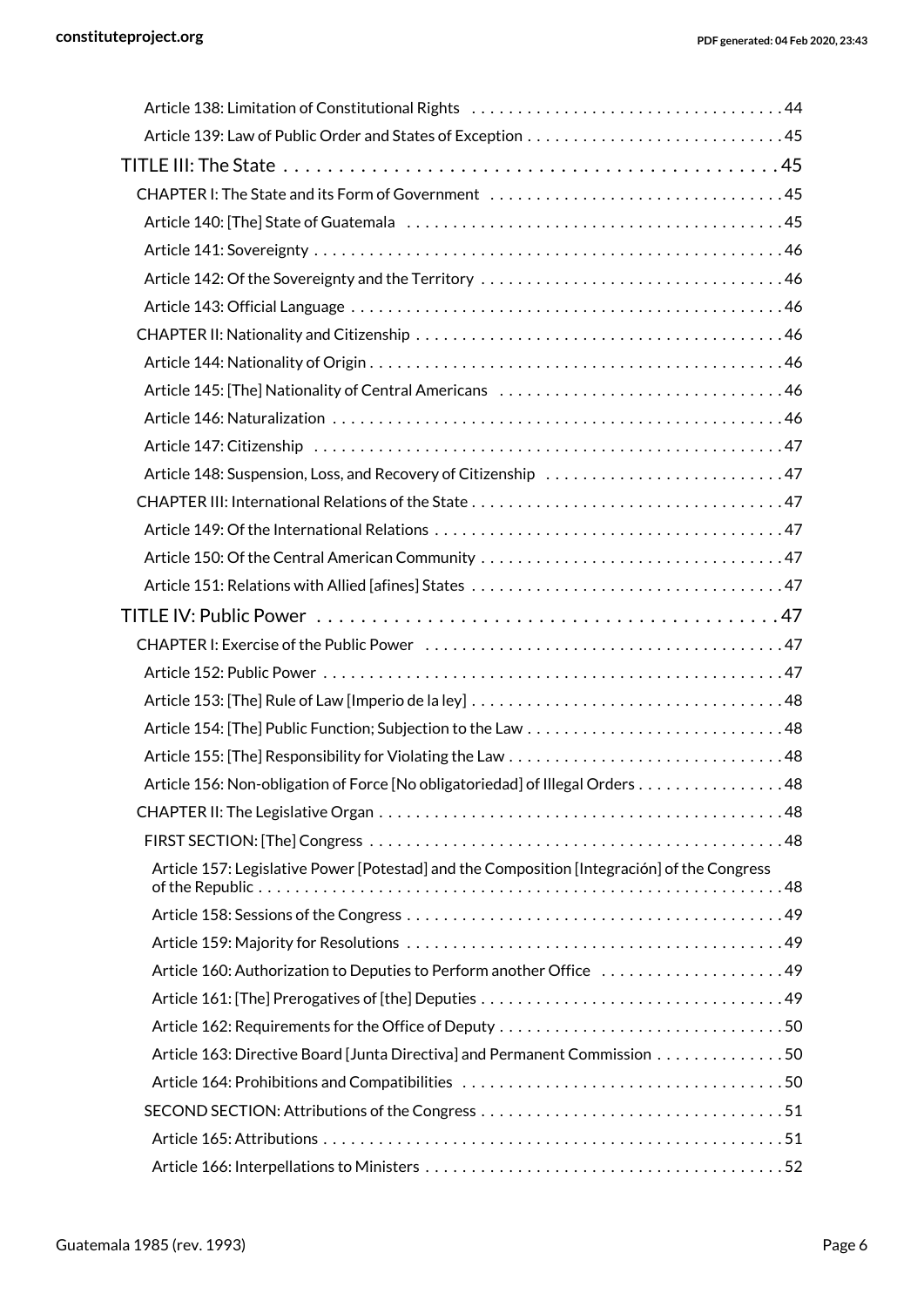| Article 168: Assistance of Ministers, Officials, and Employees of the Congress 53         |
|-------------------------------------------------------------------------------------------|
| Article 169: Call for Elections by the Congress 53                                        |
|                                                                                           |
| Article 171: Other Attributions of the Congress 54                                        |
|                                                                                           |
|                                                                                           |
| THIRD SECTION: Formation and Sanction of the Law 56                                       |
|                                                                                           |
|                                                                                           |
|                                                                                           |
|                                                                                           |
|                                                                                           |
|                                                                                           |
|                                                                                           |
|                                                                                           |
|                                                                                           |
| FIRST SECTION: [The] President of the Republic 57                                         |
| Article 182: The Presidency of the Republic and the Composition of the Executive Organ 57 |
| Article 183: [The] Functions of the President of the Republic 57                          |
| Article 184: Election of the President and [the] Vice-President of the Republic59         |
| Article 185: Requirements to Opt for the Positions of President and Vice-President of the |
| Article 186: Prohibitions to Opt for the Offices of President or Vice-President of the    |
|                                                                                           |
|                                                                                           |
|                                                                                           |
| Article 189: Temporary or Absolute Absence [Falta] of the President of the Republic 61    |
|                                                                                           |
|                                                                                           |
|                                                                                           |
|                                                                                           |
|                                                                                           |
|                                                                                           |
|                                                                                           |
|                                                                                           |
|                                                                                           |
|                                                                                           |
|                                                                                           |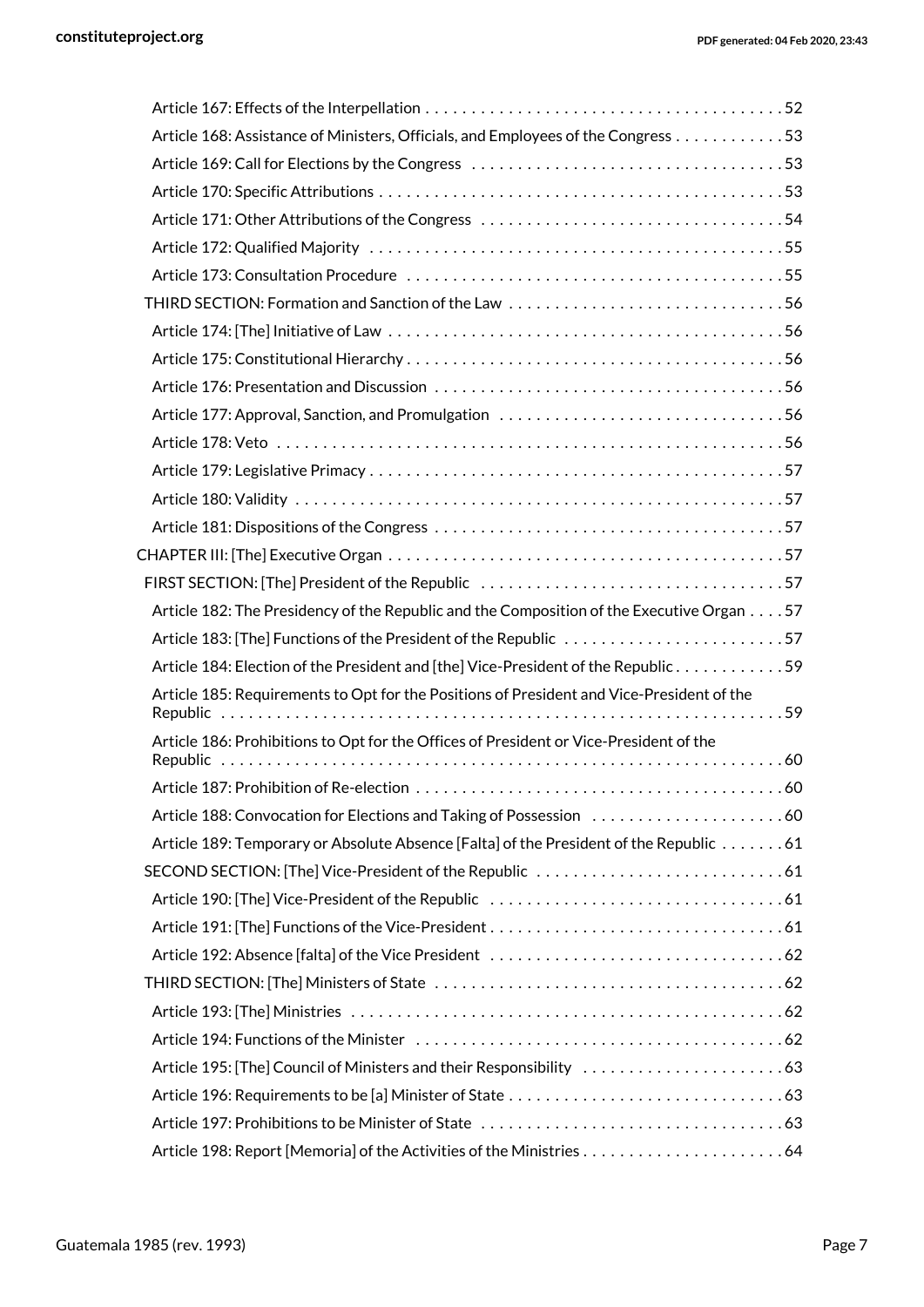| Article 203: Independence of the Judicial Organ and the Power to Judge 64               |
|-----------------------------------------------------------------------------------------|
|                                                                                         |
|                                                                                         |
| Article 206: Right of Preliminary Hearing [antejuicio] for Magistrates and Judges 65    |
|                                                                                         |
|                                                                                         |
|                                                                                         |
|                                                                                         |
|                                                                                         |
|                                                                                         |
|                                                                                         |
|                                                                                         |
| Article 214: Composition [Integración] of the Supreme Court of Justice 67               |
|                                                                                         |
| Article 216: Requirements to be a Magistrate of the Supreme Court of Justice 67         |
|                                                                                         |
|                                                                                         |
|                                                                                         |
|                                                                                         |
|                                                                                         |
|                                                                                         |
|                                                                                         |
|                                                                                         |
|                                                                                         |
| Article 223: Freedom in the Formation and Functioning of the Political Organizations 69 |
|                                                                                         |
|                                                                                         |
|                                                                                         |
|                                                                                         |
|                                                                                         |
|                                                                                         |
| Article 229: Financial Contribution of the Central Government to the Departments 71     |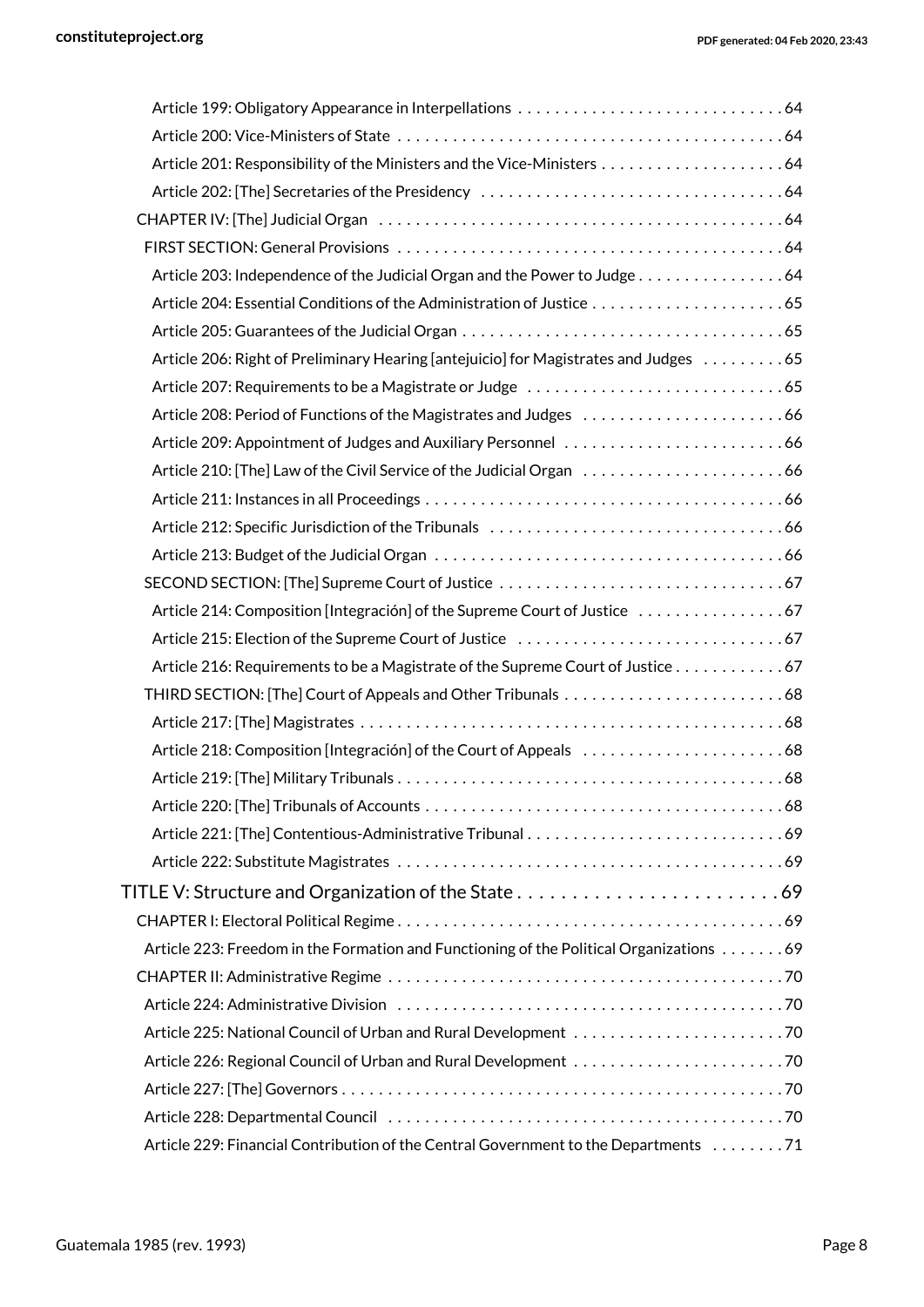| CHAPTER III: Regime of Control and Supervision [Fiscalización] 71                         |
|-------------------------------------------------------------------------------------------|
| Article 232: Office of the Comptroller General of Accounts [Contraloría] 71               |
|                                                                                           |
|                                                                                           |
|                                                                                           |
|                                                                                           |
|                                                                                           |
| Article 237: [The] General Budget of [the] Revenues and Expenditures of the State 72      |
|                                                                                           |
|                                                                                           |
| Article 240: [The] Source of [the] Investments and Expenditures of the State 74           |
|                                                                                           |
|                                                                                           |
|                                                                                           |
|                                                                                           |
| Article 244: [The] Integration, Organization, and Objectives [Fines] of the Army 75       |
|                                                                                           |
| Article 246: Responsibilities [Cargos] and Attributions of the President in the Army 76   |
|                                                                                           |
|                                                                                           |
|                                                                                           |
|                                                                                           |
| CHAPTER VI: The Public Ministry and the Office of the Procurator General of the Nation 77 |
|                                                                                           |
|                                                                                           |
|                                                                                           |
|                                                                                           |
|                                                                                           |
|                                                                                           |
|                                                                                           |
|                                                                                           |
|                                                                                           |
| Article 260: Privileges and Guarantees of [the] Municipal Assets [Bienes] 79              |
| Article 261: Prohibitions Against Exemption from Taxes or Municipal Assessments 79        |
|                                                                                           |
| TITLE VI: Constitutional Guarantees and Defense of the Constitutional Order 79            |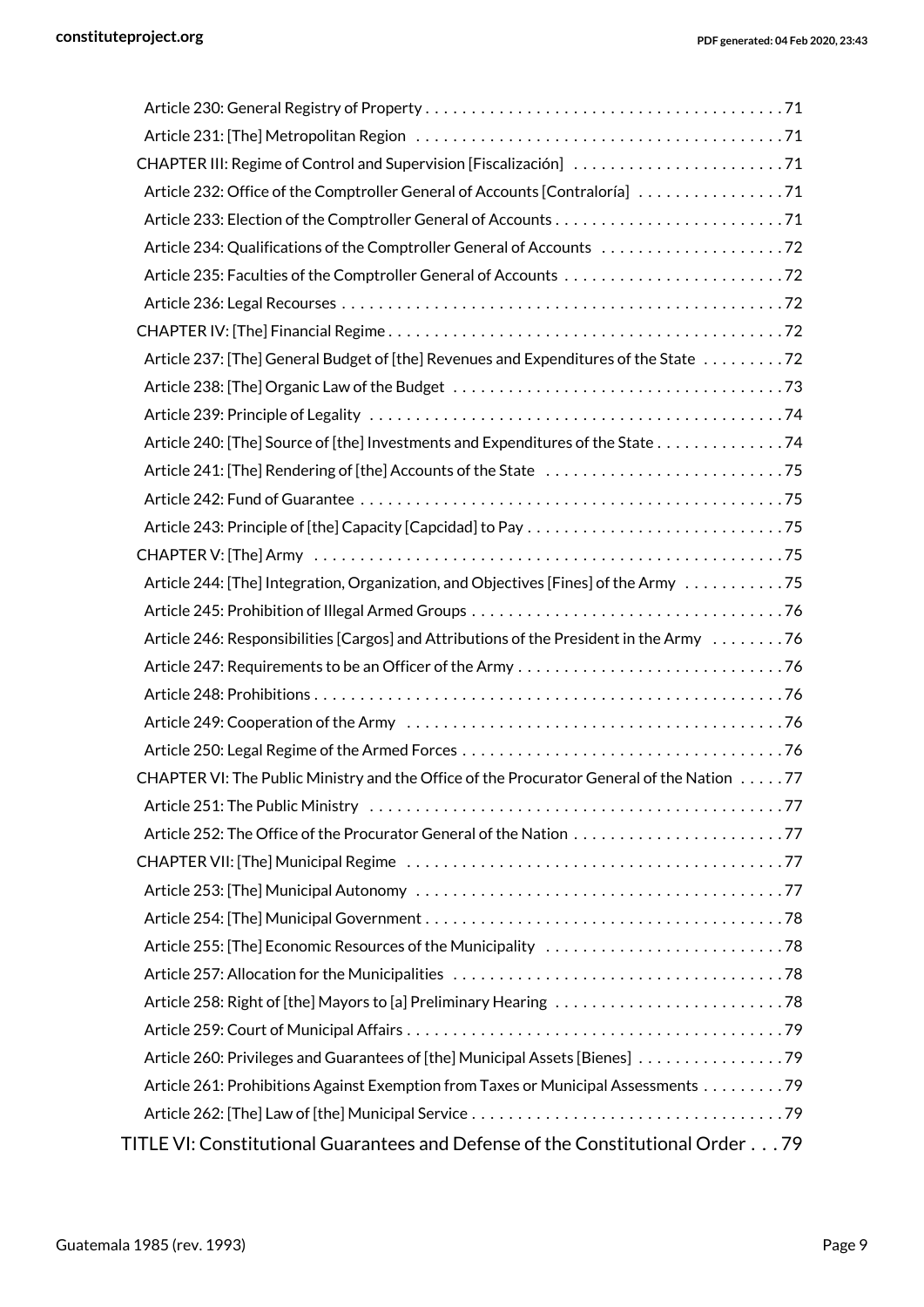| Article 264: Responsibilities of the Offenders [Infractores] 80                            |
|--------------------------------------------------------------------------------------------|
|                                                                                            |
|                                                                                            |
|                                                                                            |
| Article 266: [The] Unconstitutionality of the Laws in Specific Cases 80                    |
| Article 267: [The] Unconstitutionality of the Laws of General Character 80                 |
|                                                                                            |
| Article 268: [The] Essential Function of the Court of Constitutionality 80                 |
|                                                                                            |
| Article 270: Requirements of the Magistrates of the Court of Constitutionality 81          |
|                                                                                            |
|                                                                                            |
|                                                                                            |
| Article 273: [The] Human Rights Commission and [the] Procurator of the Commission 83       |
|                                                                                            |
|                                                                                            |
| CHAPTER VI: Law of [the Recourses of] Amparo, Personal Exhibition and Constitutionality 84 |
|                                                                                            |
|                                                                                            |
|                                                                                            |
|                                                                                            |
|                                                                                            |
|                                                                                            |
| Article 280: Reforms by the Congress and [the] Popular Consultation 85                     |
|                                                                                            |
|                                                                                            |
|                                                                                            |
|                                                                                            |
|                                                                                            |
|                                                                                            |
|                                                                                            |
|                                                                                            |
|                                                                                            |
|                                                                                            |
|                                                                                            |
|                                                                                            |
|                                                                                            |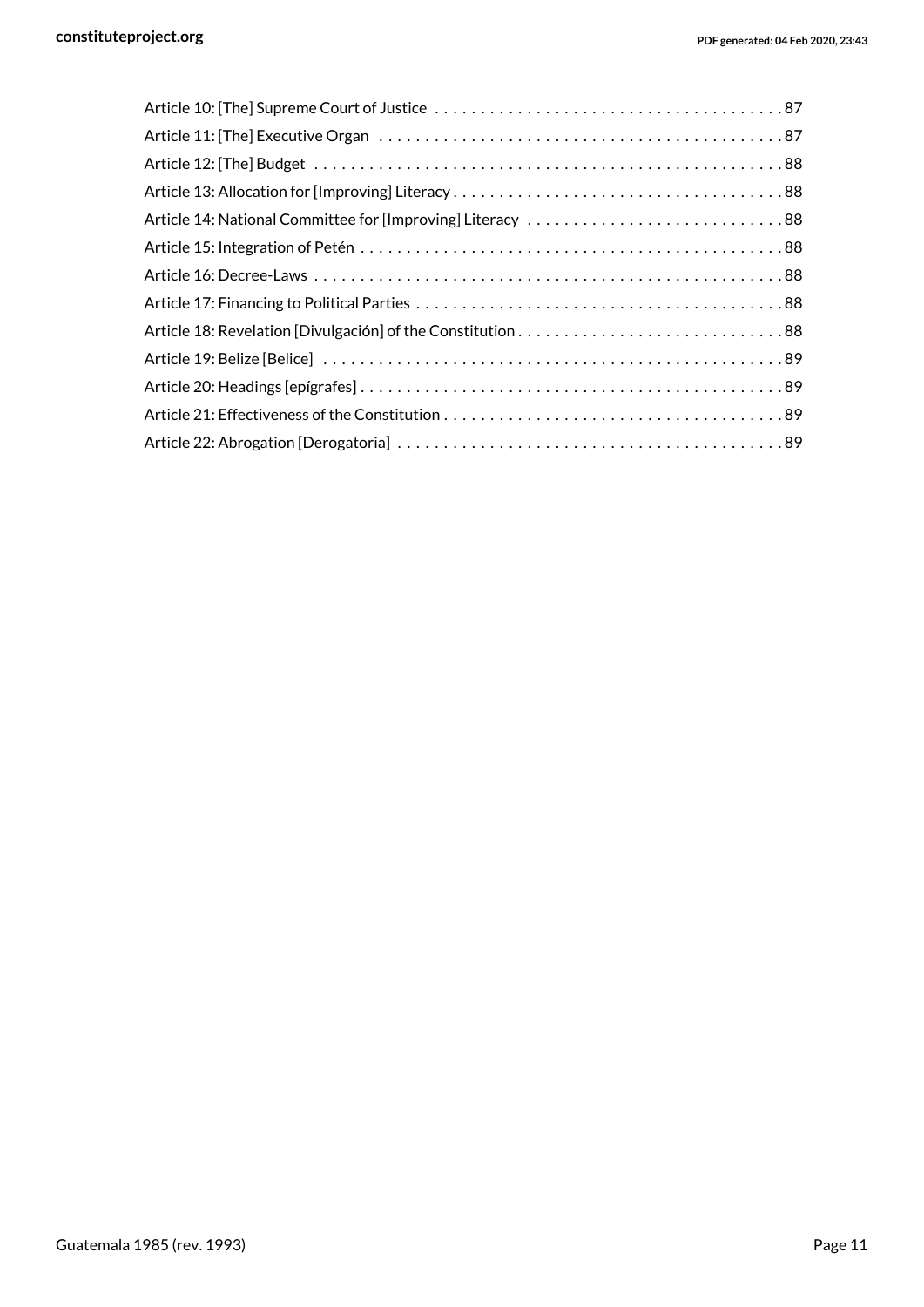• • Source of constitutional authority God or other deities **Preamble**

• Motives for writing constitution • Preamble

<span id="page-11-0"></span>INVOKING THE NAME OF GOD

We, the representatives of the people of Guatemala, elected freely and democratically, gathered in [the] National Constituent Assembly, with the goal of legally and politically organizing the State; affirming the primacy of the human person as [the] subject and purpose [fin] of the social order; recognizing the family as the primary and fundamental genesis of the spiritual and moral values of the society and the State, as [the one] responsible for promoting the common good, of the consolidation of the regime of legality, security, justice, equality, freedom and peace; inspired by the ideals of our forefathers and embracing [recogiendo] our traditions and cultural heritage; decided to promote the complete validity [vigencia] of the Human Rights within a stable, permanent, and popular institutional order, [one] where the governed and the governors [can] proceed with absolute attachment to the law;

SOLEMNLY DECREE, SANCTION, AND PROMULGATE THE FOLLOWING: POLITICAL CONSTITUTION OF THE REPUBLIC OF GUATEMALA

# <span id="page-11-1"></span>**TITLE I: The Human Person, Objectives and Duties of the State**

#### **SOLE CHAPTER**

#### <span id="page-11-2"></span>**Article 1: Protection of the Person**

The State of Guatemala is organized to protect the person and the family; its supreme objective is the realization of the common good.

#### <span id="page-11-3"></span>**Article 2: Duties of the State**

It is the duty of the State to guarantee to the inhabitants of the Republic the life, the freedom, the justice, the security, the peace, and the integral development of the person.

# <span id="page-11-4"></span>**TITLE II: Human Rights**

#### <span id="page-11-6"></span><span id="page-11-5"></span>**CHAPTER I: Individual Rights**

#### • Right to life **Article 3: [The] Right to Life**

The State guarantees and protects the human life from its conception, as well as the integrity and security of the person.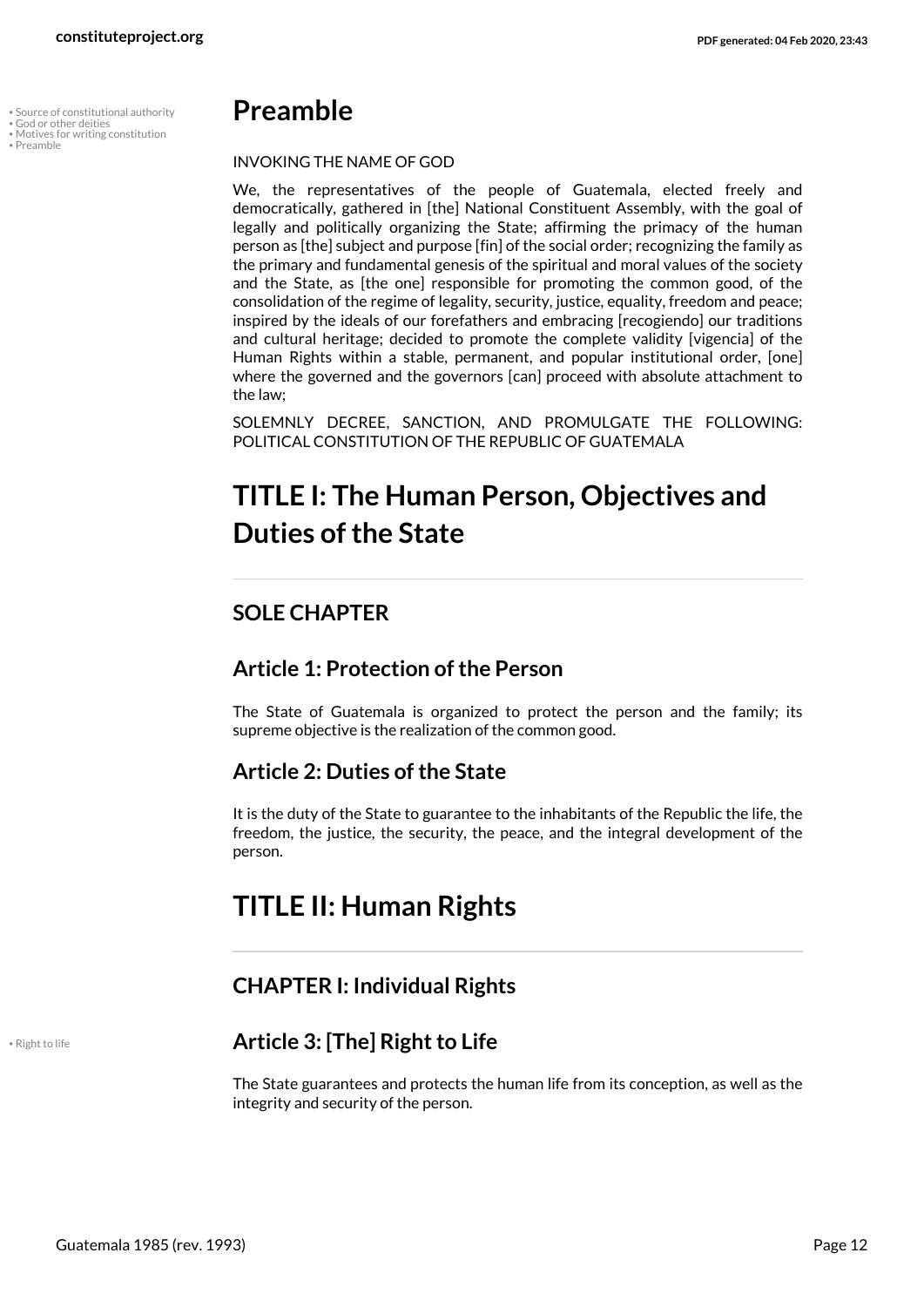- General guarantee of equality Equality regardless of gender
- 
- 

#### • Human dignity **Article 4: Freedom and Equality**

• Prohibition of slavery In Guatemala[,] all [of the] human beings are free and equal in dignity and rights. The man and the woman, whatever their civil status may be, have equal opportunities and responsibilities. No person can be subject to servitude or to another condition that diminishes his or her dignity. The human beings must exercise [guardar] brotherly behavior among them.

#### • Freedom of opinion/thought/conscience **Article 5: [The] Freedom of Action**

<span id="page-12-1"></span><span id="page-12-0"></span>All persons have the right to do what the law does not prohibit; [the persons] are not obligated to obey orders that are not based in law or issued in accordance to it. Neither may they be persecuted or harassed for their opinions or for acts that do not imply an infraction of it.

### <span id="page-12-2"></span>**Article 6: Legal Detention**

No person may be arrested or detained, except for cause of [a] crime or [a] offense [falta] and by virtue of a order issued in accordance to the law [and] by a competent judicial authority. The cases of flagrant crime or offense are excepted. The detained [person] will be placed at the provision of the competent judicial authority within a time limit not exceeding six hours, and may not be subject to any other authority.

The functionary, or agent of the authority who infringes what is established in this Article will be sanctioned according to the Law, and the tribunals, of office, will initiate the corresponding process.

#### <span id="page-12-3"></span>**Article 7: Notification of the Cause of Detention**

Any person [who is] detained must be notified immediately, in a verbal or written form, of the cause that motivated his [or her] detention, [the] authority which ordered it and the place where he [or she] will remain. The same notification must be made through the most rapid means to the person designated by the detained [person] and the authority will be responsible for the effectiveness of the notification.

#### <span id="page-12-4"></span>**Article 8: Rights of the Detained**

All detained [persons] must be informed immediately of their rights in a form that will be understandable, especially [of the right] to use a defender [defensor], who may be present at all police and judicial diligences. The detained [person] cannot be obligated to testify except before a competent judicial authority.

#### <span id="page-12-5"></span>**Article 9: Interrogation [Interrogatorio] of Those Detained or Imprisoned**

The judicial authorities are the only ones competent to interrogate those [who are] detained or imprisoned. This diligence must be practiced within a time that does not exceed twenty-four hours.

Extrajudicial questioning lacks any probatory value.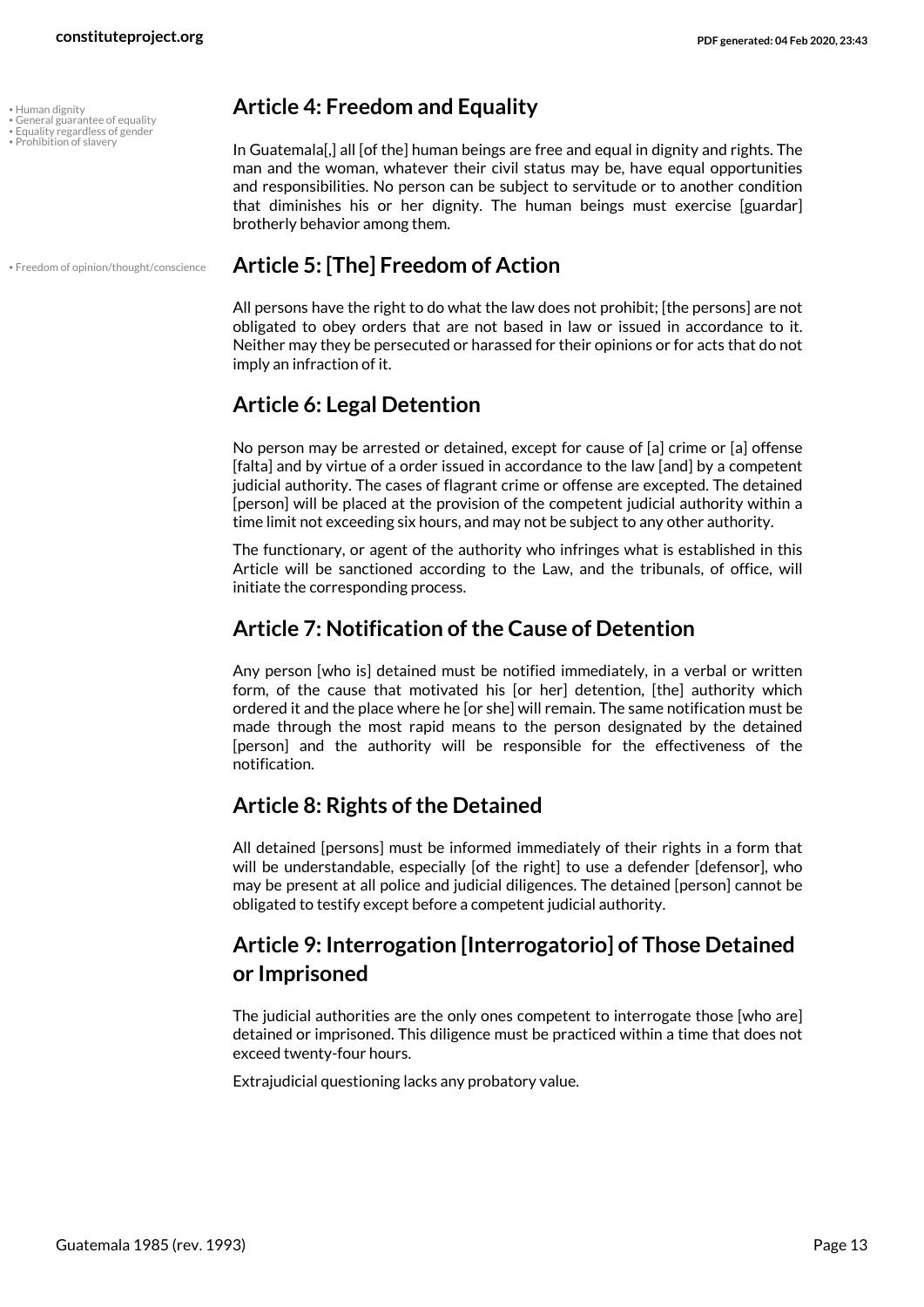#### <span id="page-13-0"></span>**Article 10: Legal Detention Center**

The persons apprehended by the authority may not be taken to places of detention, arrest, or imprisonment different from those which are legally and publicly designated to that effect. The provisional centers of detention, arrest, or imprisonment, shall be different from those where the sentences [condenas] are to be fulfilled.

The authorities and their agents, who violate what is established in this Article, will be personally responsible.

#### <span id="page-13-1"></span>**Article 11: Detention for Faults [Faltas] or Infractions**

The persons whose identities can be established by means of documents, [through] the testimony of witnesses of substance [de persona de arraigo], or by [its] own authority, may not remain detained for faults or infractions.

In such cases, under the penalty of the corresponding sanction, the authority will limit its duty [cometido] to report the evidence to the competent judge and to warn the offender, as to appear before the same within the subsequent 48 business [hábiles] hours. To that effect, all of the days of the year, and within the hours comprehended between eight and eighteen hours[,] are business [hours].

Whoever disobeys the summons [emplazamiento] will be sanctioned according to the law. The person who may not be identified according to what is established in this Article, will be placed at the provision of the nearest judicial authority, within the first hour following his [or her] detention.

#### <span id="page-13-2"></span>**Article 12: Right to Defense**

The defense of the person and his [or her] rights are inviolable. No one may be sentenced or deprived from his [or her] rights, without being summoned, heard and defeated in a legal process before a competent and pre-established judge and tribunal.

No person may be tried by Special or Secret Tribunals, nor through proceedings that are not pre-established legally.

#### <span id="page-13-3"></span>**Article 13: Motives for a Order [Auto] of Imprisonment**

A order of imprisonment may not be dictated, without previous information of a crime having been committed and without the concurrence [of] sufficient rational motives to believe that the detained person has committed it or [has] participated in it.

The police authorities may not present[,] of office, before the media of social communication, any person who has not been previously investigated [indagada] by a competent tribunal.

#### <span id="page-13-4"></span>**Article 14: Presumption of Innocence and Publicity of the Process**

• Presumption of innocence in trials

Any person is innocent, while not being judicially declared responsible, in a duly executory sentence.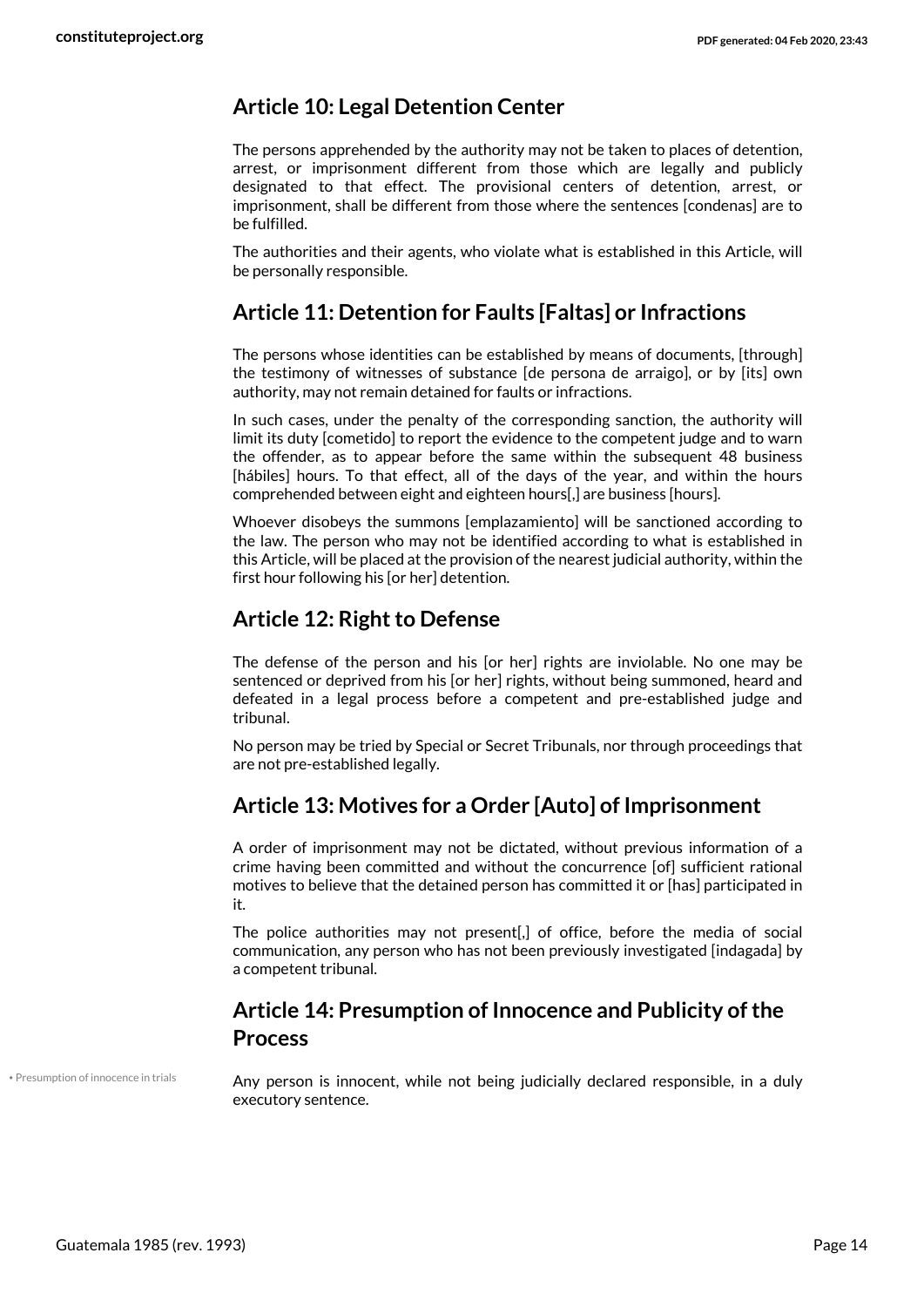<span id="page-14-2"></span><span id="page-14-1"></span><span id="page-14-0"></span>

| • Right to examine evidence/witnesses    | The detained, the offended, the Public Ministry and the attorneys who have been<br>designated by the interested [persons], in a verbal or written form, have the right to<br>take cognizance of, personally, all the actions, documents, and penal diligences<br>without any reservation and in an immediate form. |
|------------------------------------------|--------------------------------------------------------------------------------------------------------------------------------------------------------------------------------------------------------------------------------------------------------------------------------------------------------------------|
| . Protection from ex post facto laws     | Article 15: Non-retroactivity of the Law                                                                                                                                                                                                                                                                           |
|                                          | The law does not have retroactive effect, except in penal matters when it favors the<br>defendant [reo].                                                                                                                                                                                                           |
| · Protection from self-incrimination     | Article 16: Declaration against Oneself and [against]<br><b>Relatives</b>                                                                                                                                                                                                                                          |
|                                          | In a penal process, no person can be obligated to testify against oneself, against his<br>[or her] spouse or person of legal union, or against relatives within the levels [grados]<br>of law.                                                                                                                     |
|                                          | Article 17: There Is No Offense or Penalty without a Prior<br>Law                                                                                                                                                                                                                                                  |
| . Principle of no punishment without law | The actions or omissions that are not qualified as crimes or faults and that [are]<br>punishable [penadas] by a law [that is] prior to their perpetration[,] are not<br>punishable.                                                                                                                                |
| • Rights of debtors                      | There is no prison for debt.                                                                                                                                                                                                                                                                                       |
|                                          | <b>Article 18: Death Penalty</b>                                                                                                                                                                                                                                                                                   |
|                                          | The death penalty may not be imposed in the following cases:                                                                                                                                                                                                                                                       |
|                                          | With basis on presumptions;<br>a.                                                                                                                                                                                                                                                                                  |
|                                          | On women;<br>b.                                                                                                                                                                                                                                                                                                    |
|                                          | On those older than sixty years of age;<br>c.                                                                                                                                                                                                                                                                      |
|                                          | On those convicted of political and common crimes connected with political<br>d.<br>[ones]; and                                                                                                                                                                                                                    |
|                                          | On [those] convicted and whose extradition has been granted under such<br>e.                                                                                                                                                                                                                                       |

<span id="page-14-3"></span>condition. Against a sentence that imposes the death penalty, all of the pertinent legal recourses [recursos], including that of cassation[,] will be admissible; this [recourse]

will always be admitted for its processing. The penalty will be executed after all of the recourses are exhausted.

The Congress of the Republic can abolish the death penalty.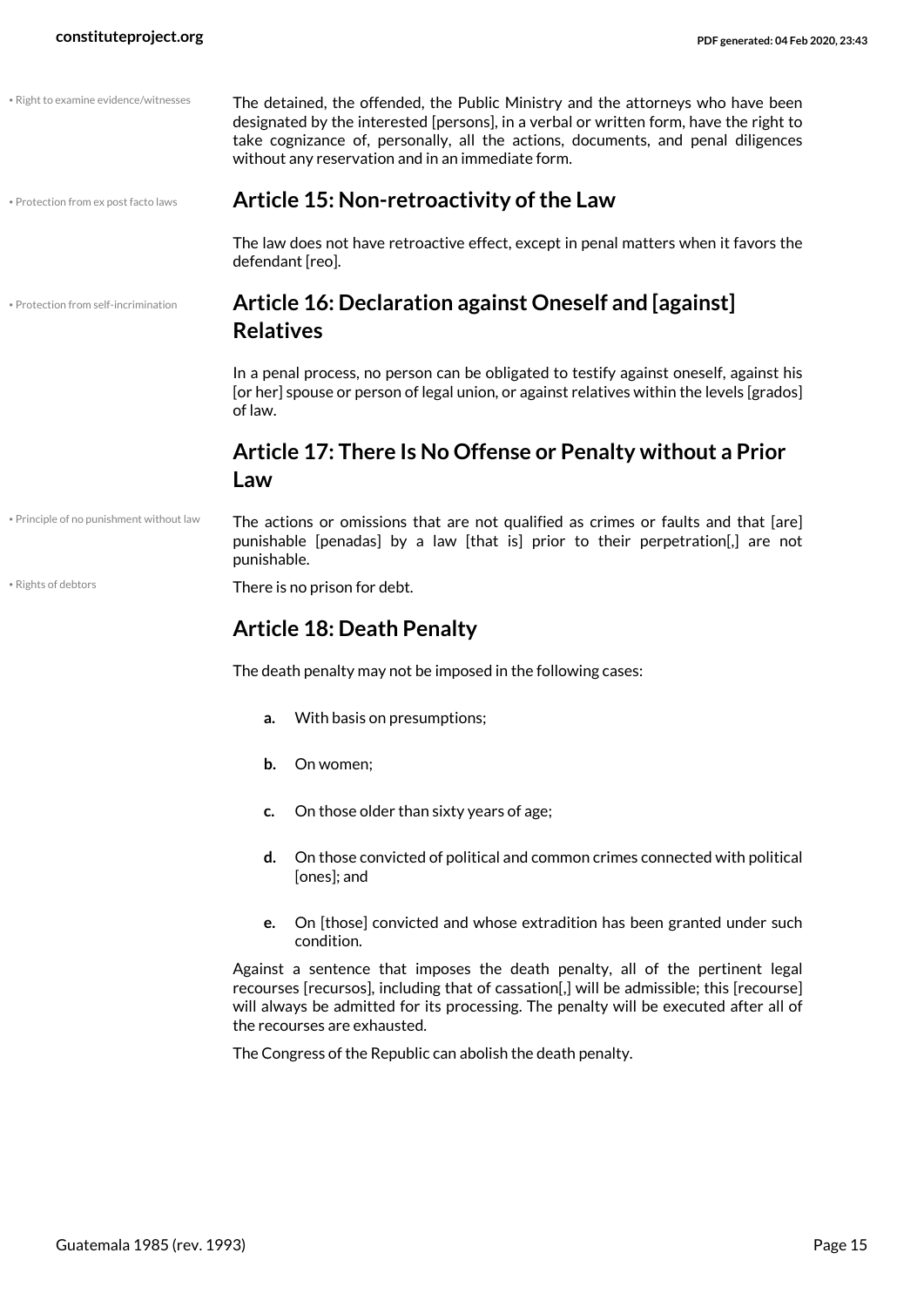#### <span id="page-15-0"></span>**Article 19: Penitentiary System**

The penitentiary system must tend to the social rehabilitation and reeducation of the prisoners [reclusos] and to comply[,] in their treatment, with [observance to] the following minimum norms:

- Prohibition of corporal punishment
- Prohibition of cruel treatment • Prohibition of torture
- **a.** They must be treated as human beings; they must not be discriminated against for any reason whatsoever, or be infringed with cruel treatment, physical, moral, [or] psychic tortures, duress or harassments, labor incompatible with their physical state, actions that denigrate their dignity, or make them victims of exactions, or be submitted to scientific experiment.
- **b.** They must fulfill the penalties in the places designated to such effect. The penal centers are of civil character and with specialized personnel; and
- **c.** They have the right to communicate, when they so request, with their families, defense attorney, religious assistant or physician [medico], and in its case, with the diplomatic or consular representative of their own nationality.

The infraction of any of the norms established in this Article, gives the right to the detained [person] to claim of the State an indemnification for the damages caused[,] and the Supreme Court of Justice will order his [or her] immediate protection.

<span id="page-15-1"></span>The State must create and promote the conditions for the exact fulfillment of what is provided for [perceptuado] in this Article.

#### • Privileges for juveniles in criminal process **Article 20: Minors of Age**

The minors of age who violate [transgredan] the law are not imputable. Their treatment must be directed towards an integral education [that is] proper for childhood and adolescence.

The minors, whose conduct violates a penal law, will be assisted by specialized institutions and personnel. For no reason can they be incarcerated in penal centers or [centers] of detention [that are] intended for adults. A specific law will regulate this matter.

### <span id="page-15-2"></span>**Article 21: Sanctions for Public Functionaries or Employees**

The public functionaries or employees or [the] other persons who give or execute orders against the provisions in the two previous Articles, in addition to the sanctions imposed on them by the law, will be immediately removed [destituidos] from their offices [cargos], as the case may be, and disqualified from the holding of any public office or employment.

The custodian who makes inappropriate use of measures or arms against a detained or imprisoned [person], will be held responsible in accordance with the Penal Law. The crime committed in such circumstances is imprescriptible.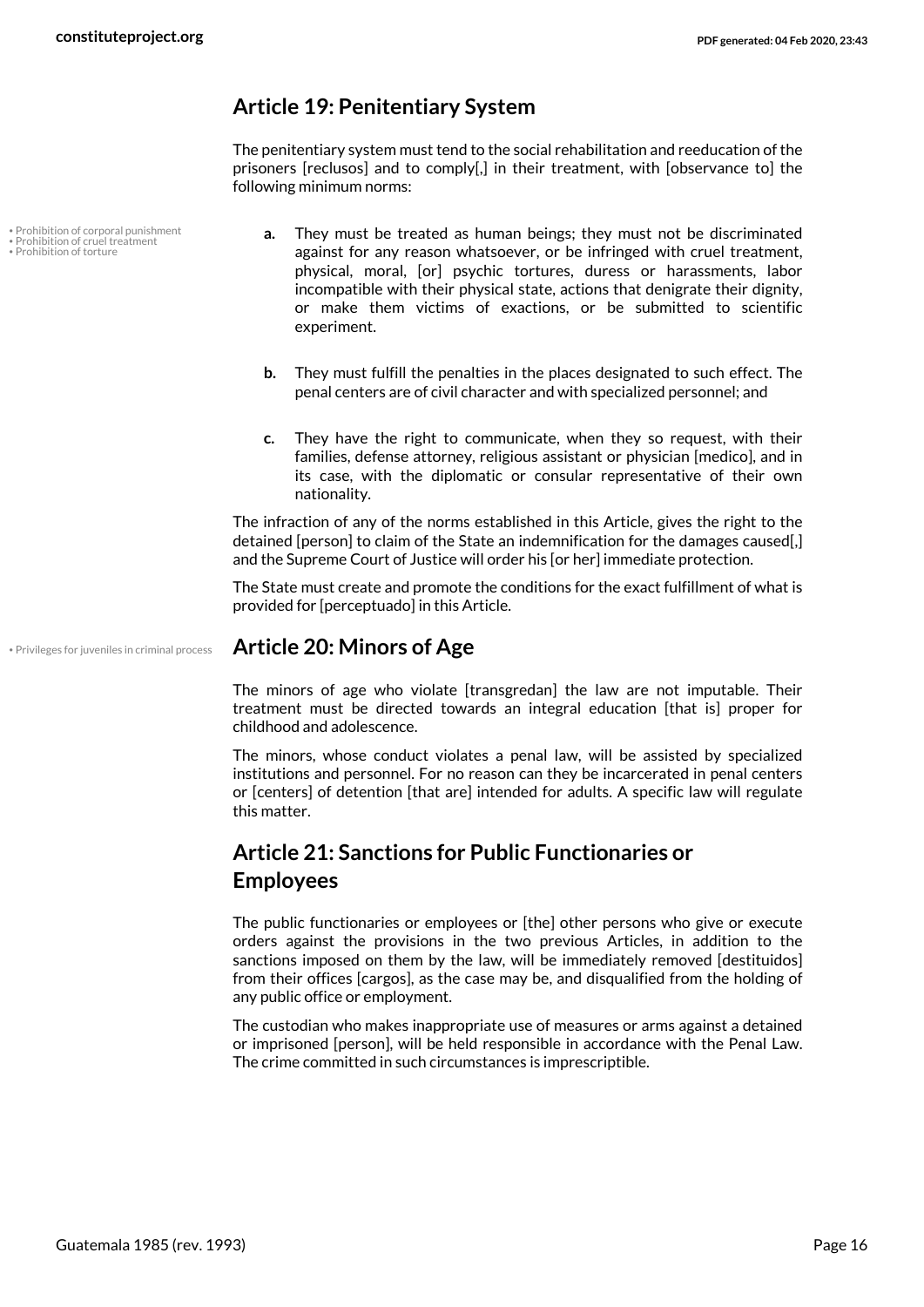• Right to privacy

• Right to privacy

• Inalienable rights

#### <span id="page-16-0"></span>**Article 22: Penal and Police Records**

The penal and police records are not a cause for persons to be restricted in the exercise of their rights which are guaranteed by this Constitution and the laws of the Republic, except when they limited by the law, or in a final [firme] sentence, and for the term established in it.

#### • Inalienable rights **Article 23: Inviolability of the Home**

<span id="page-16-1"></span>The home [vivienda] is inviolable. No one may penetrate the dwelling of someone else without the permission of the resident who inhabits it, except by the written order of a competent judge in which the reason for the diligence is specified and never before six or after eighteen hours. Such diligence will always be carried out in the presence of the interested party, or his [or her] representative [mandatario].

#### <span id="page-16-2"></span>**Article 24: Inviolability of Correspondence, Documents, and Books**

The correspondence of any person, his [or her] documents, and books are inviolable. They may only be inspected or seized, by virtue of a firm resolution dictated by a competent judge and with the legal formalities. The secrecy of correspondence and telephone, radio, and cablegram communications and of other products of the modern technology is guaranteed.

The books, documents and archives related with the payment of taxes, rates, charges [arbitrios], and contributions, may be revised by the competent authority in accordance with the law. It is punishable to disclose the amount of taxes paid, [the] earnings, losses, expenses, and any other data referring to the revised accounts of individual or juridical persons, with the exception of general balances, of which publication is ordered by the law. • Regulation of evidence collection

> The documents or [the] information obtained in violation of this Article neither produce faith nor may be used as evidence in trial.

#### <span id="page-16-3"></span>**Article 25: Registry of Persons and Vehicles**

The registry of the persons and of the vehicles, can only be drawn up [efectuarse] by the elements of the security forces when a justifying cause is established for the same. For that effect, the elements of the security forces must appear wearing the appropriate uniform and belong to the same sex as the subjects [being] requisitioned, having to keep the respect for the dignity, privacy and decorum of the persons.

### <span id="page-16-4"></span>**Article 26: Freedom of Movement [Locomoción]**

Any person has [the] freedom to enter, remain, transit, and exit from the national territory and change domiciles or residences, without other limitations than those established by the law.

No Guatemalan may be exiled or forbidden from entering the national territory or be denied a passport or other identification documents.

Guatemalans can enter and exit the country without fulfilling the requirement of a visa.

The law will determine the responsibilities incurred by those who infringe this provision.

• Freedom of movement

• Regulation of evidence collection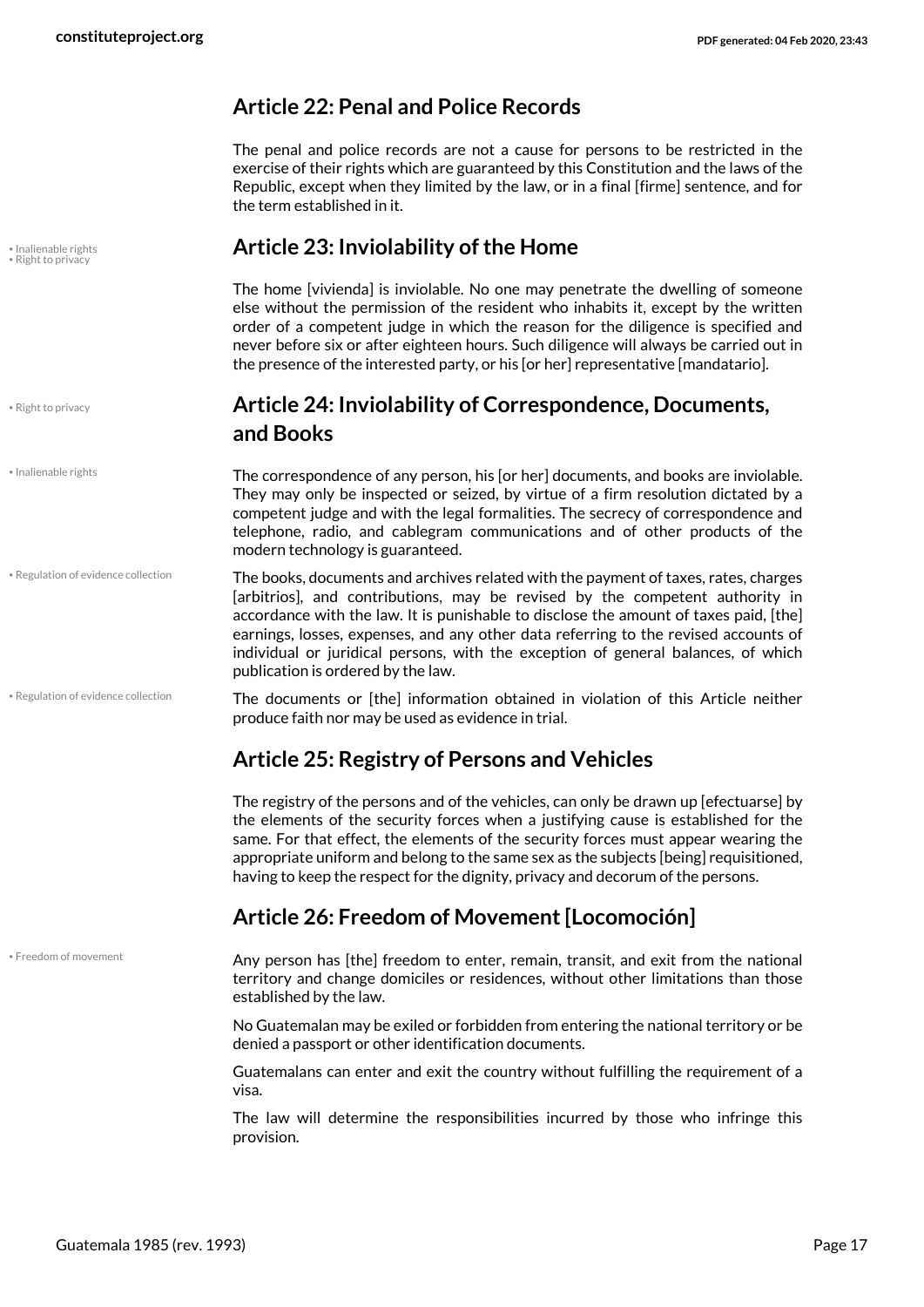#### <span id="page-17-0"></span>**Article 27: Right of Asylum**

• Protection of stateless persons

• Extradition procedure

Guatemala recognizes the right of asylum and grants it in accordance with the international practices.

• International law **The extradition is regulated by that provided in the international treaties.** 

The extradition of Guatemalans will not be initiated for political crimes, and they will not be handed over to a foreign government, except for what is established in [the] treaties and conventions regarding crimes against humanity or against the international law.

<span id="page-17-1"></span>The expulsion from the national territory of a political refugee will not be accorded, with destination to the country that seeks him [or her].

#### • Right of petition **Article 28: Right of Petition**

The inhabitants of the Republic of Guatemala have the right to direct, individually or collectively, petitions to the authority, who is obligated to process them and resolve them according to the law.

In administrative matters the term to resolve the petitions and to notify the resolutions may not exceed thirty days.

In fiscal matters, to challenge administrative resolutions in those procedures [expedientes] that originate in exceptions [reparos] or adjustments for any tax, the previous payment of the tax or any guarantee will not be required of the taxpayer [contribuyente].

#### <span id="page-17-2"></span>**Article 29: Free Access to Tribunals and Dependencies of the State**

Every person has free access to the tribunals, dependencies and offices of the State, in order to exercise their actions and enforce their rights in accordance with the law.

Only foreigners may avail themselves of diplomatic channels in case of a denial of justice.

The sole fact that a resolution [fallo] may be adverse to their interests[,] is not qualified as such a denial[,] and in any case, the legal recourses established by the Guatemalan laws must have been exhausted.

#### • Right to information **Article 30: Publicity of the Administrative Acts**

<span id="page-17-3"></span>All of the acts of the administration are public. The interested [persons] are entitled to obtain, at any time, reports, copies, reproductions, and certifications that they [may] request and the display of the dossiers [expedientes] that they may wish to consult, except when dealing with military or diplomatic matters relating to national security, or details provided by individuals under the guarantee of confidentiality.

#### • Right to information **Article 31: Access to Archives and State Registries**

<span id="page-17-4"></span>All persons have the right to take cognizance of what the archives, records, or any other form of State registries contain about them, and [regarding] the purpose for which such data is used, as well as their correction, rectification, and updating [actualización]. Registries and records of political affiliation, except for those pertaining to the electoral authorities and to the political parties[,] are prohibited.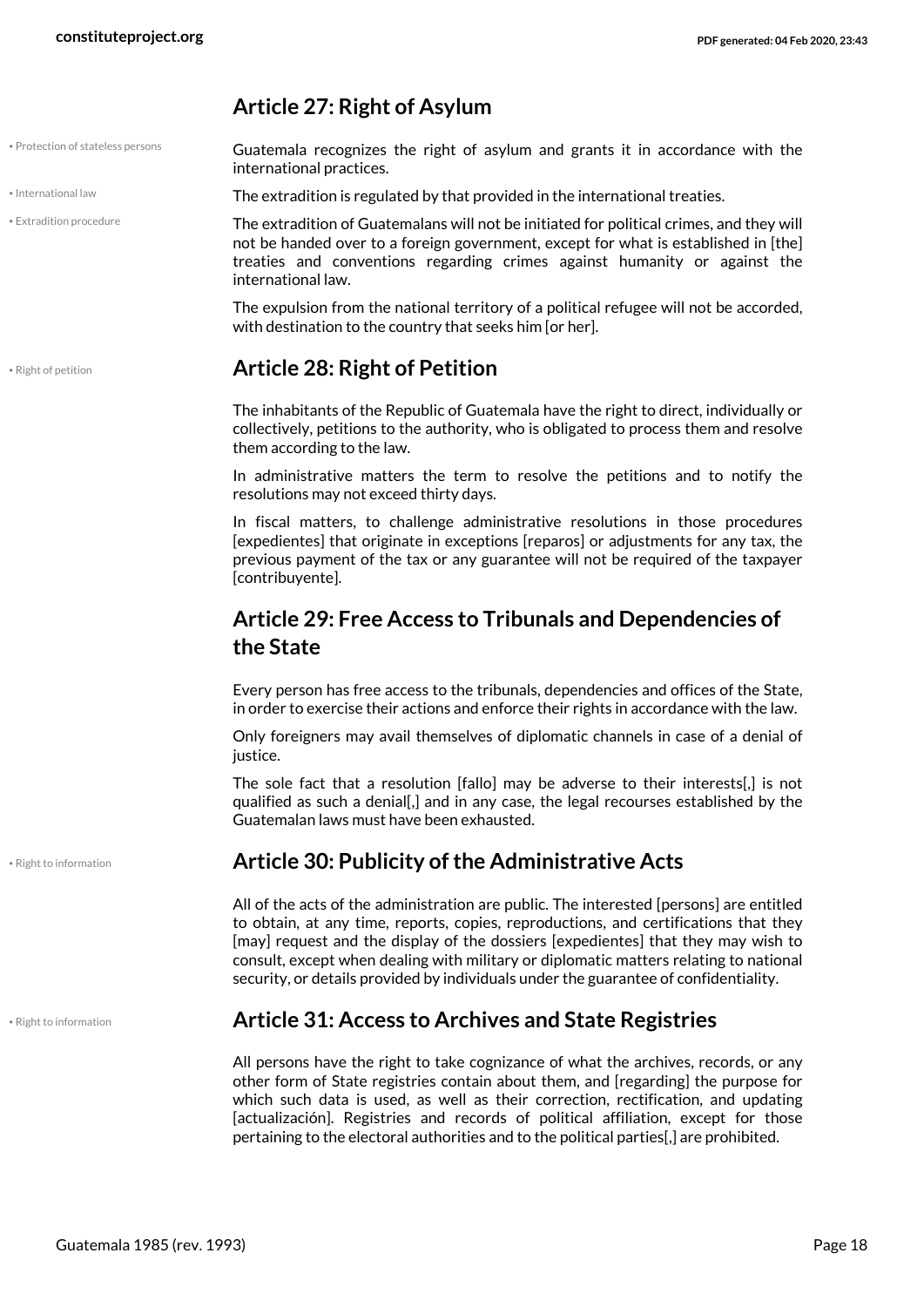#### <span id="page-18-0"></span>**Article 32: Objective of [the] Summons**

The appearance before an authority, functionary, or public employee is not obligatory, if in the corresponding summons the objective of the diligence is not expressly stated.

• Freedom of assembly

#### <span id="page-18-1"></span>**Article 33: Right of Assembly and Demonstration [Manifestación]**

The right of peaceful assembly and without weapons is recognized.

The rights of assembly and of public demonstration may not be restricted, diminished, or restrained; and the law shall regulate them with the sole purpose of guaranteeing the public order.

The religious manifestations outside of temples are permitted and are regulated by the law.

<span id="page-18-2"></span>For the exercise of these rights a prior notification by the organizers before the competent authority will suffice.

• Freedom of opinion/thought/conscience • Freedom of press

#### • Freedom of association **Article 34: Right of Association**

The right of free association is recognized.

No one is obligated to associate [with] or to form part of mutual-interest [autodefensa] or similar groups or associations. The case of professional associations is excepted.

#### • Freedom of expression **Article 35: Freedom of Expression of Thought**

<span id="page-18-3"></span>The expression of thought through any means of dissemination, without censorship or prior permission, is free. This constitutional right may not be restrained by [the] law or by any governmental provision. [The person] who by using the freedom should fail to respect private life or morals, will be held responsible in accordance with the law. Whoever may feel offended has the right of publication of his [or her] defense, clarifications, and rectifications.

The publications which contain denunciations, criticisms, or accusations [imputaciones] against functionaries or public employees for actions conducted in the performance of their duties[,] do not constitute a crime or a fault.

The functionaries and [the] public employees can request a tribunal of honor, composed in the form determined by the law, to declare that the publication that affects them is based on inaccurate facts or that the charges made against them are unfounded. A court ruling [fallo] that vindicates the offended, must be published in the same media of social communication where the accusation appeared.

The activity of the means of social communication is of public interest and in no case may they be expropriated. They may not be closed, attached [embargados], interfered with, confiscated, or seized [decomisados], nor may the enterprises, plants, equipment, machinery, and gear [enseres] of the means of communication be interrupted in their functioning, for faults or crimes in the expression of thought.

The access to the sources of information is free and no authority may limit this right.

The authorization, limitation or cancellation of the concessions granted by the State to persons, may not be used as elements of pressure or duress [coacción] to limit the exercise of the freedom of expression of thought.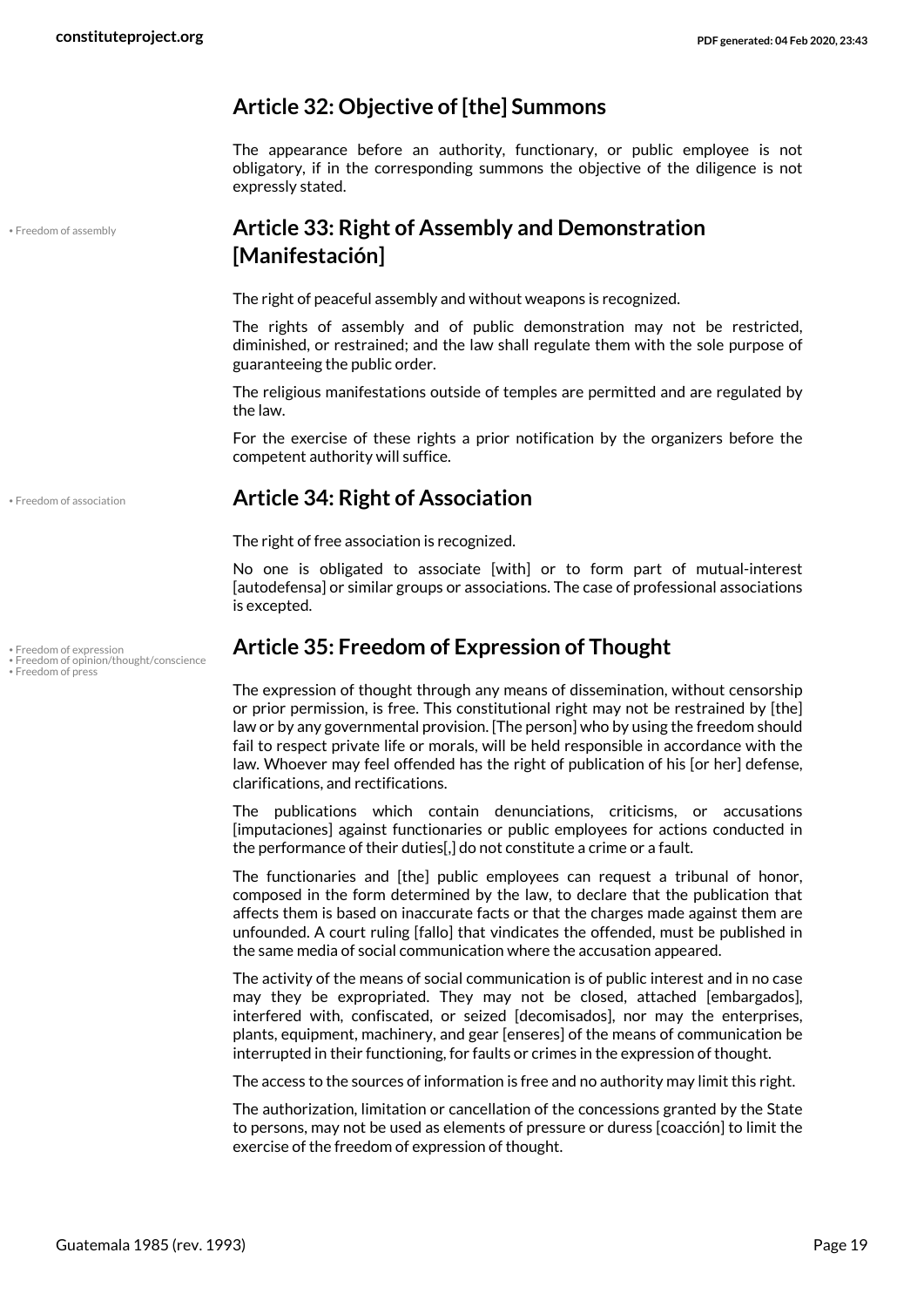A jury will take exclusive cognizance of the crimes or faults to which this Article refers.

Everything that relates to this constitutional right is regulated in the Constitutional Law for the Expression of Thought [Ley Constitucional de Emisión del Pensamiento].

<span id="page-19-0"></span>The owners of the means of social communication must provide socio-economic coverage to their reporters, through the contracting of life insurance.

#### • Freedom of religion **Article 36: Freedom of Religion**

The exercise of all the religions is free. Any person has the right to practice his [or her] religion or belief, in public and in private, through teaching, cult and observance, without other limits than the public order and the due respect for the dignity of the hierarchy and the faithful [followers] of [the] other beliefs [credos].

#### • Tax status of religious organizations **Article 37: Juridical Personality of the Churches**

<span id="page-19-1"></span>The juridical personality of the Catholic Church is recognized. The other churches, cults, entities, and associations of religious character will obtain the recognition of their juridical personality in accordance with the rules of their institution[,] and the Government may not deny it[,] aside from reasons of public order.

The State will extend to the Catholic Church, without any cost, [the] titles of ownership of the real assets which it holds peacefully for its own purposes, as long as they have formed part of the patrimony of the Catholic Church in the past. The property assigned to third parties or those which the State has traditionally assigned to their services[,] may not be affected.

The real assets of the religious entities assigned [destinados] to cult, to education, and to social assistance, enjoy exemption from taxes, assessments, and contributions.

#### • Right to bear arms **Article 38: Possession and Bearing of Arms**

<span id="page-19-2"></span>The right to own [tenencia] weapons for personal use, not prohibited by the law, in the place of inhabitation, is recognized. There will not be an obligation to hand them over, except in cases ordered by a competent judge.

<span id="page-19-3"></span>The right to bear arms is recognized, [and is] regulated by the law.

#### • Right to own property **Article 39: Private Property**

Private property is guaranteed as a right inherent to the human person. Any person can freely dispose of his [or her] property in accordance with the law.

The State guarantees the exercise of this right and must create the conditions that enable [faciliten] the owner to use and enjoy his [or her] property, in such a way as to achieve individual progress and the national development to [the] benefit of all Guatemalans.

#### • Protection from expropriation **Article 40: Expropriation**

<span id="page-19-4"></span>In specific cases, private property can be expropriated for reasons of duly proven collective utility, social benefit or public interest. The expropriation must be subject to the proceedings specified by the law, and the affected asset will be appraised by experts taking its actual value as a basis.

• Right to transfer property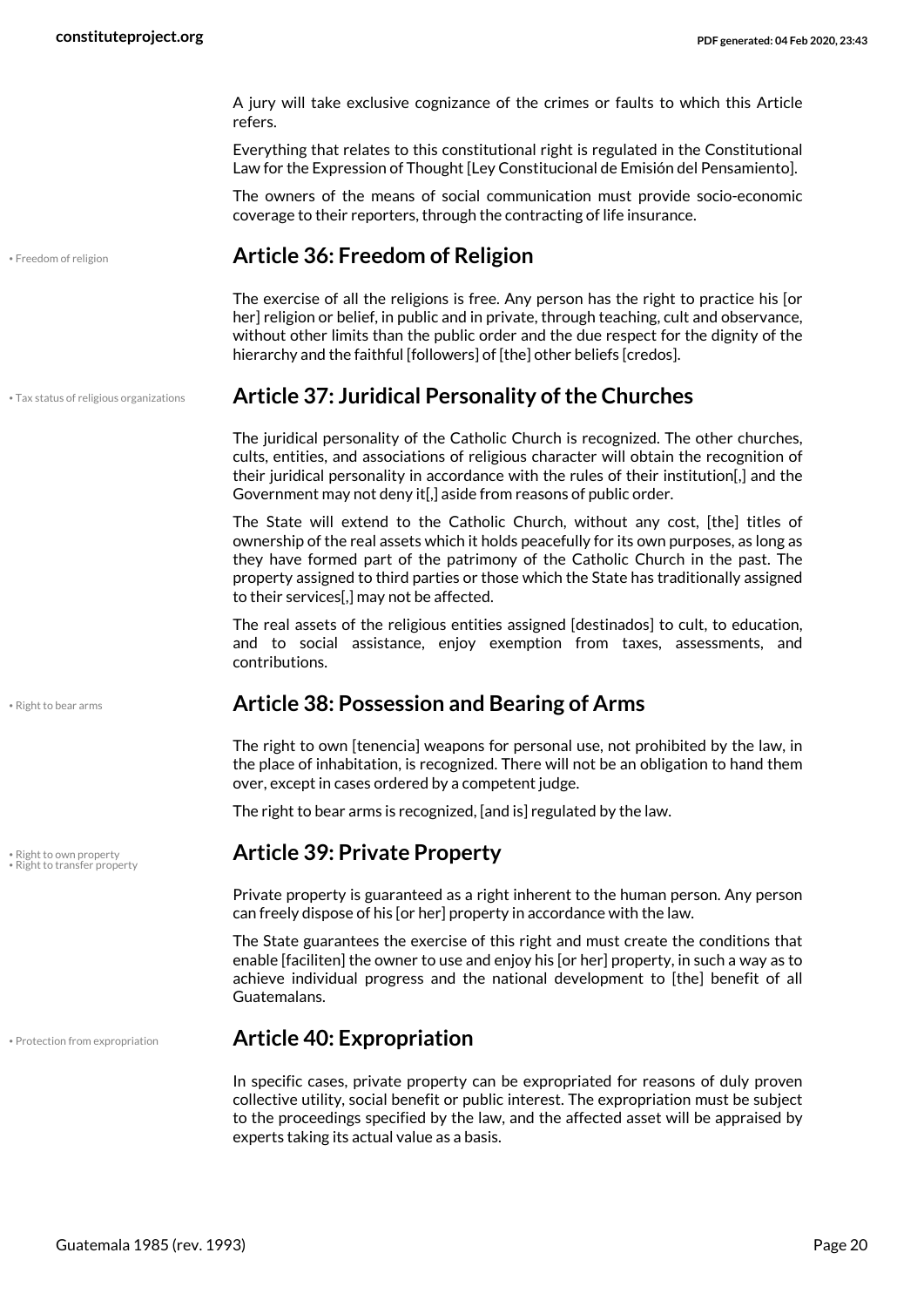The indemnification must be prior and in an effective currency of legal tender, unless another form of compensation is agreed upon with the interested party.

Only in [the] cases of war, public calamity, or serious disruption of peace can a property be occupied or intervened, or be expropriated without prior compensation, but the latter must be made immediately following the end of the emergency. The law will establish the norms to be followed with enemy property.

The form of payment of the indemnifications due to the expropriation of idle [ociosas] lands will be determined by the law. In no case will the deadline [término] to make such payment effective exceed ten years.

#### <span id="page-20-0"></span>**Article 41: Protection of the Right of Ownership**

The right of ownership may not be limited in any form due to political activity or crime. The confiscation of property and the imposition of confiscatory fines are prohibited. In no case may the fines exceed the value of the unpaid tax.

#### • Provisions for intellectual property **Article 42: [The] Right of the Author or Inventor**

<span id="page-20-1"></span>The right of an author and an inventor is recognized; the titleholders of the same will enjoy the exclusive ownership of their work or invention, in accordance with the law and the international treaties.

#### <span id="page-20-2"></span>**Article 43: Freedom of Industry, Trade, and Work**

The freedom of industry, trade, and work is recognized, except for the limitations that due to social motives or the national interest are imposed by the law.

#### <span id="page-20-3"></span>**Article 44: [The] Rights Inherent to the Human Person**

The rights and [the] guarantees granted by the Constitution do not exclude others that, even though they are not expressly mentioned in it, are inherent to the human person.

The social interest prevails over the individual [particular] interest.

The laws and the government provisions or [those of] any other order that reduce, restrict, or distort the rights guaranteed by the Constitution are void ipso jure.

#### <span id="page-20-4"></span>**Article 45: Action Against Offenders [Infractores] and Legitimacy of Resistance**

The action to prosecute the violators of human rights is public and may be exercised through a simple denunciation, without any guarantee or formality whatsoever. The resistance of the people for the protection and defense of the rights and guarantees granted in the Constitution[,] is legitimate.

# **•** International law **Article 46: Preeminence of [the] International Law** • Legal status of treaties

<span id="page-20-5"></span>The general principle that within matters of human rights, the treaties and agreements approved and ratified by Guatemala, have preeminence over the internal law[,] is established.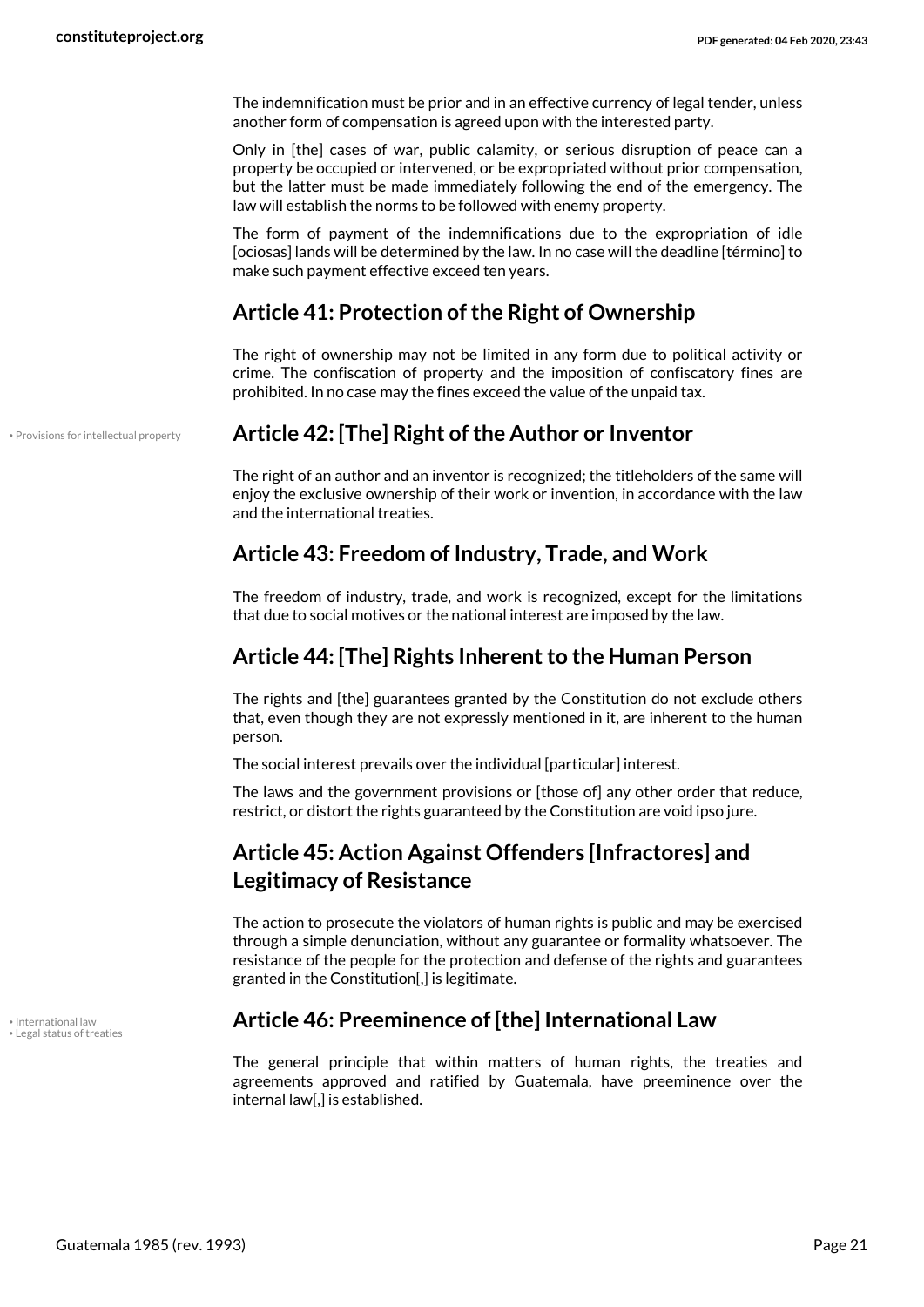• Provision for matrimonial equality

#### <span id="page-21-0"></span>**CHAPTER II: Social Rights**

#### <span id="page-21-2"></span><span id="page-21-1"></span>**FIRST SECTION: The Family**

#### • Right to found a family **Article 47: Protection of the Family**

The State guarantees the social, economic, and juridical protection of the family. It will promote its organization on the legal basis of marriage, the equal rights of the spouses, [the] responsible paternity and the right of the persons to decide freely the number and the spacing [espaciamiento] of their children.

#### <span id="page-21-3"></span>**Article 48: De facto Unions**

<span id="page-21-4"></span>The State recognizes de facto unions and the law will regulate [perceptuará] everything relative to it.

#### • Provision for civil marriage **Article 49: Matrimony**

The [state of] matrimony may be authorized by the mayors [alcaldes], council members, notaries in exercise [of their function] and [by] religious ministers authorized [facultados] by the corresponding administrative authority.

#### • Rights of children **Article 50: Equality of the Children**

<span id="page-21-6"></span><span id="page-21-5"></span>All of the children are equal before the law and they have the same rights. Any discrimination is punishable.

#### • State support for the elderly **Article 51: Protection of [the] Minors and [of] the Elderly**

The State will protect the physical, mental, and moral health of the minors of age and of the elderly. It will guarantee to them their right to food, health, education, and security and social prevision.

#### <span id="page-21-7"></span>**Article 52: Maternity**

<span id="page-21-8"></span>The [state of] maternity has the protection of the State, which in special form will see to the strict compliance of the rights and obligations that derive from it.

#### • State support for the disabled **Article 53: [The] Disabled [Minusválidos]**

The State guarantees the protection of the disabled and of those persons who suffer from physical, psychic, or sensory limitations. Their medical-social care, as well as the promotion of the policies and the services that make their rehabilitation and their integral reincorporation into society possible, are declared to be of national interest. The law will regulate this matter and will create the technical and executory organs that are necessary.

#### • State support for children **Article 54: Adoption**

<span id="page-21-9"></span>The State recognizes and protects adoption. The adopted [person] acquires the status of child of the adopter. The protection of orphaned children and of abandoned children is declared of national interest.

• State support for children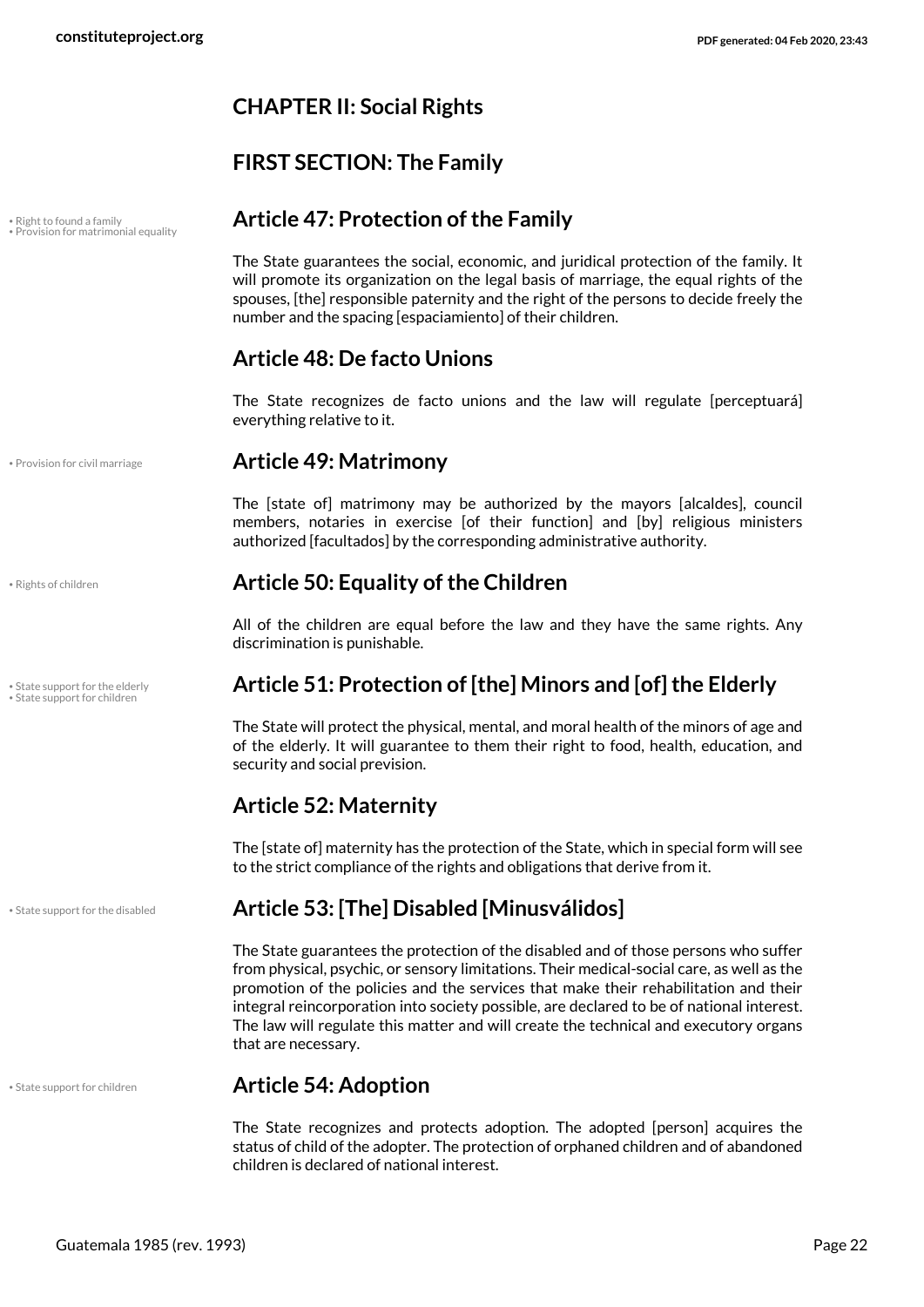#### <span id="page-22-0"></span>**Article 55: Obligation to Provide Food**

The refusal to supply food in the form prescribed by the law is punishable.

#### <span id="page-22-1"></span>**Article 56: Actions Against Causes of Family Disintegration**

The actions against alcoholism, drug addiction, and other causes of family disintegration[,] are declared to be of social interest. The State must take the adequate measures of prevention, treatment, and rehabilitation to make said actions effective, for the well being of the individual, the family, and the society.

#### <span id="page-22-3"></span><span id="page-22-2"></span>**SECOND SECTION: Culture**

#### • Right to enjoy the benefits of science **Article 57: Right to Culture**

Every person has the right to participate freely in the cultural and artistic life of the community, as well as [to] benefit from the scientific and technological progress of the Nation.

#### <span id="page-22-4"></span>**Article 58: Cultural Identity**

<span id="page-22-5"></span>The right of the persons and of the communities to their cultural identity in accordance to their values, their language, and their customs[,] is recognized.

#### • Right to culture **Article 59: Protection and Research of the Culture**

It is [a] primary obligation of the State to protect, promote, and disseminate [divulgar] the national culture; [to] issue the laws and provisions that tend to its enrichment, restoration, preservation, and recuperation; [to] promote and regulate its scientific research, as well as the creation and [the] application of [the] appropriate technology.

#### <span id="page-22-6"></span>**Article 60: Cultural Heritage [Patrimonio]**

The paleontological, archeological, historical, and artistic assets [bienes] and values of the country form [part of] the cultural heritage of the Nation and are under the protection of the State. Their transfer, export, or alteration, except in the cases determined by the law, is prohibited.

#### <span id="page-22-7"></span>**Article 61: Protection of the Cultural Heritage**

The archaeological sites, [the] collections of monuments and the Cultural Center of Guatemala [Centro Cultural de Guatemala], will receive special attention from the State, with the purpose of preserving its characteristics and safeguarding [resguardar] its historical value and cultural assets. The Tikal National Park, the Archeological Park of Quiriguá, and the city of Ancient [Antigua] Guatemala, will be subject to a special conservation regime because they have been declared [part of the] Heritage of the World [Patrimonio Mundial], as well as those that acquire a similar recognition.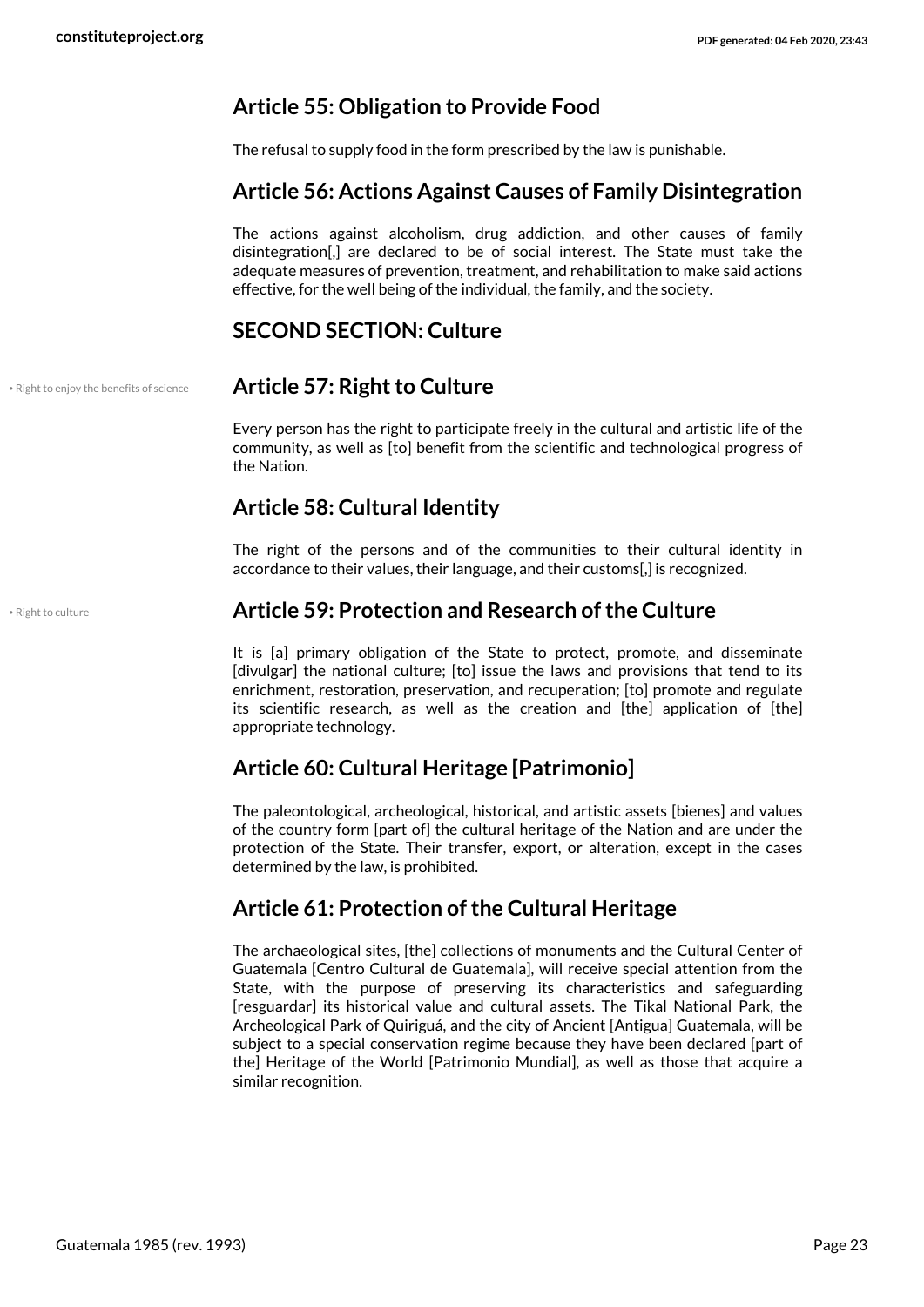• Reference to art

## • Reference to science

#### <span id="page-23-0"></span>**Article 62: Protection of Traditional Art, Folklore, and Handicrafts**

The national artistic expression, the popular art, the folklore, and the autochthonous handicrafts and industries, must be [the] object of special protection by the State, with the purpose of preserving their authenticity. The State will propitiate the opening of national and international markets for the free commercialization of the work of the artists and artisans, promoting their production and adequate technification [tecnificación].

#### Reference to art **Article 63: Right to Creative Expression**

<span id="page-23-1"></span>The State guarantees free creative expression, [it] supports and encourages the scientist, the intellectual and the national artist, promoting their formation and professional and economic improvement.

#### <span id="page-23-2"></span>**Article 64: Natural Heritage**

The conservation, protection and improvement of the natural heritage of the Nation[,] is declared [to be] of national interest. The State will promote the creation of national parks, reservations, and natural sanctuaries [refugios], which are inalienable. A law will guarantee their protection and that of the fauna and the flora that exists within them.

#### <span id="page-23-3"></span>**Article 65: Preservation and Promotion of Culture**

The activity of the State with regards to the preservation and promotion of the culture and its manifestations, will be the charge [cargo] of a specific organ with its own budget.

#### <span id="page-23-4"></span>**THIRD SECTION: Indigenous Communities**

#### <span id="page-23-5"></span>**Article 66: Protection of Ethnic Groups**

Guatemala is formed by diverse ethnic groups among which are found the indigenous groups of Mayan descent. The State recognizes, respects, and promotes their forms of life, customs, traditions, forms of social organization, the use of the indigenous attire by men and women, [and their] languages and dialects.

### <span id="page-23-6"></span>**Article 67: Protection of the Indigenous Agricultural Lands and Cooperatives**

The lands of the cooperatives, [the] indigenous communities or any other forms of communal or collective possession of agrarian ownership, as well as the family patrimony and the people's housing, will enjoy special protection of the State, [and] of preferential credit and technical assistance, which may guarantee their possession and development, in order to assure an improved quality of life to all of the inhabitants.

The indigenous communities and others that hold lands that historically belong to them and which they have traditionally administered in special form, will maintain that system.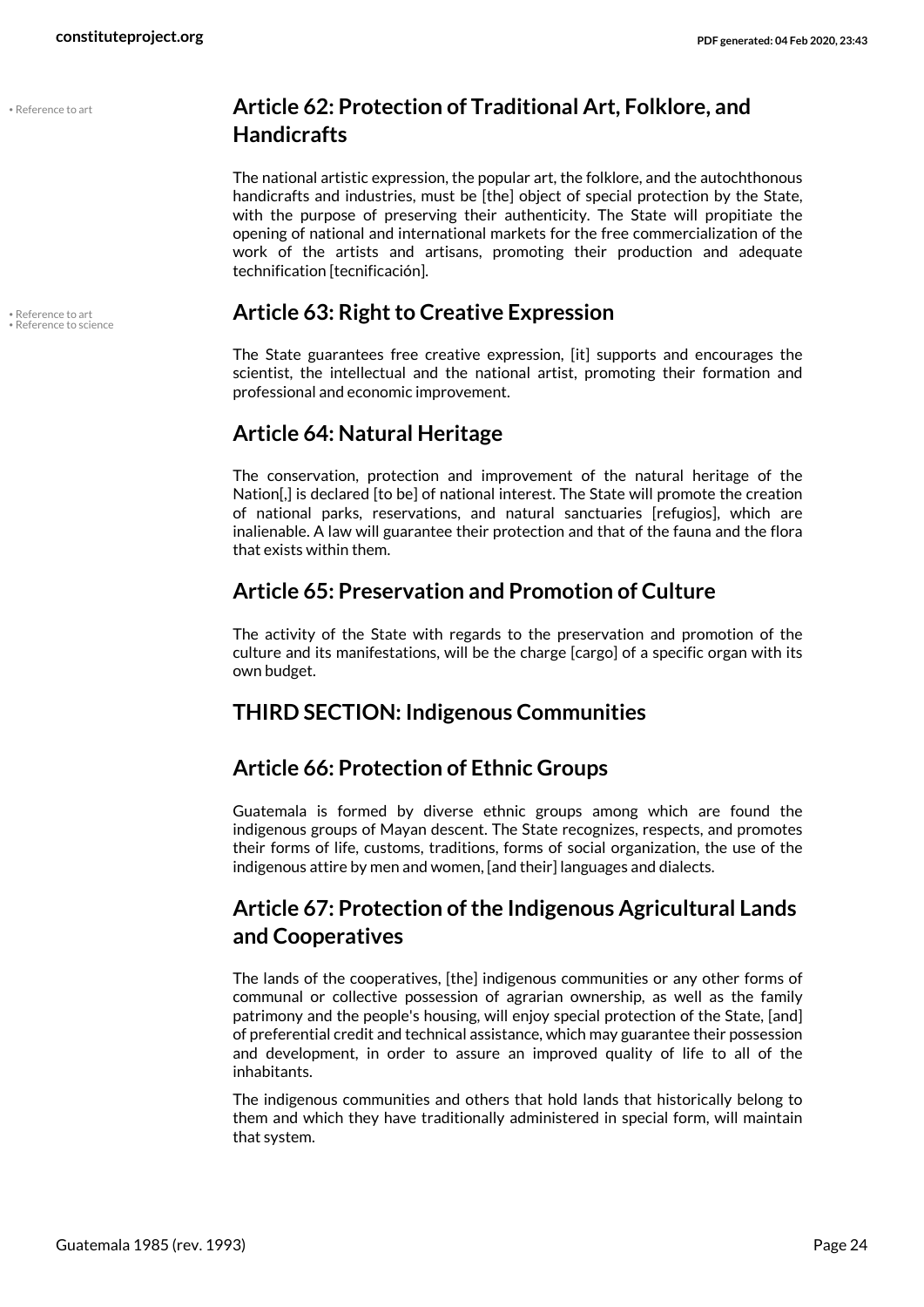#### <span id="page-24-0"></span>**Article 68: Lands for Indigenous Communities**

Through special programs and adequate legislation, the State will provide state lands to the indigenous communities who may need them for their development.

### <span id="page-24-1"></span>**Article 69: Transfer [Traslación] of Workers and their Protection**

The labor activities that involve the transfer of workers outside of their communities, will be the object of protection and legislation to assure adequate conditions of health, security, and social prevision that prevent the payment of wages [that are] not adjusted to the law, the disintegration of those communities and in general all of discriminatory treatment.

#### <span id="page-24-2"></span>**Article 70: Specific Law**

A law will regulate the matters related to this section.

#### <span id="page-24-4"></span><span id="page-24-3"></span>**FOURTH SECTION: Education**

#### • Right to academic freedom **Article 71: Right to Education**

The freedom of education and educational [docente] criteria is guaranteed. It is the obligation of the State to provide and facilitate education to its inhabitants without any discrimination whatsoever. The foundation and maintenance of cultural educational centers and museums is declared to be of public utility and necessity.

#### <span id="page-24-5"></span>**Article 72: Objectives [Fines] of Education**

Education has as its primary objective the integral development of the human person, the knowledge of reality and national and universal culture.

Education, instruction, social development and the systematic teaching of the Constitution of the Republic and of the human rights are declared to be of national interest.

### <span id="page-24-6"></span>**Article 73: Freedom of Education and the Economic Assistance of the State**

The family is the source of the education and the parents are entitled to choose what is to be taught [impartirse] to their minor children. The State may subsidize the gratuitous private educational centers and the law will regulate what is relative to this matter. The private educational centers shall function under the inspection of the State. They are obligated to fulfill [llenar], at least, [the] official study plans and programs. As cultural centers they will be enjoy the exemption of all types of taxes and assessments.

Religious education is optional in the official establishments and can be taught during ordinary hours, without any discrimination.

The State will contribute to the maintenance of religious education without any discrimination.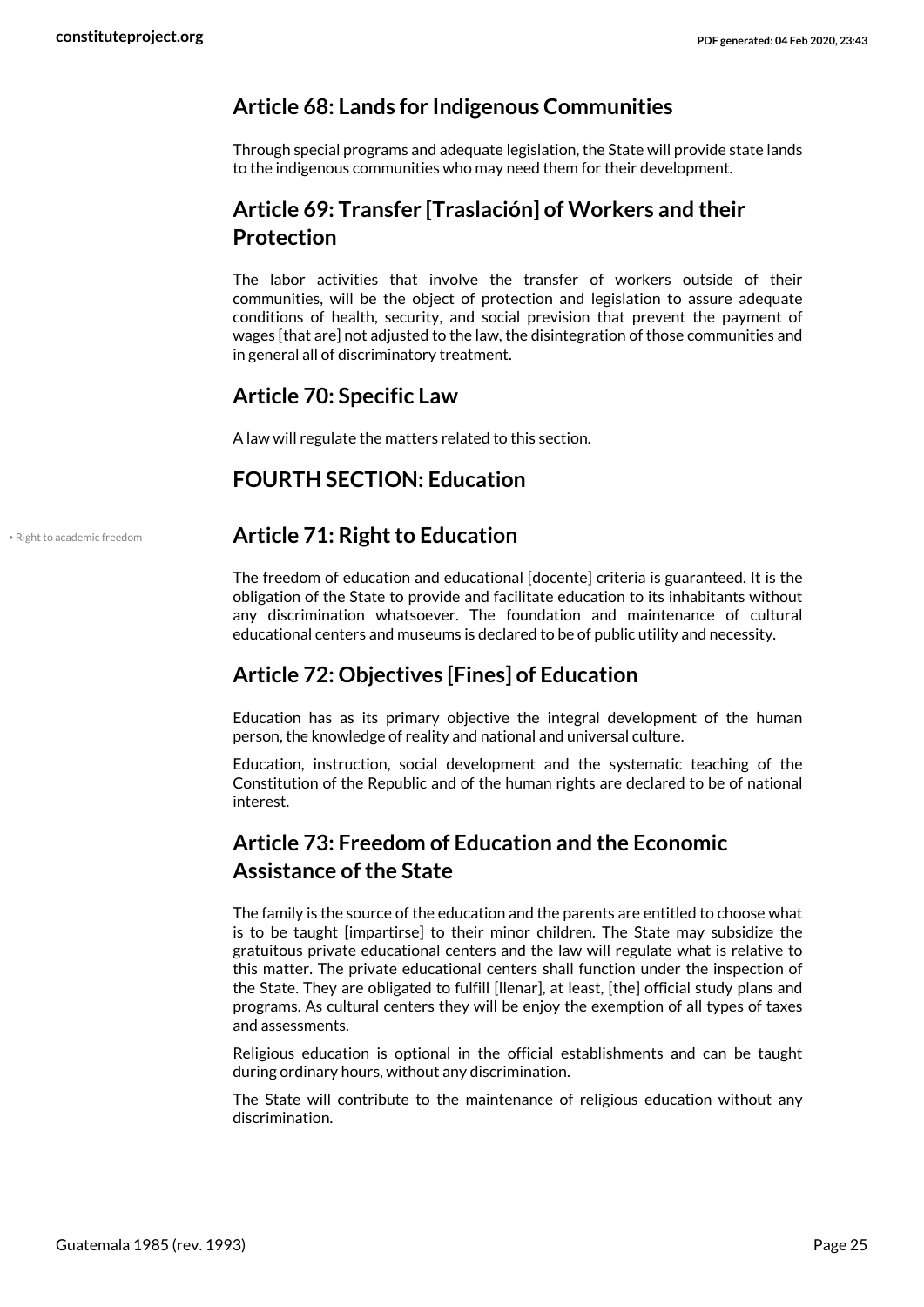• Free education

#### • Compulsory education **Article 74: Obligatory Education**

<span id="page-25-0"></span>The inhabitants have the right and the obligation to receive initial, pre-primary, primary and basic education, within the age limits established by the law.

The education provided by the State is gratuitous.

The State will provide and promote scholarships and educational credits.

Scientific, technological, and humanistic education constitute objectives that the State must guide and develop [ampliar] permanently.

The State shall promote special education, diversified [education] and extracurricular [extraescolar] [education].

#### <span id="page-25-1"></span>**Article 75: Literacy**

Literacy is declared [to be] of national urgency and it is a social obligation to contribute to it. The State will organize it and promote it with all the necessary resources.

#### <span id="page-25-2"></span>**Article 76: Educational System and Bilingual Education**

The administration of the educational system must be decentralized and regionalized.

In the schools established in regions with a predominantly indigenous population, the education must be provided preferentially in [a] bilingual form.

#### <span id="page-25-3"></span>**Article 77: Obligations of Business Owners**

The owners of the industrial, agricultural, livestock, and commercial businesses are obligated to establish and maintain, in accordance with the law, [the] schools, day care centers, and cultural centers for their workers and school population.

#### <span id="page-25-4"></span>**Article 78: Teaching Faculty [Magisterio]**

The State will promote the economic, social, and cultural improvement of the teaching faculty, including the right to retirement that makes possible their effective dignification [dignificación].

The rights acquired by the national teaching faculty are of a minimal and irrenounceable character. The law will regulate these matters.

#### <span id="page-25-5"></span>**Article 79: Agricultural Education**

Agricultural study, apprenticeship, explication, commercialization and industrialization are declared to be of national interest. The National Central School of Agriculture [Escuela Nacional Central de Agricultura] is created as an autonomous decentralized entity, with juridical personality and its own patrimony; it must organize, direct, and develop plans of agricultural, livestock, and forestry study of the Nation at the intermediate level; and it will be governed by its own organic law, with an allocation of an amount of no less than five percent of the regular budget of the Ministry of Agriculture.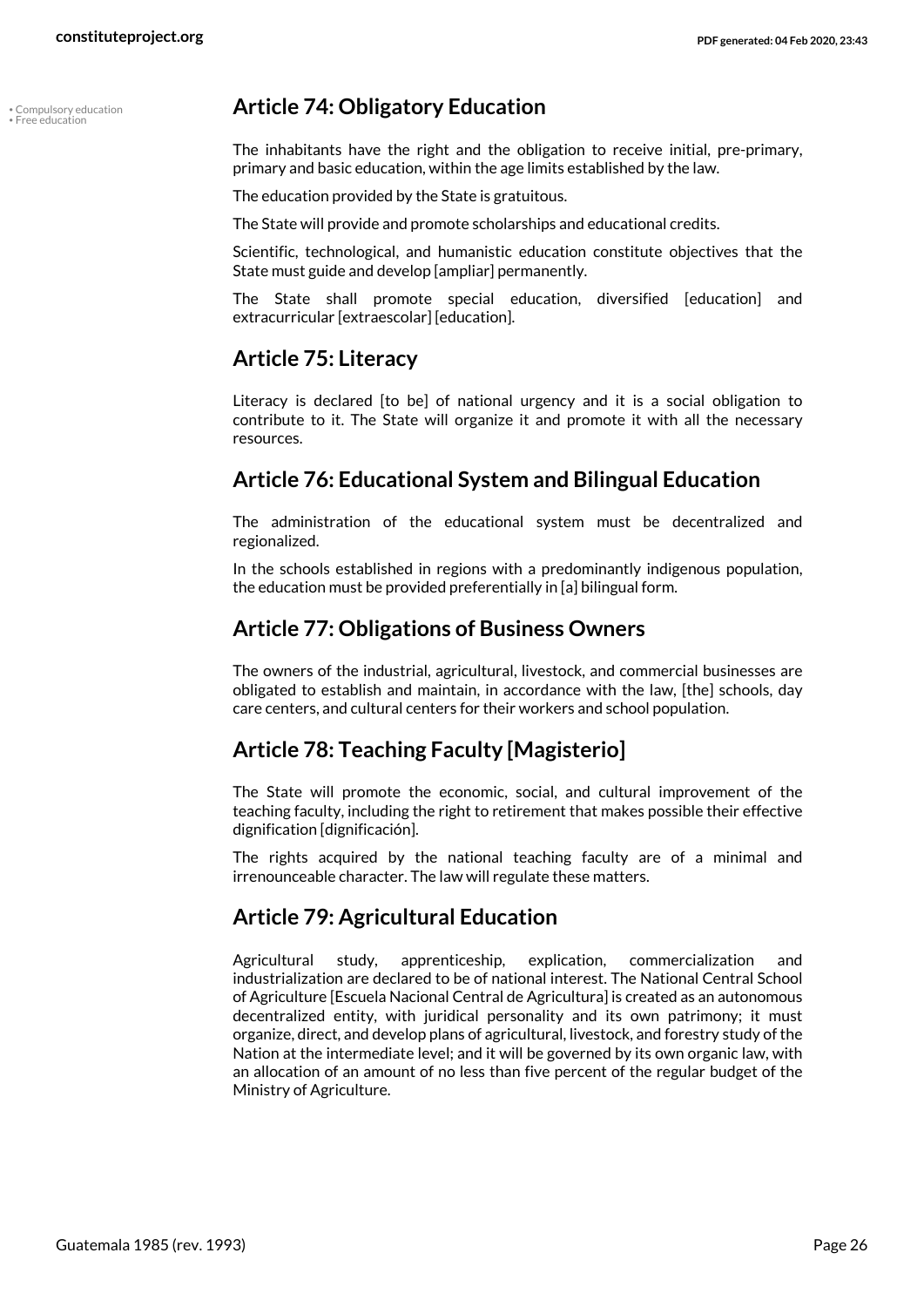#### • Reference to science **Article 80: Promotion of the Science and the Technology**

<span id="page-26-0"></span>The State recognizes and promotes science and technology as fundamental bases of national development. The law will establish norms for [normará] what is pertinent.

#### <span id="page-26-1"></span>**Article 81: Titles and Diplomas**

The titles and diplomas of which the issuance corresponds to the State, have full legal validity. The rights acquired for the exercise of the professions accredited by said titles, must be respected and no provisions of any kind may be issued that limit or restrict these rights.

#### <span id="page-26-2"></span>**FIFTH SECTION: Universities**

#### <span id="page-26-3"></span>**Article 82: Autonomy of the University of San Carlos de Guatemala**

The University of San Carlos de Guatemala, is an autonomous institution with juridical personality. In its character of [being] the only State university[,] it exclusively corresponds to it to direct, organize, and develop the superior education and the professional university education of the State, as well as the dissemination of the culture in all [of] its manifestations. It will promote by every means within its reach the research in every area of the human knowledge and will cooperate in the study and solution of the national problems.

It is governed by its Organic Law and by the statutes and regulations that it emits, having to observe in the conformation of its directive organs, the principle of representation of its titular professors [catedráticos], its graduates and its students.

### <span id="page-26-4"></span>**Article 83: Government of the University of San Carlos de Guatemala**

The government of the University of San Carlos de Guatemala corresponds to the Superior University Council [Consejo Superior Universitario], integrated by the Rector, who presides over it; the deans of the faculties; a representative of the professional association [colegio], graduated from the University of San Carlos de Guatemala, which corresponds to each faculty; a titular professor and a student for each faculty.

#### <span id="page-26-5"></span>**Article 84: Budgetary Allocation for the University of San Carlos de Guatemala**

A specific [privativa] budgetary allocation corresponds to the University of San Carlos de Guatemala [that is] no less than five percent of the General Budget of Ordinary Revenues of the State, which must generate an adequate budgetary increase sufficient to cover the growth in the student population or the improvement of the academic level.

#### <span id="page-26-6"></span>**Article 85: Private Universities**

To the private universities, which are independent institutions, corresponds the organization and development of the private superior education of the Nation, with the purpose of contributing to the professional formation, to the scientific research,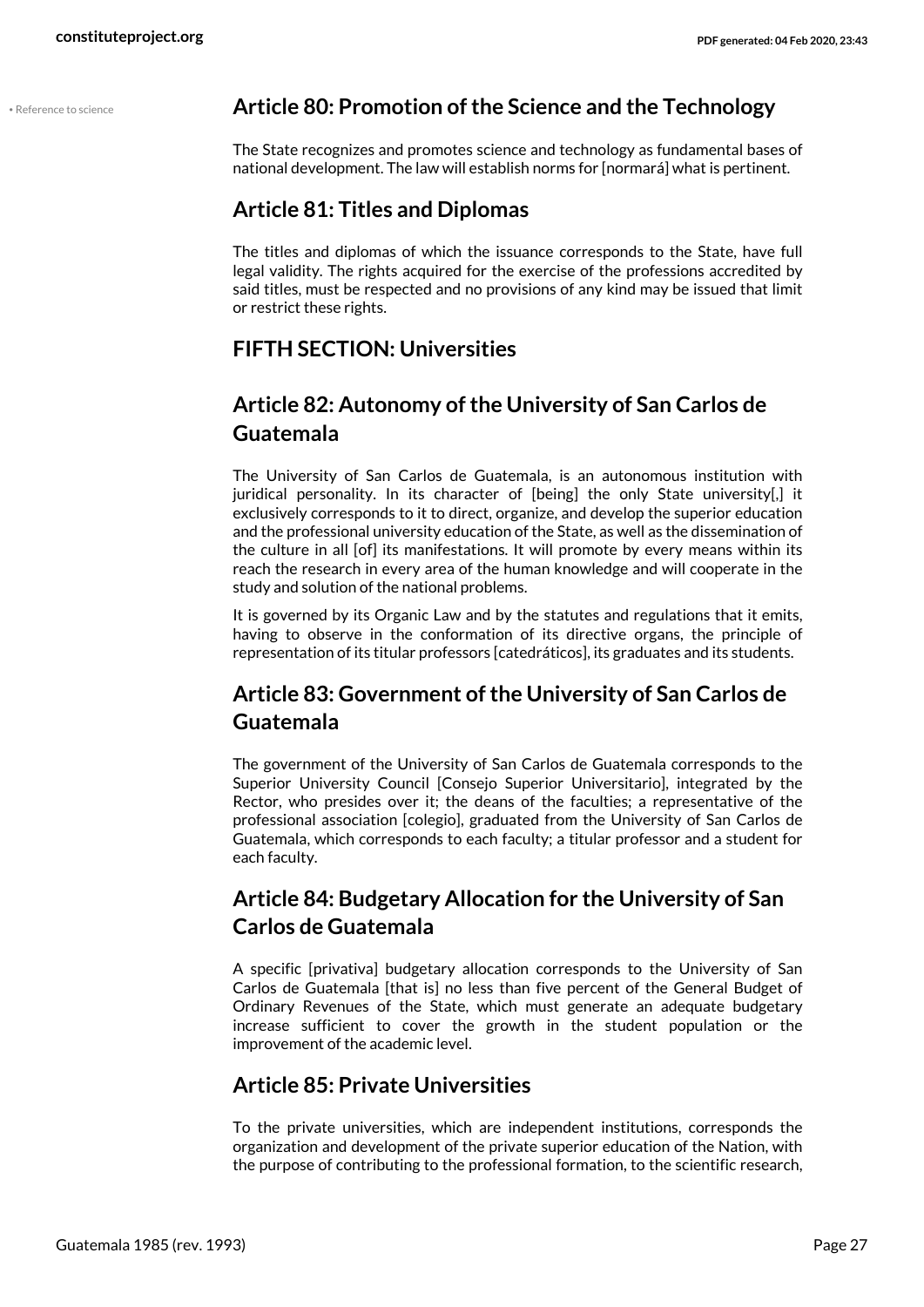to the cultural dissemination and to the study and solution of the national problems.

When the functioning of a private university is authorized, it will have juridical personality and [the] freedom to create its faculties and institutes, to develop its academic and teaching activities, as well as to elaborate its plans and programs of study.

#### <span id="page-27-0"></span>**Article 86: Council of the Superior Private Education**

The Council of the Superior Private Education [Consejo de la Enseñanza Privada Superior] will have as its functions to see to the maintaining of the academic level in the private universities without undermining their independence and to authorize the creation of new universities; it is integrated by two delegates from the University of San Carlos de Guatemala, two delegates from the private universities and one delegate elected by the presidents of the professional colleges who do not hold any office [cargo] in any university.

The presidency will be exercised in a rotating form. The law will regulate this matter.

#### <span id="page-27-1"></span>**Article 87: Recognition of Degrees, Titles, Diplomas, and Incorporations**

In Guatemala only degrees, titles, and diplomas granted by the legally established universities organized to function in the country[,] will be recognized, except for what is provided in international treaties.

The University of San Carlos de Guatemala, is the only one entitled [facultada] to resolve the incorporations of the professionals graduated from foreign universities and to set the prior requirements which must fulfilled for that purpose, as well as to recognize the titles and diplomas of university character protected by the international treaties. The titles granted by Central American universities will have full validity in Guatemala when the basic centralization of the study plans is achieved.

Legal provisions that grant privileges to the detriment of those exercising a profession with a title or who have been legally authorized to exercise it, may not be adopted.

#### <span id="page-27-2"></span>**Article 88: Tax Exemptions and Deductions**

The universities are exempt from the payment of all types of taxes, assessments, and contributions without any exception whatsoever.

The donations given to universities, cultural or scientific institutions will be deductible from the net revenue prior to assessing the income tax.

The State can provide economic assistance to private universities, for the fulfillment of their own objectives.

The University of San Carlos de Guatemala and the private universities may neither be [the] object of processes of execution nor may they be intervened, except in those cases where the private universities assume obligations through civil, mercantile, or labor contracts.

#### <span id="page-27-3"></span>**Article 89: Granting of Degrees, Titles, and Diplomas**

Only the universities that are legally authorized may grant degrees and issue titles and graduation diplomas within superior education.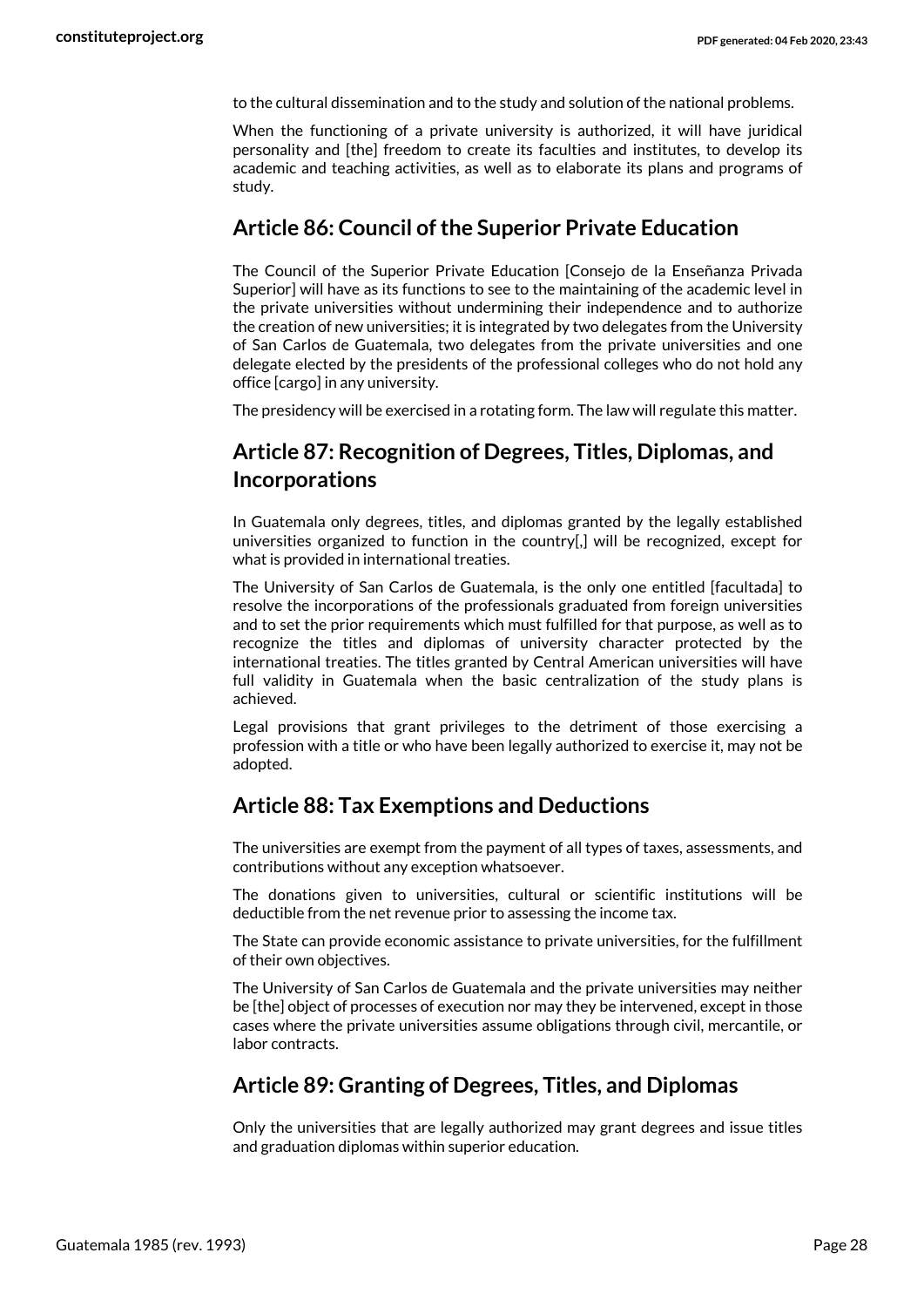#### <span id="page-28-0"></span>**Article 90: Professional Association [Colegiación]**

The association of university professionals is obligatory and it will have as is its objectives the moral, scientific, technical, and material improvement of the university professions and the control of their exercise.

The professional associations, as work [gremiales] associations with a juridical personality, shall function in accordance with the Law of the Professional Association [Ley de Colegiación Profesional], obligatorily[,] and the statutes of each association will be approved with independence from the universities from which its members have graduated.

They will contribute to the strengthening of the autonomy of the University of San Carlos de Guatemala and for the purposes and goals of all the universities of the country.

In every matter related to the improvement of the scientific and the culturaltechnical level of the university professions, the universities of the country will be able to require the participation of the professional associations.

#### <span id="page-28-1"></span>**SIXTH SECTION: Sports**

#### <span id="page-28-2"></span>**Article 91: Budgetary Allocation for Sports**

It is the duty of the State to encourage and promote physical education and [the practice of] sports. To that effect, a specific allocation no smaller than three percent of the General Budget of Ordinary Revenues of the State will be set. From such allocation[,] fifty percent will be destined to the federated sports sector through its administrative organs, in the form established by [the] law; twenty-five percent to physical education, recreation, and school sports; and twenty-five percent to non-federated sports.

#### <span id="page-28-3"></span>**Article 92: Autonomy of Sports**

The autonomy of federated sports is recognized and guaranteed through its administrative [rectores] organs, the Autonomous Sports Confederation of Guatemala [Confederación Deportiva Autónoma de Guatemala] and the Guatemalan Olympic Committee [Comité Olímpico Guatemalteco], which have juridical personality and their own patrimony, being exempt from all types of taxes and assessments.

#### <span id="page-28-4"></span>**SEVENTH SECTION: Health, Security, and Social Assistance**

#### • Right to health care **Article 93: Right to Health**

<span id="page-28-5"></span>The enjoyment of health is a fundamental right of the human being, without any discrimination.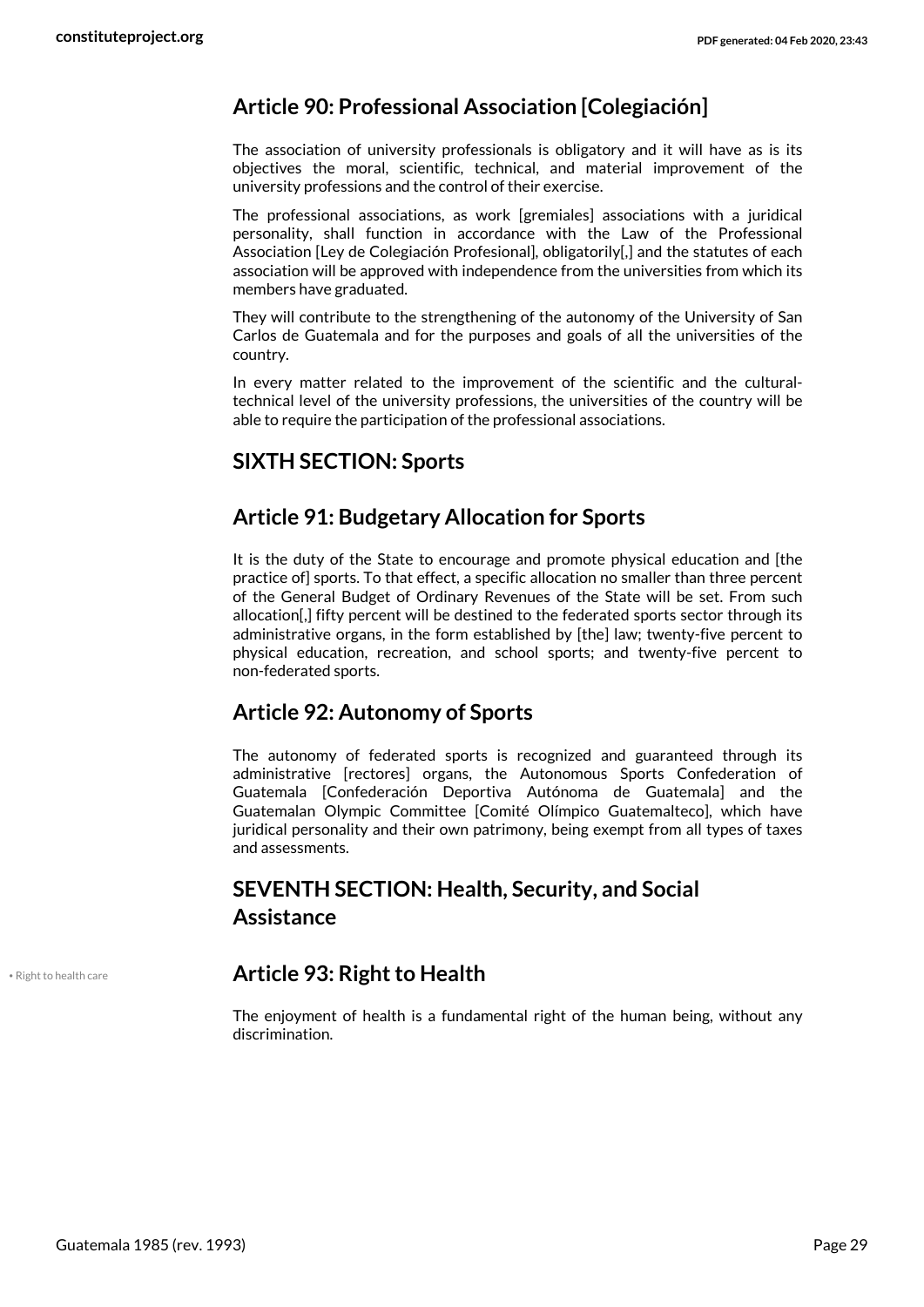#### <span id="page-29-0"></span>**Article 94: Obligation of the State, Regarding Health and Social Assistance**

The State will see to the health and the social assistance of all the inhabitants. It will develop, through its institutions, actions of prevention, promotion, recovery, rehabilitation, coordination and those complementary ones [that are] appropriate in order to procure [for them] the most complete physical, mental, and social wellbeing.

#### <span id="page-29-1"></span>**Article 95: Health, [a] Public Asset**

The health of the inhabitants of the Nation is a public asset [bien]. All persons and institutions are obligated to see to its conservation and reestablishment.

#### <span id="page-29-2"></span>**Article 96: Quality Control of Products**

The State will control the quality of food products, pharmaceuticals, chemicals and of everything that can affect the health and the well being of the inhabitants. It will see to the establishment and programming of the primary attention to health, and for the improvement of the conditions of the basic environmental sanitation [saneamiento] of the least protected communities.

#### • Protection of environment **Article 97: [The] Environment and [the] Ecological Balance**

<span id="page-29-3"></span>The State, the municipalities and the inhabitants of the national territory are obligated to promote [propiciar] the social, economic, and technological development that prevents the pollution [contaminación] of the environment and maintains the ecological balance. All the necessary regulations will be dictated to guarantee that the use [utilización y el aprovechamiento] of the fauna, [the] flora, [the] land, and [the] water, are conducted rationally, avoiding their depredation.

#### <span id="page-29-4"></span>**Article 98: Community Participation in Health Programs**

The communities have the right and the duty to actively participate in the planning, execution, and evaluation of [the] health programs.

#### <span id="page-29-5"></span>**Article 99: Feeding and Nutrition**

The State will see to it that the food and the nutrition of the population meet the minimum health requirements. The specialized institutions of the State must coordinate their actions among themselves or with [the] international organs dedicated to health, [in order] to achieve an effective national food system.

#### <span id="page-29-6"></span>**Article 100: Social Security**

The State recognizes and guarantees the right to social security for the benefit of the inhabitants of the Nation. Its regime is instituted as a public function, in a national, unitary, and obligatory manner.

The State, the employers, and the workers covered by the regime, with the sole exception of that provided by Article 88 of this Constitution, have the obligation to contribute to the financing of such regime and [the] right to participate in its direction, seeking [procurando] its progressive improvement.

The application of the social security regime corresponds to the Guatemalan Social Security Institute [Instituto Guatemalteco de Seguridad Social], which is an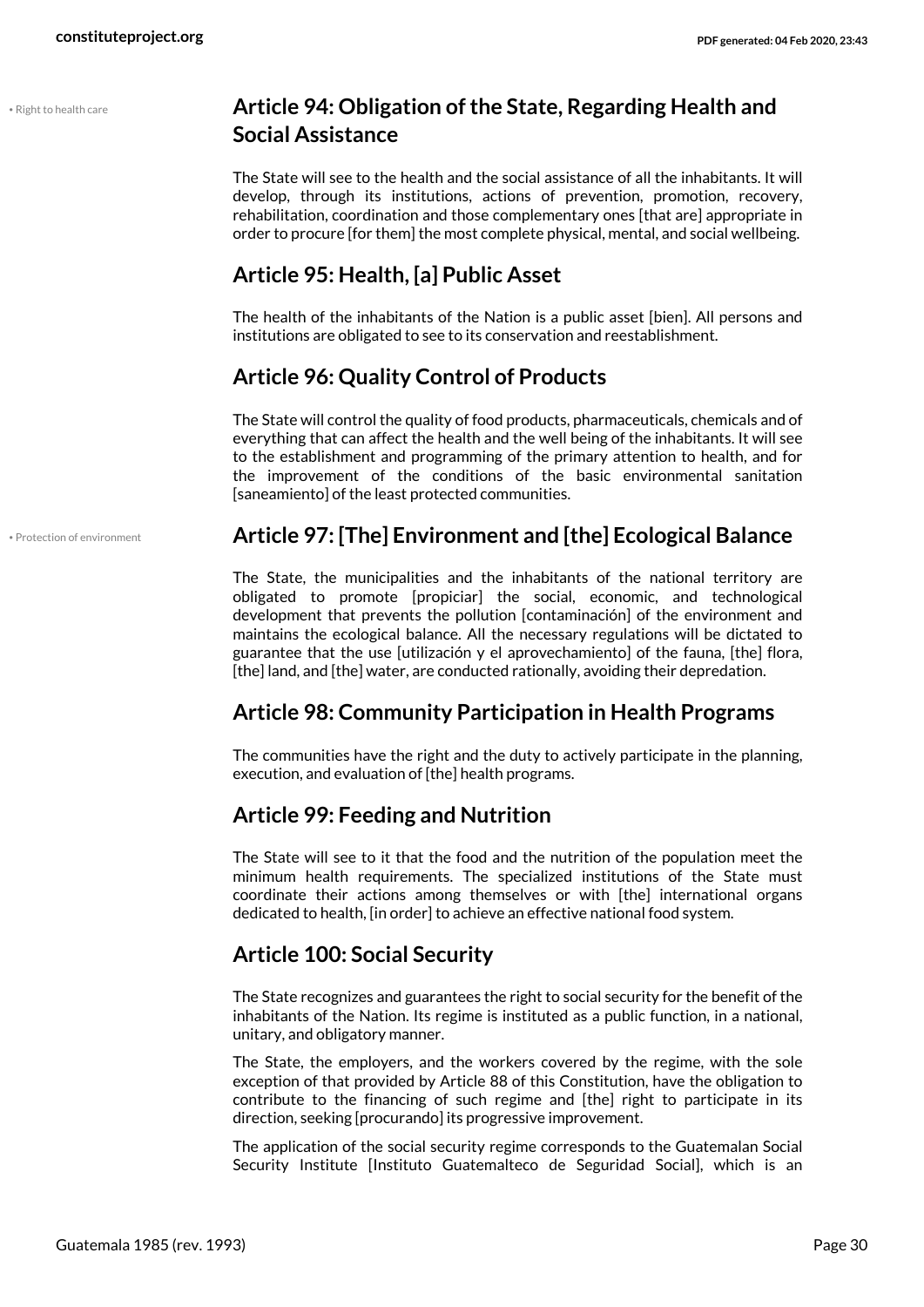autonomous entity with juridical personality, [and with] its own patrimony and functions; it enjoys a total exemption from taxes, contributions and assessments, whether established or to be established. The Guatemalan Social Security Institute must participate with the health institutions in [a] coordinated manner.

The Executive Organ will allocate annually in the Budget of Revenues and Expenditures of the State, a specific portion [partida] to cover the share [cuota] that corresponds to the State as such and as an employer, which may not be transferred or canceled during the fiscal year [ejercicio] and [that] will be establish in accordance with the technical actuarial studies of the Institute.

Against the resolutions dictated in this matter, [the] administrative and contentious-administrative recourses proceed in accordance with the law. When dealing with benefits [prestaciones] that the regime must provide, the tribunals of labor and social prevision will take cognizance.

#### <span id="page-30-1"></span><span id="page-30-0"></span>**EIGHTH SECTION: Work**

#### • Right to work **Article 101: [The] Right to Work**

To work is a right and a social obligation of the person. The labor regime of the country must be organized in accordance with the principles of social justice.

#### **Article 102: Minimum Social Rights of Labor Legislation**

The minimum social rights that form the basis of the labor legislation and the activity of the tribunals and [the] authorities [are]:

- <span id="page-30-2"></span>**a.** The right to the free choice [elección] of work and the satisfactory economic conditions that guarantee a dignified existence for the worker and his [or her] family;
- **b.** That all work be equitably remunerated, except with what the law determines in that regard;
- **c.** The equality of salary for the same rendered work in equality of conditions, productivity, and seniority;
- **d.** The obligation to pay the worker in currency of legal tender. However, the field worker [trabajador de campo] can receive, by choice [a su voluntad], food products until up to thirty percent of his [or her] salary. In this case the employer will provide those products at a price no superior than their cost;
- **e.** The freedom from lien [inembargabilidad] of the salary in the cases determined by the law. The personal work implements may not be subject to a lien for any reason. Nevertheless, for the protection of the family of the worker and by judicial order, part of the salary can be retained and delivered to the corresponding [party];
- **f.** The periodic establishment [fijación] of the minimum salary in accordance with the law;

• Duty to work

• Right to choose occupation

- Right to safe work environment Right to reasonable standard of living
- Right to equal pay for work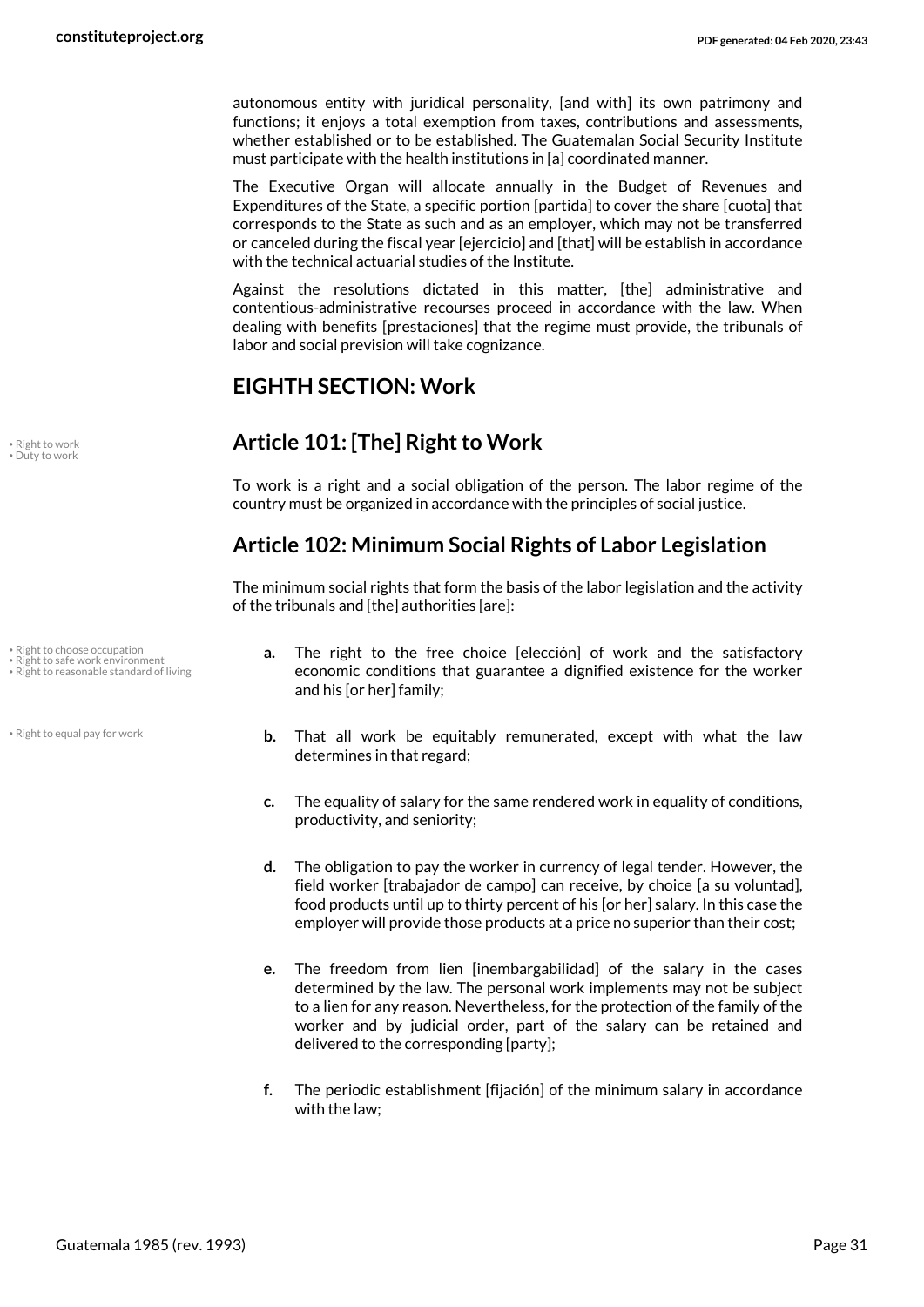**g.** The ordinary effective workday [jornada] can neither exceed eight hours of work per day, nor forty-four hours per week, equivalent to forty-eight hours for the exclusive purpose of the payment of the salary.

The ordinary effective workday on the night shift can neither exceed six hours per day, nor thirty-six hours per week. The mixed ordinary effective workday can neither exceed seven hours per day, nor forty-two hours per week. All work effectively performed outside [of the] ordinary working hours, constitutes an extraordinary workday and must be remunerated as such. The law will determine the very qualified situations of exception where the provisions relative to the workdays are not applicable.

Those that by provision of the law, by custom or by agreement with the employers work less than forty-four hours per week during the day, thirty-six hours during the night, or forty-two hours in mixed-schedule workdays, will have the right to receive the weekly salary in its entirety.

It is understood that effective work means the entire time that the worker remains under the orders or at the disposal of the employer;

- **h.** The right of the worker to a day of remunerated rest for each ordinary work week or for any six consecutive workdays. The holidays [días de asueto] recognized by the law will also be remunerated;
- **i.** The right of the worker to fifteen working days of paid vacation after each year of continuous service, with the exception of agricultural enterprise workers, who will have the right to ten working days [of vacation]. The vacations must be effective and the employer may not compensate such right in a different manner, except when the labor relationship already acquired would cease;
- **j.** The obligation of the employer to grant[,] every year[,] a bonus [aguinaldo] of no less than one hundred percent of the monthly salary, or the one already established if greater, to those workers who may have worked for an uninterrupted year prior to the date of the payment. The law will regulate the form of payment. For those workers with less than one year of service, such bonus will be covered proportionally to the time [of duration] of [the] work;
- **k.** The protection of the working woman and [the] regulation of the conditions under which she must render her services.

There may not be differences established between married and single women in terms of [the] work. The law will regulate the protection of the maternity rights of the working woman, who may not be required to [conduct any] work that may require an effort that puts her pregnancy in jeopardy [gravidez]. The working mother will enjoy a compulsory rest [period] [descanso forzoso] paid on the basis of one hundred percent of her salary, during the thirty days prior to giving birth and [during] the subsequent forty-five days. During the period of lactation she will have the right to two periods of extraordinary rest, during her workday. The prenatal and postnatal rest periods will be expanded according to her physical conditions, by medical prescription;

• Right to rest and leisure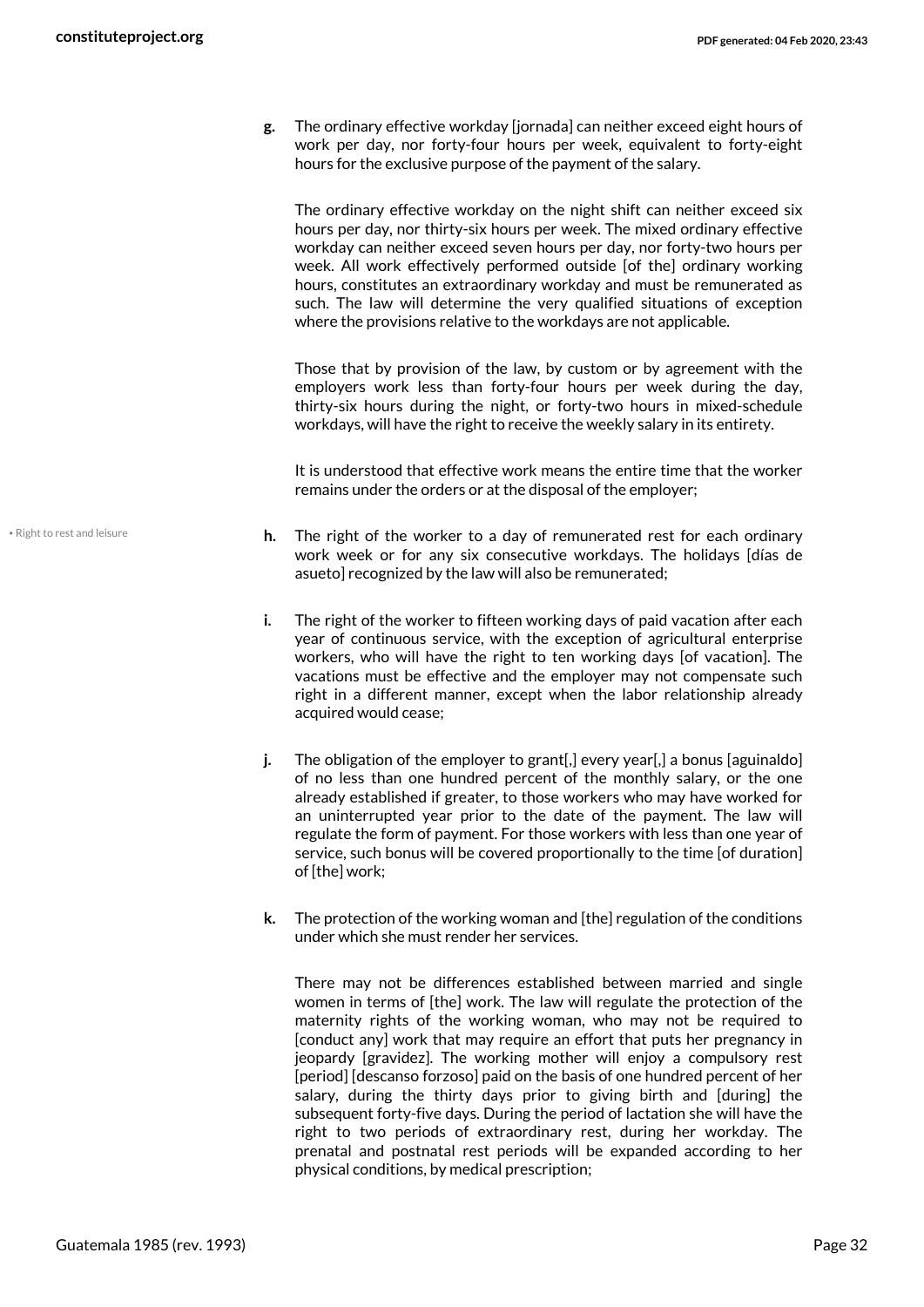**l.** Minors under fourteen years of age may not be employed in any type of work, except for the exceptions established by the law. It is forbidden to employ [ocupar] minors in works that are incompatible with their physical capacity or that endanger their moral formation. • Limits on employment of children The workers older than sixty years of age will be the object of a treatment [that is] adequate to their age; **m.** The protection and [the] promotion [fomento] of the work of the blind, the disabled and the persons with physical, psychic, or nervous deficiencies. **n.** The preference of Guatemalan workers over foreigners in equality of conditions and in the percentages determined by the law. In comparable [paridad] circumstances, no Guatemalan worker may earn a lesser salary than a foreigner, be subject to inferior conditions of employment, or obtain lesser economic advantages or other benefits [prestaciones]; **ñ.** The establishment of the norms of obligatory compliance for employers and workers in the individual and collective labor contracts. The employers and [the] employees will procure the economic development of their enterprise for [their] common benefit; **o.** The obligation of the employer to indemnify with the salary of one month for each year of continuous service when unjustifiably or indirectly dismissing [despida] a worker, as long as the law does not establish another more appropriate [conveniente] system that would provide the worker with better provisions. For the effects of computing the continuous services[,] the date in which the work relation began will be taken into account, whichever it may be; **p.** It is the obligation of the employer to provide to the spouse or partner, the minor children or the disabled [relatives] of a worker who may die while in service, a benefit [prestación] equivalent to the salary of one month for each year worked. This benefit will be covered by monthly payments and its amount will not be less than the final salary received by the worker. If death should occur for a reason of which risk is entirely covered by the social security regime, this obligation of the employer will cease. In case that this method should not cover the benefit completely, the employer must pay the difference; **q.** The right to the free unionization [sindicalización] of the workers. This right can be exercised without any discrimination and without being subject to any previous authorization, having only to fulfill the requirements • Right to join trade unions

[Inspección General de Trabajo].

established by the law. The workers may not be dismissed for participating in the establishment of a [labor] union, [and] must be abler to enjoy such a right from the time that they notify the General Inspectorate of Labor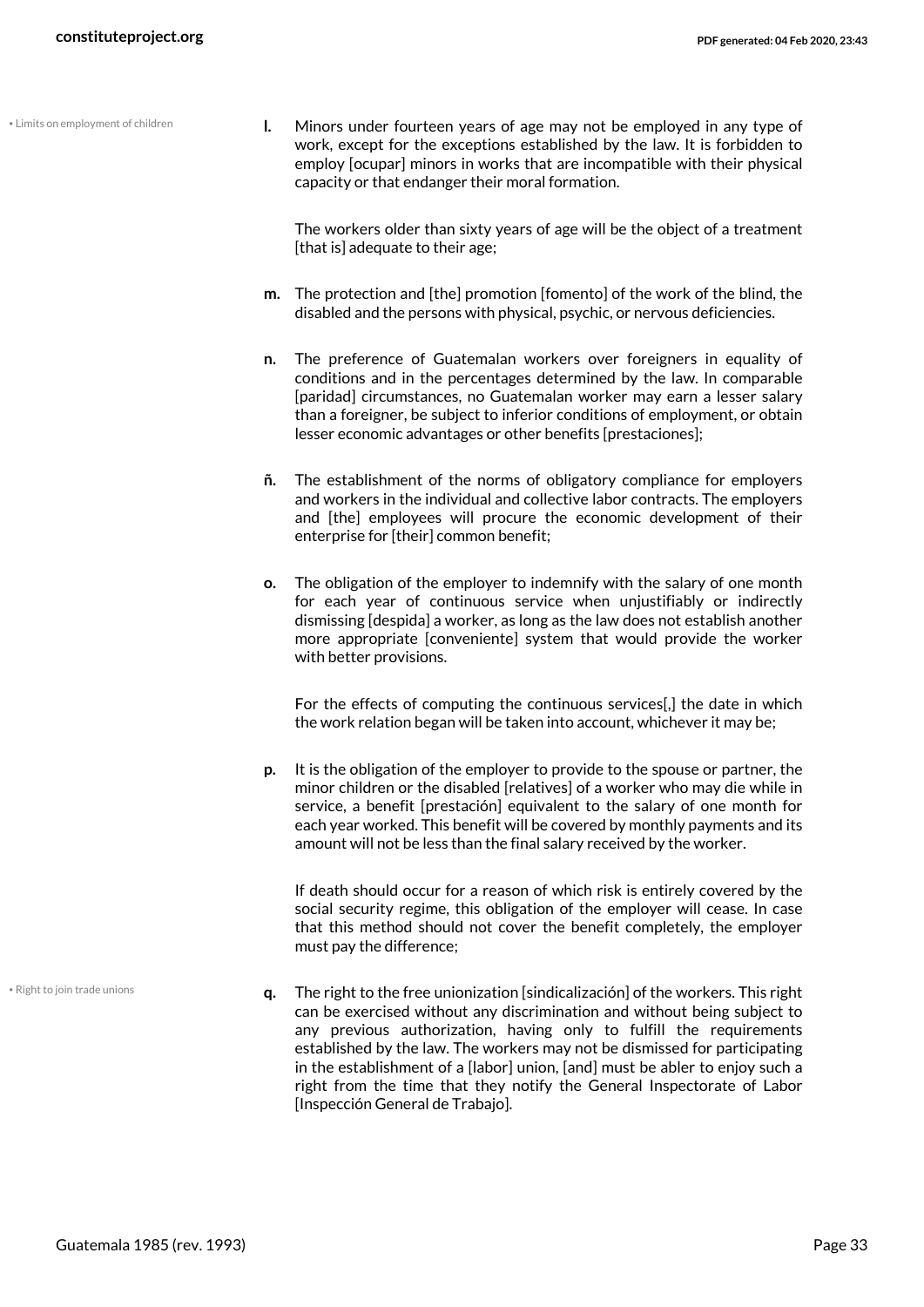Only the Guatemalans by birth can intervene in the organization, direction and advising of [labor] unions. The cases of governmental technical assistance and what is provided in international treaties or in intra-union conventions authorized by the Executive Organ[,] are excepted;

- **r.** The establishment of economic institutions and of social prevision which, in benefit of the workers, grant benefits of all types, especially for disability, retirement, and survival;
- **s.** If the employer should not be able to prove a reasonable cause for the dismissal, he [or she] must pay the salary of one month to the worker to compensate for damages and losses if the case should be settled in a court of first instance, two monthly salaries if the sentence is appealed, and[,] if the legal process should last longer than two months, [the employer] must pay fifty percent of the salary of the worker for each month beyond that deadline, up to a maximum of six months in this case; and
- **t.** The State will participate in international or regional agreements and treaties relating to labor matters and which grant better protection of conditions to [the] workers.

<span id="page-33-0"></span>In such cases, what is established in said agreements and treaties will be considered as part of the minimum rights enjoyed by the workers of the Republic of Guatemala.

#### **Article 103: Protection [Tutelaridad] of the Labor Laws**

The laws that regulate the relations between employers and workers are conciliatory, protective [tutelares] for the workers and [they] will attend to all the pertinent economic and social factors. For agricultural work[,] the law will especially take into account their needs and the zones in which it is executed.

All of the conflicts concerning [the] work [activity] are subject to a specific [privativa] jurisdiction. The law will establish the norms corresponding to that jurisdiction and the organs charged with [encargadas] putting them into practice.

#### <span id="page-33-1"></span>**Article 104: Right to Strike [Huelga] and to Work Stoppage [Paro]**

The right to strike and to work stoppage exercised in accordance with the law, after all conciliation procedures have been exhausted, is recognized. These rights can be exercised solely for reasons of economic-social order. The laws shall establish the cases and situations where the strike and work stoppage will not be allowed.

#### • Right to shelter **Article 105: Housing of the Workers**

<span id="page-33-2"></span>The State, through the specific entities, will support the planning and construction of housing complexes [conjuntos], establishing the adequate systems for financing, which would make it possible to involve the different programs, so that the workers may opt for adequate housing and meet [the] health requirements.

The owners of enterprises [empresas] are obligated to provide to their workers, in the cases established by the law, [the] housing units that meet the aforementioned requirements.

• Right to strike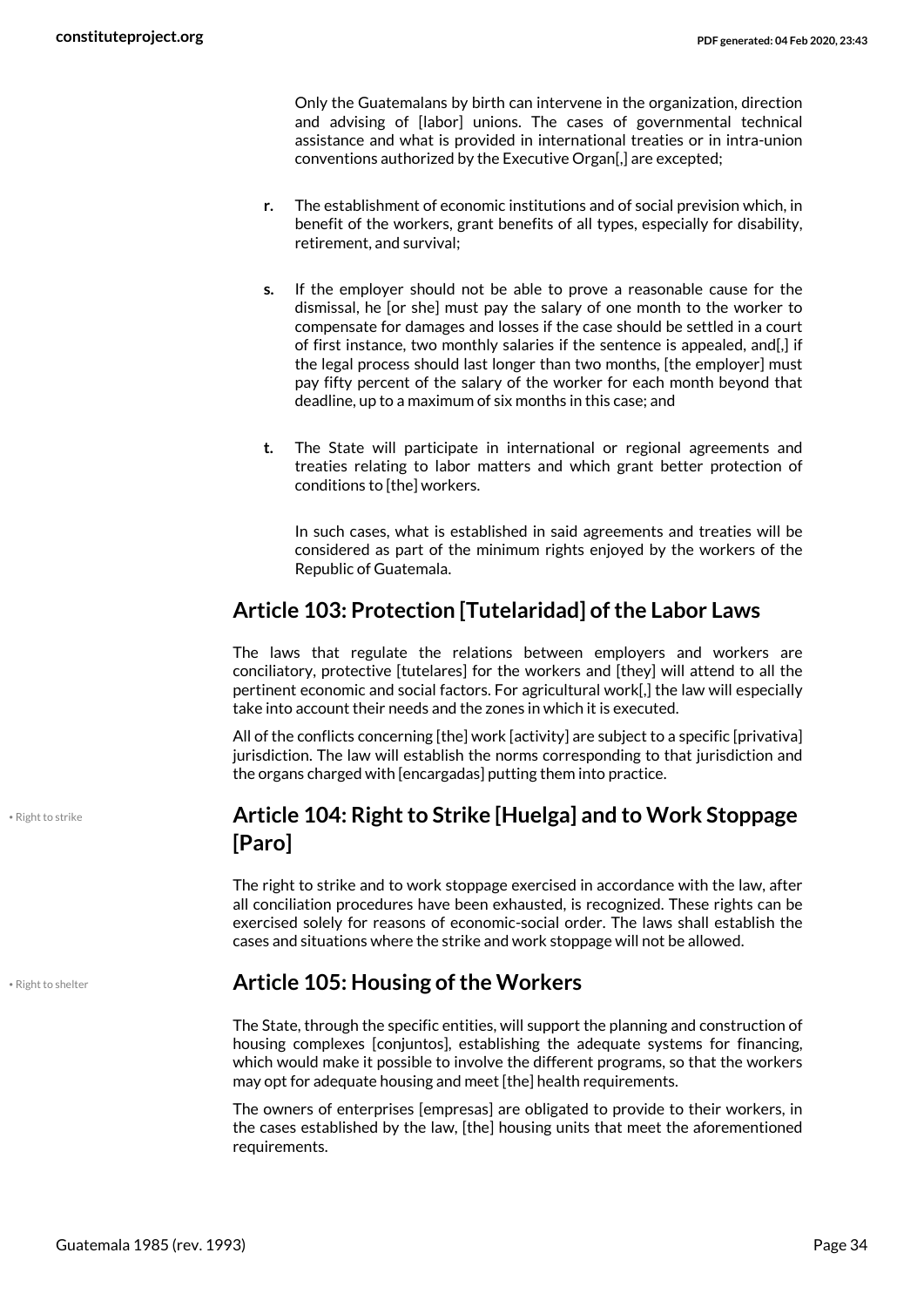#### <span id="page-34-0"></span>**Article 106: Irrenouncability of the Labor Rights**

The rights consigned in this section are irrenounceable for the workers, susceptible of being exceeded [superado] through individual or collective contracting, and in the form established by the law. For this objective the State will encourage and protect collective negotiation. The stipulations that call for the renunciation, reduction, distortion [tergiversación], or limitation of the rights recognized for the workers in the Constitution, in the law, in the international treaties ratified by Guatemala, in the regulations or in [any] other provisions with regards to work, will be void ipso jure and will not obligate the workers, even if they are expressed in a collective or individual labor contract, in an agreement or in another document.

In case of doubt in the interpretation or scope of [the] legal provisions, regulations, or contractual [provisions] within the labor matters, they will be interpreted in the most favorable sense for the workers.

#### <span id="page-34-1"></span>**NINTH SECTION: [The] Workers of the State**

#### <span id="page-34-2"></span>**Article 107: [The] Workers of the State**

The workers of the State are at the service of the public administration and never of a political party, group, organization or [of] any person.

#### <span id="page-34-3"></span>**Article 108: Regime of the Workers of the State**

The relations of the State and its decentralized or autonomous entities with its workers are governed by the Law of the Civil Service [Ley de Servicio Civil], with the exception of those governed by the own laws or provisions of such entities.

The workers of the State or of its decentralized or autonomous entities which by law or by custom receive benefits [prestaciones] that exceed those established in the Law of the Civil Service, will retain that treatment.

#### <span id="page-34-4"></span>**Article 109: Payroll Workers**

The workers of the State and its decentralized or autonomous entities who work [with payment] through payroll, will receive [the] salaries, benefits, and rights that are equal to those of the other workers of the State.

#### <span id="page-34-5"></span>**Article 110: Indemnification**

When the workers of the State are dismissed without a reasonable cause, [they] will receive the equivalent of the salary of one month for each year of continuous service rendered. In no case will this right exceed ten months of salary.

#### <span id="page-34-6"></span>**Article 111: [The] Regime of Decentralized Entities**

The decentralized entities of the State, which perform economic functions similar to [those of] enterprises of [a] private character, will be governed in their working relations with the personnel at their service by the common labor laws, as long as they do not diminish other acquired rights.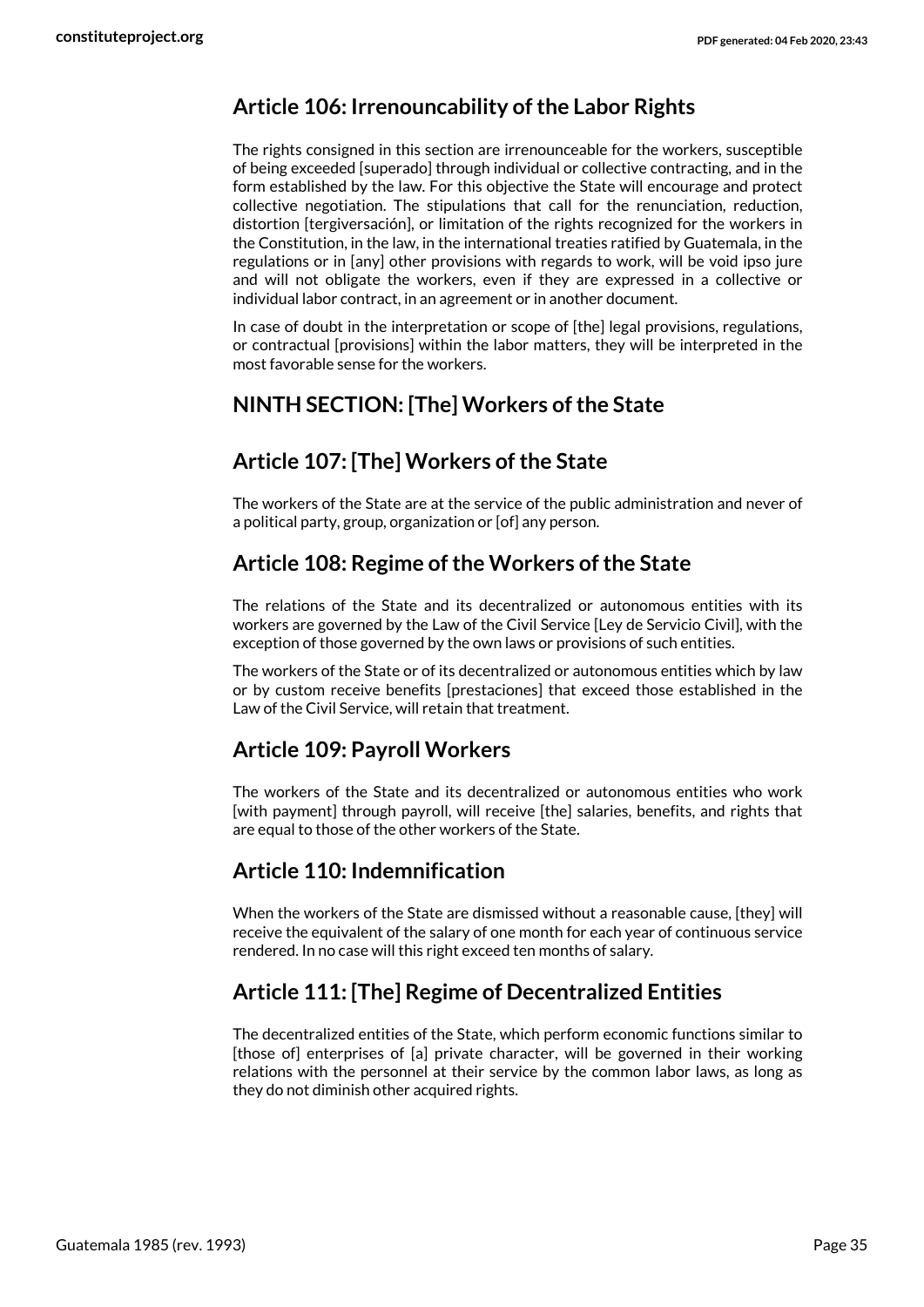### <span id="page-35-0"></span>**Article 112: Prohibition of Performing [Desempeñar] More Than One Public Office**

No person may perform more than one remunerated employment or public office, with the exception of those who render services in educational centers or [in social] assistance institutions and as long as the [time] schedules are compatible.

#### <span id="page-35-1"></span>**Article 113: Right to Opt for Public Employment or Office**

The Guatemalans have the right to opt for public employment or office and to do so only their capabilities, fitness, and honesty will be taken into account.

#### <span id="page-35-2"></span>**Article 114: Revision to Retirement**

When a worker of the State who enjoys the benefit of retirement, returns to a public office, such retirement will cease immediately, but at the end of the new work relationship, he [or she] has the right to opt for the revision of the corresponding benefit [expediente] and to the granting of the benefit derived from the time served and of the last wage received, during the new office.

In accordance to the possibilities of the State, it will proceed to periodically revise the amounts assigned for retirements, pensions and allowances [montepíos].

#### <span id="page-35-3"></span>**Article 115: Free Coverage by the Guatemalan Social Security Institute to Retirees**

The persons[,] who enjoy retirement, pension, or allowance payments from the State and the autonomous and decentralized entities, have the right to receive gratuitously the complete coverage for the medical services by the Guatemalan Social Security Institute.

#### <span id="page-35-4"></span>**Article 116: Regulation of the Strike for the Workers of the State**

The associations, groups, and unions formed by the workers of the State and its decentralized and autonomous entities, may not participate in partisan political activities.

The right to strike of the workers of the State and its decentralized and autonomous entities is recognized. This right can only be exercised in the form provided by the law of the matter and in no case may it affect the provision [atención] of the essential public services.

#### <span id="page-35-5"></span>**Article 117: Option for the Passive Classes Regime**

The workers of the decentralized or autonomous entities who are neither subject to deductions for the passive classes fund [fondo de clases pasivas], nor enjoy the corresponding benefits, may attach [themselves] to this regime and, the respective dependency, in this case, must accept the request of the interested [person] and order the one responsible to make the corresponding deductions.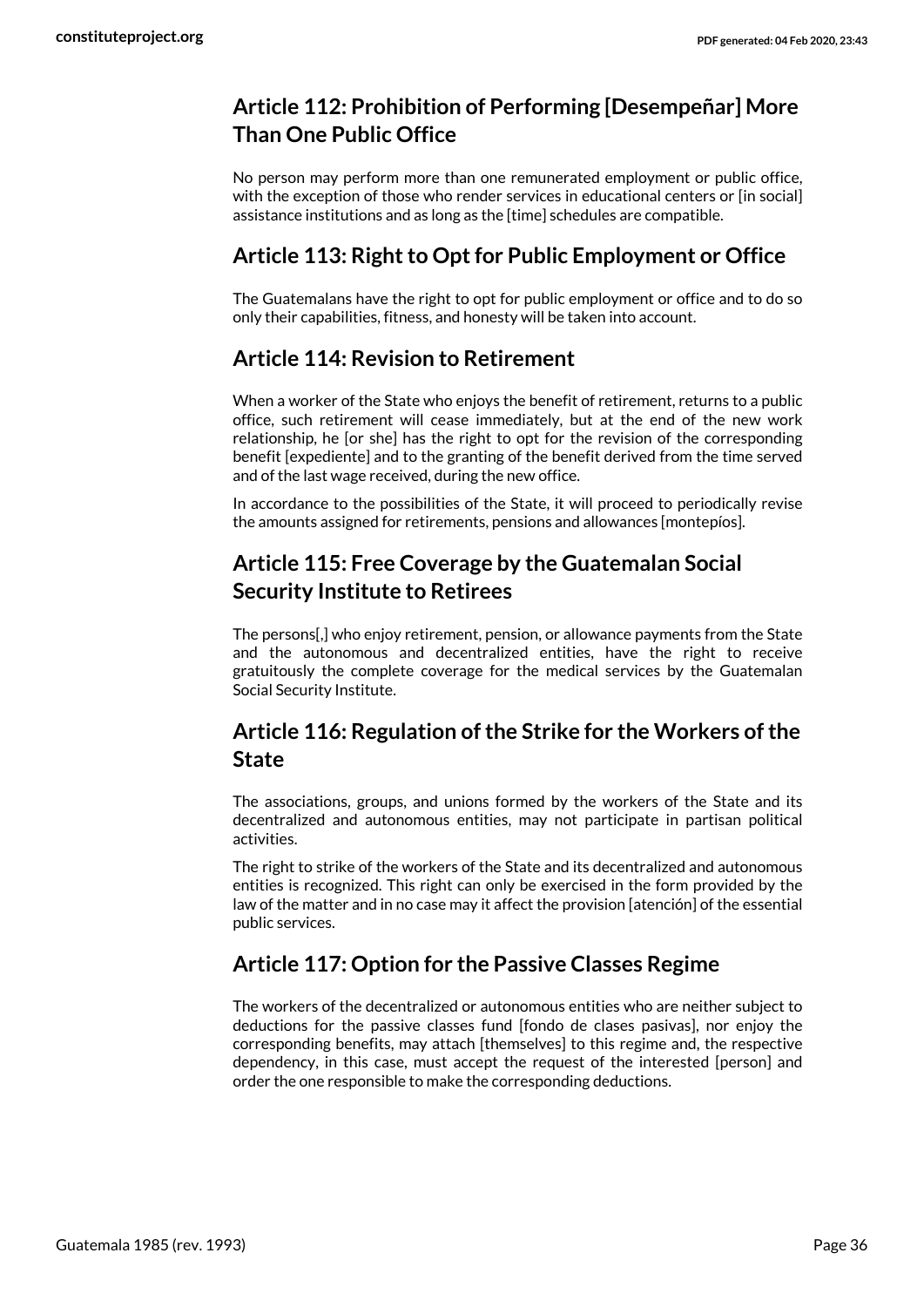#### **TENTH SECTION: Economic and Social Regime**

#### • Right to work **Article 118: Principles of the Economic and Social Regime**

The economic and social regime of the Republic of Guatemala is based on the principles of social justice.

It is the obligation of the State to guide the national economy to achieve the utilizations of the natural resources and the human potential, to increase wealth and to try to achieve full employment and the equitable distribution of the national income.

When deemed as necessary, the State will act by complementing private initiative and activity, for the achievement of the stated purposes.

### **Article 119: [The] Obligations of the State**

The following are the fundamental obligations of the State:

- **a.** To promote the economic development of the Nation, stimulating the initiative in agricultural, livestock, industrial, tourist, and other types of activities.
- **b.** To promote in a systematic manner the administrative economic decentralization, to achieve an adequate regional development of the country;
- **c.** To adopt the means that may be necessary for the conservation, development and exploitation [aprovechamiento] of the natural resources in an efficient form;
- **d.** To see to the raising of the standard of living of all the inhabitants of the country, securing [procurando] the wellbeing of the family;
- **e.** To promote and protect the creation and functioning of [the] cooperatives, providing them with the necessary technical and financial aid;
- **f.** To grant incentives, in accordance to the law, to the industrial enterprises [empresas] that may be established in the interior of the Republic and who contribute to decentralization;
- **g.** To promote with priority the construction of popular housing [projects], through financing systems which are adequate so that the greatest number of Guatemalan families may enjoy them in ownership. When concerning emerging or cooperatively-held housing, the system of possession [tenencia] may be different;
- **h.** To prevent the functioning of excessive practices leading to the concentration of assets and means of production in detriment of the collectivity;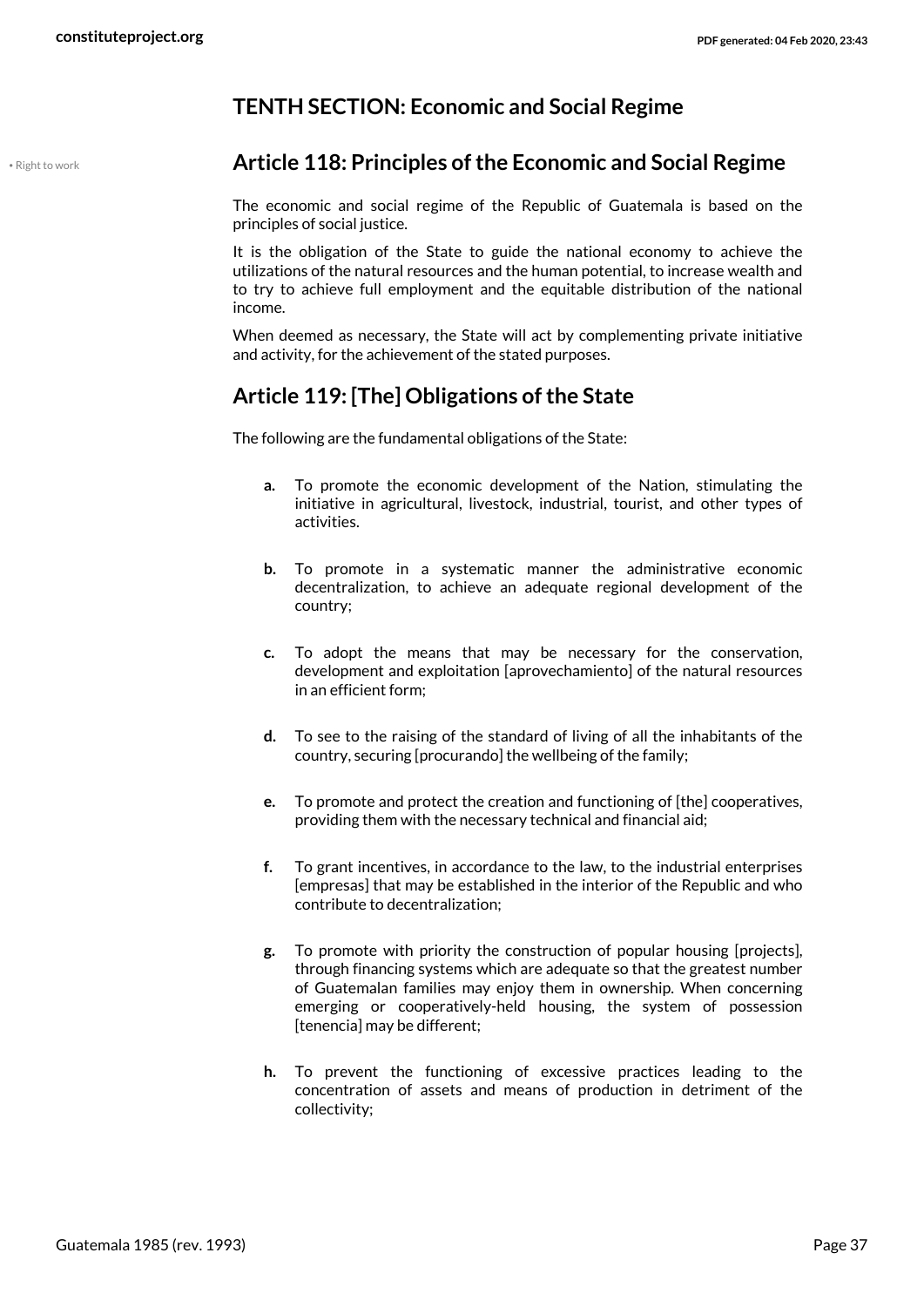**i.** The defense of the consumers and [the] users with regards to the preservations of the quality of the domestic and export consumer products to guarantee their health, security, and legitimate economic interests; • Protection of consumers **j.** To actively promote programs of rural development which tend to increase and diversify the national production based on the principle of private property and of the protection of family patrimony. The peasant [campesino] and the artisan must be provided with technical and economic assistance; **k.** To protect the formation of capital, savings and investment; **l.** To promote the ordered and efficient development of the domestic and foreign trade of the country, promoting markets for national products; **m.** To maintain within the economic policy, a congruent relationship between the public spending and the national production; and **n.** To create the conditions adequate to promote the investment of national and foreign capital. **Article 120: Intervention in [the] Enterprises that Provide Public Services** In case of force majeure and for the strictly necessary time period, the State can intervene in the enterprises that provide essential public services for the community, if their functioning is obstructed.

### • Ownership of natural resources **Article 121: [The] Assets of the State**

The following are assets of the State:

- **a.** Those of public domain;
- **b.** The waters of the maritime zone that border the shores of its territory, the lakes, the navigable rivers and their banks, the secondary rivers [ríos vertientes] and the streams that serve as the international limit of the Republic, the waterfalls and headwaters for hydroelectric exploitation, the underground waters and [the] others that are susceptible to regulation by the law and the waters not exploited by individuals to the extent and limit set by the law.
- **c.** Those which constitute the patrimony of the State, including those of the municipality and of the decentralized or autonomous entities;
- **d.** The terrestrial maritime zone, the continental shelf and the air space, in the extension and the form determined by the laws or the international treaties ratified by Guatemala;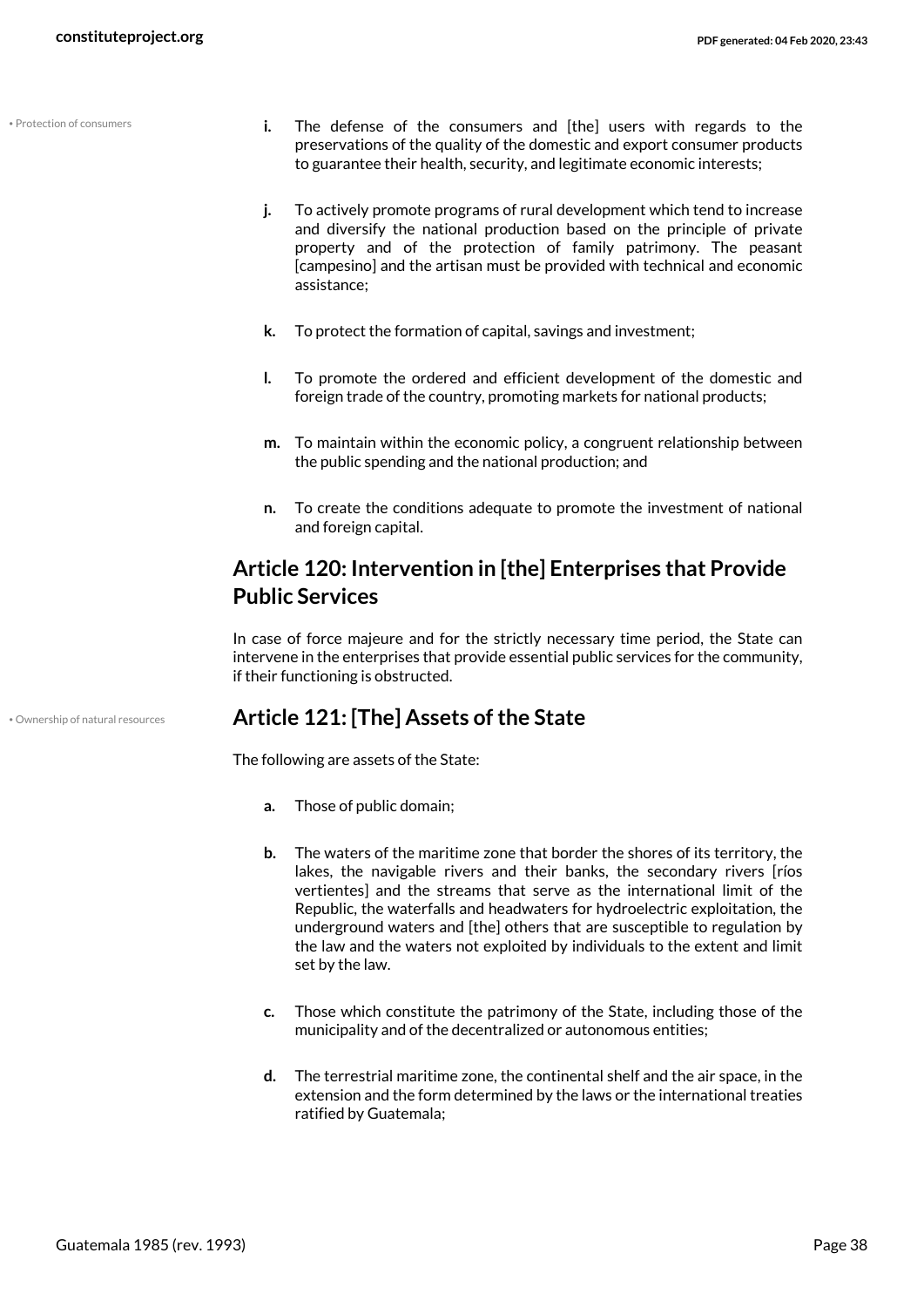- **e.** The subsoil, the deposits of hydrocarbons and minerals, as well as any other organic or inorganic substances of the subsoil;
- **f.** The archeological monuments and relics;
- **g.** The fiscal and municipal revenues, as well as those of a private character which are assigned by the laws to the decentralized and autonomous entities; and
- **h.** The radio-electric frequencies.

#### **Article 122: [The] Territorial Reserves of the State**

The State reserves for itself the dominion over a strip of land [faja terrestre] of three kilometers along the oceans, counted from the superior line of the tide; of two hundred meters around the shores of the lakes; of one hundred meters on each bank of the navigable rivers; and of fifty meters around the sources and springs supplying water to the populated places [poblaciones].

[The following] are excepted from the stated reserves:

- **a.** The real property located in the urban areas; and
- **b.** The assets over which there are rights registered in the Registry of Property [Registro de la Propiedad], prior to March first of nineteen fifty-six.

The foreigners will need [the] authorization of the Executive, to acquire in ownership, real property comprehended in the exceptions of the two aforementioned paragraphs. When they concern properties declared as national monuments or when they are located among a set of monuments, the State will enjoy preferential right in any transfer of ownership.

### **Article 123: Limitations in the Border Strips**

Only Guatemalans of origin, or the communities [sodiedades] whose members possess the same qualities, may own and possess real property located in a strip of fifteen kilometers wide along the borders, measured from the dividing line. The urban property and [the] property of which title was registered prior to March first of nineteen fifty-six is excepted.

### **Article 124: Transfer [Enajenación] of National Property**

The national property may only be transferred in the form determined by the law, which will establish the limitations and formalities to which the operation and its fiscal objectives must be subject.

The decentralized or autonomous entities, will be regulated according to their laws and regulations.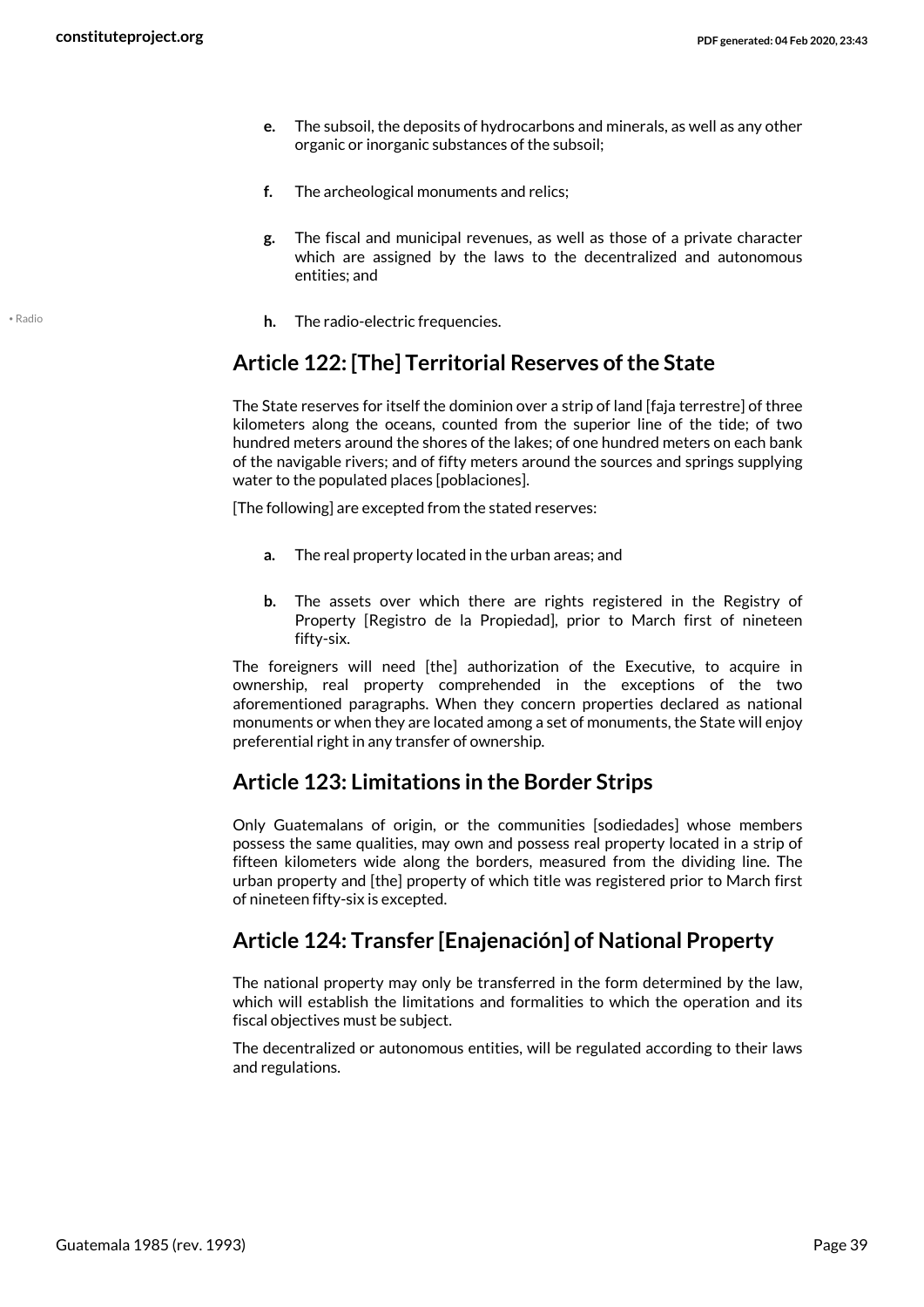### **Article 125: Exploitation of Non-Renewable Natural Resources**

The technical and rational exploitation of hydrocarbons, minerals, and other non-renewable natural resources is declared to be of public utility and necessity.

The State will establish and propitiate the conditions for their exploration, exploitation, and commercialization.

### **Article 126: Reforestation**

The reforestation of the country and the conservation of [the] forests is declared to be a matter of national urgency and social interest. The law will determine the form and [the] requirements for the rational exploitation of [the] forestry resources and their renewal, including the resins, rubber, uncultivated wild forest vegetal products and other similar products, and will promote their industrialization. The exploitation of all these resources will correspond exclusively to Guatemalan persons, individual or juridical.

The forests and the vegetation on the banks of the rivers and lakes, and in the vicinities of the water fountains, will enjoy special protection.

### **Article 127: Water Regime**

All the waters belong to the public domain, [they are] inalienable and imprescriptible. Their exploitation, use and enjoyment are granted in the form established by the law, in accordance with the social interest. A specific law will regulate this matter.

### **Article 128: Exploitation [Aprovechamiento] of Waters, Lakes, and Rivers**

The exploitation of the waters of the lakes and rivers, for agricultural, livestock, tourism, or [purpose] of any other nature that contributes to the development of the national economy, is at the service of the community and not that of any particular person whatever, but the users are obligated to reforest the banks and corresponding courses, as well as to facilitate access roads [vías].

### **Article 129: Electrification**

The electrification of the country, based on the plans formulated by the State and the municipalities, in which the private initiative may participate, is declared a matter of national urgency.

#### • Right to competitive marketplace **Article 130: Prohibition of Monopolies**

Monopolies and privileges are prohibited. The State, shall limit the operation of the enterprises that absorb or tend to absorb, in prejudice to the national economy, the production in one or another industrial sectors [ramos] or of the same commercial or agricultural activity. The laws will determine what is relative to this matter. The State will protect the market economy and will discourage those associations which tend to restrict the freedom of the market or to cause prejudice to the consumers.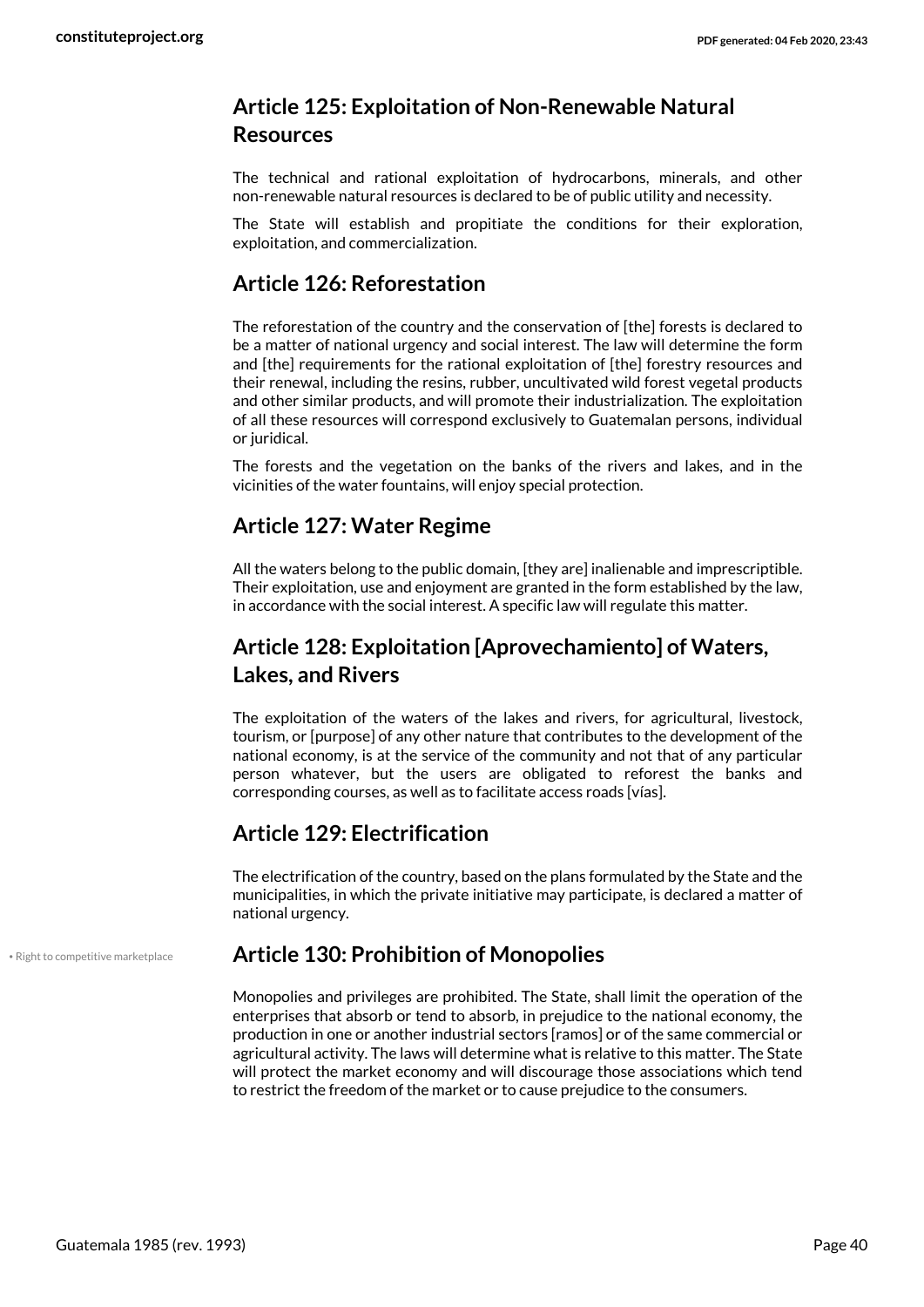#### **Article 131: Commercial Transportation Service**

Due to its economic importance in the development of the country, all commercial and tourist transportation services are recognized to be of public utility and therefore [they] enjoy the protection of the State. These services may consist of ground, maritime, or air transportation and comprise vessels, vehicles, installations, and services.

The commercial land, airport, and maritime port terminals, are considered to be property of [the] common public use and like the transportation services, [they] continue to be exclusively subject to the jurisdiction of the civil authorities. The use of vessels, vehicles, and terminals, [which are] property of the government agencies or of the National Army, for commercial purposes, is prohibited; this provision is not applicable to those decentralized state entities that provide transportation services.

For the installation and exploitation of any national or international transportation service, the authorization of the government is necessary. For this purpose, once the corresponding legal requirements have been fulfilled by the petitioner, the government authority must extend the authorization immediately.

#### **Article 132: Currency**

It is the exclusive authority of the State, to issue and regulate the currency, as well as to formulate and realize the policies that tend to create and maintain [the] exchange and credit conditions favorable for the orderly development of the national economy. The monetary, banking, and financial activities will be organized under the central banking system, which exercises control over all matters relative to the circulation of money and the public debt. The Monetary Board [Junta Monetaria], to which the Bank of Guatemala, an autonomous entity with its own resources, is responsible, will direct this system. This bank will be regulated by its Organic Law and [by] the Monetary Law.

The Monetary Board is comprised of the following members:

- **a.** The President, who will also be [the president] of the Bank of Guatemala, [and who is] appointed by the President of the Republic for a period established in the law;
- **b.** The Ministers of Public Finance, Economy and Agriculture, Livestock and Food;
- **c.** A member elected by the Congress of the Republic;
- **d.** A member elected by the business, industrial, and agricultural associations;
- **e.** A member elected by the presidents of the administration councils or boards of directors of the private national banks; and
- **f.** A member elected by the Superior Council of the University of San Carlos de Guatemala.

These last three members will last in their functions one year.

All the members of the Monetary Board, will have substitutes, except [for] the President, who will be substituted by the Vice-President and the Ministers of the State, who will be substituted by their own respective vice-minister.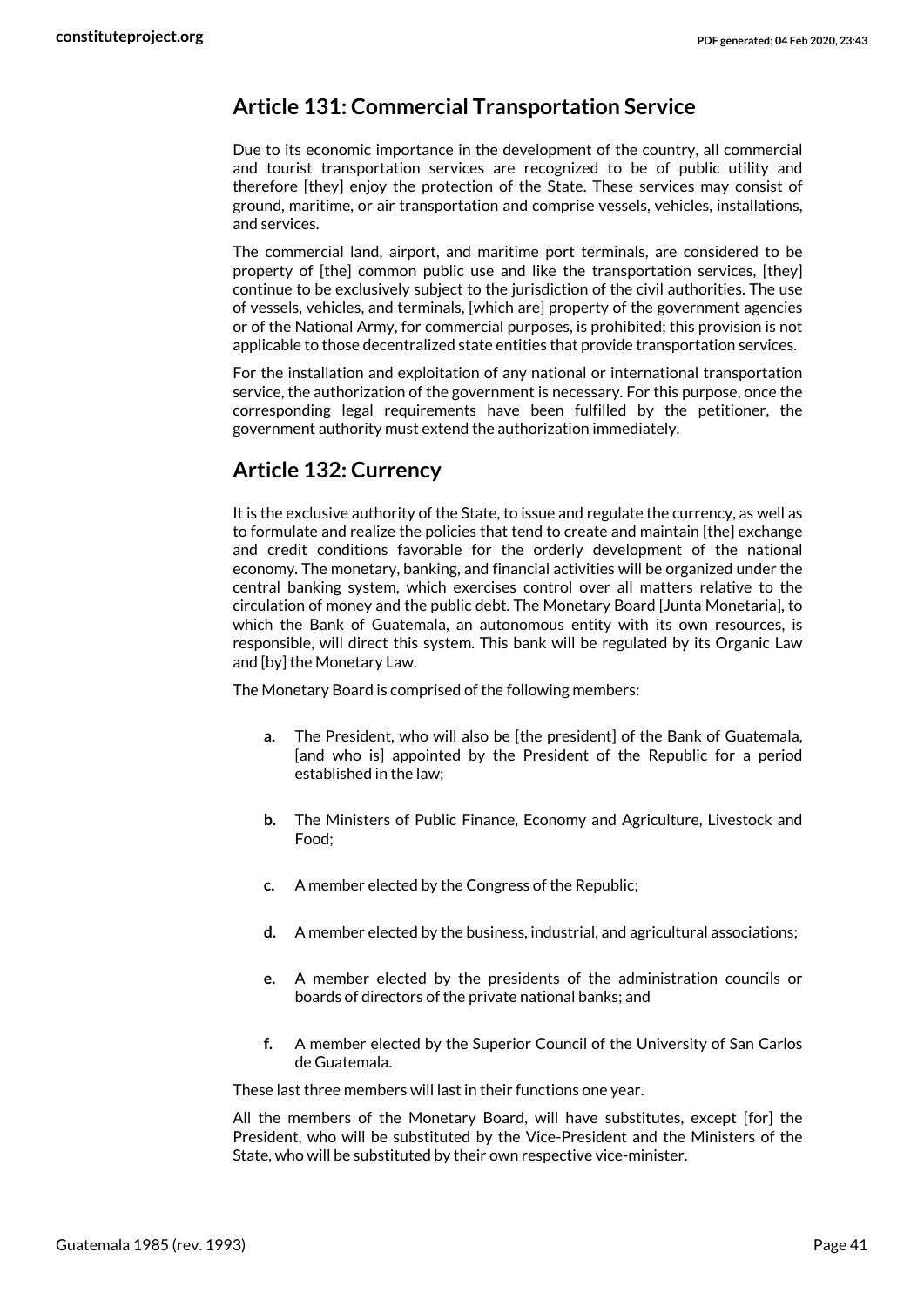The Vice-President of the Monetary Board and of the Bank of Guatemala, who will also be appointed by the President of the Republic, will be able to attend the sessions of the Monetary Board, jointly with the President, with a voice, but without a vote, except when he [or she] substitutes the President in his [or her] functions, in which case, [he or she] will have a vote.

The President, Vice-President and those appointed by the Superior University Council and by the Congress of the Republic, must be persons of recognized integrity [honorabilidad] and of notable preparation and competence in economic and financial matters.

The acts and decisions of the Monetary Board, are subject to administrative recourses and to the contentious-administrative and cassation [recourses].

#### **Article 133: [The] Monetary Board**

The Monetary Board will have as its charge [cargo] the determination of the monetary, exchange and credit policy of the country and will see to the liquidity and solvency of the National Banking System, assuring the stability and the strengthening of the national savings.

With the objective [finalidad] of guaranteeing the monetary, exchange and credit stability of the country, the Monetary Board may not authorize the Bank of Guatemala to grant direct or indirect financing, guarantees or endorsements to the State, to its decentralized or autonomous entities, nor to private entities[,] that are not involved in [the] banking [sector]. To this same end, the Bank of Guatemala may not acquire the securities issued or negotiated by these entities in the primary market. The financing that may be granted in cases of catastrophes or public disasters is exempt from these prohibitions, given that it is approved by the two-thirds part of the total number of deputies that make up the Congress, on request of the President of the Republic.

The Superintendence of Banks [Superintendencia de Bancos], organized according to the law, is the organ that will exercise the supervisions and inspection of [the] banks, credit institutions, financial enterprises, financing and insurance entities, and the others provided for by the law.

#### **Article 134: Decentralization and Autonomy**

The municipality and the autonomous and decentralized entities, act by delegation of the State.

The autonomy, outside of the special cases contemplated in the Constitution of the Republic, will be conceded exclusively, when it is deemed [as] indispensable for the greater efficiency of the entity and the better fulfillment of its objectives. [In order] to create decentralized and autonomous entities, the favorable vote of the two-thirds part of the Congress of the Republic will be necessary.

The following are established to be the minimum obligations of the municipality and of every decentralized and autonomous entity:

- **a.** To coordinate its policy, with the general policy of the State and, in such case, with the special [policy] of the Branch [Ramo] to which it corresponds;
- **b.** To maintain close coordination with the planning organ of the State;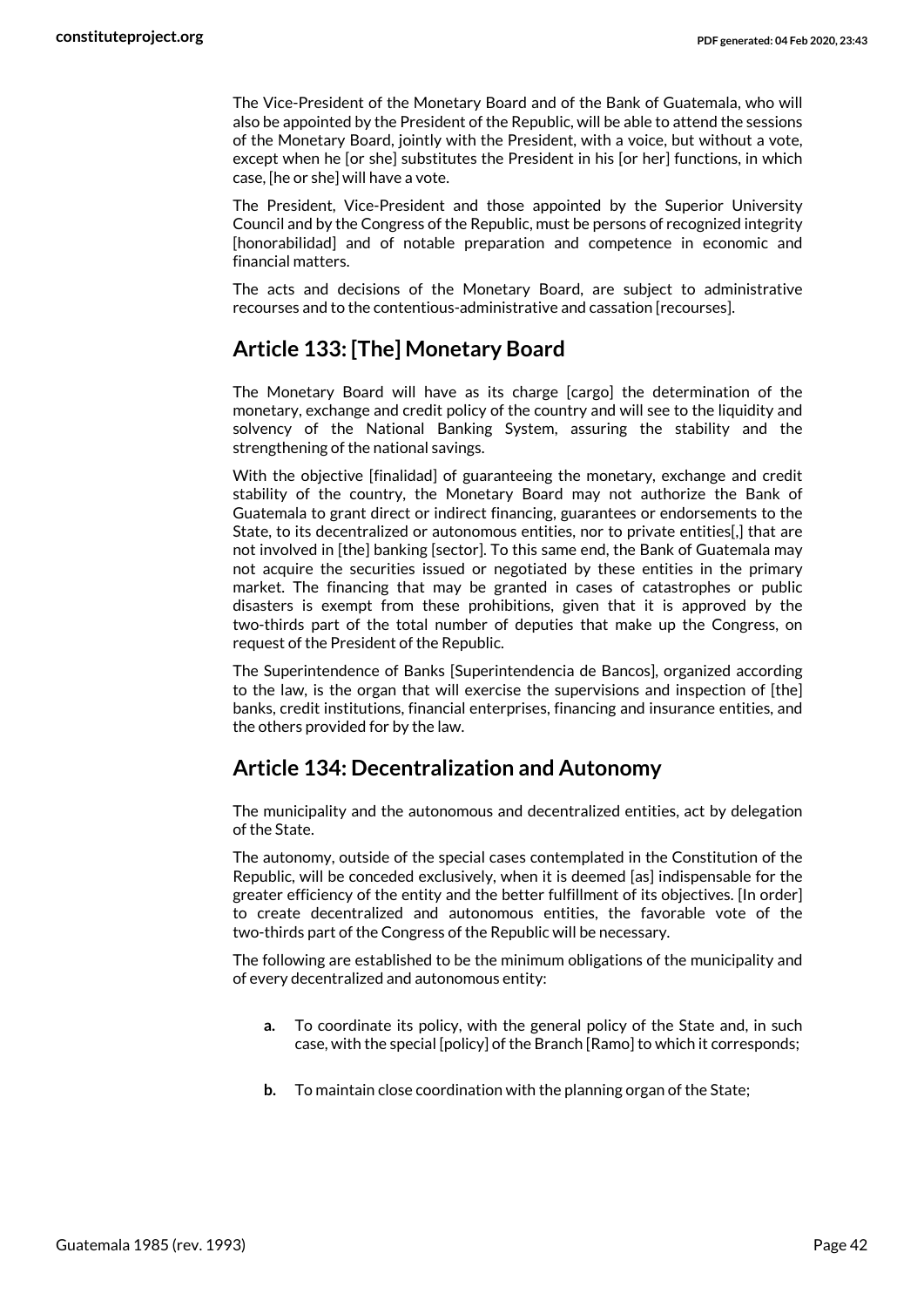**c.** To remit to the Executive Organ and to the Congress of the Republic, its detailed ordinary and extraordinary budgets, with the expression of [the] programs, projects, activities, revenues and expenditures. The University of San Carlos de Guatemala is excepted.

Such remission will be for the purpose of approval, when the law so provides;

- **d.** To remit to the same organs, the reports [memorias] relating to their work and the specific reports [informes] that will be requested, with the confidential nature of the operations of the particulars in banks and financial institutions in general being protected;
- **e.** To provide the necessary facilities so that the organ charged with of the fiscal control, may perform its functions broadly and effectively; and
- **f.** In all [of the] activities of an international nature, to be subject to the policy outlined by the Executive Organ.

When the functioning of a decentralized entity is considered inoperable, it will be suppressed by the favorable vote of the two-thirds part of the Congress of the Republic.

#### **CHAPTER III: Civic and Political Duties and Rights**

#### **Article 135: Civic Duties and Rights**

The rights and duties of Guatemalans, besides those consigned in other norms of the Constitution and the laws of the Republic, are the following:

- **a.** To serve and defend the Country [Patria]
- **b.** To comply with[,] and see to compliance with[,] the Constitution of the Republic;
- **c.** To work for the civic, cultural, moral, economic, and social development of [the] Guatemalans;
- **d.** To contribute to [the] public expenditures, in the form prescribed by the law;
- **e.** To obey the laws;
- **f.** To keep due respect for the authorities; and

• Duty to obey the constitution

• Duty to pay taxes

• Duty to serve in the military **render military and social service, in accordance with the law.**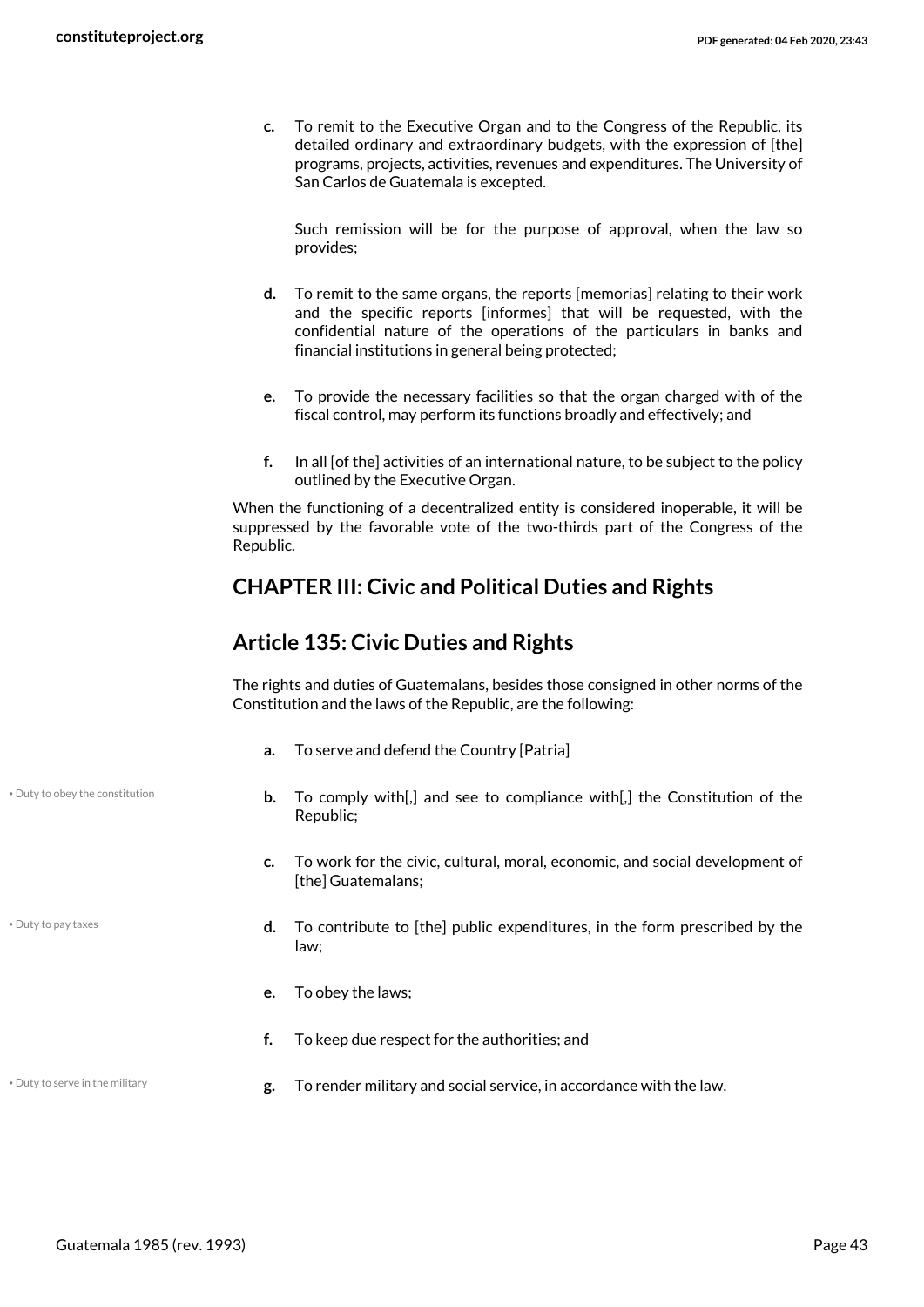#### **Article 136: Political Duties and Rights**

The following are the rights and duties of the citizens:

- **a.** To register in the Registry of Citizens [Registro de Ciudadanos];
- **b.** To elect and be elected;
- **c.** To see to the freedom and effectiveness of the suffrage and the purity of the electoral process;
- **d.** To opt for public offices [cargos]
- **e.** To participate in political activities; and
- **f.** To defend the principle of the alternation and the non-reelection of the President of the Republic.

#### **Article 137: Right of Petition in Political Matters**

The right of petition in political matters, corresponds exclusively to [the] Guatemalans.

Any petition in this matter must be resolved and [the person] notified within period not exceeding eight days. If the authority has not resolved it within that time [termino], the petition will be [considered] denied and the interested [person] may interpose the recourses of law.

#### **CHAPTER IV: Limitation to the Constitutional Rights**

#### • Emergency provisions **Article 138: Limitation of Constitutional Rights**

It is the obligation of the State and of the authorities, [to] maintain the inhabitants of the Nation, in the complete enjoyment of their rights guaranteed by the Constitution. However, in case of invasion of the territory, [of] grave disturbance of the peace, of activities against the security of the State or of public calamity, the State can suspend the full force of the rights referred to in Articles 5, 6, 9, 26, 33, paragraph one of Article 35, paragraph two of Article 38 and paragraph two of Article 116.

On determining [concurrir] the existence of any of the cases indicated in the paragraph above, the President of the Republic will make the appropriate declaration by means of a decree dictated by the Council of Ministers and the provisions of the Law of Public Order [Ley de Orden Público] will be applied. In a state of prevention [estado de prevención], this formality will not be necessary.

The decree will specify:

- **a.** The motives that justify it;
- **b.** The rights that may not be fully assured;
- **c.** The territory that it affects; and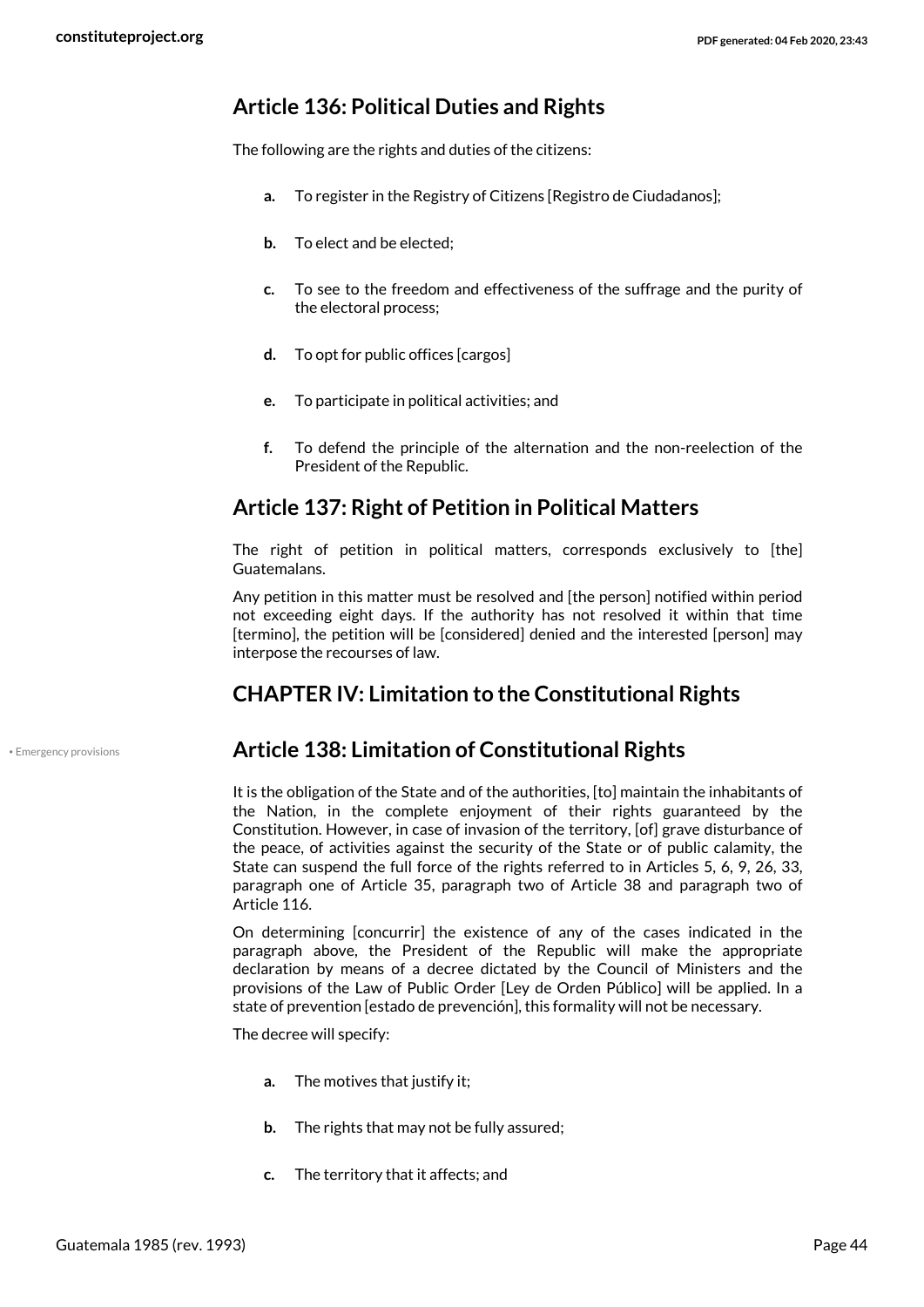**d.** The time that its validity will last.

Furthermore, within the decree itself, the Congress will be convoked, so that within a term of three days, it may take cognizance of the document, ratify it, amend it, or disapprove it. If the Congress is in session, it must take cognizance of it immediately.

The effects of the decree may not exceed thirty days on each occasion. If before the expiration of this deadline the causes motivating the decree should no longer apply, its effects will be terminated for this reason and any citizen will have the right to seek its revision. Should the 30-day deadline be reached, the full validity of the rights will automatically be reestablished, unless a new decree in the same sense is dictated. When Guatemala faces a real state of war, the decree will not be subject to the time limits mentioned in the previous paragraph.

Once the causes that motivated the decree referred to in this Article should no longer apply, any person will have the right to infer the legal responsibilities that are consequent, for unnecessary acts and measures unauthorized by the Law of Public Order.

#### **Article 139: Law of Public Order and States of Exception**

All of what is relative to this matter, is regulated in the Constitutional Law of Public Order [Ley Constitucional de Orden Público].

The Law of Public Order, shall not affect the functioning of the organs of the State and its members will always enjoy the immunities and prerogatives that the law recognizes to them; neither will it affect the functioning of [the] political parties.

The Law of Public Order, shall establish the means and the rights that proceed, in accordance with the following gradation:

- **a.** State of prevention;
- **b.** State of alarm;
- **c.** State of public calamity;
- **d.** State of siege; and
- **e.** State of war.

# **TITLE III: The State**

#### **CHAPTER I: The State and its Form of Government**

#### • Type of government envisioned **Article 140: [The] State of Guatemala**

Guatemala is a free, independent and sovereign State, organized to guarantee to its inhabitants the enjoyment of their rights and freedoms. Its system of government is republican, democratic, and representative.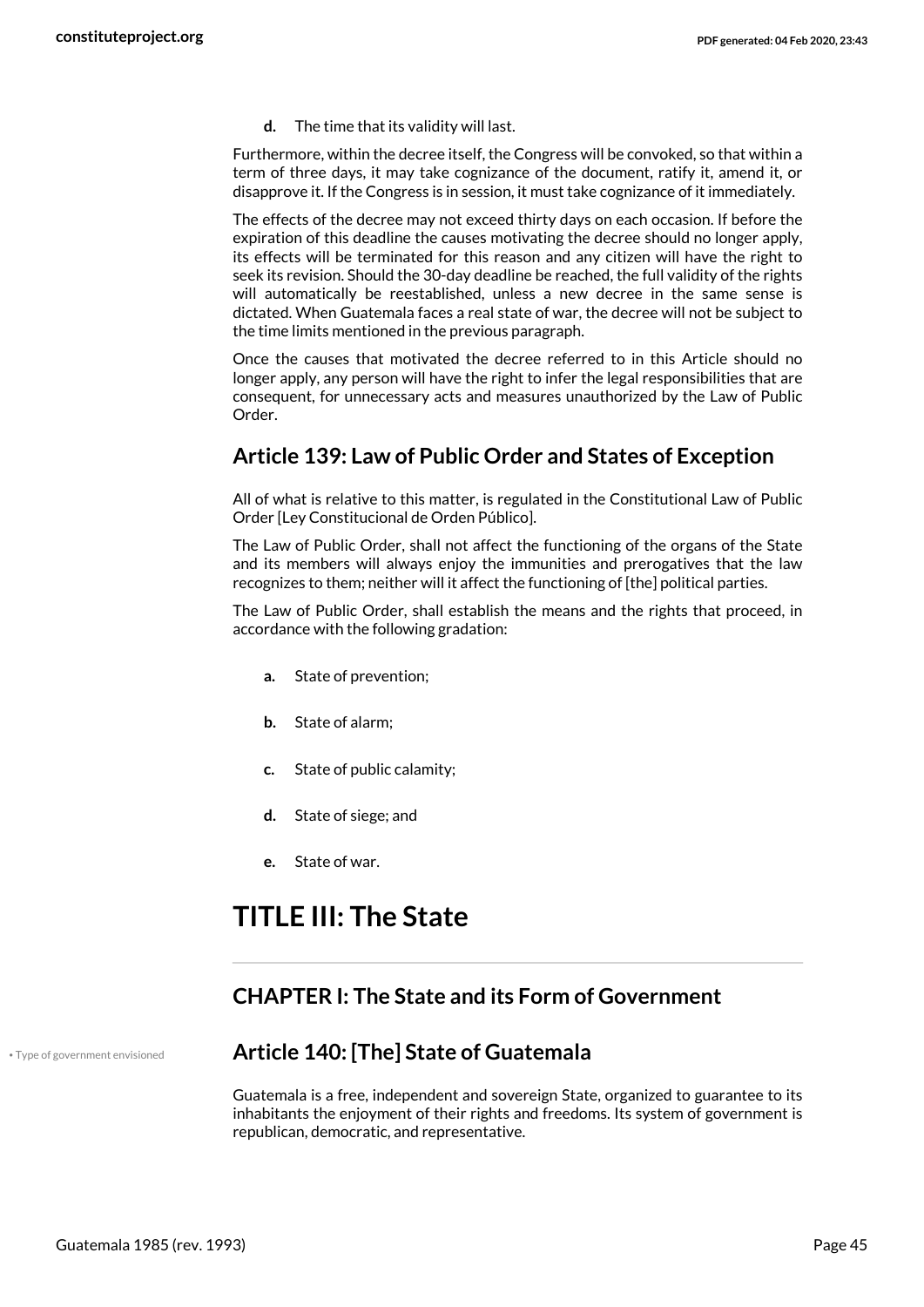### **Article 141: Sovereignty**

[The] sovereignty is rooted in the people who delegate it, for its exercise, to the Legislative, Executive, and Judicial Organs. Subordination among them, is prohibited.

### **Article 142: Of the Sovereignty and the Territory**

The State exercises full sovereignty, over [the following]:

- **a.** The national territory integrated by its soil, subsoil, internal waters, [and] the territorial sea to the extent established by the law and the airspace extending over the same;
- **b.** The zone contiguous to the sea adjacent to the territorial sea, for the exercise of specific [determinadas] activities recognized by the international law; and
- **c.** The natural and living resources of the seabed and ocean subsoil and those existing in the waters adjacent to the coast outside of the territorial sea, which constitute the exclusive economic zone, to the extent established by the law, in accordance with international practice.

#### • Official or national languages **Article 143: Official Language**

The official language of Guatemala, is Spanish. The vernacular languages, form part of the cultural heritage of the Nation.

### **CHAPTER II: Nationality and Citizenship**

#### • Requirements for birthright citizenship **Article 144: Nationality of Origin**

Those born in the territory of the Republic of Guatemala, [on] Guatemalan vessels and aircraft[,] and the children of a Guatemalan father or mother, born abroad, are considered native Guatemalans of origin. The children of diplomatic officials and of those who perform legally comparable duties are excepted.

No native Guatemalan can be deprived of his [or her] nationality.

#### • Requirements for birthright citizenship **Article 145: [The] Nationality of Central Americans**

The nationals by birth of the republics that constituted the Federation of Central America, if they acquire domicile in Guatemala and manifest before the competent authority their wish to become Guatemalans, will also be considered Guatemalans of origin. In such case they can retain their nationality of origin, without prejudice to what is established in [the] Central American treaties or agreements.

#### • Requirements for naturalization **Article 146: Naturalization**

Those who obtain their naturalization in accordance with the law are Guatemalans.

The naturalized Guatemalans, have the same rights as those of origin, except for the limitations established in this Constitution.

• Protection of language use

• Conditions for revoking citizenship

Guatemala 1985 (rev. 1993) Page 46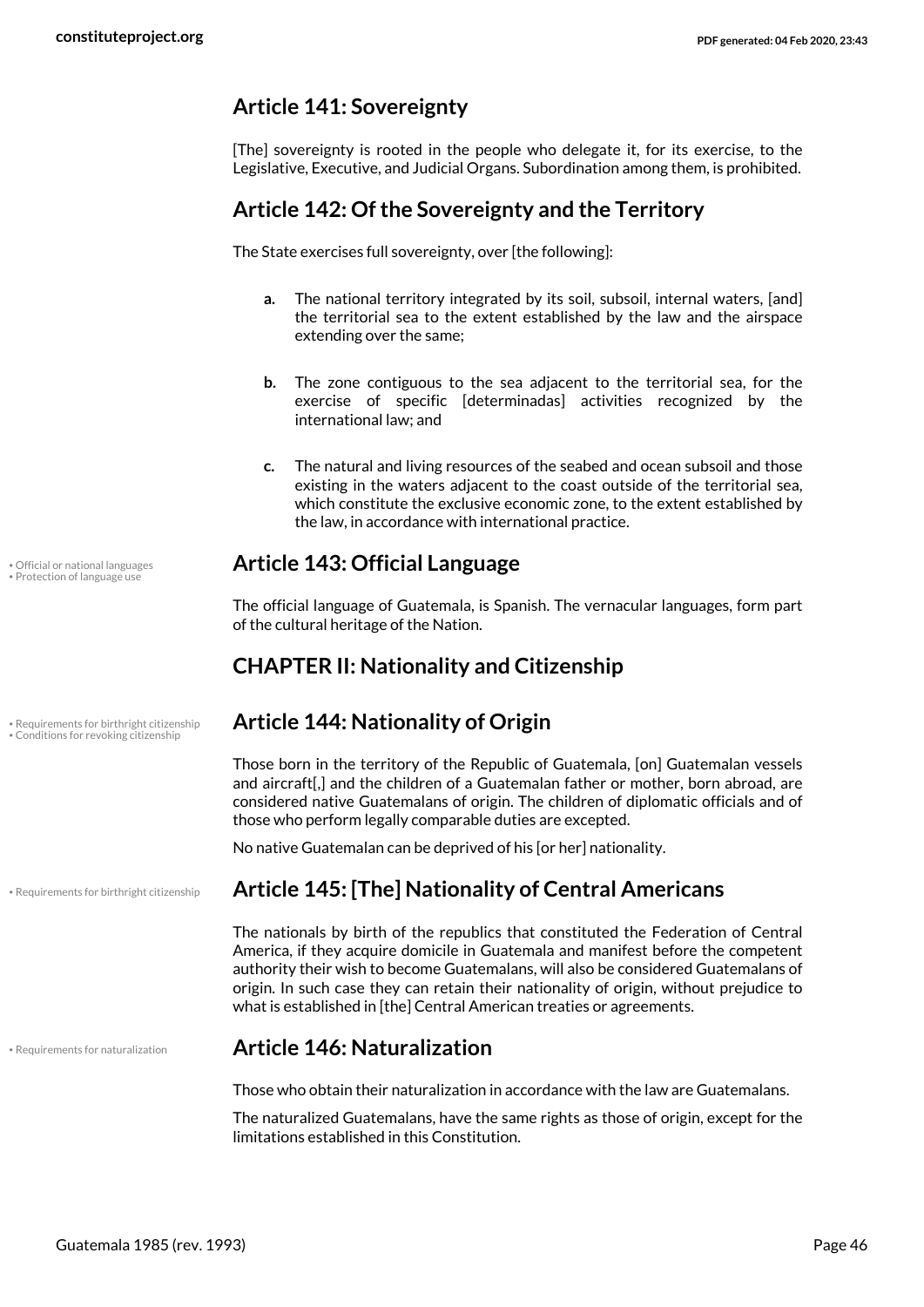#### **Article 147: Citizenship**

The Guatemalans who are 18 years of age are [considered] Guatemalan citizens. The citizens will not have more limitations, than those established by this Constitution and the law.

#### • Conditions for revoking citizenship **Article 148: Suspension, Loss, and Recovery of Citizenship**

The citizenship is suspended, lost, and recovered in accordance with the provisions of the law.

#### **CHAPTER III: International Relations of the State**

#### **Article 149: Of the International Relations**

Guatemala will establish norms for [normará] its relations with other States, in accordance with the international principles, rules, and practices with the purpose of contributing to the maintenance of the peace and the freedom, for the respect and defense of human rights, [and] the strengthening of the democratic processes and international institutions that guarantee the mutual and equitable benefit between the States.

#### • Regional group(s) **Article 150: Of the Central American Community**

Guatemala, as part of the Central American community, will maintain and cultivate relations of cooperation and solidarity with the other States that made up the Federation of Central America; shall adopt [the] adequate means to put into practice, in a partial or total form, the political or economic unity of Central America. The competent authorities are obligated to strengthen the economic integration of Central America on the basis of equity.

#### • Reference to fraternity/solidarity **Article 151: Relations with Allied [afines] States**

The State will maintain relations of friendship, solidarity and cooperation with those States, whose economic, social, and cultural development, are analogous to those of Guatemala, with the purpose of finding solutions [that are] appropriate to their common problems and to jointly formulate, policies tending to the progress of the respective nations.

## **TITLE IV: Public Power**

#### **CHAPTER I: Exercise of the Public Power**

#### **Article 152: Public Power**

The power emanates from the people. Its exercise is subject to the limitations established in this Constitution and [in] the law.

No person, sector of the people [pueblo], armed or political force, may arrogate its exercise.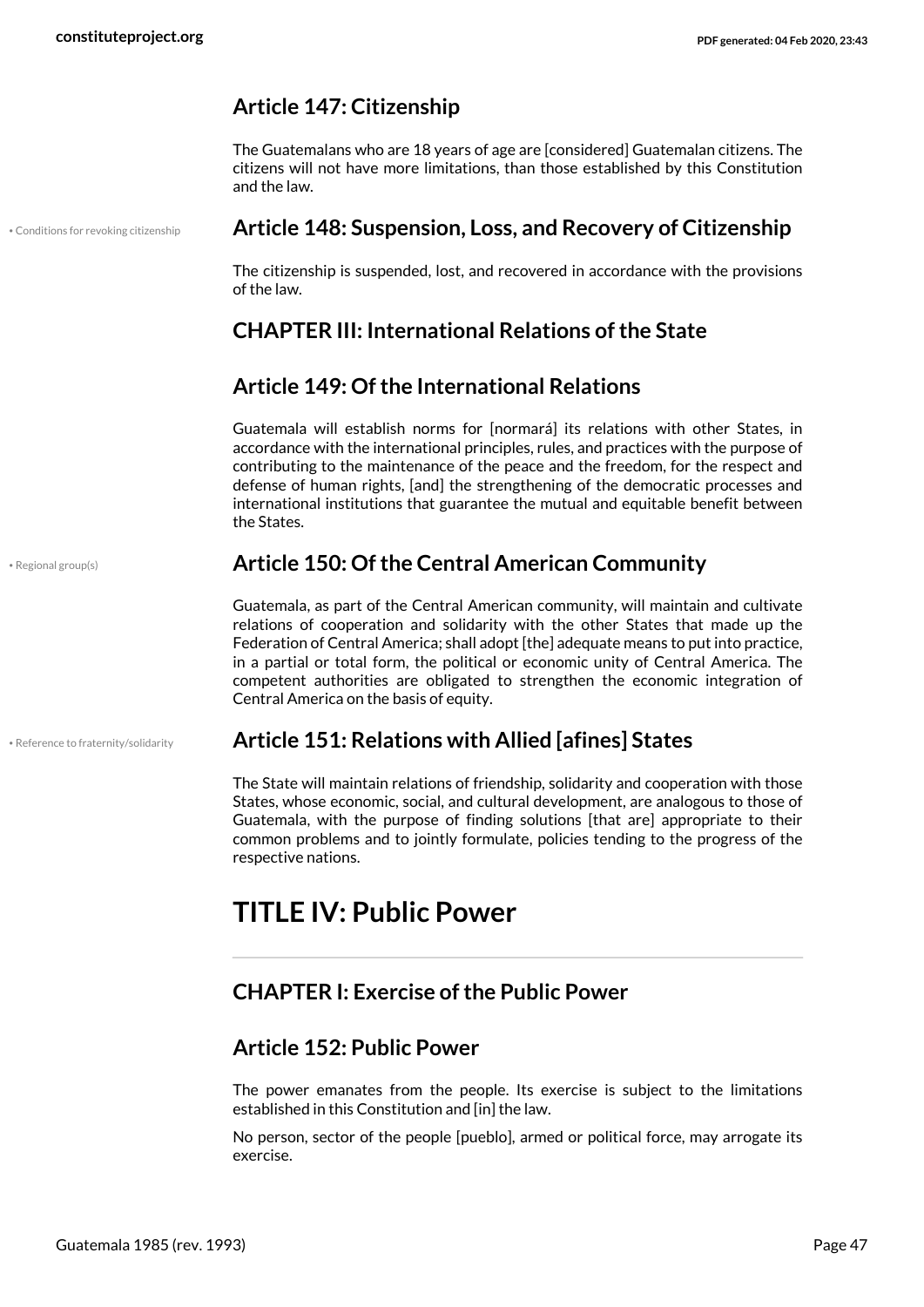### **Article 153: [The] Rule of Law [Imperio de la ley]**

The rule of law extends to all the persons who are found on the territory of the Republic.

#### **Article 154: [The] Public Function; Subjection to the Law**

• Duty to obey the constitution

The functionaries are depositories of the authority, [they are] legally responsible for their official conduct, [and they are] subject to the law and never superior to it.

The functionaries and public employees are at the service of the State and not of any political party.

The public function may not be delegated, except in the cases specified by the law, and it may not be exercised without a previous oath of loyalty to the Constitution.

### **Article 155: [The] Responsibility for Violating the Law**

When a dignitary, functionary or worker of the State, in the exercise of his [or her] office, violates the law in prejudice to [the] individuals [particulares], the State or the institution of the State to which he [or she] serves, will be jointly responsible for the damages and prejudices that may have been caused.

The civil responsibility of the functionaries and [of] public employees, can be deduced while prescription has not been concluded [consumado], of which [the] term will be 20 years.

The criminal responsibility is extinguished, in this case, by the passing of twice the time established by the law for the prescription of the penalty.

Neither Guatemalans nor foreigners may claim from the State, indemnification for the damages or prejudices caused by the movement of armed forces or [by] civil disturbance.

### **Article 156: Non-obligation of Force [No obligatoriedad] of Illegal Orders**

No functionary or public employee, civil or military, is obligated to perform manifestly illegal orders or those which involve the commission of a crime.

### **CHAPTER II: The Legislative Organ**

### **FIRST SECTION: [The] Congress**

### **Article 157: Legislative Power [Potestad] and the Composition [Integración] of the Congress of the Republic**

The legislative power belongs to the Congress of the Republic, made up of deputies elected directly by the people by universal and secret suffrage, through the system of electoral districts and [by] national list, for a period of four years, being able to be reelected.

Each one of the Departments of the Republic, constitutes an electoral district. The Municipality of Guatemala forms the central district and the other Municipalities of the department of Guatemala constitute the district of Guatemala. For each electoral district a minimum of one deputy must be elected. The law establishes the

• Secret ballot

- 
- Structure of legislative chamber(s) Replacement of legislators
- First chamber selection
- erm length for first chamber • Claim of universal suffrage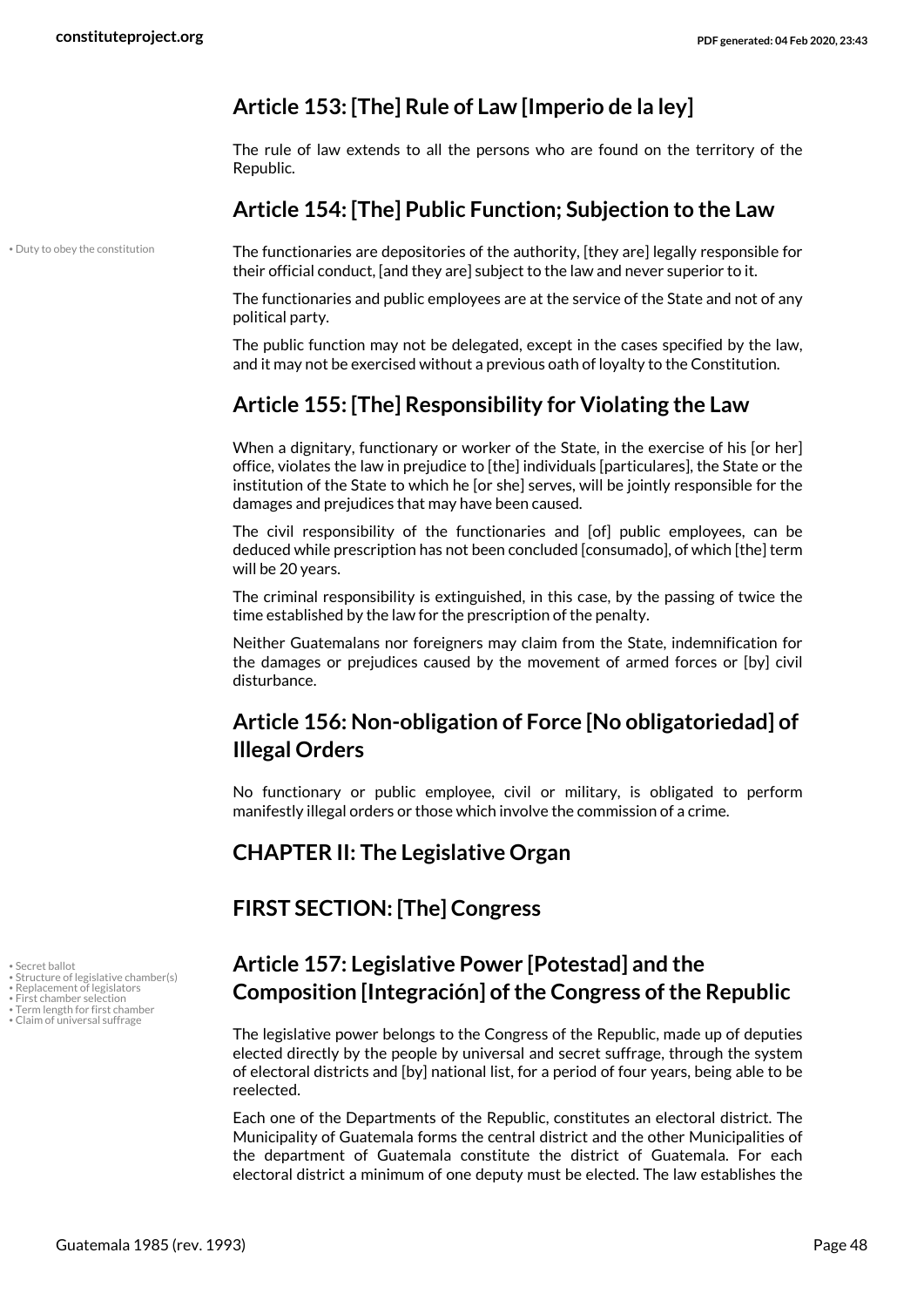• Length of legislative sessions • Standing committees

number of deputies that correspond to each district according to its population. A number equivalent to twenty-five percent of the district deputies shall be directly elected as deputies by [the process of] national list.

In case of the definitive absence [falta] of a deputy the office shall be declared vacant. The vacancies shall be filled, as the case may be, by calling the postulate that appears in the respective district list or national list in continuation of the last office awarded.

#### • Extraordinary legislative sessions **Article 158: Sessions of the Congress**

The annual period of sessions of the Congress is initiated the fourteenth of January of each year without [the] necessity of convocation. The Congress will meet in ordinary sessions from the fourteenth of January to the fifteenth of May and from the first of August to the thirtieth of November of each year. It will meet in extraordinary sessions when it is convoked by the Permanent Commission or by the Executive Organ to take cognizance of the matters that motivated the convocation. It can take cognizance of other matters with the favorable vote of the absolute majority of the total of the Deputies that integrate it. Twenty-five percent of the Deputies or more have the right to request of the Permanent Commission the convocation of the Congress for sufficient reasons of necessity or [of] public convenience. If it is requested by at least half plus one of the total [number] of Deputies, the Permanent Commission shall proceed immediately to the convocation.

#### **Article 159: Majority for Resolutions**

The resolutions of the Congress, must be taken through the favorable vote of the absolute majority of the members that integrate it, except in those cases where the law requires [exija] a special number.

#### **Article 160: Authorization to Deputies to Perform another Office**

The deputies can hold the office of a minister or functionary of the State or of any other decentralized or autonomous entity. In these cases permission must be granted to them for the period in which their executive responsibilities last. During their temporary absence, it will be proceed in accordance with the last paragraph of Article 157.

### **Article 161: [The] Prerogatives of [the] Deputies**

The deputies are representatives of the people and dignitaries of the Nation; as a guarantee for the exercise of their functions they will enjoy, from the day they are declared elected, the following prerogatives:

• Immunity of legislators

• Eligibility for cabinet

• Outside professions of legislators

**a.** Personal immunity from arrest or trial if the Supreme Court of Justice does not previously declare that there is probable cause, after examining the report of the investigating [pesquisidor] judge who will be named for this purpose. The case of flagrante delicto is excepted for which the deputy shall be immediately placed at the provision of the Directive Board or the Permanent Commission of the Congress for the purpose of the corresponding preliminary hearing [antejuicio].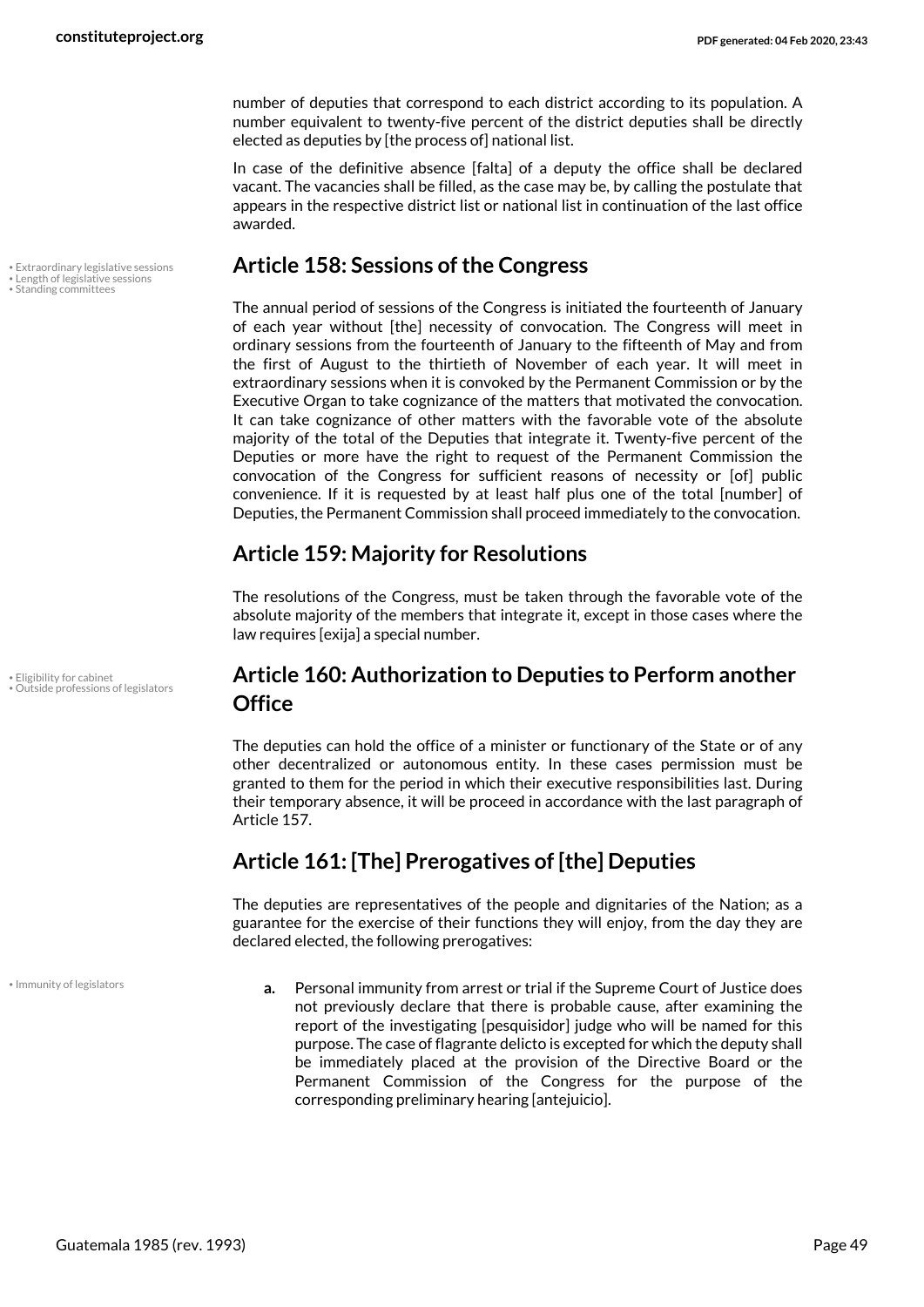**b.** They may not be held responsible for their opinions, for their initiative and for the manner of handling public business, in the performance of their office.

All of the dependencies of the State have the obligation to show [the] deputies the considerations derived of their high investiture. These prerogatives do not authorize arbitrariness, excess of personal initiative, or any type of action tending to undermine the principle of non-reelection for the exercise of the Presidency of the Republic. Only the Congress will be competent to judge and qualify if there has been arbitrariness or excess and to impose the pertinent disciplinary sanctions.

When the declaration to which paragraph a) in this Article refers to has been conducted, those accused are subject to the jurisdiction of the competent judge. If their provisional imprisonment has been decreed[,] they shall be suspended from their functions as long as the imprisonment decree is not revoked.

In the case of firm condemnatory sentence, the office shall remain vacant.

• Standing committees

#### • Eligibility for first chamber **Article 162: Requirements for the Office of Deputy**

To be elected deputy the candidate must be a Guatemalan of origin and be in exercise of his [or her] rights of citizenship.

#### **Article 163: Directive Board [Junta Directiva] and Permanent Commission**

Each year the Congress will elect its Directive Board. Before the closing of its period of ordinary sessions the Congress will elect its Permanent Commission, [which will be] presided over by the President of the Congress, [and] which will function while the Congress is not in session.

The composition and attributions of the Directive Board and Permanent Commission will be established in the Law of the Internal Regime [Ley de Régimen Interior].

### **Article 164: Prohibitions and Compatibilities**

[The following] may not be deputies:

**a.** The functionaries and employees of the Executive and Judicial Organs and of the Tribunal and Office of the Comptroller of Accounts, as well as the Magistrates of the Supreme Electoral Court and the director of the Register of Citizens;

Those performing teaching duties and the professionals at the service of social welfare establishments, are excepted from the above-mentioned prohibition;

- **b.** The contractors of public works or enterprises funded by the State or the municipality, their guarantors [fiadores] and those who[,] because of such projects or enterprises, have outstanding claims of their own;
- **c.** The relatives of the President of the Republic and of the Vice-President up to the fourth degree of consanguinity or second of affinity;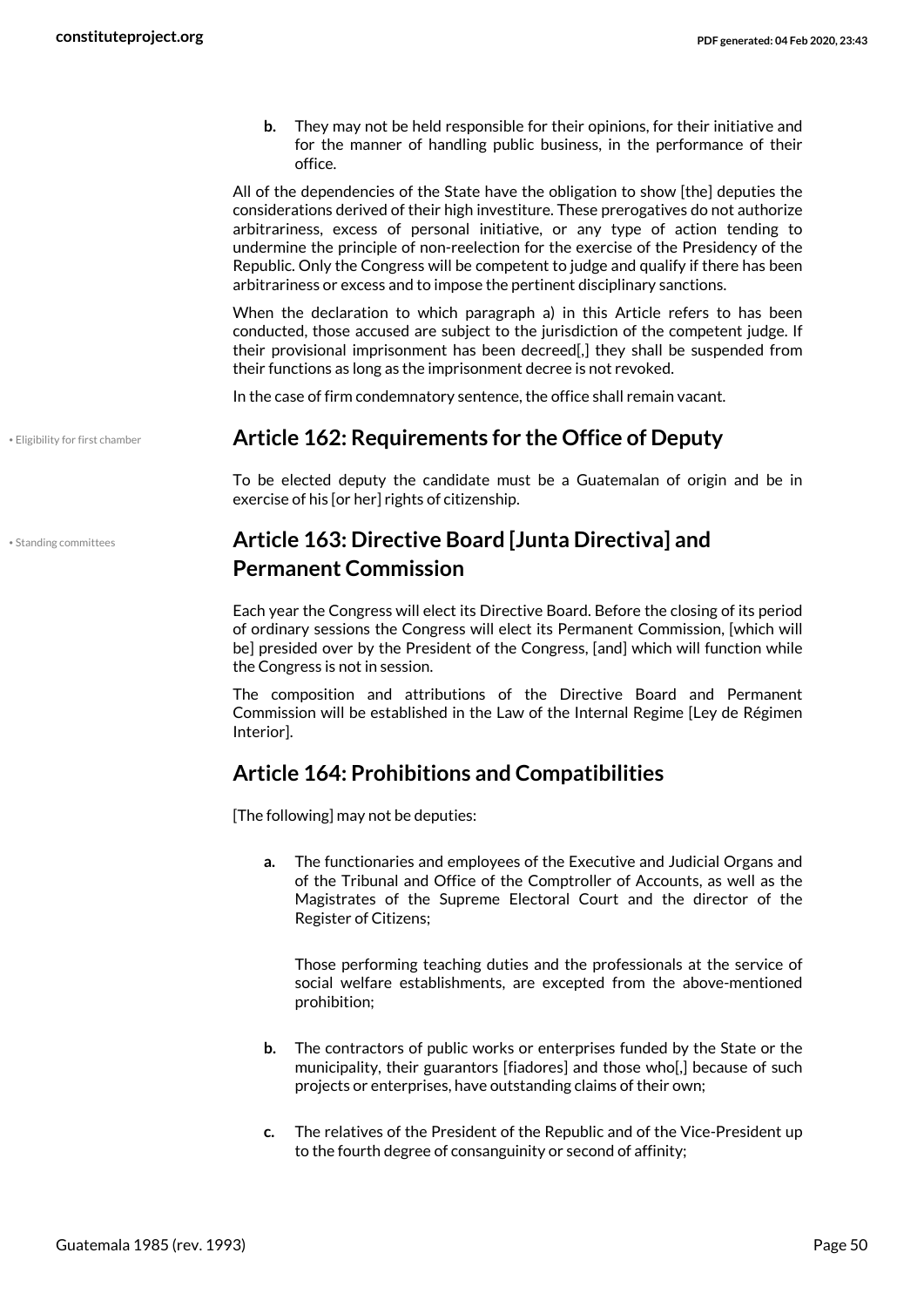- **d.** Those who, having been sentenced in a judgment of accounts [juicio de cuentas], have not fulfilled [solventado] their responsibilities;
- **e.** Those who represent the interests of companies or individual persons using [exploten] public services; and
- **f.** The Military personnel in active service.

If at the time of his [or her] election, or subsequently, the elected [deputy] should be [resultare] included under any of the prohibitions contained in this Article, his [or her] seat will be declared vacant. The election of a deputy is null if he [or she] was an official exercising jurisdiction in the electoral district for which he [or she] was a candidate or if he [or she] had exercised jurisdiction three months prior to the date on which the election was held.

The position of deputy is compatible with the performance of temporary or special diplomatic missions and with the representation of Guatemala in international congresses.

#### **SECOND SECTION: Attributions of the Congress**

#### **Article 165: Attributions**

It corresponds to the Congress of the Republic:

- **a.** To open and close its periods of sessions;
- Oaths to abide by constitution
- **b.** To receive the oath of law from the President and the Vice-President of the Republic, the President of the Judicial Organ and give them possession of their offices [cargos];
- **c.** To accept or not the resignation of the President or the Vice-President of the Republic. The Congress will confirm the authenticity of the respective resignation;
- **d.** To give possession of the Presidency of the Republic, to the Vice-President in case of the definitive or temporary absence of the President;
- **e.** To know with anticipation, for the purpose of temporary succession, of the absence of the President and the Vice-President of the Republic from [the] national territory. In no case may the President and Vice-President be absent simultaneously.
- **f.** To elect the functionaries who, in accordance with the Constitution and the law, must be appointed by the Congress; to accept or not their resignation and elect the persons who must substitute them;
- **g.** To ignore [desconocer] the President of the Republic if, after his [or her] constitutional term has expired, he [or she] continues in the exercise of the office. In such a case, the Army will automatically redirect [pasará] to depend on the Congress.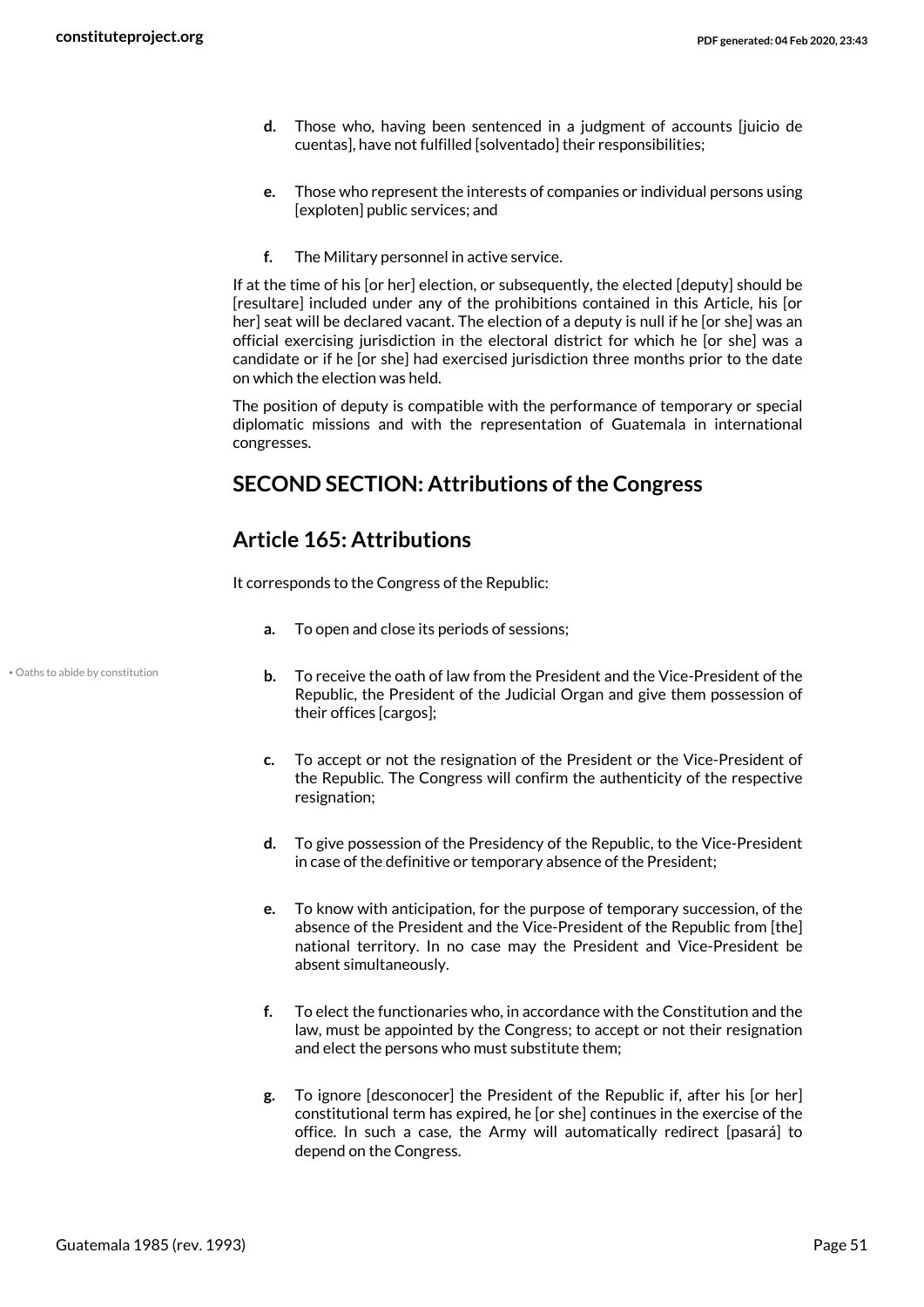• Head of state removal

**h.** To declare whether it is appropriate or not to form a cause against the President or the Vice-President of the Republic, the President or the Judges of the Supreme Court of Justice; of the Supreme Electoral Tribunal and of the Court of Constitutionality, the Ministers or the Vice-Ministers of State when these are in charge of the office, the Secretaries of the Presidency of the Republic, or the Under-Secretary replacing him [or her], the Procurator of Human Rights, the Attorney General [Fiscal General] and the Procurator General of the Nation.

Any resolution in this respect must be taken with the favorable vote of the two- thirds part of the total number of deputies that make up [the] Congress;

- **i.** To declare, through the vote of the two-thirds part of the total number of deputies who make up the Congress, the physical or mental incapacity of the President of the Republic for the exercise of his [or her] duties. The declaration must be based on the prior opinion [dictamen] of a commission of five physicians appointed by the Directive Board of the corresponding College after a request from Congress;
- **j.** To interpellate [interpelar] the ministers of State; and
- **jbis.** To bestow the honors [condecoraciones] proper to the Congress of the Republic, on Guatemalans and foreigners.
- **k.** All the other attributions assigned to it by the Constitution and [the] other laws.

#### • Legislative oversight of the executive **Article 166: Interpellations to Ministers**

The ministers of State, have the obligation to appear in Congress, in order to answer the interpellations formulated by one or more deputies. Those which refer to diplomatic or pending military operations are excepted.

The basic questions must be communicated to the questioned [interpelados] minister or ministers, with forty-eight hours of anticipation. Neither the plenary Congress, nor any authority, may limit the deputies to the Congress in their right to interpellate, qualify the questions or restrict them.

Any deputy can make the additional questions that are deemed pertinent related to the matter or matters underlying the interpellation and from it will derive the suggestion [planteamiento] of a vote of no confidence which must be requested by four deputies, at least, and carried out [tramitado] without delay, in the same session or in one of the two immediately subsequent ones.

#### **Article 167: Effects of the Interpellation**

When an interpellation is conducted to a minister, he [or she] may not be absent from the country, or decline [excusarse] to answer in any form.

If a vote of no confidence of a minister is taken, approved by not less than an absolute majority of the total [number] of deputies in [the] Congress, the minister will immediately present his [or her] resignation. The President of the Republic can accept it, however, if [when] considered in the Council of Ministers that the censored act or acts are consistent with the national interest and policy of the government, the interpellated [person] will be able to appeal to the Congress within eight days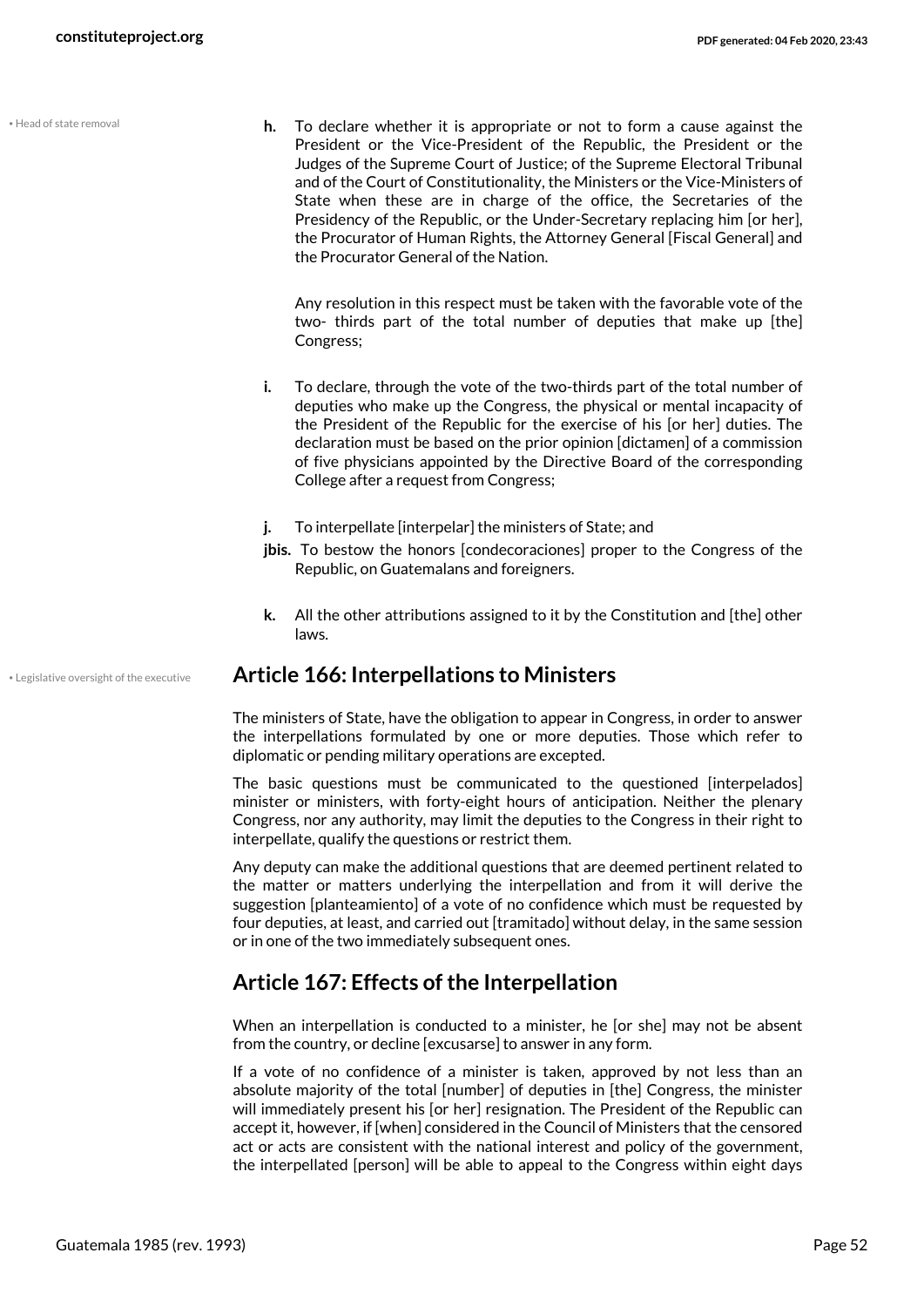following the date of the vote of no confidence. If this is not done, he [or she] will be considered to be dismissed from his [or her] position and be disqualified from exercising the duty of Minister of State for a period of no less than six months.

If the affected minister appeals [the matter] before the Congress, after hearing the explanations presented and the matter discussed and the interpellation conducted, a vote will be taken on the ratification of no confidence, of which approval will call for the affirmative vote of the two-thirds part of the total number of deputies in Congress. Should the no confidence vote be ratified, the minister will be considered to be dismissed from his [or her] position immediately.

In like manner, it will be proceeded when the vote of no confidence is passed against several ministers but not exceeding four in each case.

• Legislative committees

### **Article 168: Assistance of Ministers, Officials, and Employees of the Congress**

The Ministers of State are required to attend the sessions of the Congress, of the commissions and legislative blocs when they are invited for this purpose. Nevertheless, they can attend in any case and participate with voice in all discussions concerning matters of their competence. They can have themselves [be] represented by their Vice-Ministers.

All of the functionaries and public employees are obligated to appear and report to the Congress, when the same, its commissions or [its] legislative bocks consider it [as] necessary.

#### • Electoral court powers **Article 169: Call for Elections by the Congress**

It is the obligation of the Congress, or in its defect of the Permanent Commission, to convoke without delay for general elections if on the date indicated by the Law, the Supreme Electoral Tribunal has not done so.

#### **Article 170: Specific Attributions**

The specific attributions of [the] Congress are the following:

- **a.** To qualify the credentials that the Supreme Electoral Tribunal will extend to the elected deputies;
- **b.** To appoint and remove its administrative personnel. The relations of the Legislative Organ with its administrative, technical, and service personnel, will be regulated by a specific law, which will establish the regime of classification, wages, discipline, and dismissals;

The labor benefits of the personnel of the Legislative Organ, which may have be obtained by law, internal agreement, resolution, or by custom, may not be diminished or distorted [tergiversadas];

- **c.** To accept or not the resignations that its members may present;
- **d.** To call the substitute deputies in case of death, resignation, nullification of the election, temporary permit or impossibility of participating [concurrir] of the proprietary [persons]; and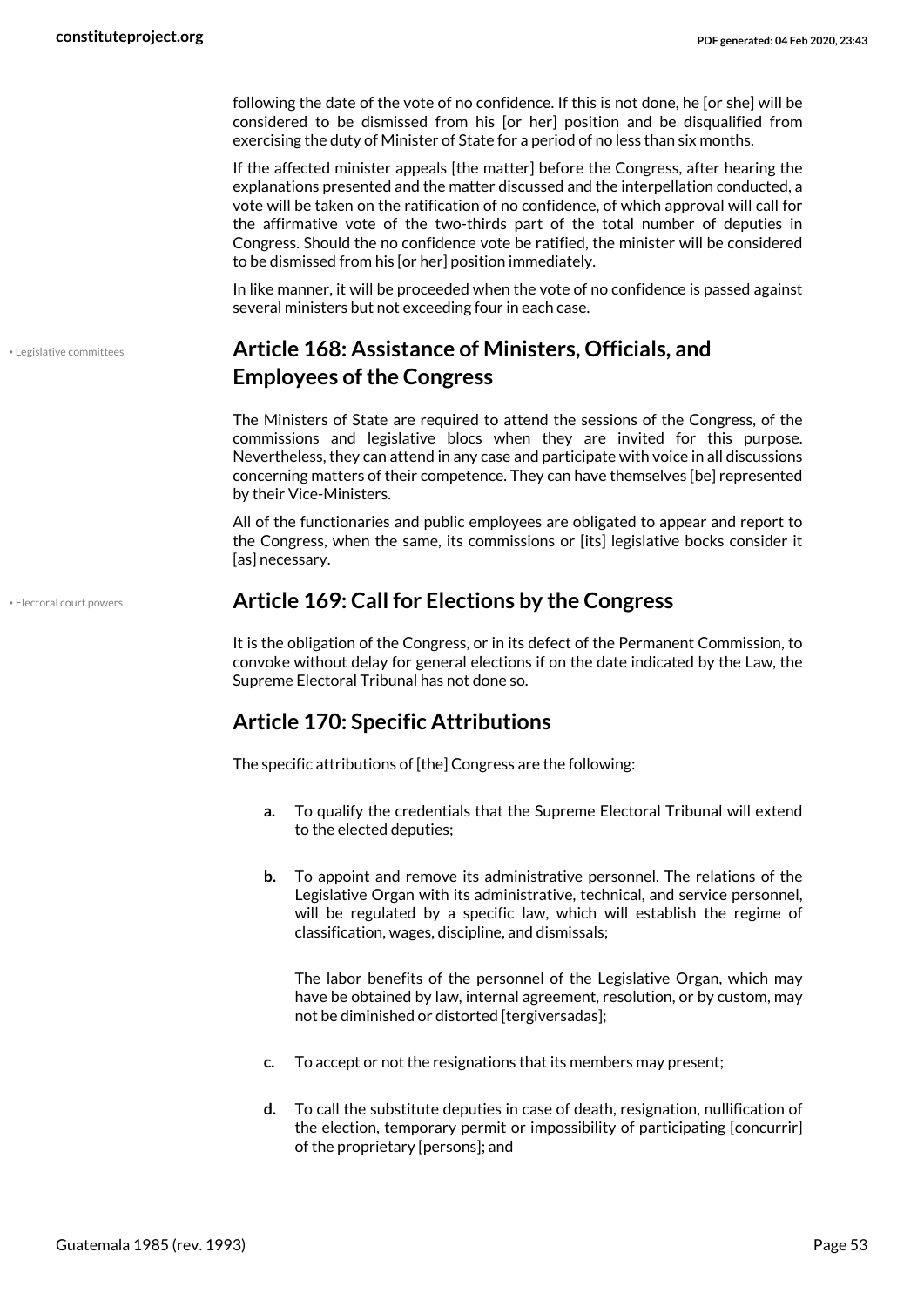**e.** To elaborate and approve its budget, for inclusion in the one of the State.

#### **Article 171: Other Attributions of the Congress**

[The following attributions] also correspond to the Congress:

- **a.** To decree, to reform and to abrogate [derogar] the laws;
- **b.** To approve, modify or disapprove the Budget of Revenues and Expenditures of the State at the latest 30 days prior to its entrance into effect. The Executive must send the budget bill to the Congress with one hundred and twenty days notice prior to the start of the fiscal year. If by the time the fiscal year begins, the budget has not been approved by the Congress, the budget in effect in the previous fiscal year will again be valid, which can be modified or adjusted by the Congress;
- **c.** To decree [the] ordinary and extraordinary taxes in accordance with the needs of the State and [to] determine the bases of their collection;
- **d.** To approve or disapprove annually, in all or in part, with the previous report of the Office of the Comptroller of Accounts, the detail and justification of all revenues and expenditures of the public finances, presented by the Executive concerning the previous fiscal year;
- **e.** To decree public honors for major services rendered to the Nation. In no case may they be granted to the President or the Vice-President of the Republic, during the time of their government, or to any other functionary in the exercise of his [or her] office;
- **.** Power to declare/approve war **f.** To declare war and approve or disapprove peace treaties;
	- **g.** To decree amnesty for political and related common crimes when public convenience demands it;
	- **h.** To establish the characteristics of the currency, with the opinion of the Monetary Board;
	- **i.** To contract, convert, consolidate or effect other operations relative to the internal or external public debt. In all cases the opinions of the Executive and of the Monetary Board must be previously heard;

For the Executive, the Central Bank or any other State entity to be able to conduct negotiations regarding loans or other forms of indebtedness, internally or externally, the prior approval of the Congress will be necessary, as well as to issue all types of obligations;

**j.** To approve or disapprove bills of law relating to claims against the State, on account of unrecognized credits, to be submitted to its cognizance by the Executive and to report special allowances for their settlement or amortization.

• Budget bills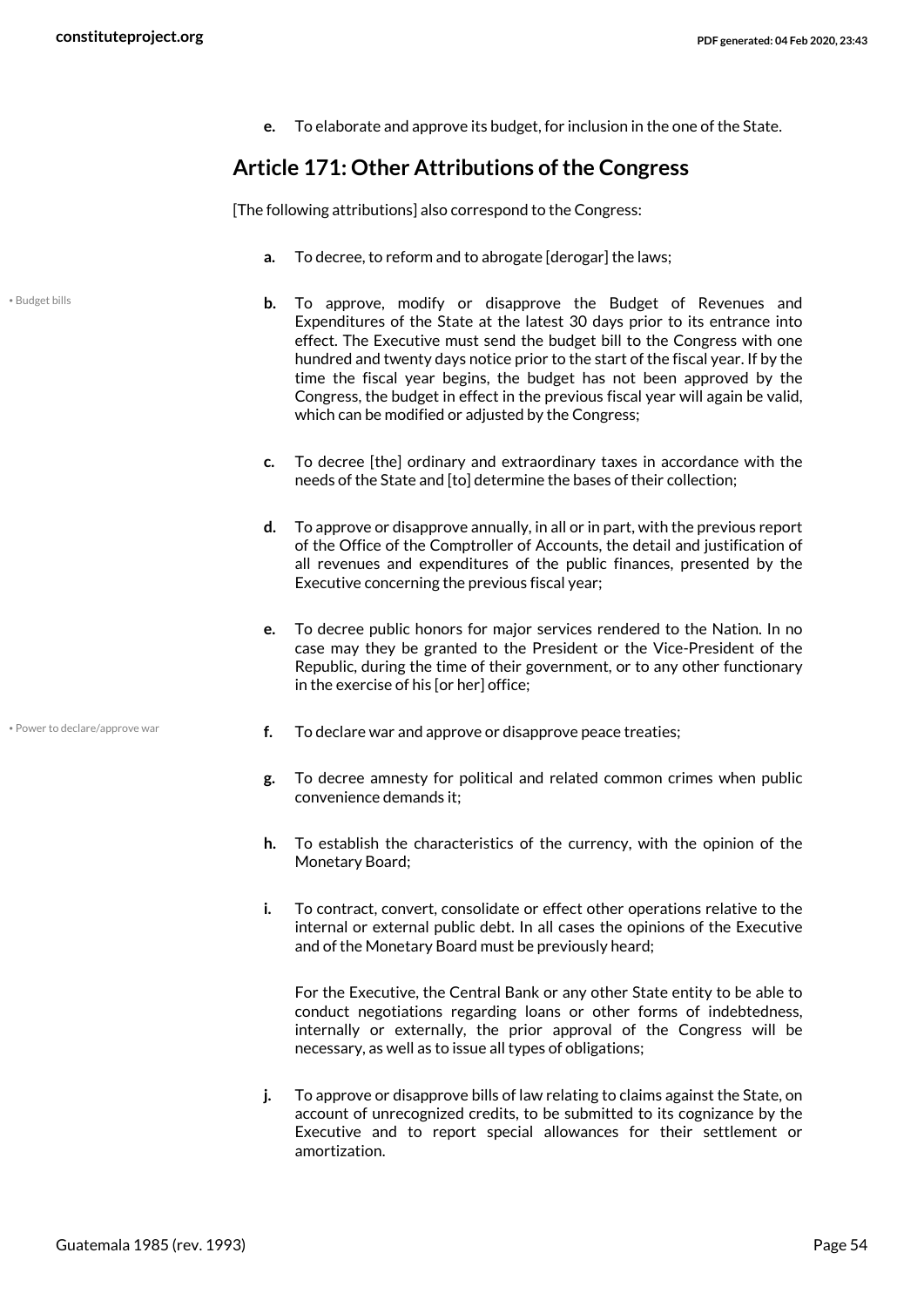[To] see to it that the credits owed by the State and its institutions consequent on court judgments are duly paid;

- **k.** To decree, at the request of the Executive Organ, [the] reparations or indemnifications in case of international claims, when there is no recourse for arbitration or international trial;
- **l.** To approve, before their ratification, the treaties, agreements, or any international settlement when:
	- **1.** They affect the existing laws where this Constitution may require the same majority of votes;
	- **2.** They affect the power of the Nation, establish the economic or political union of Central America, whether partially or totally, or attribute or transfer competences to organs, institutions, or mechanisms created, within a communitarian juridical order to realize regional and common objectives in the Central American area [ámbito];
	- **3.** They obligate the State financially, in proportion that it exceeds one percent of the Budget of the Ordinary Revenues or when the amount of the obligation is indeterminate;
	- **4.** They constitute a commitment to submit any matter to an international judicial or arbitration decision;
	- **5.** They contain a general arbitration clause or one for submission to an international jurisdiction; and
- **m.** To appoint commissions of investigation in specific matters of the public administration, which may involve problems of national interest.

### **Article 172: Qualified Majority**

To approve before their ratification, with the vote of the two-thirds part of the total number of deputies who integrate the Congress, the treaties, agreements, or any international settlement, when:

- **a.** They refer to the passage of foreign armed forces through the national territory or the temporary establishment of foreign military bases; and
- **b.** They affect or can affect the security of the State or put an end to a state of war.

#### • Electoral court powers **Article 173: Consultation Procedure**

The political decisions of special significance [trascendencia] must be submitted to a [popular] consultation procedure involving all citizens.

The consultation will be called by the Supreme Electoral Tribunal at the initiative of the President of the Republic or of the Congress of the Republic, which will determine precisely the question or [the] questions to be submitted to the citizens.

• Treaty ratification

• Referenda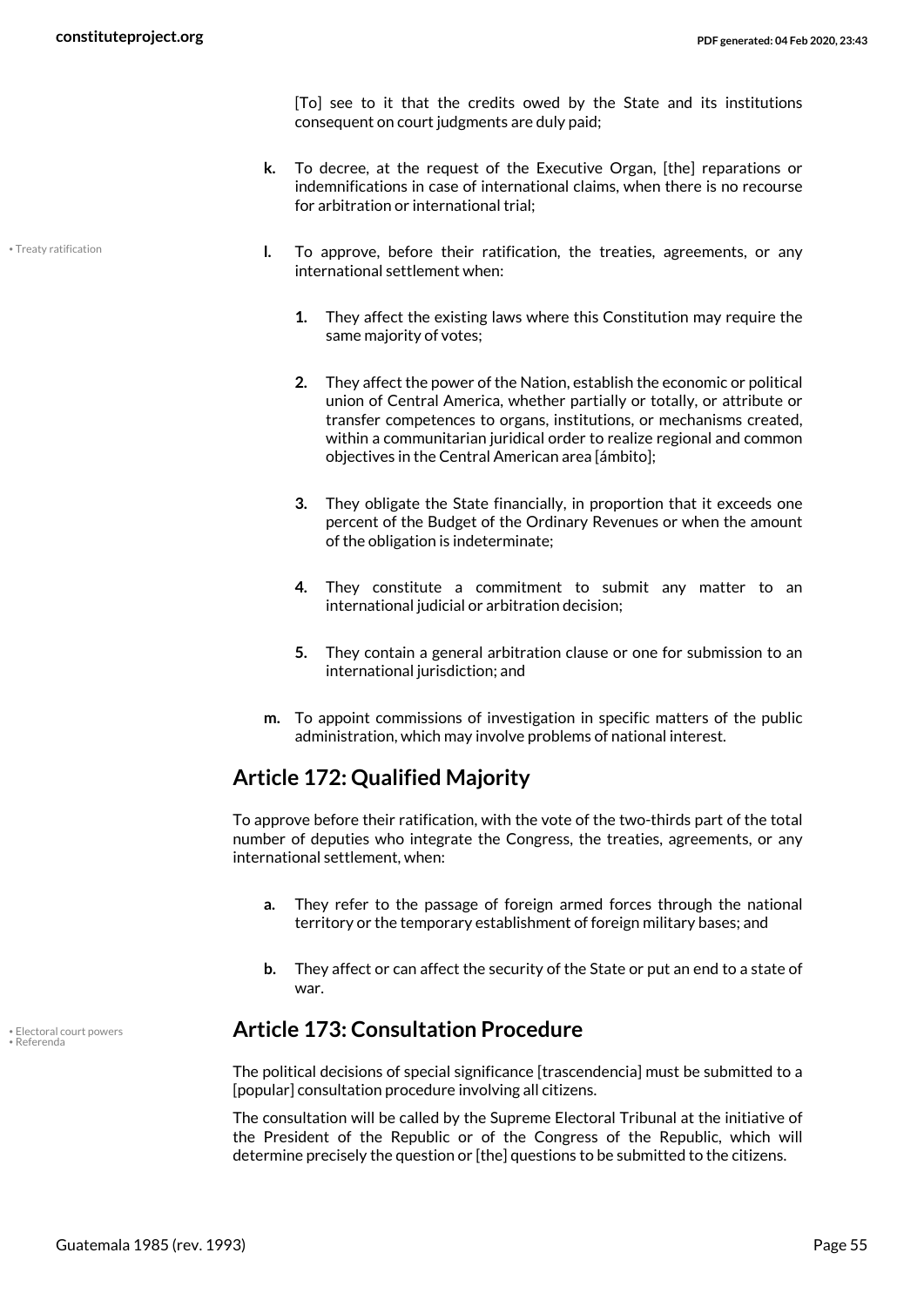The Constitutional Electoral Law [Ley Constitucional Electoral] shall regulate what is relative to this institution.

#### **THIRD SECTION: Formation and Sanction of the Law**

• Constitutionality of legislation

#### • Initiation of general legislation **Article 174: [The] Initiative of Law**

The deputies of Congress, the Executive Organ, the Supreme Court of Justice, the University of San Carlos de Guatemala, and the Supreme Electoral Tribunal have initiative for the formation of the laws.

#### • Constitutional interpretation **Article 175: Constitutional Hierarchy**

No law may contradict the provisions of the Constitution. The laws that violate or distort [tergiversen] the constitutional mandates are null ipso jure.

The laws qualified as constitutional require, for their reform, the vote of the twothirds part of the total number of deputies that integrate the Congress, prior to the favorable ruling of the Court of Constitutionality.

### **Article 176: Presentation and Discussion**

When a bill of law is presented the procedure specified by the Organic Law and [the] Interior Regime of the Legislative Organ shall be observed. It will be discussed at three different sessions held on three different days, and it will not be possible to vote on the bill until it will be considered to have been sufficiently discussed at the third session. Those cases where the Congress declares a national emergency by a vote of the two-thirds part of the total number of deputies that integrate it[,] are excepted.

### **Article 177: Approval, Sanction, and Promulgation**

Once a bill of law is approved, the Directive Board of the Congress of the Republic, within a term not exceeding ten days, shall send it to the Executive for its sanction, promulgation and publication.

### • Approval of general legislation **Article 178: Veto**

Within 15 days of receiving the decree and with prior approval of the Council of Ministers, the President of the Republic can return it to [the] Congress with the observations deemed pertinent, in exercise of his [or her] right of veto. The laws may not be vetoed partially.

Should the Executive not return the decree within fifteen days from the date of its reception, it will be considered to have been sanctioned and the Congress must promulgate it as a law within the subsequent eight days. Should the Congress close its sessions before [the] expiration of the deadline within which the veto can be exercised, the Executive must return the decree within the first eight days of the ordinary sessions of the subsequent period.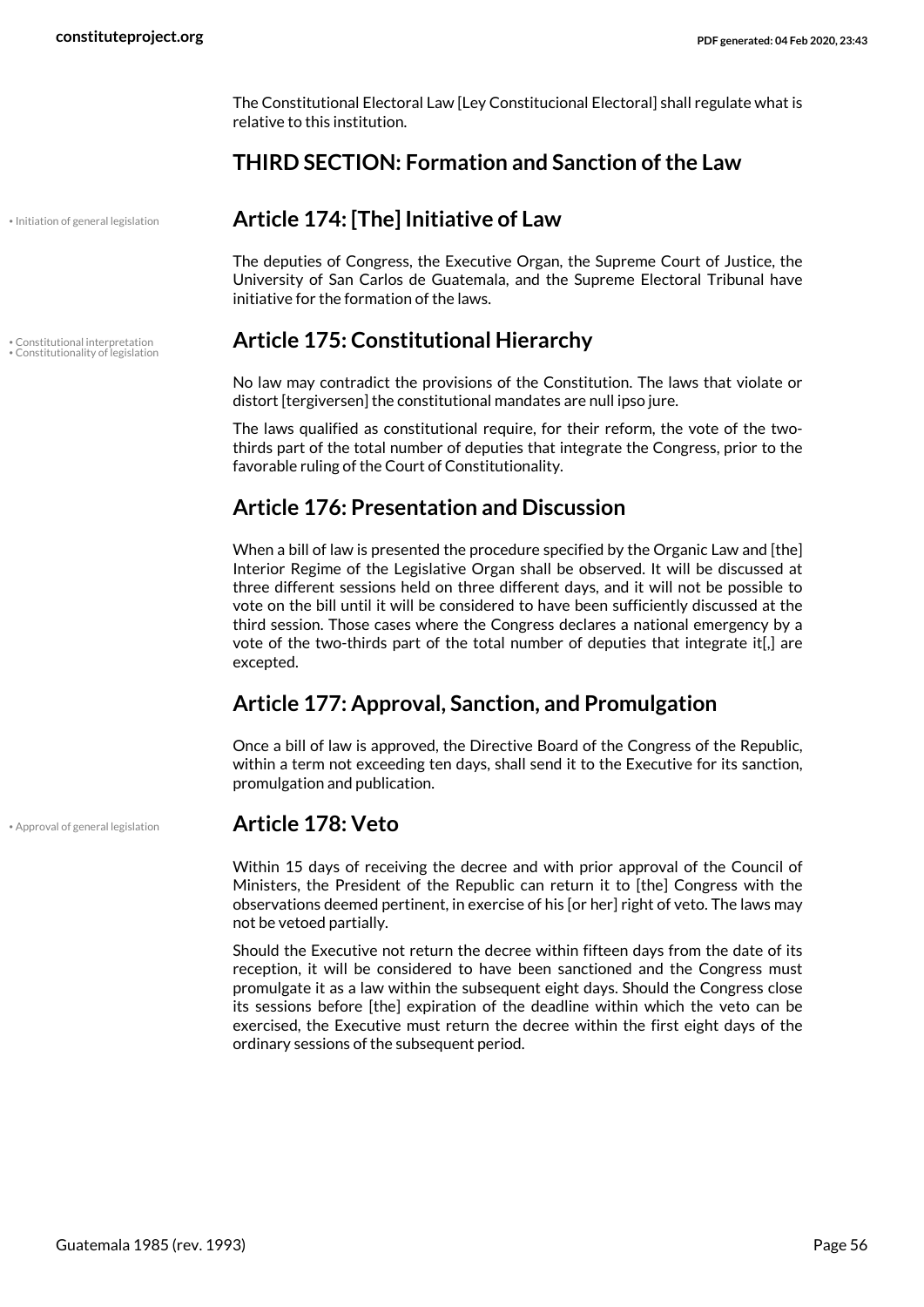#### • Veto override procedure **Article 179: Legislative Primacy**

Once the decree is sent back to [the] Congress, the Directive Board must bring it to the attention of the plenary in the next session, and the Congress may reconsider it or reject it during a period not to exceed thirty days. If the observations made by the Executive are not accepted and the Congress rejects the veto by the vote of the two-thirds part of its members, the Executive must, obligatorily, approve and promulgate the decree within the eight subsequent days after its reception. Should the Executive not do so, the Directive Board of the Congress shall order its publication within a period not to exceed three days so it may enter into effect as a law of the Republic.

#### **Article 180: Validity**

The law enters into force across the national territory, eight days following its integral publication in the Diario Oficial [Official Gazette], unless the said law should expand or restrict this period or its territorial area [ambito territorial] of application.

#### **Article 181: Dispositions of the Congress**

The dispositions of the Congress concerning its Interior Regime and the contents of Articles 165 and 170 of this Constitution do not require the sanction of the Executive.

#### **CHAPTER III: [The] Executive Organ**

**FIRST SECTION: [The] President of the Republic**

• Name/structure of executive(s)

### **Article 182: The Presidency of the Republic and the Composition of the Executive Organ**

The President of the Republic is the Head of [the] State of Guatemala and [he or she] exercises the functions of the Executive Organ through the mandate of the people.

The President of the Republic shall always act together with the Ministers, in Council or separately with one or more of them; he [or she] is the General Commander of the Army, represents the national unity and shall watch over the interests of the entire population of the Republic.

The President of the Republic along with the Vice-President, the Ministers, the Vice-Ministers and [the] other dependent functionaries integrate the Executive Organ and [they] are prohibited from favoring any political party.

• Head of state powers

### **Article 183: [The] Functions of the President of the Republic**

The following are [the] functions of the President of the Republic:

- **a.** To comply with[,] and have complied with[,] the Constitution and the laws;
- **b.** To provide for the defense and the security of the Nation, as well as the conservation of the public order;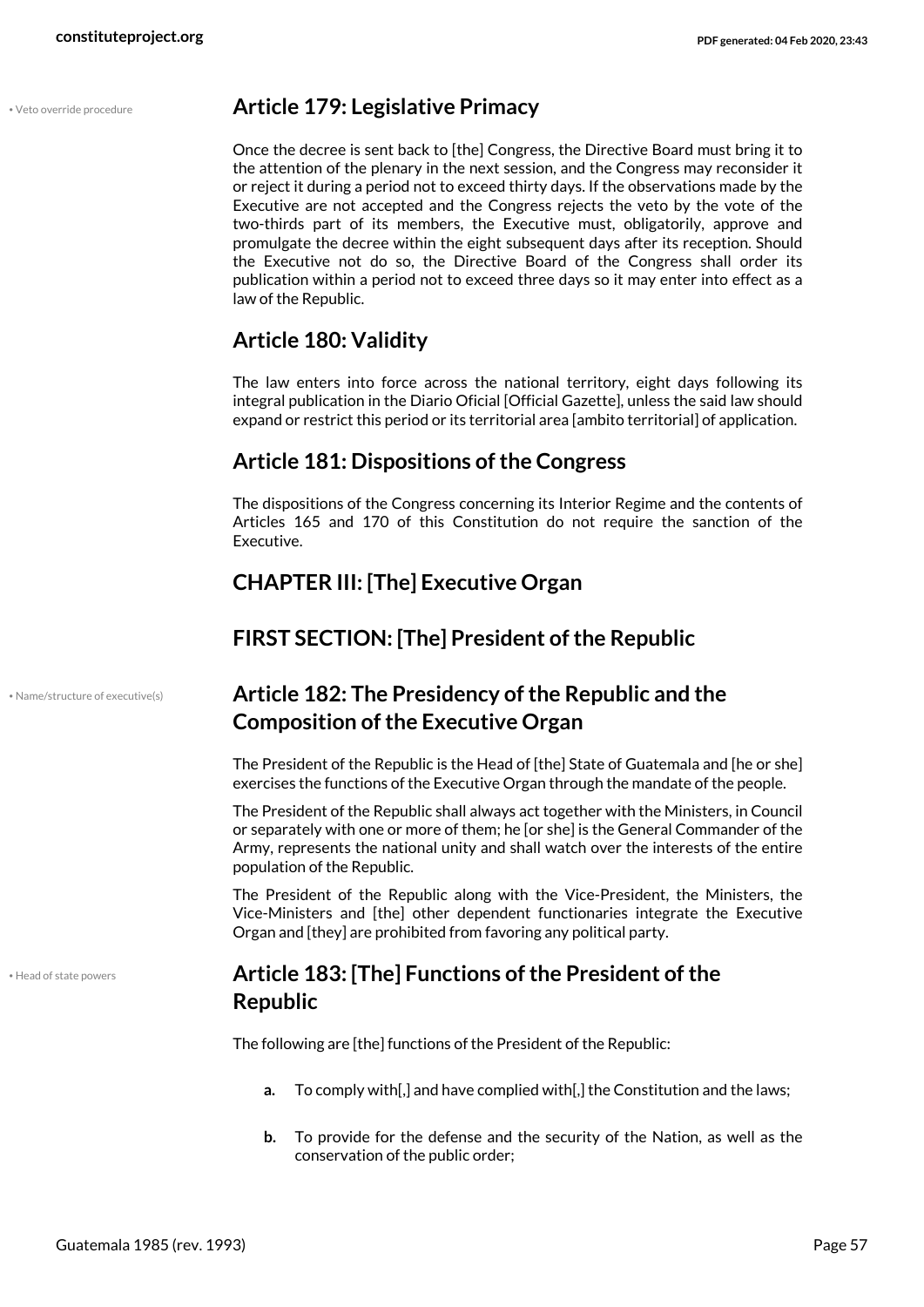| • Designation of commander in chief                       | c. | To exercise the command of the Armed Forces of the Nation with all the<br>corresponding functions and attributions;                                                                                                                                                                                                                                                               |  |
|-----------------------------------------------------------|----|-----------------------------------------------------------------------------------------------------------------------------------------------------------------------------------------------------------------------------------------------------------------------------------------------------------------------------------------------------------------------------------|--|
|                                                           | d. | To exercise the command of the entire public force;                                                                                                                                                                                                                                                                                                                               |  |
| · Head of state decree power                              | e. | To sanction, to promulgate, to execute, and to cause the execution of the<br>laws, to dictate decrees authorized by the Constitution, as well as the<br>agreements, regulations and orders for the strict compliance of the laws,<br>without altering their spirit;                                                                                                               |  |
|                                                           | f. | To dictate the provisions that may be necessary in the cases of grave<br>emergency or public calamity, having to give account to the Congress in its<br>immediate sessions;                                                                                                                                                                                                       |  |
|                                                           | g. | To present initiatives of law to the Congress of the Republic;                                                                                                                                                                                                                                                                                                                    |  |
|                                                           | h. | To exercise the right of veto concerning the laws issued by the Congress,<br>except in those cases where the approval of the Executive may not be<br>necessary in accordance with the Constitution;                                                                                                                                                                               |  |
| . Legislative oversight of the executive                  | i. | To present annually to the Congress of the Republic, at the start of its<br>period of sessions, a written report on the general situation of the Republic<br>and the actions [negocios] of his [or her] administration conducted during<br>the previous year;                                                                                                                     |  |
| • Budget bills                                            | j. | To submit annually to the Congress, for its approval, with no less than one<br>hundred and twenty days notice from the start of the fiscal year through<br>the respective ministry, the bill of the budget detailing the revenues and<br>expenditures of the State. Should the Congress not be in session, it must<br>hold extraordinary sessions to take cognizance of the bill; |  |
| · Treaty ratification                                     | k. | To submit to the consideration of the Congress for its approval, and prior to<br>its ratification, the treaties and agreements [convenios] of international<br>character and the contracts and concessions concerning public services;                                                                                                                                            |  |
|                                                           | I. | To call the Legislative Organ into extraordinary sessions when the interests<br>of the Republic demand it;                                                                                                                                                                                                                                                                        |  |
|                                                           | m. | To coordinate in the Council of Ministers, the policy of development of the<br>Nation;                                                                                                                                                                                                                                                                                            |  |
|                                                           | n. | To preside over the Council of Ministers and exercise the position of<br>hierarchical superior of the functionaries and employees of the Executive<br>Organ;                                                                                                                                                                                                                      |  |
|                                                           | ñ. | To maintain the territorial integrity and dignity of the Nation;                                                                                                                                                                                                                                                                                                                  |  |
| · Foreign affairs representative<br>• Treaty ratification | о. | To direct [the] foreign policy and [the] international relations; to celebrate,<br>ratify, and denounce treaties and agreements in accordance with the<br>Constitution;                                                                                                                                                                                                           |  |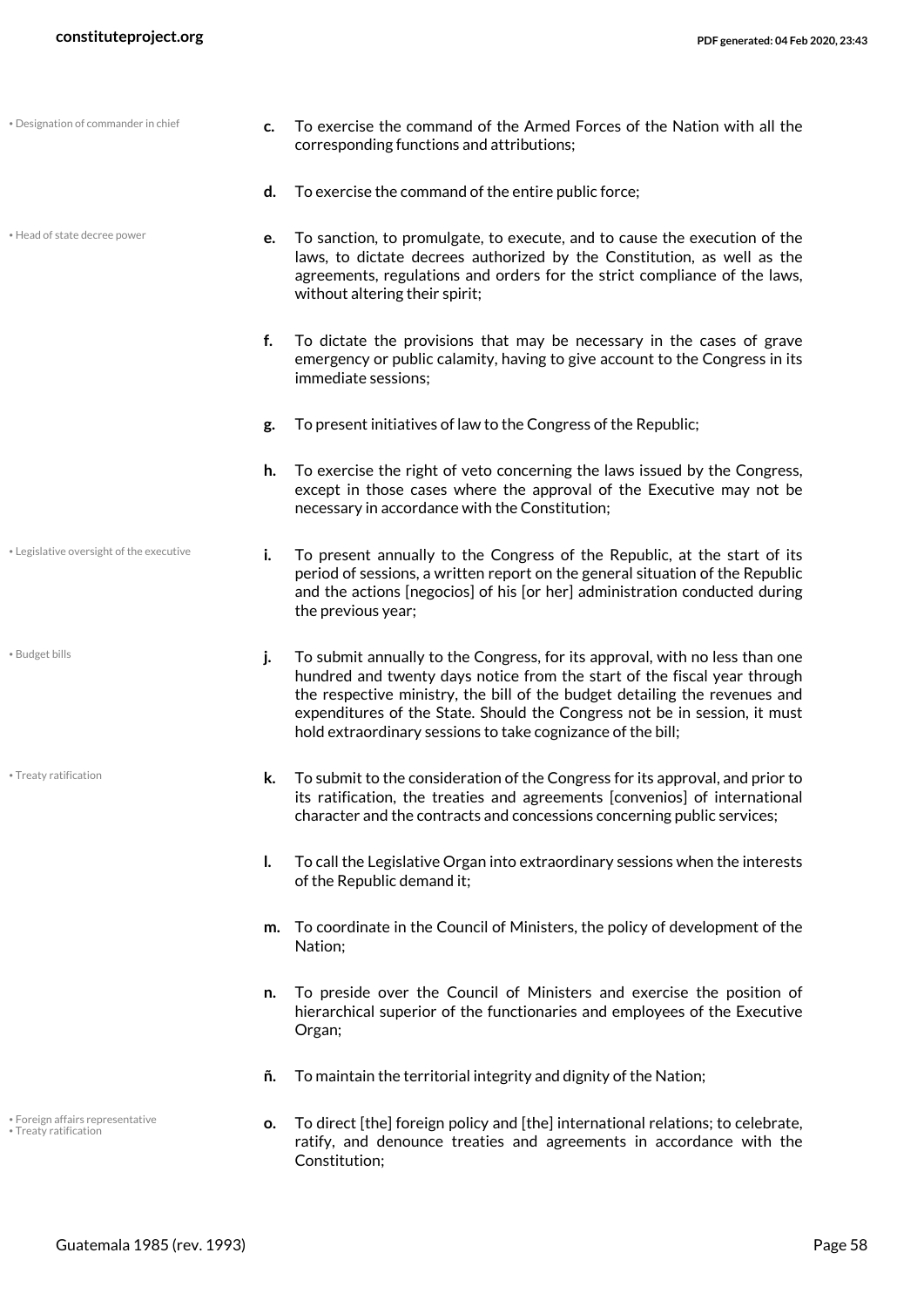- **p.** To receive diplomatic representatives as well as to issue and withdraw the recognition of consuls;
- **q.** To administer public finance [hacienda] in accordance with the law;
- **r.** To relieve [exonerar] from fines and surtaxes those taxpayers who may have incurred in them for not settling their taxes within the legal deadlines or for acts or omissions in the administrative order;
- **s.** To appoint and remove the Ministers of State, [the] Vice-Ministers, [the] Secretaries and [the] Sub-secretaries of the Presidency, [the] ambassadors and [the] other officials which correspond to him [or her] in accordance with the law.
- **t.** To grant retirement benefits, pensions, and allowances [montepíos] in accordance with the law;
- **u.** To grant decorations [condecoraciones] to Guatemalans and foreigners;
- **v.** To inform the Congress of the Republic of the intention of any travel that he [or she] may have completed outside of national territory and of its result within fifteen days of its completion;
- **w.** To submit every four months to the Congress of the Republic, for its knowledge and control, through the respective ministry, an analytical report on budgetary performance; and
- **x.** All of the other functions assigned to him [or her] by this Constitution or the law.

### **Article 184: Election of the President and [the] Vice-President of the Republic**

The President and [the] Vice-President of the Republic will be elected by the people through universal and secret suffrage and for a single term of four years.

If none of the candidates should secure an absolute majority it will be proceeded to a second election within a period no longer than sixty[,] or less than forty-five days, counting from the first Sunday, between the candidates who have won the two highest relative number of votes.

### **Article 185: Requirements to Opt for the Positions of President and Vice-President of the Republic**

The Guatemalans of origin who are citizens in good standing and who are above forty years of age can opt for the office of President or Vice-President of the Republic.

• Cabinet removal • Cabinet selection

• Deputy executive • Head of state selection

• Head of state term length

• Minimum age of head of state • Eligibility for head of state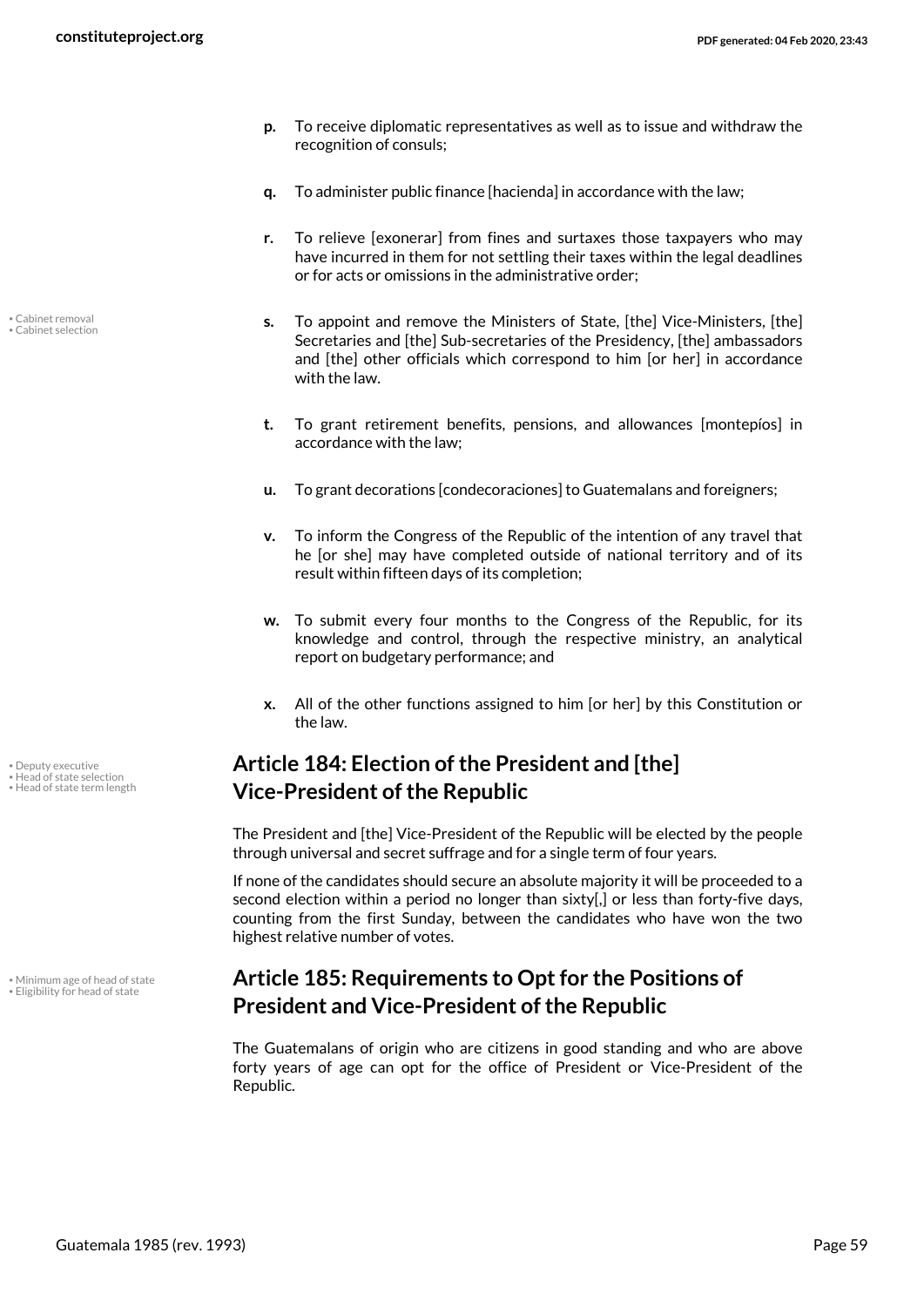### **Article 186: Prohibitions to Opt for the Offices of President or Vice-President of the Republic**

The following may not opt for the offices of President or Vice-President of the Republic:

- **a.** The leader [caudillo] or the chiefs of a coup d'état [golpe de Estado], armed revolution or similar movement, who have altered the constitutional order, or those who as a consequence of such events have assumed the leadership of the government;
- **b.** The person exercising the position of President or Vice-President of the Republic when elections are held for such office, or [the one] who has exercised same for any duration within the presidential term in which the elections are held;
- **c.** The relatives to the fourth degree of consanguinity and second of affinity of the President or [the] Vice-President of the Republic, when the latter exercises the office of the President, and those of the persons referred to in the first paragraph of this Article;
- **d.** The person who may have been Minister of State, for any period during the six months prior to the election;
- **e.** The members of the Army, unless they have resigned [de baja] or retired for at least five years before the date of the convocation for elections;
- **f.** The ministers of any religion or cult; and
- **g.** The magistrates of the Supreme Electoral Tribunal.

#### • Head of state term limits **Article 187: Prohibition of Re-election**

The person who has held for any time the office of [the] President of the Republic through a popular election, or the one who has exercised it for more than two years, may not perform the office again in any case.

The re-election or extension of the presidential term by any means, are punishable in accordance with the law. The mandate intended to be exercised will be null.

### **Article 188: Convocation for Elections and Taking of Possession**

The convocation for elections and the taking of possession by the President and [the] Vice-President of the Republic, will be governed by what is established in the Electoral Law and [the Law] of Political Parties.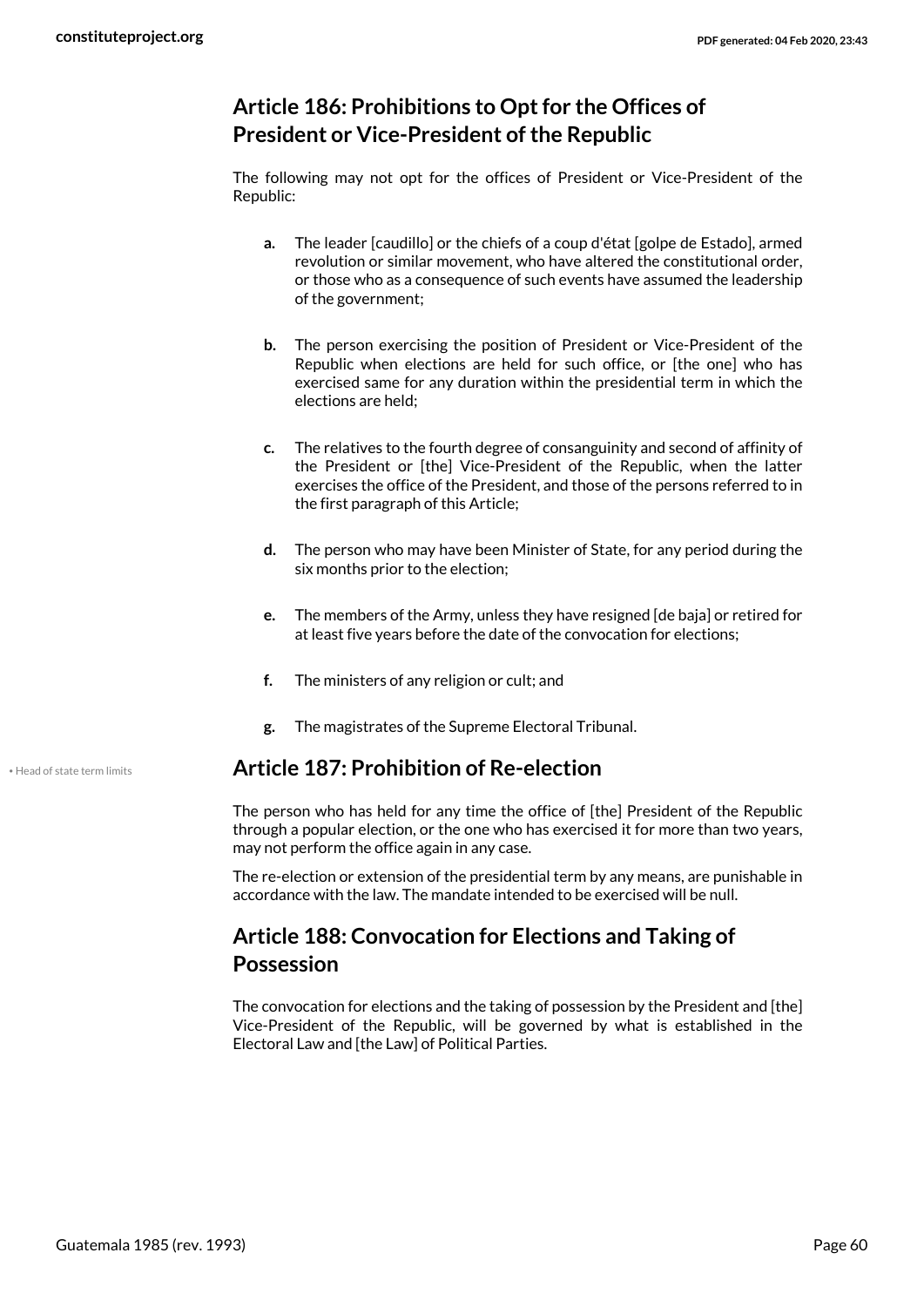|  |  | • Head of state replacement |  |
|--|--|-----------------------------|--|

### **Article 189: Temporary or Absolute Absence [Falta] of the President of the Republic**

In case of the temporary or absolute absence of the President of the Republic, he [or she] will be substituted by the Vice-President. If the absence is absolute, the Vice-President will assume the functions of the Presidency until the termination of the constitutional term, and in case of the permanent absence of both, the person appointed by the Congress of the Republic will complete the said term following the favorable vote of the two-thirds part of the total number of deputies.

#### **SECOND SECTION: [The] Vice-President of the Republic**

#### • Deputy executive **Article 190: [The] Vice-President of the Republic**

The Vice-President of the Republic will exercise the functions of [the] President of the Republic in the cases and in the form established by the Constitution.

He [or she] will be elected on the same ballot as the President of the Republic, in an identical form and for the same term.

The Vice-President must meet the same qualifications as the President of the Republic, [he or she] will enjoy similar immunities, and will hold in the hierarchical order of the State, the level immediately below that functionary.

#### • Deputy executive **Article 191: [The] Functions of the Vice-President**

The following are the functions of the Vice-President of the Republic:

- **a.** To participate in the deliberations of the Council of Ministers with a voice and [a] vote;
- **b.** By designation of the President of the Republic, to represent him [or her] with all the privileges [preeminencias] that correspond to him [or her], in official acts and the [acts] of protocol or in other functions;
- **c.** To assist [coadyuvar], with the President of the Republic, in the implementation of the general policy of the government;
- **d.** To participate, jointly with the President of the Republic, in the formulation of the foreign policy and the international relations, as well as to undertake diplomatic or other missions abroad;
- **e.** To preside over the Council of Ministers in the absence of the President of the Republic;
- **f.** To preside over the organs of assistance [asesoría] of the Executive established by the laws;
- **g.** To coordinate the work of the Ministers of the State; and
- **h.** To exercise the other attributions established by the Constitution and the laws;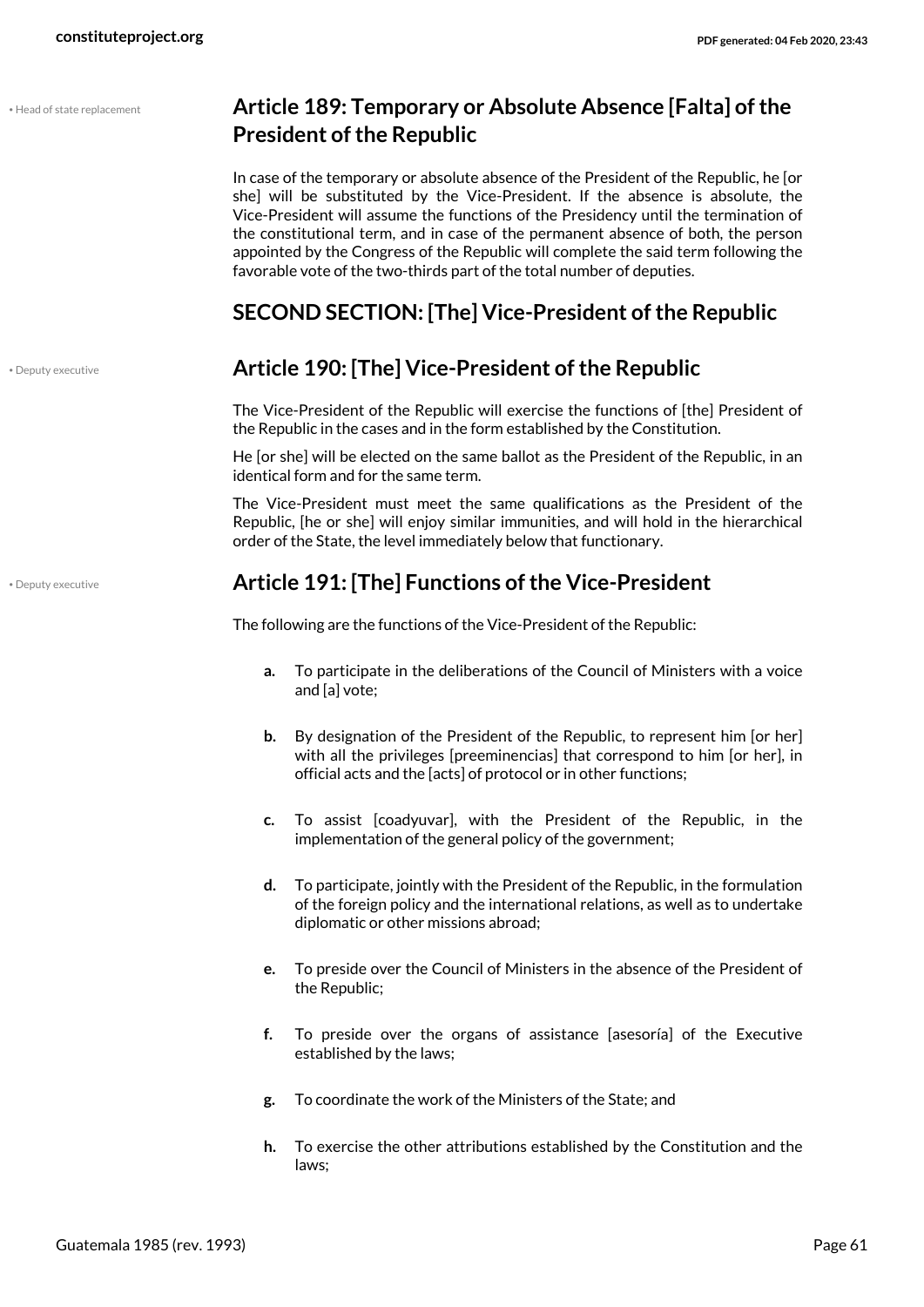### **Article 192: Absence [falta] of the Vice President**

In case of the absolute absence of the Vice-President of the Republic, or the resignation of the same, he [or she] will be replaced by the person designated by the Congress of the Republic, selecting him [or her] from a terna [list of three persons] proposed by the President of the Republic; in such cases, the substitute will function until the end of the term with equal functions and privileges.

### **THIRD SECTION: [The] Ministers of State**

#### • Establishment of cabinet/ministers **Article 193: [The] Ministries**

For conducting the businesses of the Executive Organ, there will be the ministries established by the law, with the attributions and the competence established therein.

#### • Powers of cabinet **Article 194: Functions of the Minister**

Each ministry is the responsibility [cargo] of a Minister of State who will have the following functions:

- **a.** To exercise jurisdiction over all the dependencies of his [or her] ministry;
- **b.** To appoint and remove the functionaries and employees of his [or her] department [ramo], when it corresponds in accordance with the law;
- **c.** To countersign [refrendar] the decrees, agreements, and regulations dictated by the President of the Republic, related to his [or her] office so as to have validity;
- **d.** To present to the President of the Republic the plan of work of his [or her] department and an annual report of the works conducted;
- **e.** To present annually to the President of the Republic, at the appropriate time, the bill of the budget of his [or her] ministry;
- **f.** To direct, process, resolve, and inspect all the business related to his [or her] ministry;
- **g.** To participate in the deliberations of the Council of Ministers and to subscribe to the decrees and agreements issued by it;
- **h.** [abrogated] [suprimido]
- **i.** To see to the strict compliance with the laws, the administrative probity and the correct investment of the public funds in the businesses entrusted [confiados] to his [or her] office [cargo].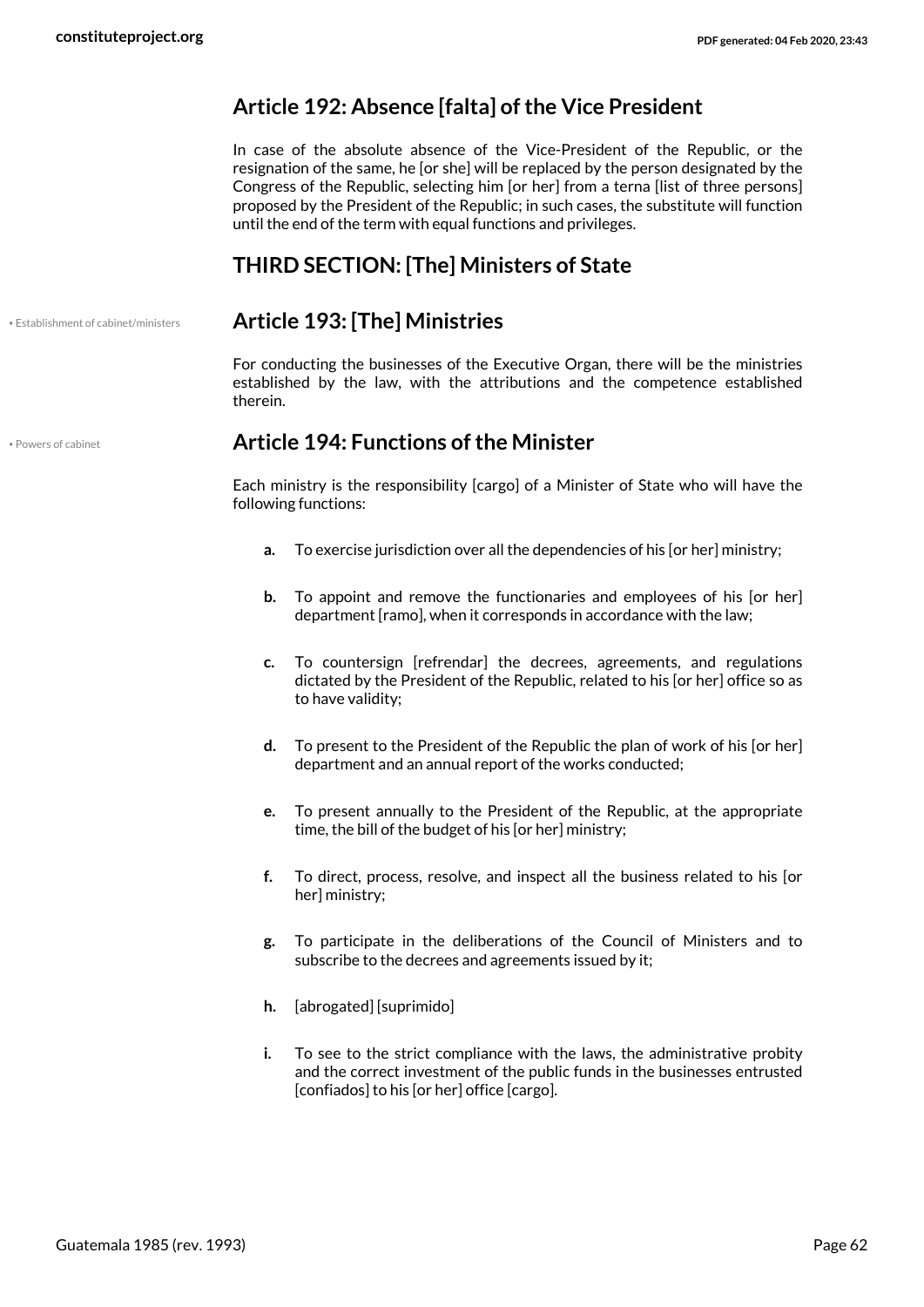• Cabinet removal

### **Article 195: [The] Council of Ministers and their Responsibility**

The President, the Vice-President of the Republic and the Ministers of State, when meeting in session, constitute the Council of Ministers which takes cognizance of the matters submitted to its consideration by the President of the Republic, who convokes it and presides over it.

The ministers are responsible for their acts, in accordance with this Constitution and the laws, even in the cases where they perform duties by express order of the President. From the decisions of the Council of Ministers, the ministers who had concurred will be jointly responsible, except for those who made their adverse vote known.

#### • Eligibility for cabinet **Article 196: Requirements to be [a] Minister of State**

The following are the requirements to be a Minister of State:

- **a.** To be Guatemalan;
- **b.** To be in enjoyment of the rights of citizenship; and
- **c.** To be thirty years of age or greater.

#### **Article 197: Prohibitions to be Minister of State**

Ministers of State may not be:

- **a.** The relatives of the President or [the] Vice-President of the Republic, as well as those of other Ministers of State, up to the fourth degree of consanguinity and second of affinity;
- **b.** Those who having been sentenced in a judgment of accounts have not settled their responsibilities;
- **c.** The contractors of projects or enterprises funded [costeen] with funds of the State, [of] its decentralized, autonomous, or semi-autonomous, or municipal entities, its sponsors [fiadores] and whoever has claims pending for said businesses;
- **d.** Whoever represents or defends the interests of individual or juridical persons who exploit public services; and
- **e.** The ministers of any religion or cult.

In no case may the ministers act as the empowered agents of individual or juridical persons, or oversee the business of individuals [particulares] in any form whatsoever.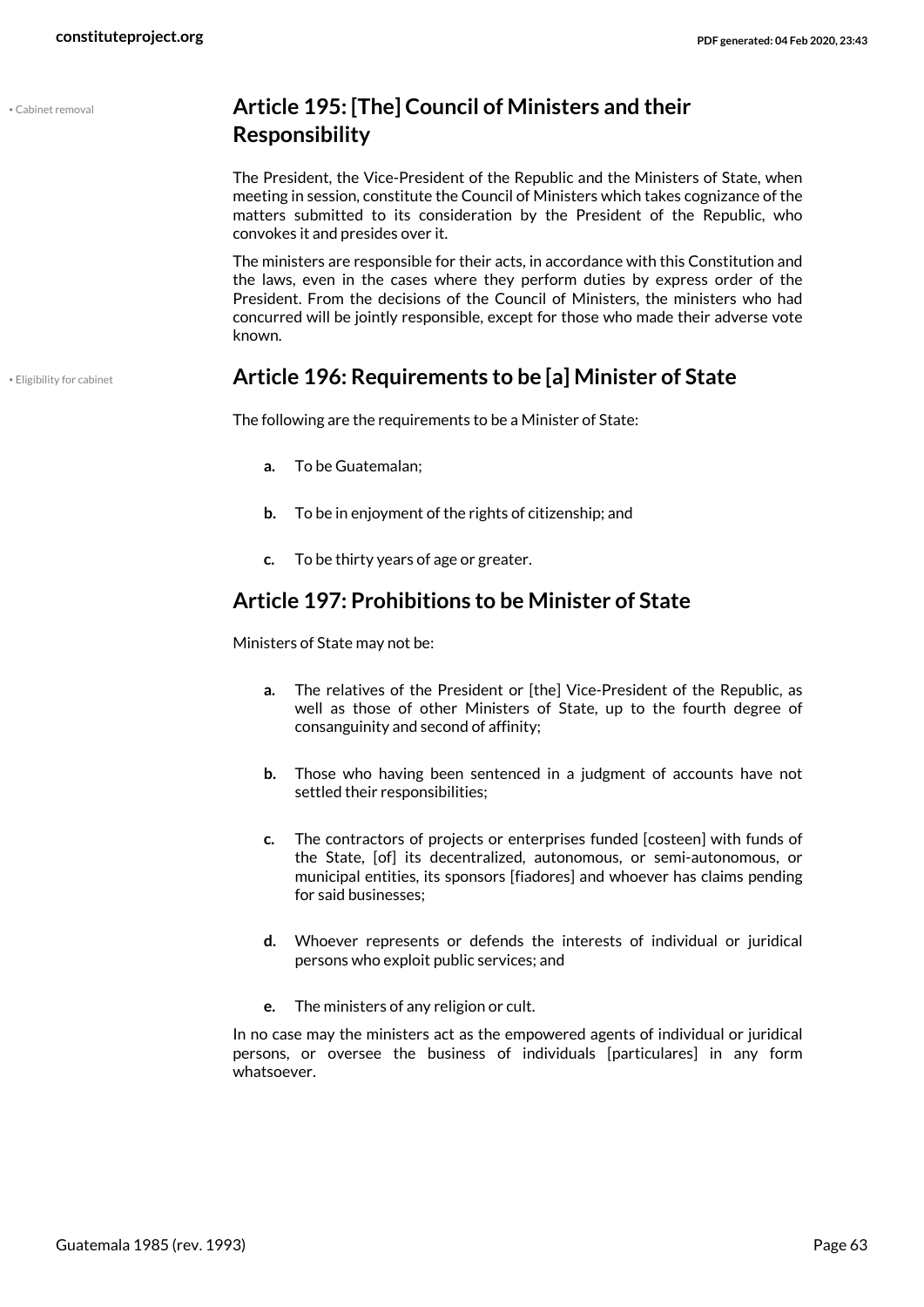### **Article 198: Report [Memoria] of the Activities of the Ministries**

The Ministers are obligated to present to the Congress annually, during the first ten days of the month of February of each year, the report of the activities of their respective departments, which must contain the budgetary execution of their ministry.

#### • Legislative oversight of the executive **Article 199: Obligatory Appearance in Interpellations**

The Ministers have the obligation to appear before the Congress, with the purpose of answering the interpellations addressed to them.

#### **Article 200: Vice-Ministers of State**

In each Ministry of State there will be a vice-minister.

The same qualifications as for a minister are required of a vice-minister.

For the creation of additional vice-ministerial positions, the favorable opinion of the Council of Ministers will be necessary.

### **Article 201: Responsibility of the Ministers and the Vice-Ministers**

The ministers and [the] vice-ministers of State are responsible for their acts, in accordance with what is specified in Article 195 of this Constitution and what is determined by the Law of Responsibilities [Ley de Responsibilidades].

### **Article 202: [The] Secretaries of the Presidency**

The President of the Republic will have the secretaries that are necessary. The attributions of these will be determined by the law.

The General and Private Secretaries of the Presidency of the Republic must meet the same requirements that are required for a Minister and will enjoy the same prerogatives and immunities.

### **CHAPTER IV: [The] Judicial Organ**

#### **FIRST SECTION: General Provisions**

### **Article 203: Independence of the Judicial Organ and the Power to Judge**

Justice is imparted in accordance with the Constitution and the laws of the Republic. The power to judge and to promote the execution of what is judged corresponds to the tribunals of justice. The other organs of [the] State must give to the tribunals the assistance they require for the fulfillment of their resolutions.

The magistrates and judges are independent in the exercise of their functions and are subjected solely to the Constitution of the Republic and to the laws. Whoever attempts to undermine the independence of the Judicial Organ, in addition to the [application of the] penalties set by the Penal Code, [he or she] will be disqualified

• Judicial independence • Structure of the courts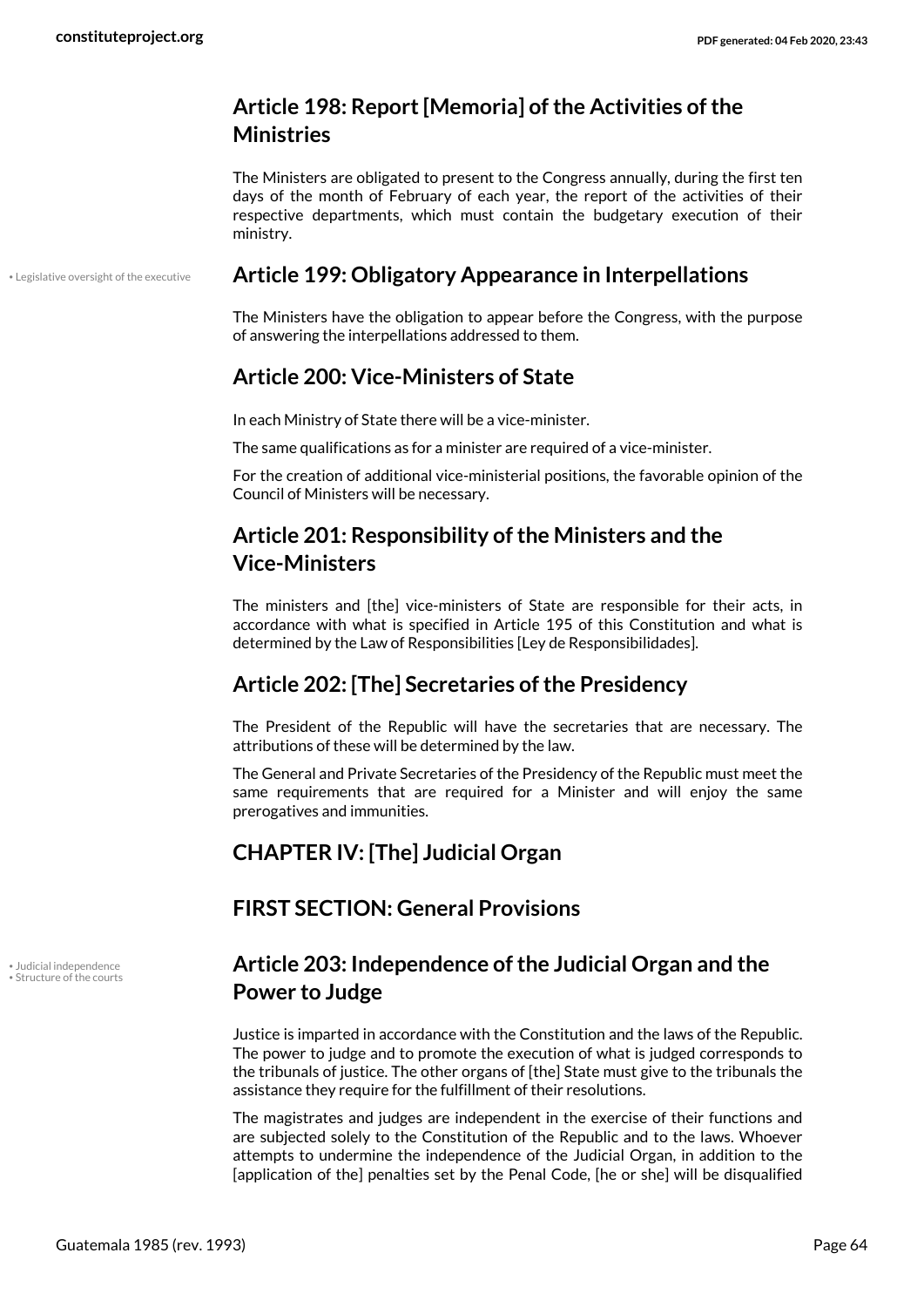from exercising any public office.

The jurisdictional function is exercised, with absolute exclusivity, by the Supreme Court of Justice and the other tribunals established by the law.

No other authority will be able to intervene in the administration of justice.

### **Article 204: Essential Conditions of the Administration of Justice**

In all their decisions or sentences, the tribunals of justice will obligatorily observe the principle that the Constitution of the Republic prevails over any law or treaty.

#### **Article 205: Guarantees of the Judicial Organ**

The following are established as [the] guarantees of the Judicial Organism:

- **a.** Functional independence;
- **b.** Financial independence;
- **c.** Irremovability of the magistrates and judges of the first instance, except in the cases established by the law; and
- **d.** The selection of the personnel.

### **Article 206: Right of Preliminary Hearing [antejuicio] for Magistrates and Judges**

The magistrates and the judges will enjoy the right of preliminary hearing in the form determined by the law. The Congress of the Republic is competent to declare if it is appropriate or not to form a cause against the President of the Judicial Organ and the magistrates of the Supreme Court of Justice.

To the latter belongs the competence in relation to the other magistrates and judges.

#### • Eligibility for administrative judges **Article 207: Requirements to be a Magistrate or Judge**

• Eligibility for ordinary court judges The magistrates and [the] judges must be Guatemalans of origin, of recognized integrity [honorabilidad], be in enjoyment of their rights of citizenship, and be collegiate lawyers, with the exceptions established by the law regarding this last requirement in connection with [the] specific judges of private jurisdiction and lower-level judges [jueces menores].

> The law will establish the number of magistrates, as well as the organization and functioning of the tribunals and the procedures that they must observe, depending on the matter being treated.

> The function of magistrate or judge is incompatible with any other employment, with directive positions [cargos directovos] in labor unions and political parties, and with the status of minister of any religion.

> The magistrates of the Supreme Court of Justice will take an oath before the Congress of the Republic, swearing to apply prompt and impartial justice. The other magistrates and judges will take their oath before the Supreme Court of Justice.

- Eligibility for supreme court judges Oaths to abide by constitution
-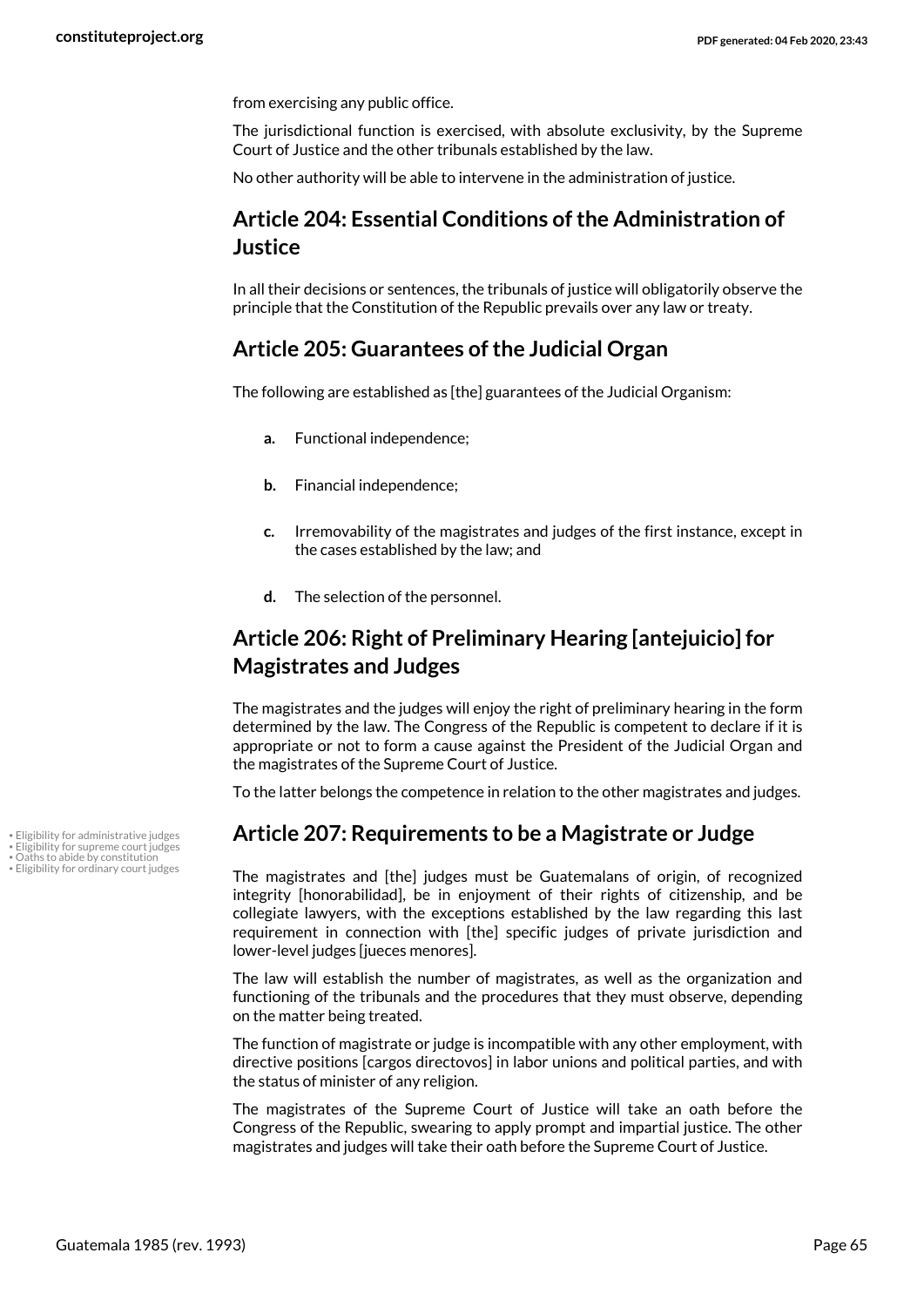• Administrative court term length • Ordinary court term length

#### **Article 208: Period of Functions of the Magistrates and Judges**

The magistrates, whatever their category, and the judges of first instance, will remain in their positions for five years, with the possibility of the former being reelected and the latter reappointed. During that term they can neither be removed nor suspended, except in the cases and with the formalities provided for by the law.

• Administrative court selection

### **Article 209: Appointment of Judges and Auxiliary Personnel**

The judges, secretaries and auxiliary personnel will be appointed by the Supreme Court of Justice.

The judicial career is established. The entries, promotions and advancements will be conducted through opposition. A law will regulate this matter.

### **Article 210: [The] Law of the Civil Service of the Judicial Organ**

The work relations of the functionaries and employees of the Judicial Organ will be regulated by its Law of Civil Service [Ley de Servicio Civil].

The judges and magistrates may not be removed, suspended, transferred or retired [jubilados], except for any of the causes and with the guarantees provided for in the law.

#### **Article 211: Instances in all Proceedings**

In no proceeding will there be more than two instances and the magistrate or [the] judge who has exercised jurisdiction in any of them will be barred from participation in the other or in cassation, in the same case, without incurring responsibility.

No tribunal or authority may take cognizance of expired [fenecidos] actions, except in the cases and forms of review determined by the law.

### **Article 212: Specific Jurisdiction of the Tribunals**

The common tribunals will take cognizance of all the controversies of private law in which the State, the municipality, or any other decentralized or autonomous entity may act as a party.

### **Article 213: Budget of the Judicial Organ**

It is the attribution of the Supreme Court of Justice to draw up the budget of the branch [ramo]; for that effect, an amount of no less than two percent of the Budget of Ordinary Revenues of the State is allocated to it, to be transferred to the Treasury of the Judicial Organ every month, in proportional and anticipatory form, by the corresponding organ.

The funds derived from the administration of justice are exclusive to the Judicial Organ and their investment corresponds to the Supreme Court of Justice. The Judicial Organism shall annually publish its programmatic budget and inform the Congress of the Republic every four months of its extent [alcances] and the analytical exercise of it.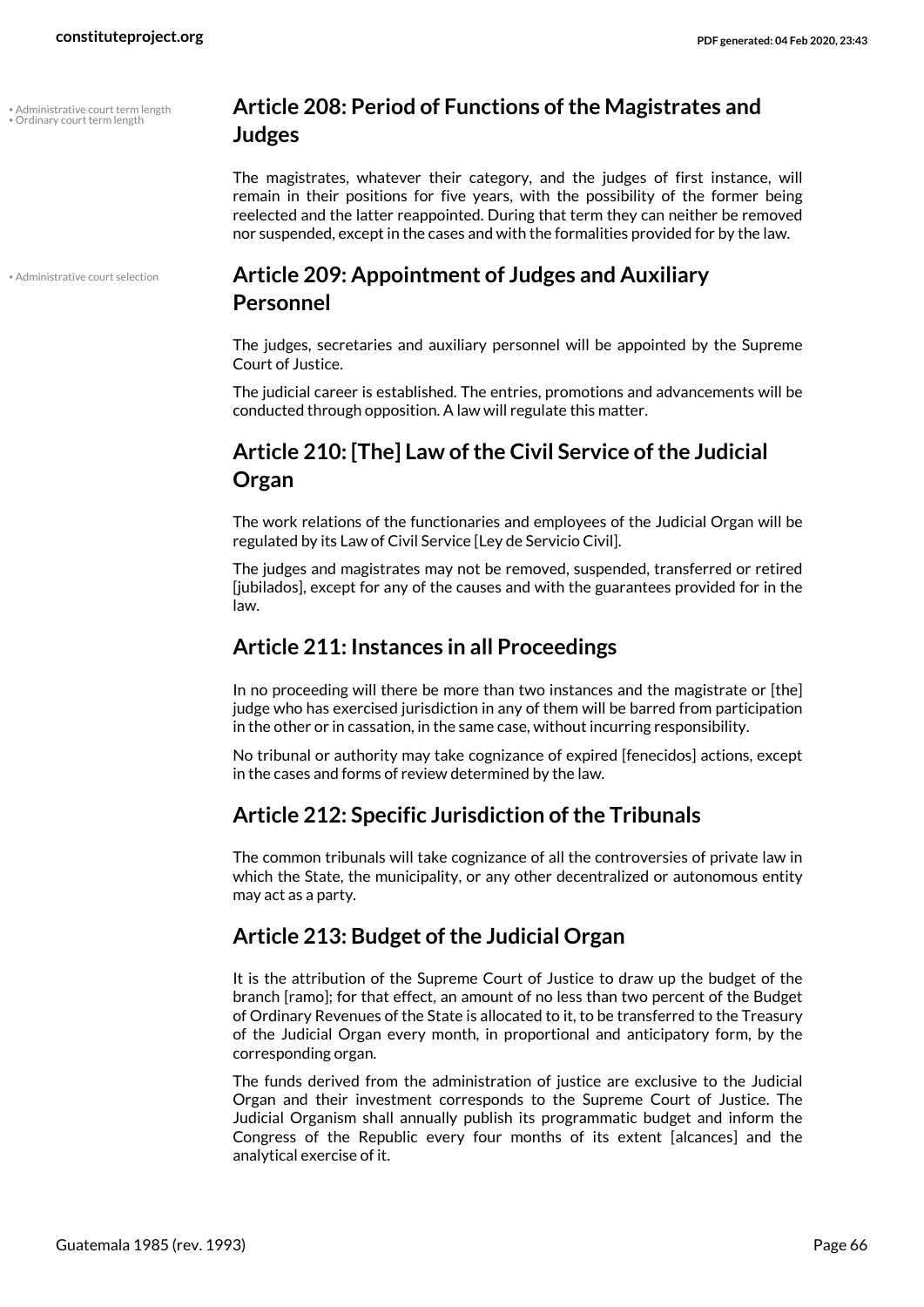#### **SECOND SECTION: [The] Supreme Court of Justice**

• Structure of the courts

• Supreme court term length

#### **Article 214: Composition [Integración] of the Supreme Court of Justice**

The Supreme Court of Justice is composed of thirteen magistrates, including its president, and [it] shall be organized into the chambers [cámaras] that it determines. Each chamber shall have its president.

The President of the Judicial Organ is also that of the Supreme Court of Justice having authority [that] extends over the tribunals of the entire Republic.

In the case of the temporary absence [falta] of the President of the Judicial Organ or when in accordance with the law he [or she] is unable to act or take cognizance of the specified cases, the other magistrates of the Supreme Court of Justice will substitute him [or her], in the order of their designation.

#### • Supreme court selection **Article 215: Election of the Supreme Court of Justice**

The Magistrates of the Supreme Court of Justice will be elected by the Congress of the Republic for a period of five years, from a list of twenty-six candidates proposed by a nominating commission composed of a representative of the Rectors of the Universities of the country, who presides over it, the Deans of the Faculties of Law or [of] Juridical and Social Sciences of each University of the country, an equivalent number of representatives elected by the General Assembly of the Association of Lawyers and Notaries of Guatemala and by an equal number of representatives elected by the titular magistrates of the Court of Appeals and other tribunals referred to in Article 217 of this Constitution.

The election of candidates requires the vote of at least the two-thirds part of the members of the Commission.

In the elections [votaciones], to make up the Nominating Commission as well as to make up the list of candidates, no representation whatsoever will be accepted.

The magistrates of the Supreme Court of Justice will elect, from among their members, with the favorable vote of the two-thirds part, the president of the same, who will remain in his [or her] functions for one year and may not be reelected during this term of the Court.

• Attorney general

#### • Minimum age of supreme court judges • Eligibility for supreme court judges

### **Article 216: Requirements to be a Magistrate of the Supreme Court of Justice**

In order to be elected magistrate of the Supreme Court of Justice, besides the requirements mentioned in Article 207 of this Constitution, it is necessary that the candidate be over forty years of age and that he [or she] will have completed one full term as judge in the Court of Appeals or of other collegiate tribunals with similar characteristics, or that he [or she] will have exercised the profession of lawyer for more than ten years.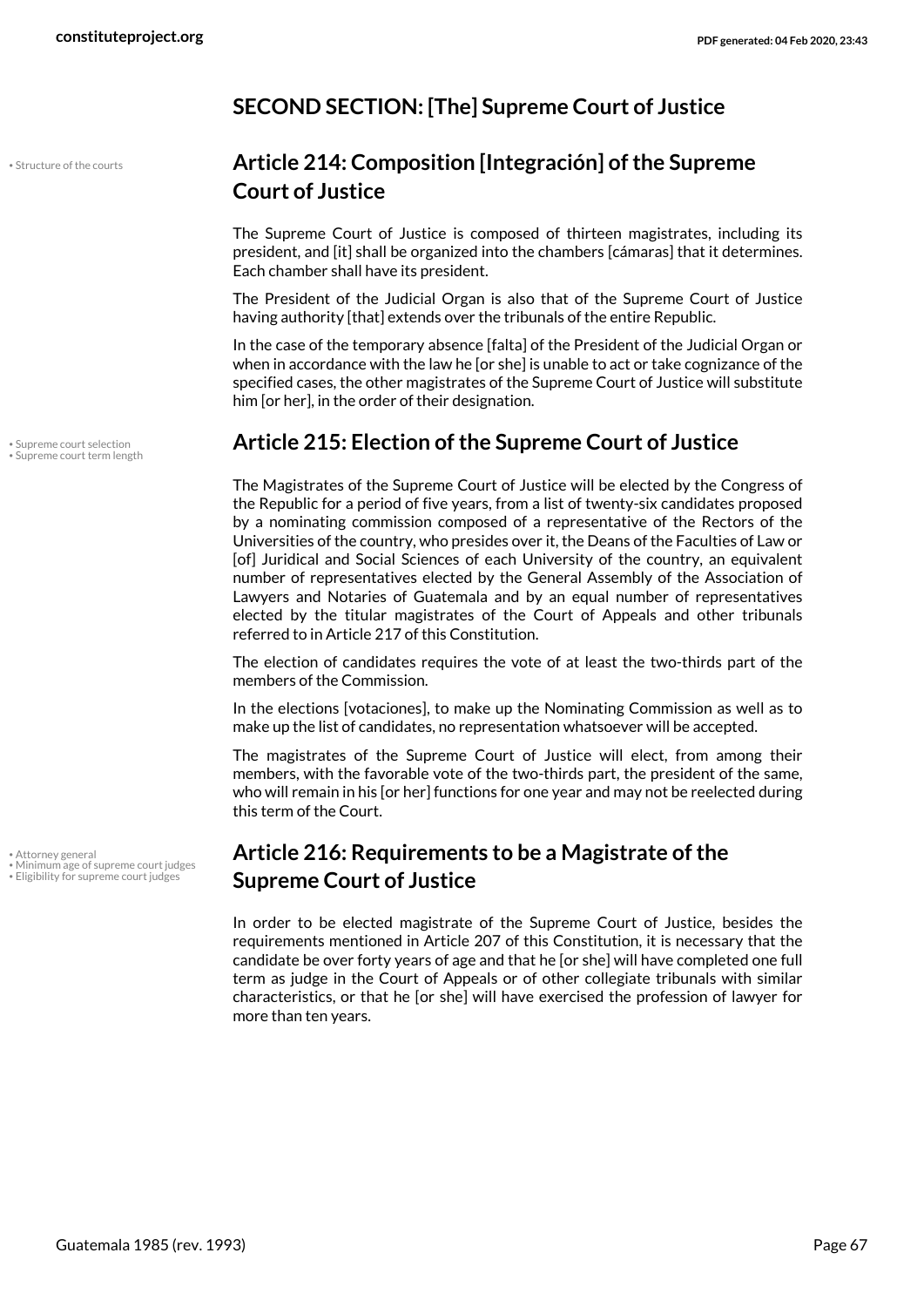• Minimum age of ordinary court judges • Eligibility for ordinary court judges

### **THIRD SECTION: [The] Court of Appeals and Other Tribunals**

### • Structure of the courts **Article 217: [The] Magistrates**

• Ordinary court selection To be a magistrate in the Court of Appeals, of the collegiate tribunals and of others that will be created in the same category, besides the requirements mentioned in Article 207, it is necessary that the candidate be over thirty-five years of age, that he [or she] will have been [a] judge of the first instance or that he [or she] will have exercised the profession of lawyer for more than five years.

> The titular magistrates to whom this Article refers to will be elected by the Congress of the Republic, from a nónima [list of candidates] with double the number to be elected, proposed by a nominating commission composed of one representative of the Rectors of the Universities of the country, who shall preside over it, the Deans of the Law or [of] Juridical and Social Sciences Departments of each University of the country, an equivalent number of members elected by the General Assembly of the Association of Lawyers and Notaries of Guatemala and by [an] equal number of representatives elected by the magistrates of the Supreme Court of Justice.

> The election of candidates requires the vote of at least the two-thirds part of the members of the Commission.

> In the elections [votaciones], whether it is to elect the Nominating Commission or for the integration of the list of candidates, no representation whatsoever will be accepted.

### **Article 218: Composition [Integración] of the Court of Appeals**

The Court of Appeals is composed of the number of chambers [cámaras] determined by the Supreme Court of Justice, which will also determine its location and jurisdiction.

#### • Establishment of military courts **Article 219: [The] Military Tribunals**

The military courts will take cognizance of [the] crimes or faults [faltas] committed by the members [integrantes] of the Army of Guatemala.

No civil may be judged by [the] military tribunals.

### **Article 220: [The] Tribunals of Accounts**

The judicial function in matters of accounts will be exercised by the judges of first instance and [by] the Court of Second Instance of Accounts [Tribunal de Segunda Instancia de Cuentas].

Against the sentences and the final decisions [autos definitivos] of accounts putting an end to the process in matters [concerning] major amounts, proceeds the recourse of cassation. This recourse is inadmissible in economic-coactive [econmíco-coactivos] proceedings.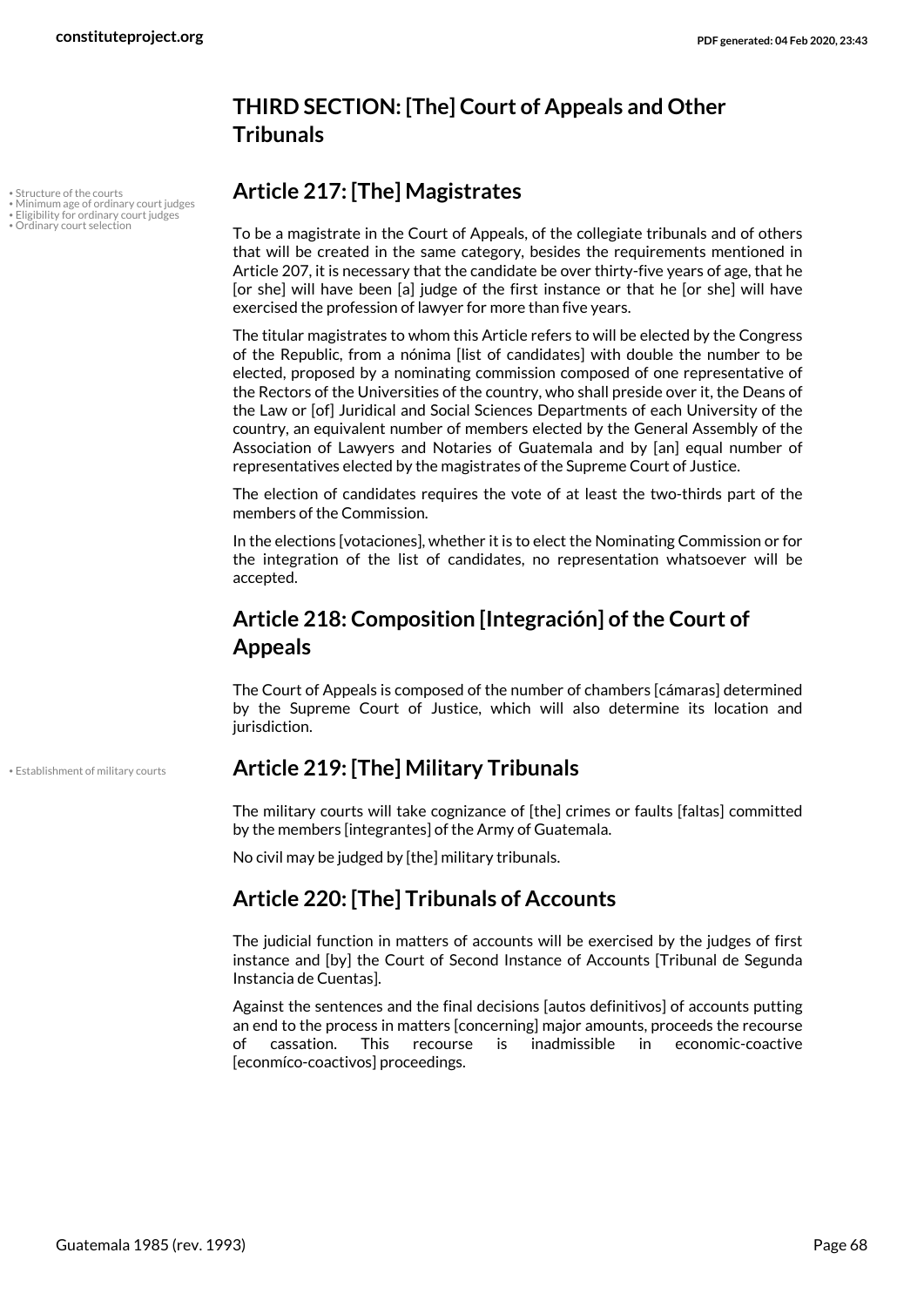#### • Establishment of administrative courts **Article 221: [The] Contentious-Administrative Tribunal**

Its function is to control the legality of [the] public administration and it has the attributions to take cognizance in case of dispute through actions or resolutions of the administration and of the decentralized and autonomous entities of the State, as well as in the cases of disputes deriving from [the] administrative contracts and concessions.

To resort [ocurrir] to this Tribunal, no prior payment or deposit [caución] whatsoever will be necessary. However, the law may establish specific situations where the petitioner must pay interest at the going rate concerning [the] taxes that he [or she] has challenged or contested and whose payment to the tax authorities was delayed because of the recourse.

Against the resolutions and decrees which end the process, the recourse of cassation may be interposed.

#### **Article 222: Substitute Magistrates**

The Magistrates of the Supreme Court of Justice will be substituted by the magistrates of the tribunals referred to in Article 217 of this Constitution, in accordance with what is established in the Law of the Judicial Organ, provided that they meet the same requirements.

The magistrates of the tribunals to which Article 217 of this Constitution refers shall have as substitutes the magistrates that the Congress of the Republic has elected for this category.

The substitute magistrates will be elected with the same opportunities and in the same form as the titulars and from the same nónima.

# **TITLE V: Structure and Organization of the State**

### **CHAPTER I: Electoral Political Regime**

• Right to form political parties

### **Article 223: Freedom in the Formation and Functioning of the Political Organizations**

The State guarantees the free formation and functioning of the political organizations and they shall only have the limitations determined by this Constitution and the law.

Everything that is related to the exercise of suffrage, the political rights, [the] political organizations, [the] electoral authorities and organs and the electoral process, will be regulated by the constitutional law of the matter.

Once the convocation to elections has been made, the President of the Republic, the functionaries of the Executive Organ, the mayors and [the] municipal functionaries are prohibited from making propaganda concerning the works [obras] and activities conducted.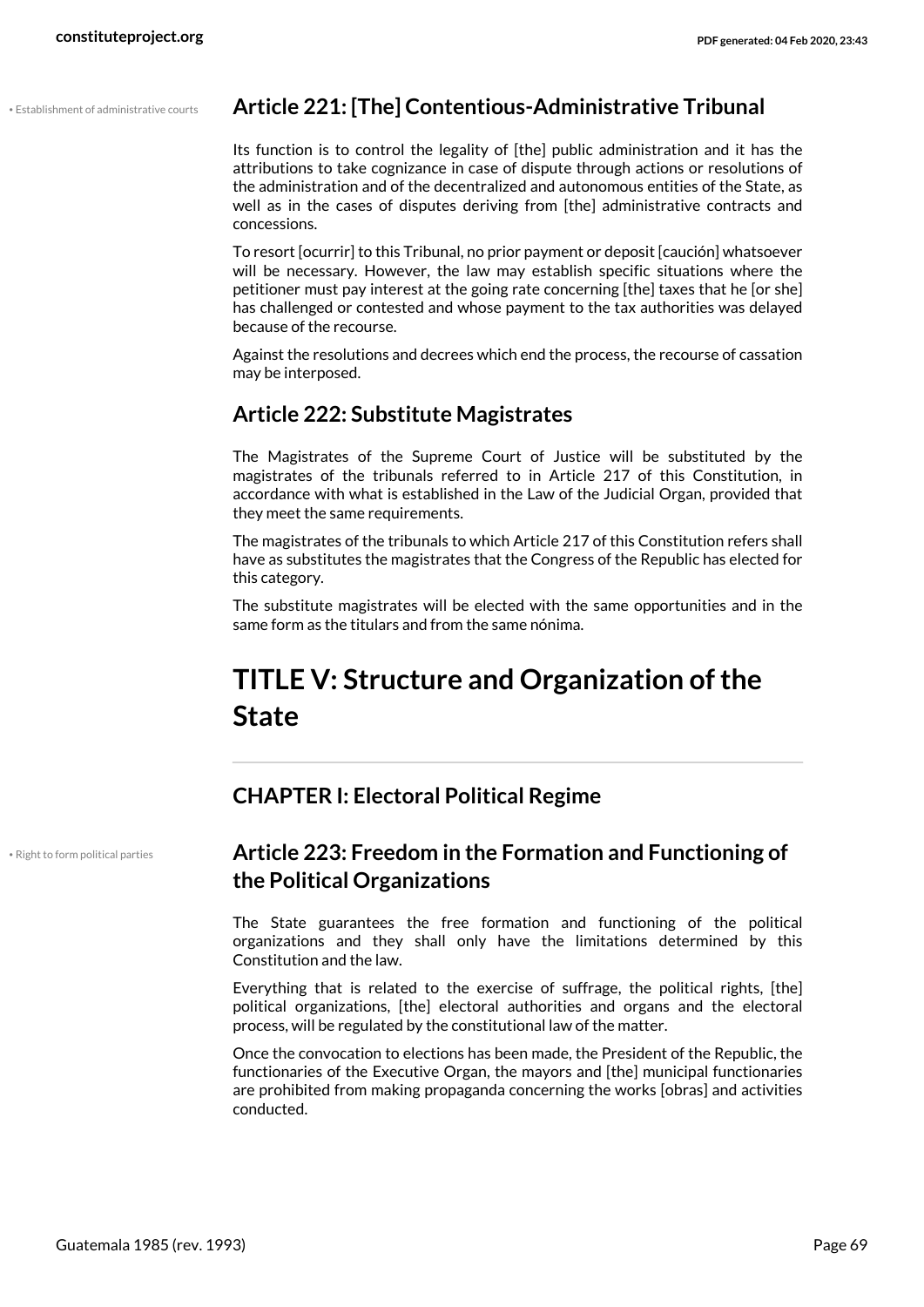#### **CHAPTER II: Administrative Regime**

#### • Subsidiary unit government **Article 224: Administrative Division**

For the purpose of its administration, the territory of the Republic is divided into departments and these into municipalities.

The administration will be decentralized and regions of development will be established with economic, social, and cultural criteria that may be constituted by one or more departments to provide a rationalized impulse to the integral development of the country.

However, when it is appropriate for the interests of the Nation, the Congress can modify the administrative division of the country, establishing a regime of regions, departments, and municipalities, or any other system, without undermining the municipal autonomy.

### **Article 225: National Council of Urban and Rural Development**

For the organization and coordination of the public administration, the National Council of Urban and Rural Development [Consejo Nacional de Desarollo Urbano y Rural] is created, coordinated by the President of the Republic and structured [integrado] in the form established by the law.

This Council shall have as its charge [cargo] the formulation of urban and rural development policies, as well as that of territorial ordering.

### **Article 226: Regional Council of Urban and Rural Development**

The regions which are established according to the law, will have a Regional Council of Urban and Rural Development [Consejo Regional de Desarollo Urbano y Rural], presided over by a representative of the President of the Republic and made up of the governors of the departments which form the region, by a representative of the municipal corporations of each one of the departments included in the same, and by the representatives of the public and private entities established by the law.

The presidents of these councils will be ex officio members of the National Council of Urban and Rural Development.

#### • Subsidiary unit government **Article 227: [The] Governors**

The government of [each of] the departments will be the charge [cargo] of a governor appointed by the President of the Republic who must meet the same qualifications as a Minister of State and [will] enjoy the same immunities, having to be domiciled for the five years prior to his [or her] appointment in the department in order to be appointed.

### **Article 228: Departmental Council**

In each department there will be a Departmental Council to be presided over by the governor; it will be integrated by the mayors of all the municipalities and [the] representatives of the organized public and [the] private sectors, with the purpose of promoting the development of the department.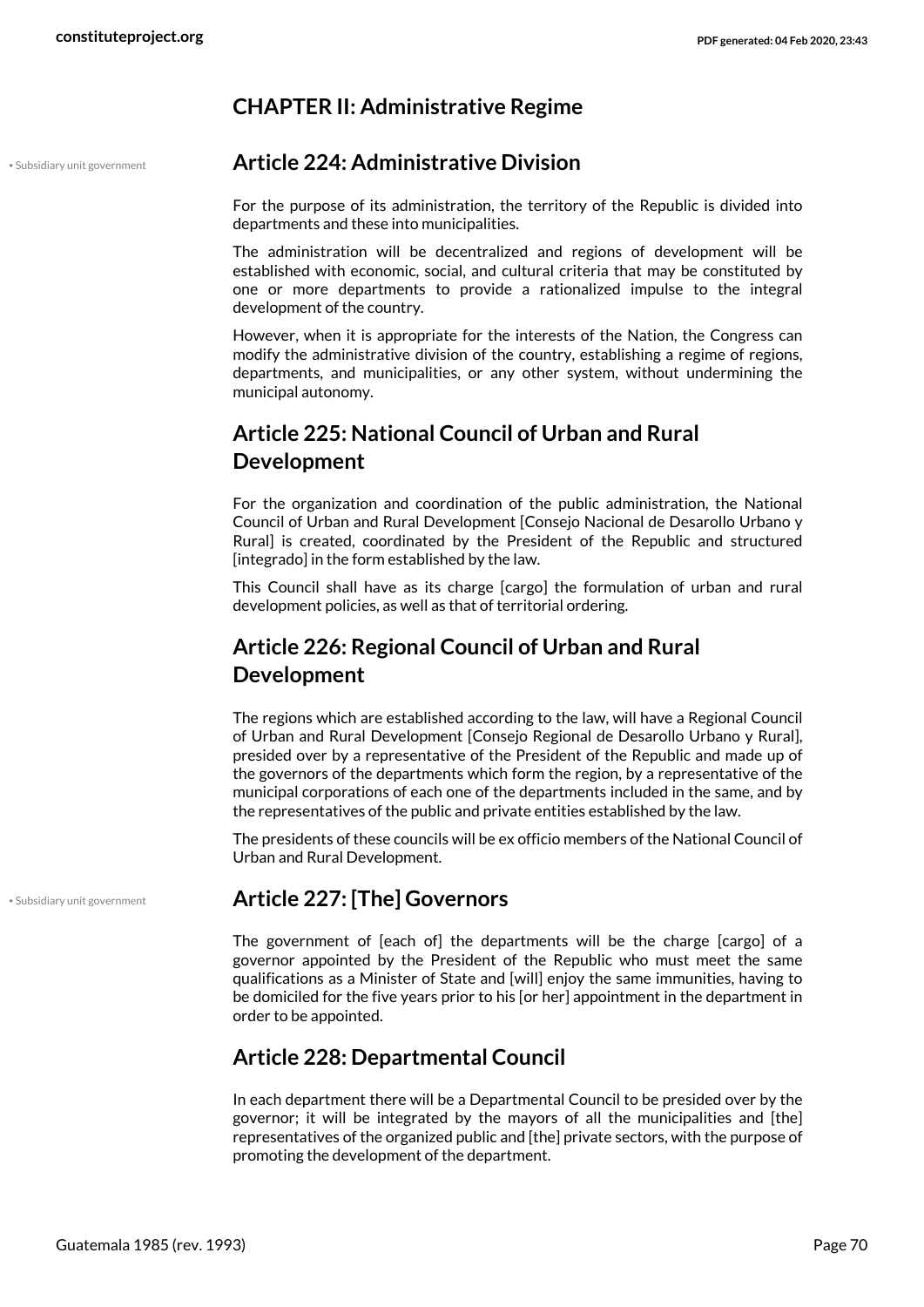### **Article 229: Financial Contribution of the Central Government to the Departments**

The regional and departmental councils, shall be entitled to the necessary financial support for their functioning from the Central Government.

### **Article 230: General Registry of Property**

The General Registry of Property, shall be organized so that[,] in each department or region determined specifically by the law, a specific registry [registro] of property and the respective fiscal registry [catastro] are established.

### • National capital **Article 231: [The] Metropolitan Region**

The city of Guatemala as [the] capital of the Republic and its area of urban influence, will constitute the metropolitan region, integrating [these] into the same corresponding Regional Development Council.

The matters relative to the territorial jurisdiction, [the] administrative organization, and [the] financial participation of the Central Government will be determined by the law of the matter.

### **CHAPTER III: Regime of Control and Supervision [Fiscalización]**

### **Article 232: Office of the Comptroller General of Accounts [Contraloría]**

The Office of the Comptroller General of Accounts is a decentralized technical institution, with control functions of the revenues, expenditures, and in general [of] all the fiscal interests of the organs of the State, the municipalities, [the] decentralized and autonomous entities, as well as of any person who may receive funds of the State or undertake public collections.

Also subject to this control are the contractors of public works and any other person who, through the delegation of the State, should invest or administer public funds.

Its organization, functioning, and attributions shall be determined by the law.

### **Article 233: Election of the Comptroller General of Accounts**

The head of the Office of the Comptroller General of Accounts will be elected for a term of four years by the Congress of the Republic, by an absolute majority of the total number of deputies that comprise this Organ. He [or she] may only be removed by the Congress of the Republic in cases of negligence, crime, or lack of fitness [falta de idoneidad]. He [or she] will render a report of his [or her] management to the Congress of the Republic, whenever requested to do so and[,] of office[,] twice a year. He [or she] will enjoy [the] equal immunities as the magistrates of the Court of Appeals. In no case may the Comptroller General of Accounts be reelected.

The Congress of the Republic shall carry out the election to which this Article refers to from a nómina of six candidates proposed by a nominating commission integrated by a representative of the Rectors of the Universities of the country, who shall preside over it, the Deans of Departments that include the career of Public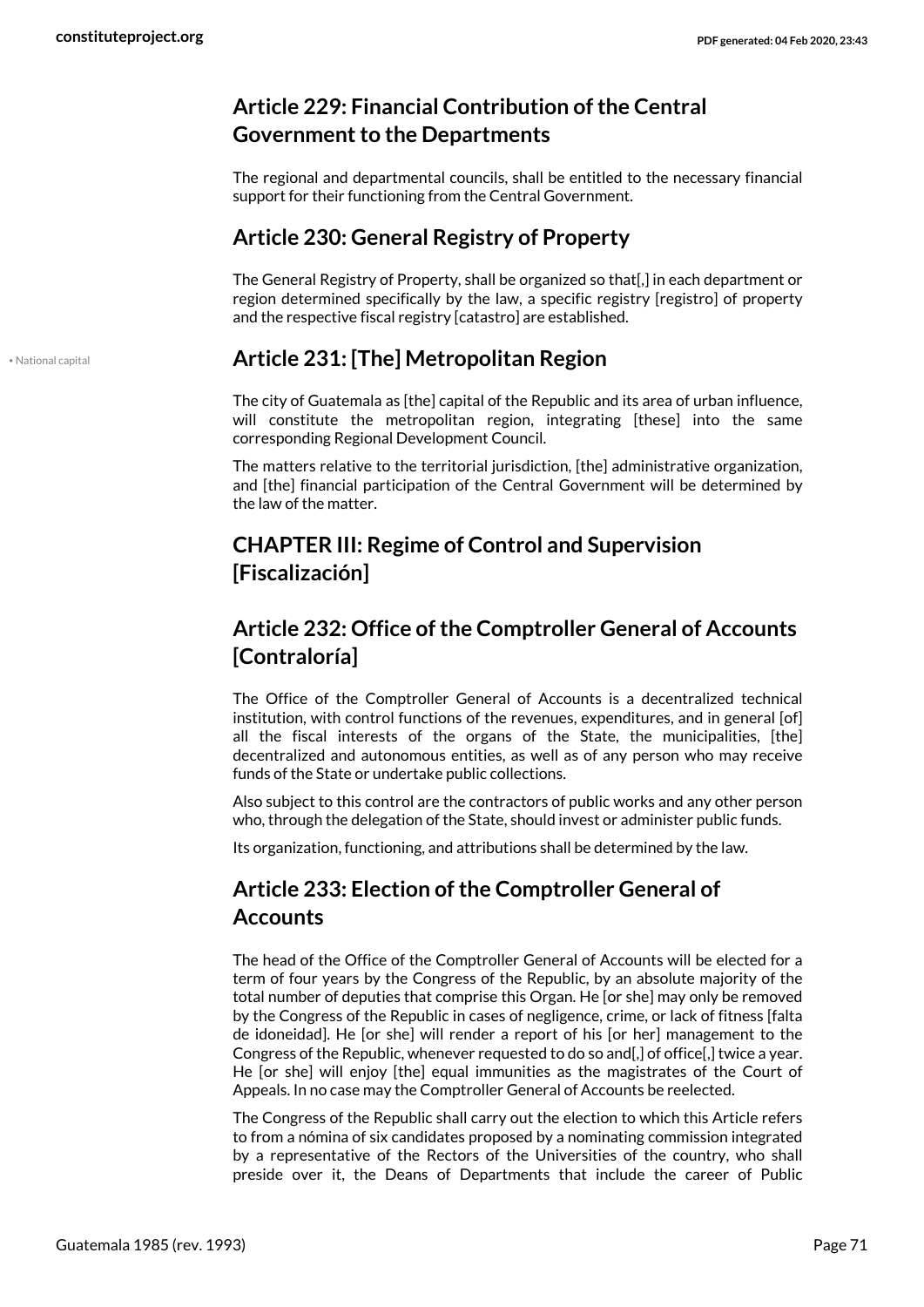Accounting and Auditing of each University of the country and an equivalent number of representatives elected by the General Assembly of the Association of Economists, Public Accountants and Auditors and Business Administrators [Assemblea General del Colegio de Economistas, Contadores Públicos y Auditores y Administradores de Empresas].

The election of [the] candidates requires the vote of at least the two-thirds part of the members of the such Commission.

In the elections [votaciones], to make up the Nominating Commission as well as to make up the nómina of candidates, no representation whatsoever will be accepted.

### **Article 234: Qualifications of the Comptroller General of Accounts**

The Comptroller General of Accounts shall be the Head of the Office of the Comptroller General of Accounts and [he or she] shall be over forty years of age, [a] Guatemalan, a public accountant and auditor, of recognized integrity and professional prestige, be in the enjoyment of his [or her] rights of citizenship, not being involved in a lawsuit pertaining to matters of accounts, and having previously exercised his [or her] profession for [a period of] at least ten years.

### **Article 235: Faculties of the Comptroller General of Accounts**

The Comptroller General of Accounts has the faculty to appoint and remove the functionaries and employees of the various agencies of the Office of the Comptroller General of Accounts and to appoint auditors [interventores] in the matters of its competence, all of this in accordance with the Law of Civil Service.

#### **Article 236: Legal Recourses**

Against the acts and resolutions of the Office of the Comptroller General of Accounts, the judicial and administrative recourses specified by the law proceed.

#### **CHAPTER IV: [The] Financial Regime**

### **Article 237: [The] General Budget of [the] Revenues and Expenditures of the State**

The General Budget of [the] Revenues and Expenditures of the State [Presupuesto General de Ingresos y Egresos del Estado], approved for each fiscal year, in accordance with what is established in this Constitution, will include the estimate of all revenues to be obtained and a detailed account of expenditures and [the] investments to be made.

The unifications of the budget is obligatory and its structure is programmatic. All of the revenues of the State constitute a common indivisible fund destined exclusively to cover its expenditures.

The Organs, [and] the decentralized and autonomous entities may have budgets and private funds when the law so provides, their budgets will obligatorily be sent annually to the Executive Organ and to the Congress of the Republic, for their information and inclusion into the general budget and will, additionally[,] be subject to the control and supervision of the corresponding organs of the State. The Law may establish other cases in which the funds of dependencies of the Executive will be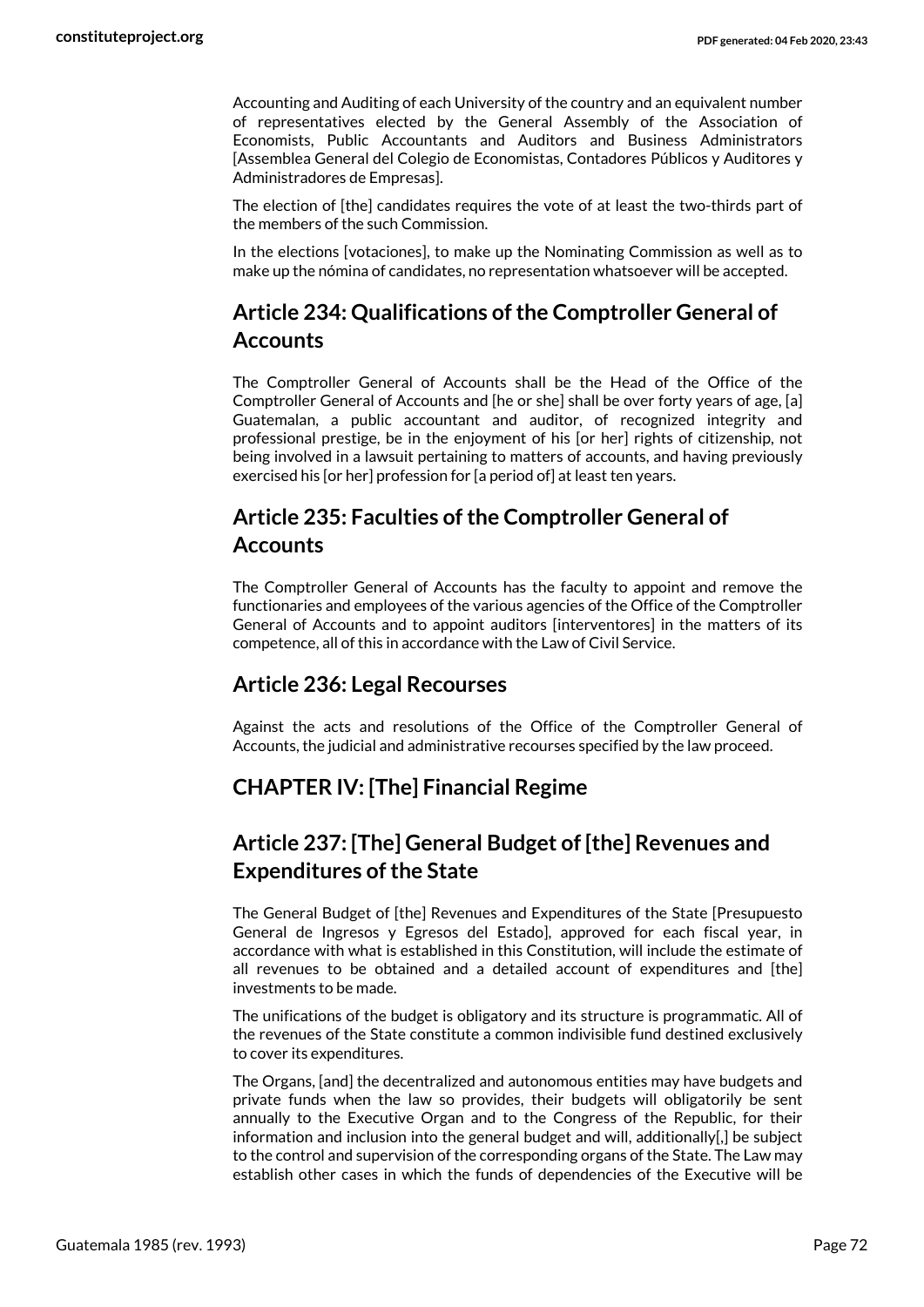administered in [a] private form to assure their efficiency. The noncompliance with this provision is punishable and the functionaries under whose direction the dependencies function shall be held personally responsible.

[The] confidential expenditures, [and] any expenditure that cannot be verified or that is not subject to inspection may not be included in the General Budget of [the] Revenues and Expenditures of the State. This provision is applicable to the budgets of any organ, institution, business or autonomous or decentralized entity.

The General Budget of [the] Revenues and Expenditures of the State and its analytical execution are public documents, accessible to any citizen who would like to consult them, to which effect the Ministry of Public Finances shall arrange that copies of it are available [obren] in the National Library, the General Archive of Central America and the libraries of the universities of the country. The other institutions of the government and the decentralized and autonomous entities that manage their own budgets shall proceed in equal form. The public functionary that impedes or makes consultation difficult will incur in penal responsibility.

The Organs or entities of the State that dispose of private funds are obligated to annually publish in detail their origin and application, properly audited by the Office of the Comptroller General of Accounts. The aforementioned publication shall be made in the Diario Oficial [Official Gazette] within the six months following the closing of each fiscal year.

### **Article 238: [The] Organic Law of the Budget**

The Organic Law of the Budget will regulate:

- **a.** The formulation, execution, and liquidation of the General Budget of [the] Revenues and Expenditures of the State and the norms that according to this Constitution are submitted for discussion and approval;
- **b.** In those cases where funds may be transferred within the total allocated for each organ, dependency, [or] decentralized or autonomous entity, the transfer of items must be reported immediately to the Congress of the Republic and to the Office of the Comptroller General of Accounts;

The funds of investment programs may not be transferred to programs of [the] functioning or [the] payment of the public debt.

- **c.** The use of [the] economies and the investment of any eventual surplus and revenues;
- **d.** The standards and regulations to which all matters relative to the domestic and foreign public debt, their amortization and settlement, are subject;
- **e.** The measures of control and supervision of entities that dispose of privative funds, concerning the approval and execution of their budget;
- **f.** The form and quantity of [the] remuneration of all the functionaries and public employees, including those of the decentralized and autonomous entities.

It will regulate specifically those cases where some functionaries, exceptionally and by being necessary for the public service, receive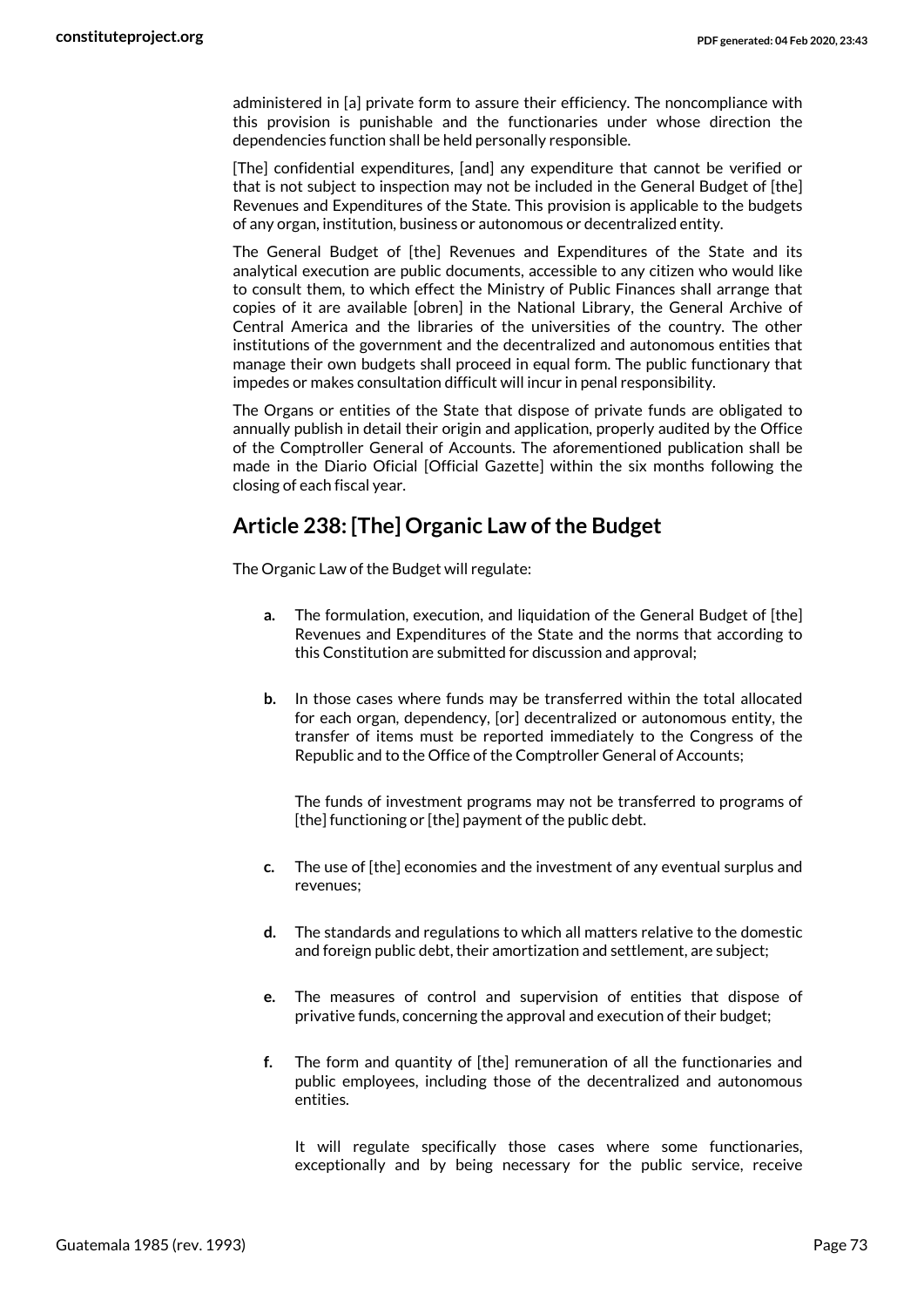expenses of representation.

Any other forms of remuneration are prohibited, and whoever authorizes them will be personally responsible;

- **g.** The form of verifying [the] public expenditures; and
- **h.** The forms of collecting the public revenues.

When a work or service is contracted that lasts for two or more fiscal years, the necessary funds shall be adequately provisioned for its completion within the corresponding budgets.

#### **Article 239: Principle of Legality**

It corresponds exclusively to the Congress of the Republic, to decree [the] ordinary and extraordinary taxes, [the] assessments [arbitrios], and [the] special contributions in accordance with the needs of the State and in accordance with [an] equitable and tributary justice, as well as how to determine the bases of collection, especially those following:

- **a.** The generating event [hecho generador] of the taxable relationship;
- **b.** The exemptions [exenciones];
- **c.** The taxpayer [sujeto pasivo] and the unified responsibility;
- **d.** The taxable base and the type of taxation;
- **e.** The deductions, the discounts, [the] reductions and charges; and
- **f.** The tax infractions and sanctions.

The provisions, hierarchically inferior to the law, which contradict or distort the legal norms regulating the bases of tax collection, are null ipso jure. The regulatory provisions may not modify the mentioned bases and shall establish norms to specify [matters] relative to the administrative collection of [the] taxes and to establish the procedures facilitating their collection.

### **Article 240: [The] Source of [the] Investments and Expenditures of the State**

Any law which involves the investments and [the] expenditures of the State, must indicate the source from which the funds designated to cover them will originate.

If the investment or the expense is not included and identified in the General Budget of [the] Revenues and Expenditures of the State approved for the respective fiscal year, the Budget may not be extended [ampliado] by the Congress of the Republic without the favorable opinion of the Executive Organ.

If the opinion of the Executive Organ should be unfavorable, the Congress of the Republic may only approve the extension with the vote of at least the two-thirds part of the total number of deputies that integrate it.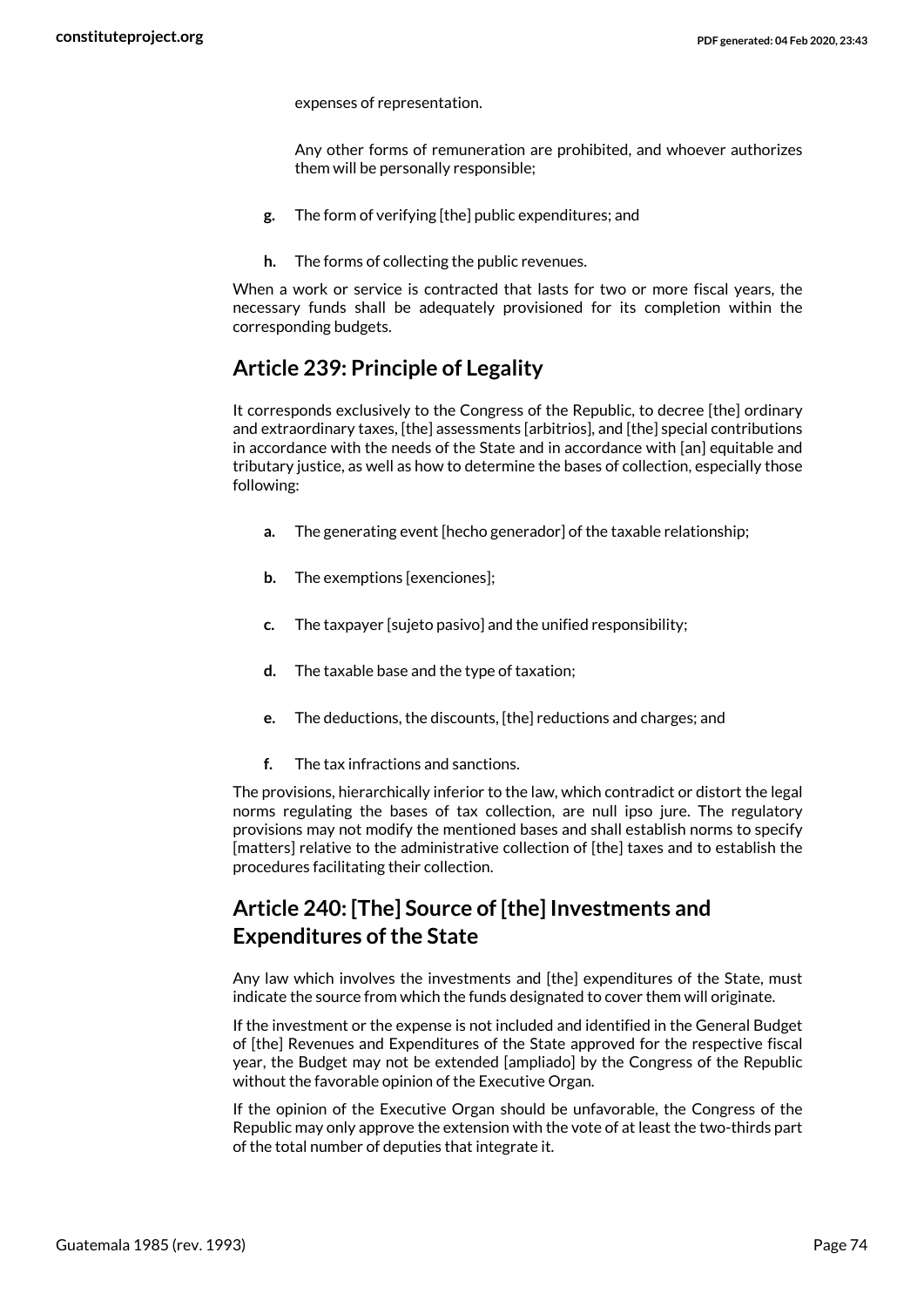### **Article 241: [The] Rendering of [the] Accounts of the State**

The Executive Organ will annually present to the Congress of the Republic the rendering of [the] accounts of the State.

The respective Minister will formulate the liquidation of the annual budget and will bring it to the attention of the Office of the Comptroller General of Accounts within the first three months of each year. Once the liquidation is received, the Office of the Comptroller General of Accounts will issue a report [dictamen] and will [also] issue an opinion within [a term of] no more than two months, which report he [or she] must remit to the Congress of the Republic, which will approve or disapprove the liquidation.

In case of disapproval [improbación], the Congress of the Republic must request the appropriate reports or explanations and[,] if due to punishable causes[,] the result will be certified to the Public Ministry.

Once the liquidation of the budget is approved, a summary of the financial statements of the State will be published in the Diario Oficial.

The organs and decentralized or autonomous entities of the State, having their own budget, will present to the Congress of the Republic in the same form and within the same period the corresponding liquidation, to satisfy the principle of unity in the control [fiscalización] of the revenues and expenditures of the State.

### **Article 242: Fund of Guarantee**

With the purpose of financing the economic and social development programs conducted by the nonprofit organizations of the private sector, legally recognized in the country, the State will constitute a specific fund of guarantee from its own resources, [and those] of decentralized or autonomous entities, of private contributions or of international origin. A law will regulate this matter.

### **Article 243: Principle of [the] Capacity [Capcidad] to Pay**

The taxation system must be just and equitable. For that purpose the tax laws will be based on the principle of the capacity to pay.

Confiscatory taxes and double or multiple domestic taxation are prohibited. There is double or multiple taxation when the same taxable event[hecho,] attributable to the same passive subject [sujeto passivo,] is levied [gravado] two or more times, by one or more subjects with taxing power, and for the same event [evento] or tax period.

When this Constitution is promulgated, the cases of double or multiple taxation must be eliminated progressively in order not to hinder the tax authorities.

### **CHAPTER V: [The] Army**

### **Article 244: [The] Integration, Organization, and Objectives [Fines] of the Army**

The Army of Guatemala, is an institution destined to maintain the independence, sovereignty, and [the] honor of Guatemala, its territorial integrity, [the] peace, and [the] internal and external security.

It is unique and indivisible, essentially professional, apolitical, obedient, and non-deliberative.

It is composed of ground, air and naval forces.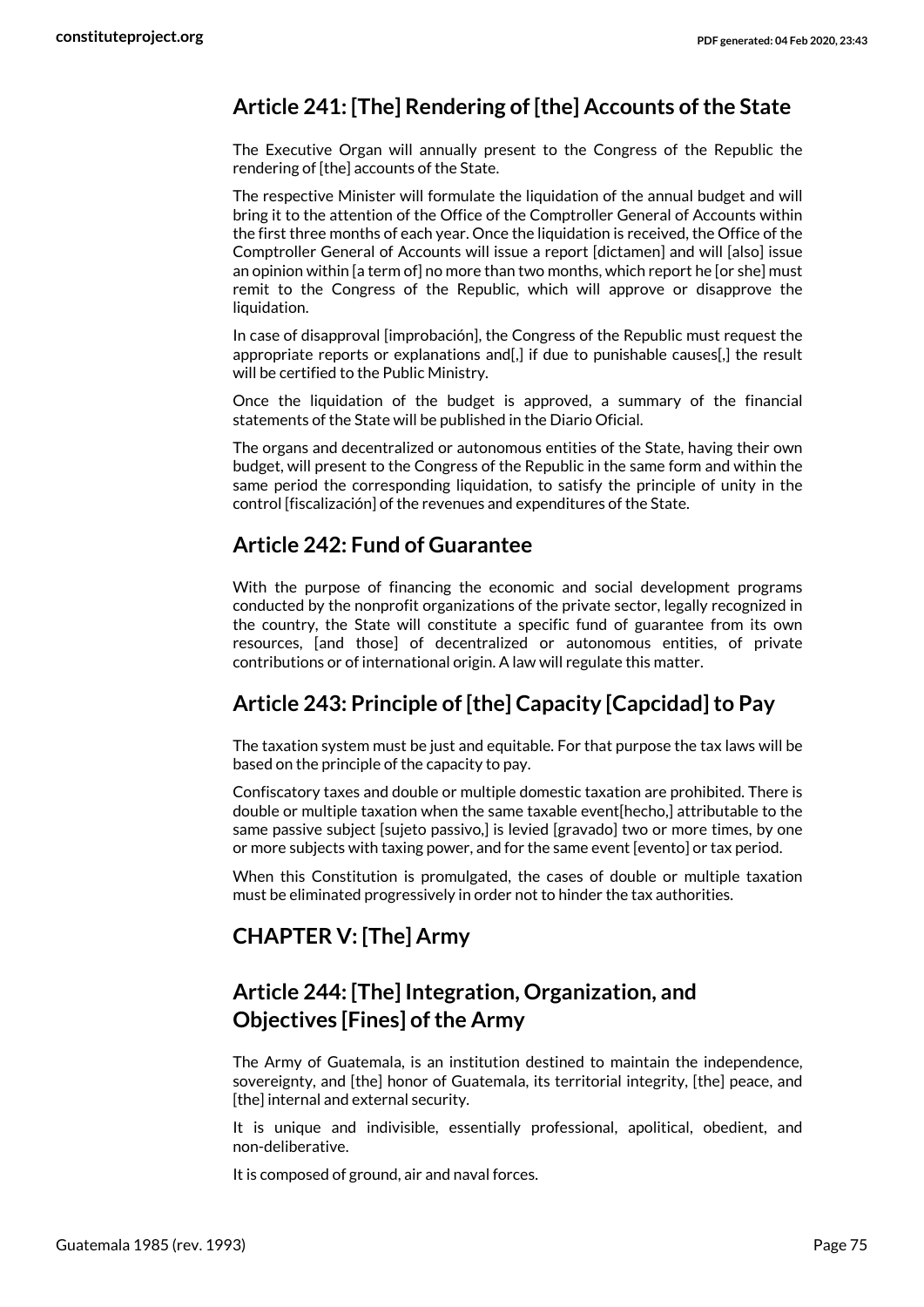Its organization is hierarchical and it is based on the principles of discipline and obedience.

### **Article 245: Prohibition of Illegal Armed Groups**

The organization and functioning of armed groups unregulated by the laws of the Republic and its regulations[,] is punishable.

• Designation of commander in chief

### <span id="page-75-0"></span>**Article 246: Responsibilities [Cargos] and Attributions of the President in the Army**

The President of the Republic is the Commander General of the Army and will convey his [or her] orders through the general officer or colonel or its equivalent in the Navy [Marina de Guerra], who holds the position of Minister of National Defense.

In that capacity he [or she] has the attributions mentioned in the law and especially the following:

- **a.** To decree the mobilization and demobilization; and
- **b.** To grant promotions to the officers [de la oficialidad] in the Army of Guatemala in time of peace and war as well as to confer military decorations and honors in the cases and forms established by the Constitutive Law of the Army [Ley Constitutiva de Ejército] and [the] other laws and military regulations. He [or she] may, likewise, approve extraordinary pensions.

### **Article 247: Requirements to be an Officer of the Army**

To be an officer of the Army of Guatemala, the candidate must be a Guatemalan of origin and never have adopted a foreign citizenship.

• Restrictions on the armed forces **Article 248: Prohibitions**

<span id="page-75-1"></span>The members [integrantes] of the Army on active duty, may not exercise their right of suffrage, or the right of petition in political matters. Neither may they exercise the right of petition in a collective form.

### **Article 249: Cooperation of the Army**

The Army will lend its cooperation in emergency situations or public calamity.

#### • Selection of active-duty commanders **Article 250: Legal Regime of the Armed Forces**

<span id="page-75-2"></span>The Army of Guatemala is governed according to what is established in Constitution, its Constituent Law and [the] other military laws and regulations.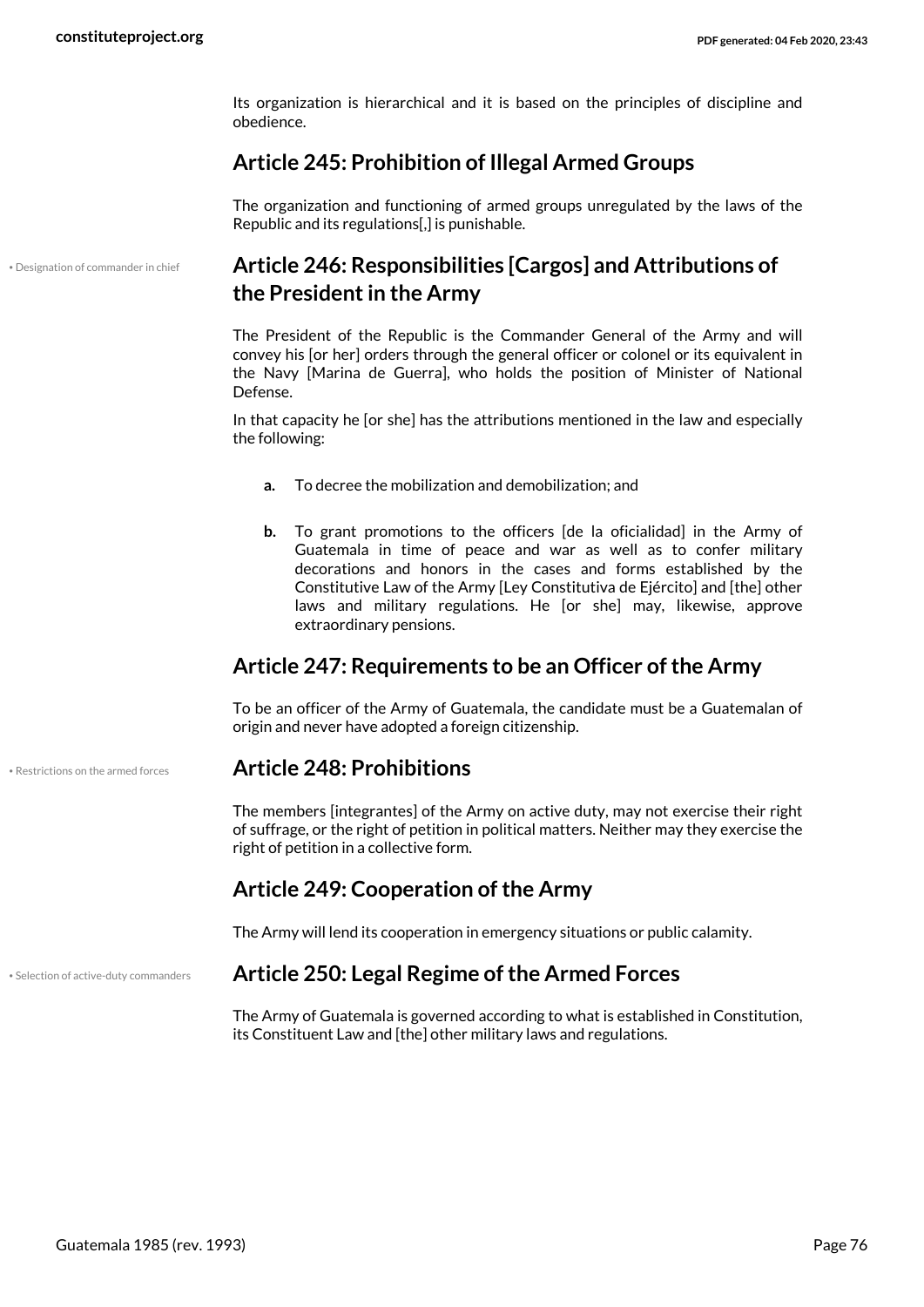### **CHAPTER VI: The Public Ministry and the Office of the Procurator General of the Nation**

<span id="page-76-0"></span>

### • Attorney general **Article 251: The Public Ministry**

The Public Ministry is an auxiliary institution of the public administration and of the tribunals with autonomous functions, whose principal goals are to see to the strict fulfillment of the laws of the country. Its organization and functioning will be regulated by its organic law.

The Head of the Public Ministry shall be the Attorney General [Fiscal General] of the Republic and the exercise of the public penal action corresponds to him [or her]. He [or she] shall be a collegiate lawyer, and have the same qualities as the magistrates of the Supreme Court of Justice and he [or she] shall be appointed by the President of the Republic from a nómina of six candidates proposed by a nominating commission, integrated by the President of the Supreme Court of Justice, who shall preside over it, the Deans of the Departments or [of] Law and Social and Juridical Sciences of the Universities of the country, the President of the Directive Board of the Association of Lawyers and Notaries of Guatemala and the President of the Tribunal of Honor of the that association [Colegio].

The election of the candidates requires the vote of at least the two-thirds part of the members of the Commission.

In the elections [votaciones], to make up the Nominating Commission as well as to make up the nómina of candidates, no representation whatsoever will be accepted.

The Attorney General of the Nation will remain four years in the exercise of his [or her] functions and shall have the same privileges and immunities as the magistrates of the Supreme Court of Justice. The President of the Republic can remove him [or her] for a duly established justified cause.

### **Article 252: The Office of the Procurator General of the Nation**

The Office of the Procurator General of the Nation [Procuraduría General de la Nación] has at its charge [cargo] the advisory and consultative activities for the state organs and entities. Its organization and functioning is regulated by its organic law.

The Procurator General of the Nation exercises the representation of the State and is the Head of the Office of the Procurator General of the Nation. The Procurator General of the Nation will be appointed by the President of the Republic, who will also be able to remove him [or her] on account of a duly established justified cause. To be the Procurator General of the Nation, the candidate must be a collegiate lawyer and to have the same qualities corresponding to a magistrate of the Supreme Court of Justice.

The Procurator General of the Nation will remain four years in the exercise of his [or her] functions and shall have the same privileges and immunities as the magistrates of the Supreme Court of Justice.

<span id="page-76-1"></span>

### • Municipal government **CHAPTER VII: [The] Municipal Regime**

### **Article 253: [The] Municipal Autonomy**

The municipalities of the Republic of Guatemala are autonomous institutions.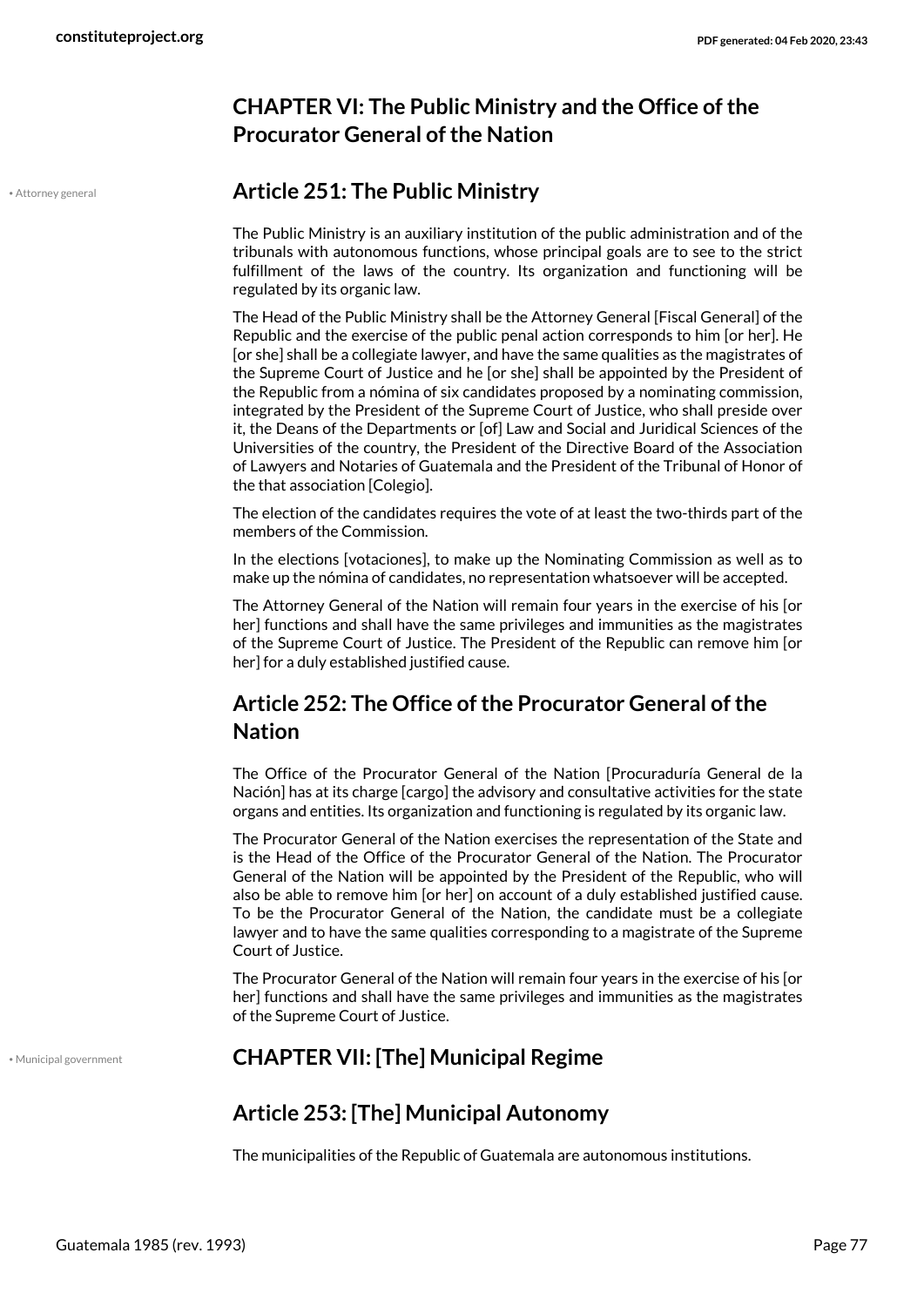It corresponds to them to, among other functions:

- **a.** To elect their own authorities;
- **b.** To obtain and dispose of their resources; and
- **c.** To attend to the local public services, the territorial order of their jurisdiction, and the fulfillment of their own objectives.

For the corresponding effects they will issue the appropriate orders and regulations.

#### **Article 254: [The] Municipal Government**

The municipal government shall be administered by a council, which is comprised of the mayor, the representatives [síndicos], and the councilmen [concejales], elected directly by universal and secret suffrage for a period of four years, [and] who may be reelected.

### **Article 255: [The] Economic Resources of the Municipality**

The municipal corporations must procure the economic strengthening of their respective municipalities in order to be able to conduct the projects and render those services that may be necessary for them.

The collection [captación] of resources must be adjusted to the principle established in Article 239 of this Constitution, to the law and the needs of the municipalities.

#### **Article 256**

[Abrogated by Legislative Accord No. 18-93 of 17 November 1993]

### **Article 257: Allocation for the Municipalities**

The Executive Organ shall annually include in the General Budget of [the] Ordinary Revenues of the State, ten percent of it for the municipalities of the country. This percentage shall be distributed in the form established by the law and at least ninety percent shall be allocated to educational, preventative health, infrastructure and public services programs and projects that improve the quality of life of the inhabitants. The remaining ten percent shall be used to finance costs of functioning.

Any additional allocation for the municipalities within the General Budget of [the] Revenues and Expenditures of the State, which does not originate from the distribution of the percentages that by the law corresponds to [each of] them from specific taxes[,] is prohibited.

### **Article 258: Right of [the] Mayors to [a] Preliminary Hearing**

The Mayors may not be arrested or tried, without a prior finding of cause by the competent judicial authority, except in cases of flagrante delicto.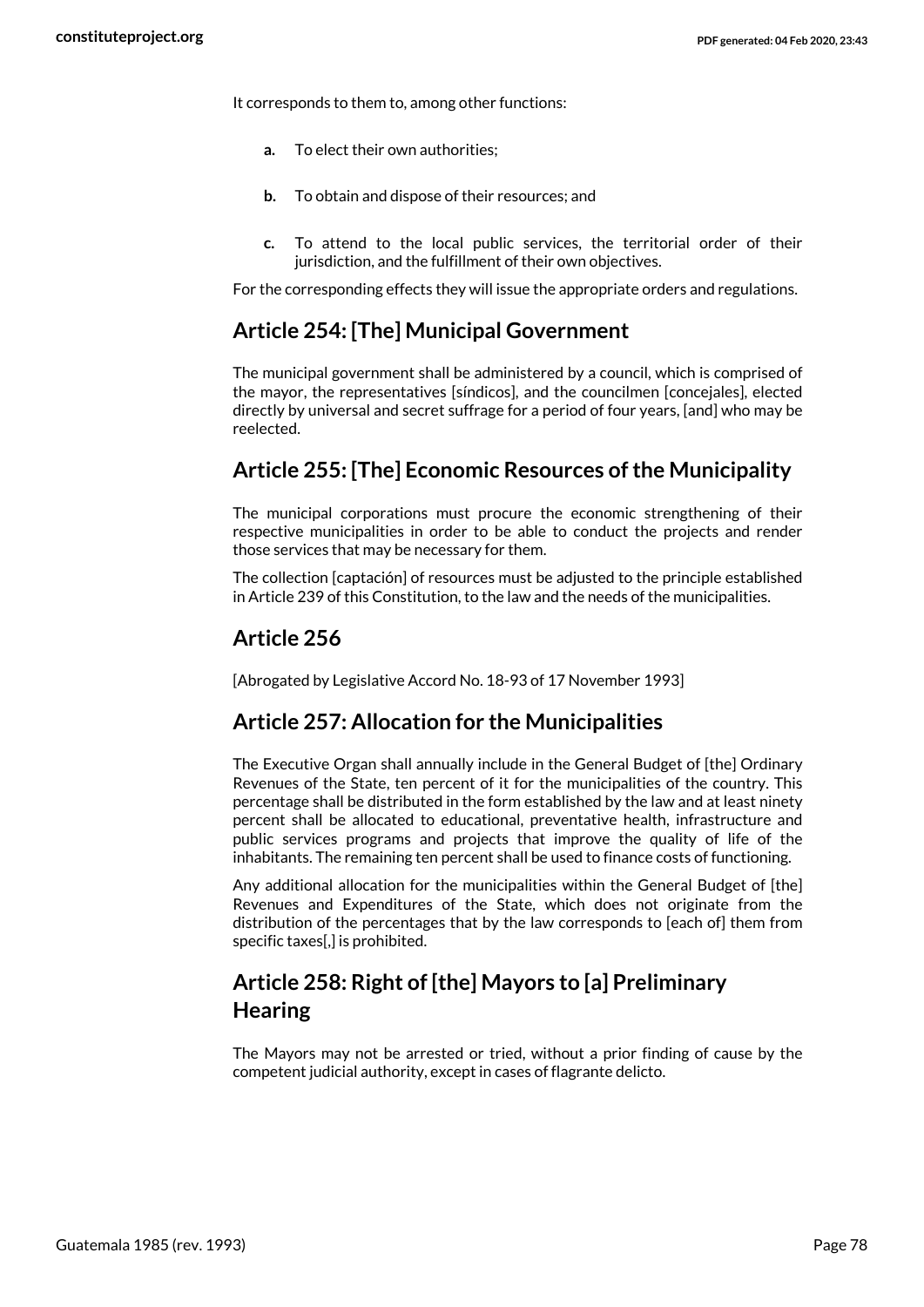### **Article 259: Court of Municipal Affairs**

For the execution of their ordinances and the fulfillment of their provisions, the municipalities may create, in accordance with the law, their Court of Municipal Affairs and their Police Corps in accordance with their resources and necessities, which shall function under the direct orders of the mayor.

### **Article 260: Privileges and Guarantees of [the] Municipal Assets [Bienes]**

The assets, revenues, assessments, and taxes are the exclusive property of the municipality and will enjoy the same guarantees and privileges as [the] property of the State.

### **Article 261: Prohibitions Against Exemption from Taxes or Municipal Assessments**

No organ of the State has the faculty to exempt natural or juridical persons from taxes or municipal assessments, except for the municipalities themselves and in accordance with what is established by this Constitution.

### **Article 262: [The] Law of [the] Municipal Service**

The labor relations of the functionaries and employees of the municipalities, will be regulated by the Law of [the] Municipal Service [Ley de Servicio Municipal].

# **TITLE VI: Constitutional Guarantees and Defense of the Constitutional Order**

**CHAPTER I: [The Recourse of] Personal Exhibition**

### <span id="page-78-0"></span>**Article 263: [The] Right to [the recourse of] Personal Exhibition**

Whoever finds himself [or herself] illegally imprisoned, detained, or restrained in any other way in the enjoyment of their individual freedom, threatened with the loss of the same, or suffers ill-treatment [vejámenes], even when the imprisonment or detention is based on the law, has the right to petition for an immediate exhibition before the tribunals of justice for the purpose of restitution of[,] or guaranteeing of[,] liberty, of bringing the ill-treatment to an end, or terminating the constraint to which he [or she] has been subject.

If the tribunal decrees the liberty of the illegally confined [recluida] person, the same will be freed at the same hearing and place.

When it is so petitioned or the judge or tribunal deems it pertinent, the requested [recourse of personal] exhibition will occur at the location where the detained person is being held, without previous opinion [aviso] or notification.

The [recourse of] personal exhibition of the detainee in which favor it was requested is unavoidable [es ineludible].

• Protection from unjustified restraint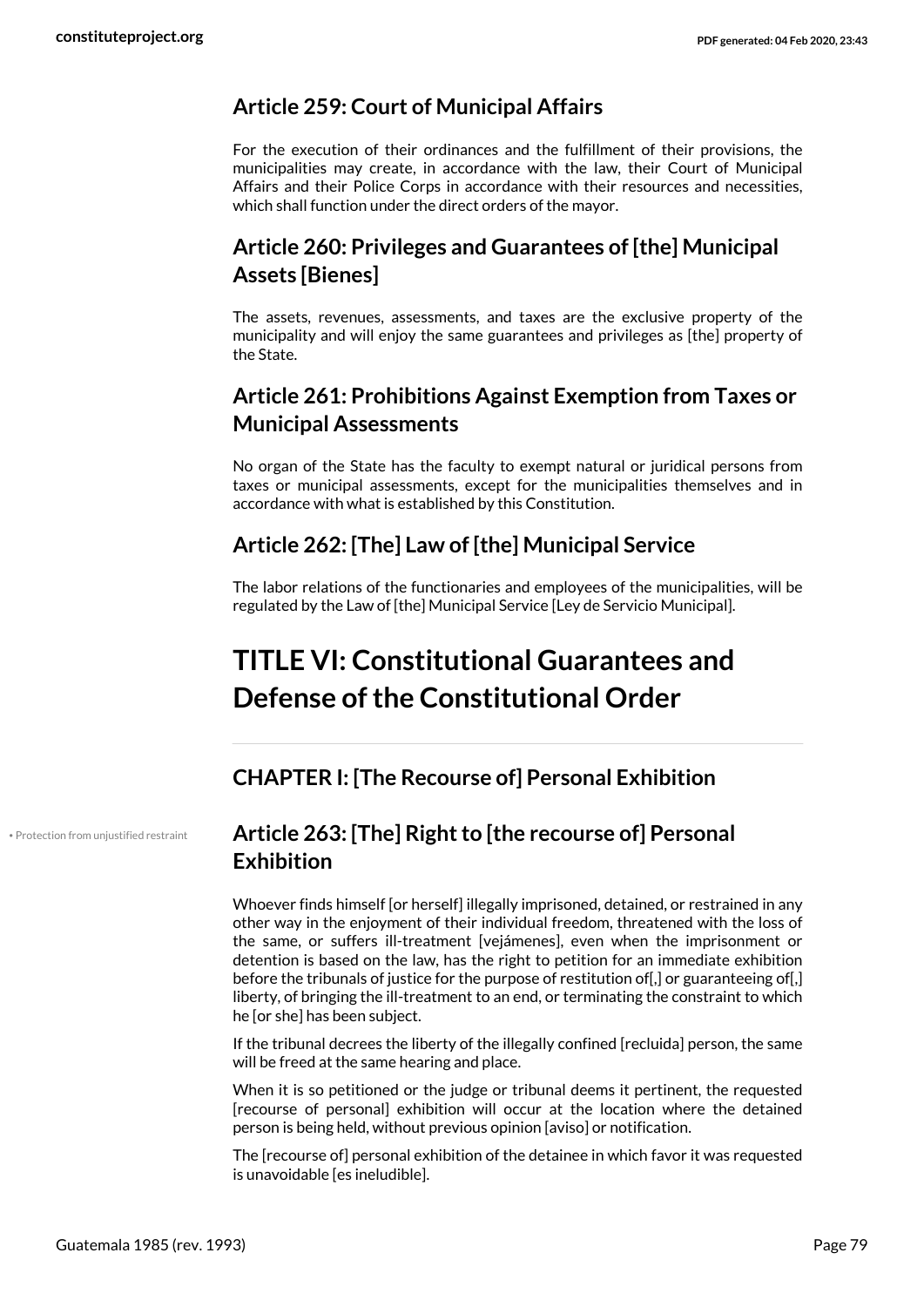### **Article 264: Responsibilities of the Offenders [Infractores]**

The authorities who order the concealment [ocultamiento] of the detainee or who refuse to present him [or her] to the respective tribunal or who in any form evade this guarantee, as well as the executive agents, will be guilty of the offense of abduction and will be sanctioned in accordance with the law.

If as a result of the proceedings [diligencias] pursued the person benefitting from the [recourse of] personal exhibition may not be located, the tribunal will order[,] of office[,] immediately an investigation of the case until its total clarification.

### **CHAPTER II: The Recourse of] Amparo**

### <span id="page-79-2"></span>• Right to amparo **Article 265: [The] Proceeding of [the recourse of] Amparo**

[The recourse of] amparo is instituted for the purpose of protecting persons against the threats of violations of their rights or to restore the rule of the same when the violation has occurred. There is no area which is not subject to [the recourse of] amparo, and it will always proceed whenever the acts, resolutions, provisions, or laws of [an] authority should imply a threat, restraint, or violation of the rights which the Constitution and the laws guarantee.

### **CHAPTER III: [The] Unconstitutionality of the Laws**

### **Article 266: [The] Unconstitutionality of the Laws in Specific Cases**

In specific cases, in every process of whatever competence or jurisdiction, in any instance and in cassation and even before a sentence is decreed, the parties will be able to present as an action [acción], plea [excepción], or incidental issue [incidente], the total or partial unconstitutionality of a law. The tribunal must decide concerning it.

### <span id="page-79-0"></span>**Article 267: [The] Unconstitutionality of the Laws of General Character**

The actions against the laws, regulations or provisions of a general character which contain a partial or total defect [vicio] of unconstitutionality, will be heard directly before the Tribunal or Court of Constitutionality.

• Constitutionality of legislation

### • Establishment of constitutional court **CHAPTER IV: [The] Court of Constitutionality**

### <span id="page-79-1"></span>**Article 268: [The] Essential Function of the Court of Constitutionality**

The Court of Constitutionality is a permanent tribunal of privative jurisdiction, of which the essential function is the defense of the constitutional order; [it] acts as a collegiate tribunal with independence from the other organs of the State and exercises [the] specific functions assigned to it by the Constitution and the law of the matter.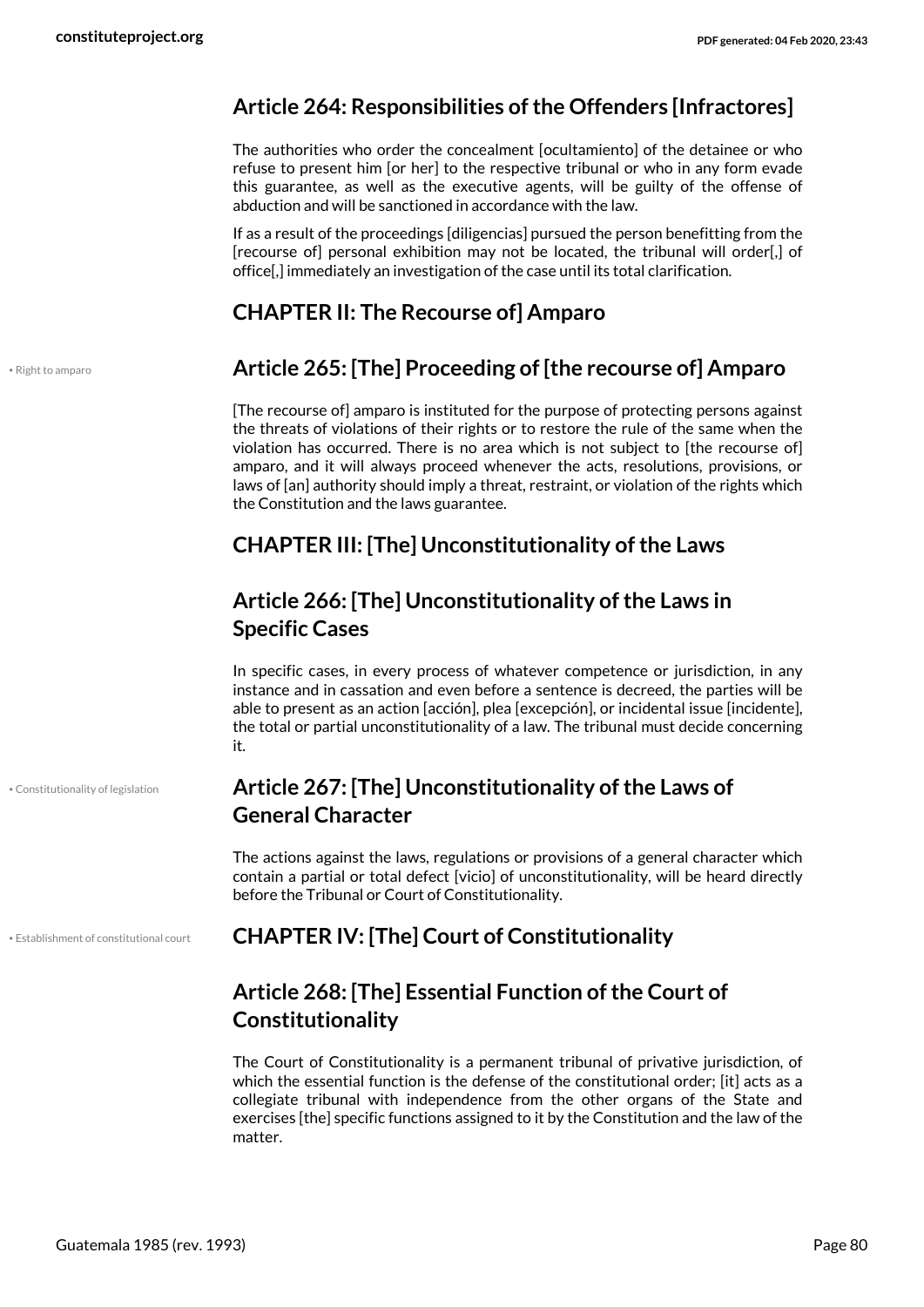The economic independence of the Court of Constitutionality, will be guaranteed through a percentage of the revenues that correspond to the Judicial Organ.

#### • Constitutional court term length

#### • Constitutional court selection **Article 269: Integration of the Court of Constitutionality**

<span id="page-80-1"></span><span id="page-80-0"></span>The Court of Constitutionality is integrated by five titular magistrates, each of whom will have his [or her] respective substitute. When it takes cognizance of matters of unconstitutionality against the Supreme Court of Justice, the Congress of the Republic, or the President or [the] Vice-President of the Republic, the number of its members [integrantes] will be raised to seven, with the other two magistrates being selected from a drawing among the substitutes.

The magistrates will remain in their functions for five years and [they] will be appointed in the following manner:

- **a.** One magistrate by the plenary of the Supreme Court of Justice;
- **b.** One magistrate by the plenary of the Congress of the Republic;
- **c.** One magistrate by the President of the Republic in the Council of Ministers;
- **d.** One magistrate by the Superior University Council of the University of San Carlos de Guatemala; and
- **e.** One magistrate by the Assembly of the College of Attorneys.

Simultaneously with the appointment of the titular, that of the respective substitute will be made, before the Congress of the Republic.

The installation of the Court of Constitutionality will become effective ninety days after that of the Congress of the Republic.

• Eligibility for const court judges

### <span id="page-80-2"></span>**Article 270: Requirements of the Magistrates of the Court of Constitutionality**

In order to be a magistrate of the Court of Constitutionality, the following requirements must be met:

- **a.** To be a Guatemalan of origin;
- **b.** To be a collegiate attorney belonging to the College of Attorneys;
- **c.** To be of recognized integrity [honorabilidad]; and
- **d.** To have at least fifteen years of professional experience [graduación].

The magistrates of the Court of Constitutionality will enjoy the same privileges and immunities as the magistrates of the Supreme Court of Justice.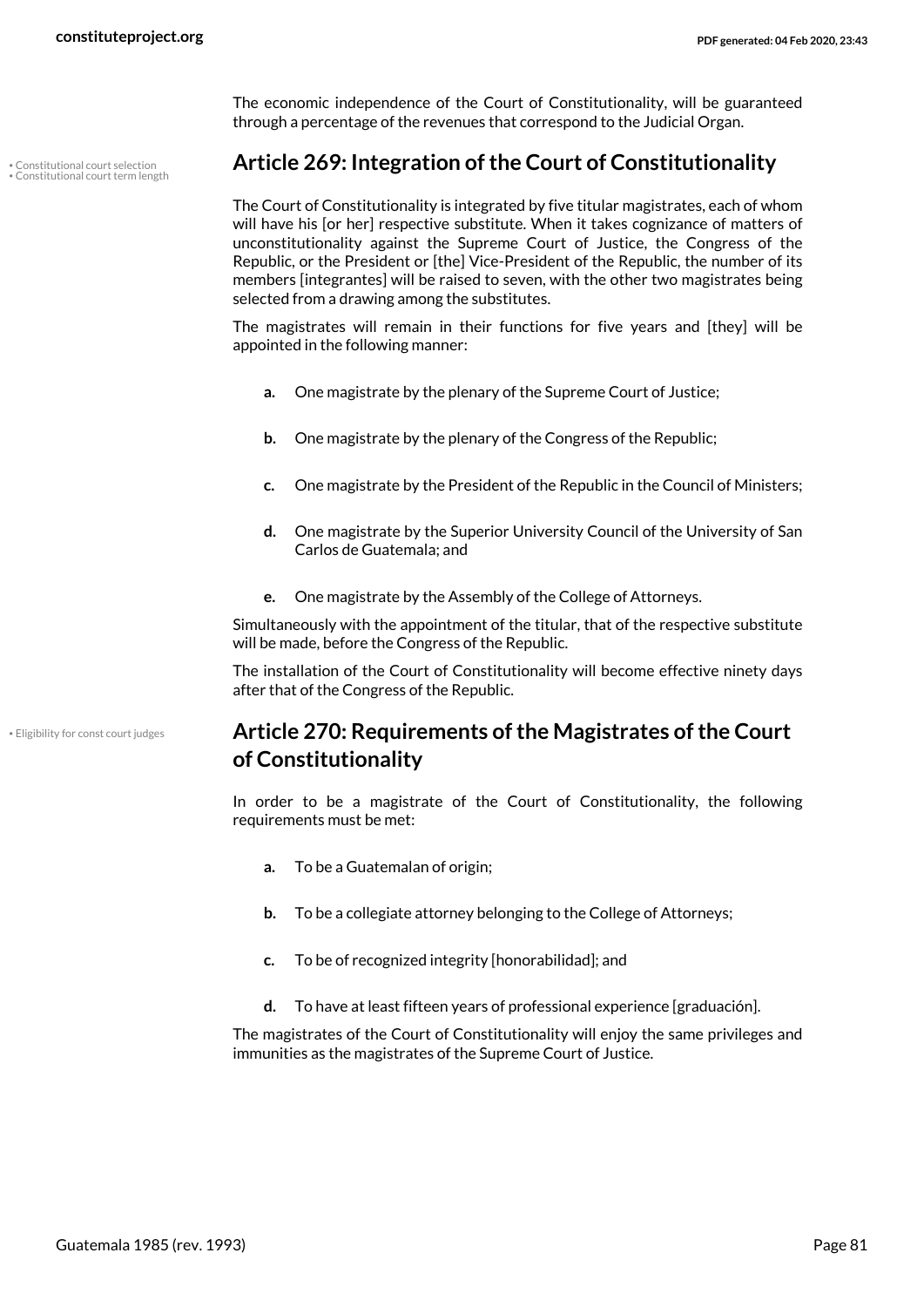### **Article 271: [The] Presidency of the Court of Constitutionality**

The Presidency of the Court of Constitutionality will be performed by the same titular magistrates that compose it, in rotating form, for a period of one year, commencing with the oldest [member] and following in descending order of age.

#### • Constitutional court powers **Article 272: Functions of the Court of Constitutionality**

<span id="page-81-0"></span>The Court of Constitutionality has the following functions:

- **a.** To take cognizance in sole [unique] instance of the challenges interposed against the laws or provisions of general character, objected to for partial or total unconstitutionality;
- **b.** To take cognizance in sole instance in its status of Extraordinary Tribunal of [the recourse of] amparo, of actions of amparo interposed against the Congress of the Republic, the Supreme Court of Justice, [or] the President or [the] Vice-President of the Republic;
- **c.** To take cognizance on appeal of all [recourses of] amparo interposed before any of the tribunals of justice. If the appeal should be against a resolution of amparo of the Supreme Court of Justice, the Court of Constitutionality shall be expanded by two members [vocales] in the form specified in Article 268;
- **d.** To take cognizance on appeal of all the challenges against the laws objected to for unconstitutionality in specific cases, in any trial, in cassation, or in the cases contemplated by the law in the matter;

- <span id="page-81-1"></span>• Legal status of treaties
- **e.** To issue an opinion regarding the constitutionality of treaties, agreements, and bills of law at the request of any of the organs of the State;
- **f.** To take cognizance and resolve [the] issues concerning to any conflict of jurisdiction in matters of constitutionality;
- **g.** To compile the doctrine and constitutional principles that have been invoked with the purpose of resolving them through [the recourse of] amparo and [through the recourse] of unconstitutionality of the laws, [and] maintain the jurisprudential bulletin or gazette;
- **h.** To issue an opinion on the unconstitutionality of the laws vetoed by the Executive alleging unconstitutionality; and
- **i.** To act, to render opinions [opinar], to dictate, or to take cognizance of those matters under its competence established in the Constitution of the Republic.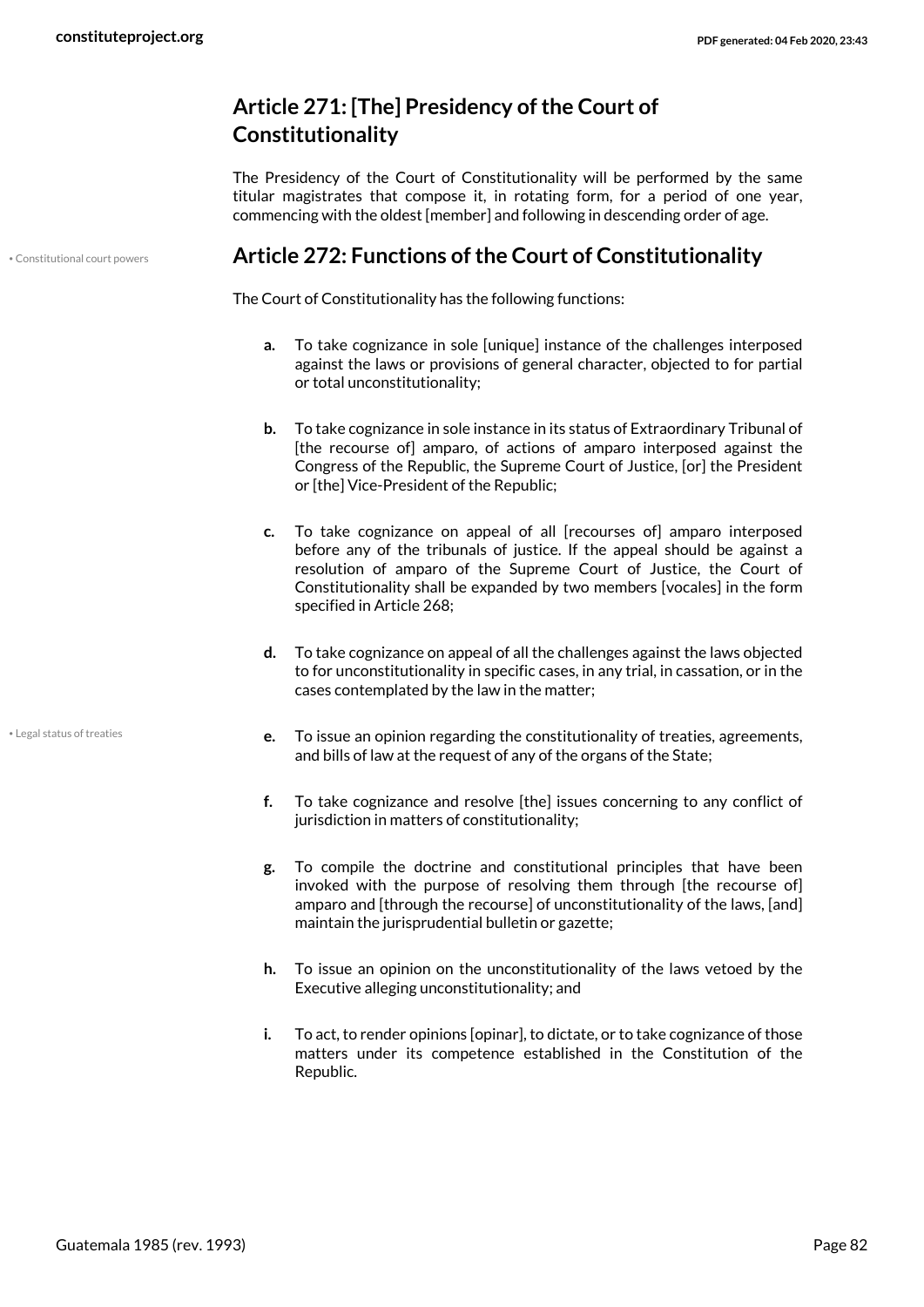### **CHAPTER V: [The] Commission and [the] Procurator of Human Rights**

• Human rights commission

### **Article 273: [The] Human Rights Commission and [the] Procurator of the Commission**

The Congress of the Republic will appoint a Commission of Human Rights formed by a deputy for each political party represented in the corresponding period. This Commission shall propose to the Congress three candidates for the election of a Procurator, who must meet the requirements of a magistrate of the Supreme Court of Justice and will enjoy the same immunities and privileges as the deputies to Congress. The law will regulate the attributions of the Commission and of the Procurator of Human Rights to which this Article refers.

### **Article 274: [The] Procurator of Human Rights**

The Procurator of Human Rights is a commissioner [comisionado] of the Congress of the Republic for the defense of the Human Rights guaranteed by the Constitution. He [or she] will have the faculties to supervise the administration; will exercise the office for a term of five years, and will render an annual report to the plenary of the Congress, with which he [or she] will relate through the Commission of Human Rights.

### <span id="page-82-0"></span>**Article 275: Attributions of the Procurator of Human Rights**

The Procurator of Human Rights has the following attributions:

- **a.** To promote the adequate [buen] functioning and expediting [agilización] of the government administration, in matters of Human Rights;
- **b.** To investigate and denounce [the] administrative behavior that is detrimental to the interests of persons;
- **c.** To investigate every type of denunciations that may be brought by any person regarding the violations of Human Rights;
- **d.** To recommend privately or publicly to the functionaries the modification of any administrative behavior objected to;
- **e.** To issue public censure for acts or behavior against the Constitutional rights;
- **f.** To promote actions or recourses, judicial or administrative, in those cases in which they proceed; and
- **g.** The other functions and attributions assigned to him [or her] by the law.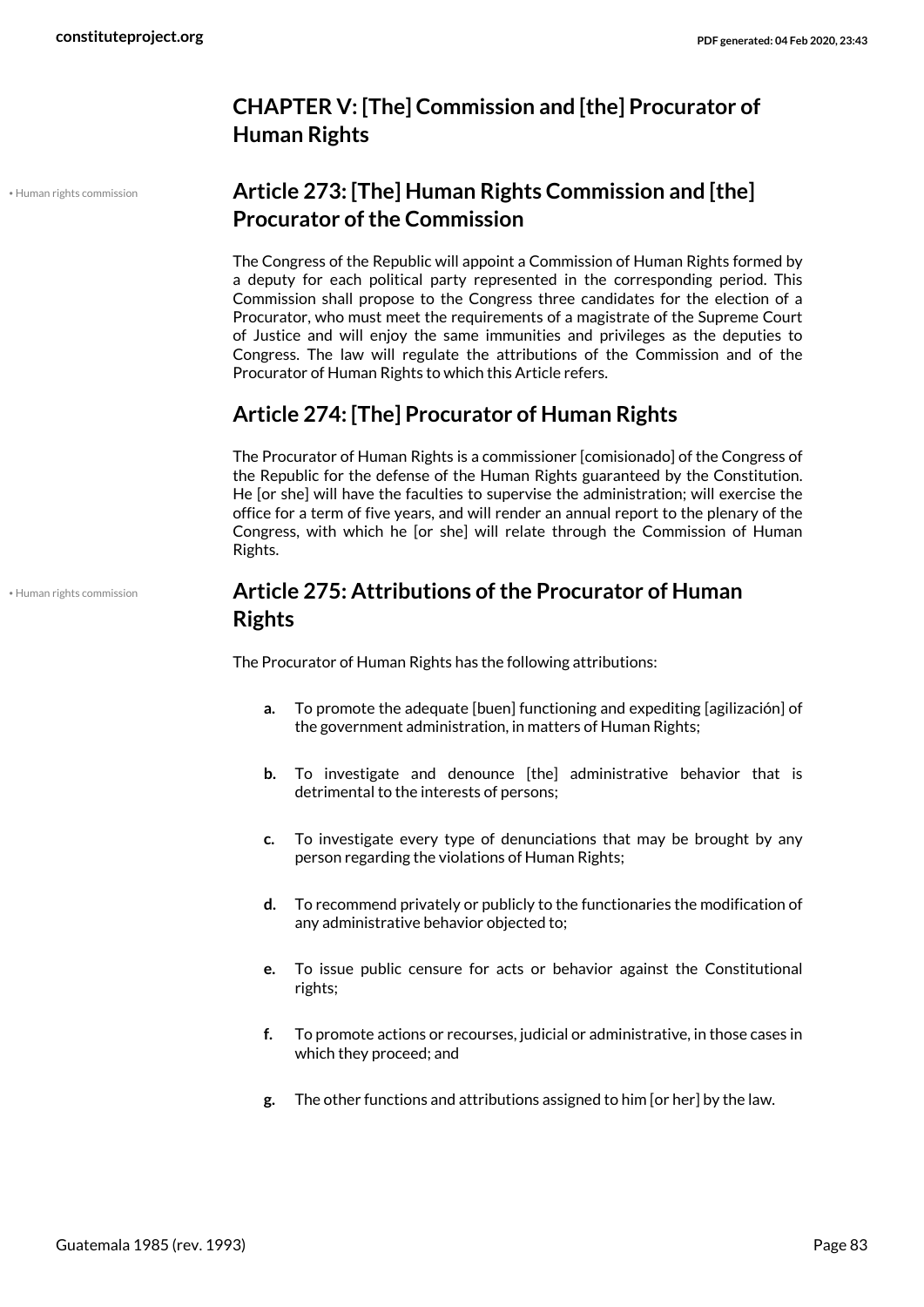The Procurator of Human Rights, of office[,] or at the instance of a person, will act with due diligence so that, during the regime of exception, the fundamental rights whose application may not have been expressly restrained may be fully guaranteed. For the fulfillment of his [or her] functions[,] every day and all hours are considered working [hours].

### **CHAPTER VI: Law of [the Recourses of] Amparo, Personal Exhibition and Constitutionality**

#### <span id="page-83-2"></span>• Right to amparo **Article 276: Constitutional Law in the Matter**

A constitutional law will develop the matters relative to [the recourse of] amparo, personal exhibition and the constitutionality of the laws.

## **TITLE VII: Reforms to the Constitution**

• Constitution amendment procedure **SOLE CHAPTER: Reforms to the Constitution**

#### <span id="page-83-0"></span>**Article 277: Initiative**

The following have the initiative to propose reforms to the Constitution:

- **a.** The President of the Republic in the Council of Ministers;
- **b.** Ten or more deputies to the Congress of the Republic;
- **c.** The Court of Constitutionality; and
- **d.** The people [el pueblo] through a petition directed to the Congress of the Republic, by not fewer than five thousand citizens duly registered [empadronados] in the Registry of Citizens.

In any of the above-mentioned cases, the Congress of the Republic must address the raised issue without any delay.

#### • Electoral court powers **Article 278: National Constituent Assembly**

In order to reform this or any Article contained in Chapter I of Title II of this Constitution, it is indispensable that the Congress of the Republic, with the affirmative vote of the two-thirds part of the members that integrate it, to convoke a National Constituent Assembly. In the decree of convocation[,] the Article or Articles to be reformed shall be specified[,] and it shall be communicated to the Supreme Electoral Tribunal so that it may determine the date when the elections will be held within the maximum deadline of one hundred twenty days, proceeding in the other respects in accordance with the Constitutional Electoral Law.

<span id="page-83-1"></span>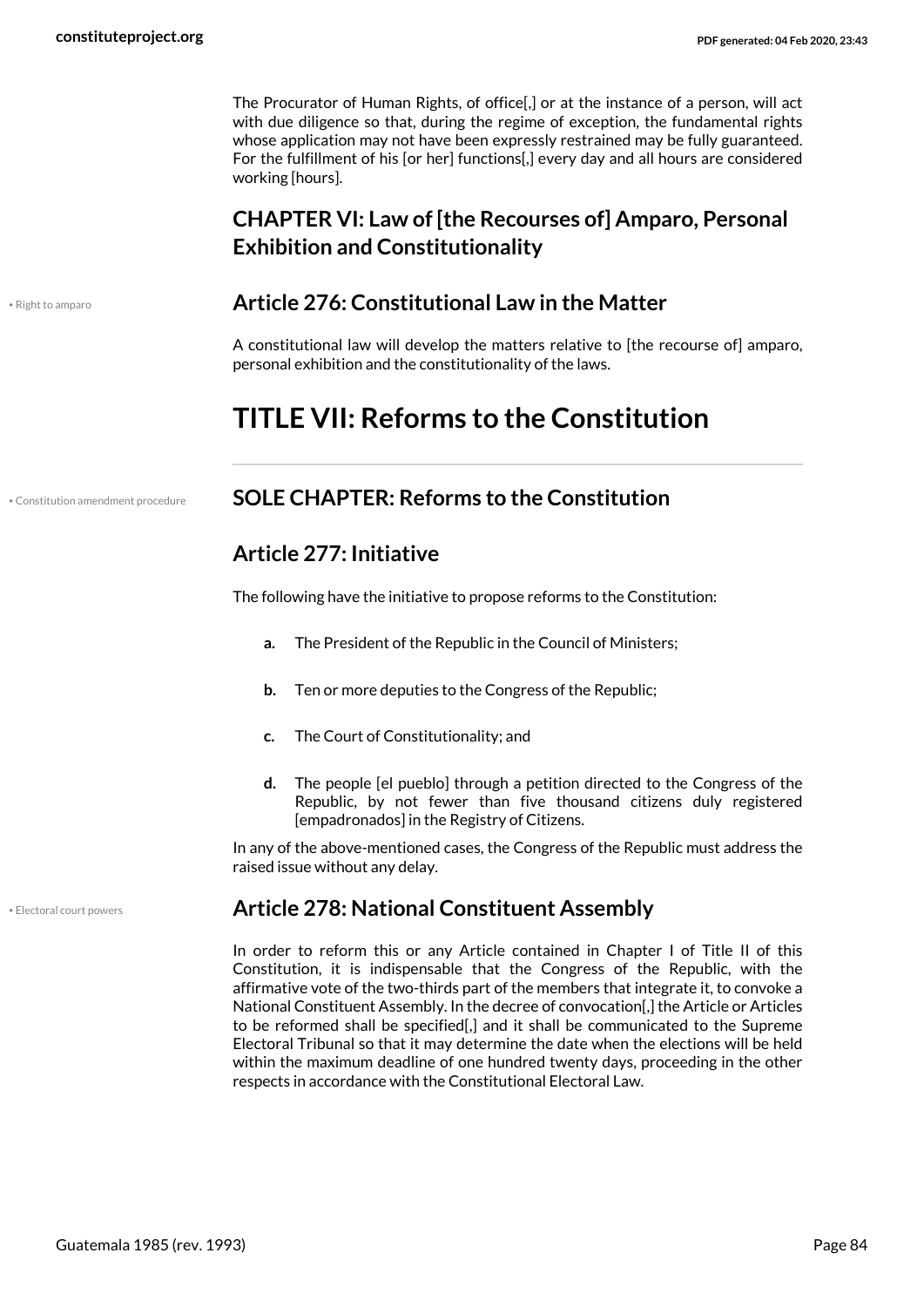### **Article 279: [The] Deputies to the National Constituent Assembly**

The National Constituent Assembly and the Congress of the Republic may function simultaneously. The qualities required to be [a] deputy to the National Constituent Assembly are the same as those that are required to be a deputy of the Congress, and the constituent deputies shall enjoy equal immunities and privileges.

One may not be[,] simultaneously[,] a deputy to the National Constituent Assembly and to the Congress of the Republic.

The elections of [the] deputies to the National Constituent Assembly, the number of deputies to be elected, and the other related questions, [together] with the electoral process will be governed in equal form as for the elections to the Congress of the Republic.

### **Article 280: Reforms by the Congress and [the] Popular Consultation**

For any other constitutional reform, it will be necessary for the Congress of the Republic to approve it with an affirmative vote of the two-thirds part of the total number of deputies. The reforms will not enter into effect unless they are ratified through the popular consultation referred to in Article 173 of this Constitution.

If the result of the popular consultation were to ratify the reform, it will enter into effect sixty days after the Supreme Electoral Court announces the result of the consultation.

#### • Unamendable provisions **Article 281: Articles Not Subject to Reform**

<span id="page-84-1"></span>In no case may Articles 140, 141, 165 paragraph g) , 186, and 187 be reformed, nor may any question concerning the republican form of government, [or] to the principle of the non-reelection for the exercise of the Presidency of the Republic[,] be raised in any form, neither may the effectiveness or application of the Articles that provide for alternating the tenure of the Presidency of the Republic be suspended or their content [be] changed or modified in any other way.

# **TITLE VIII: Transitory and Final Provisions**

• Transitional provisions

### <span id="page-84-0"></span>**SOLE CHAPTER: Transitory and Final Provisions**

### **Article 1: Law of the Civil Service of the Legislative Organ**

The specific law that governs the relations of the Legislative Organ with its personnel, must be issued within the thirty days following the installation of such Organ.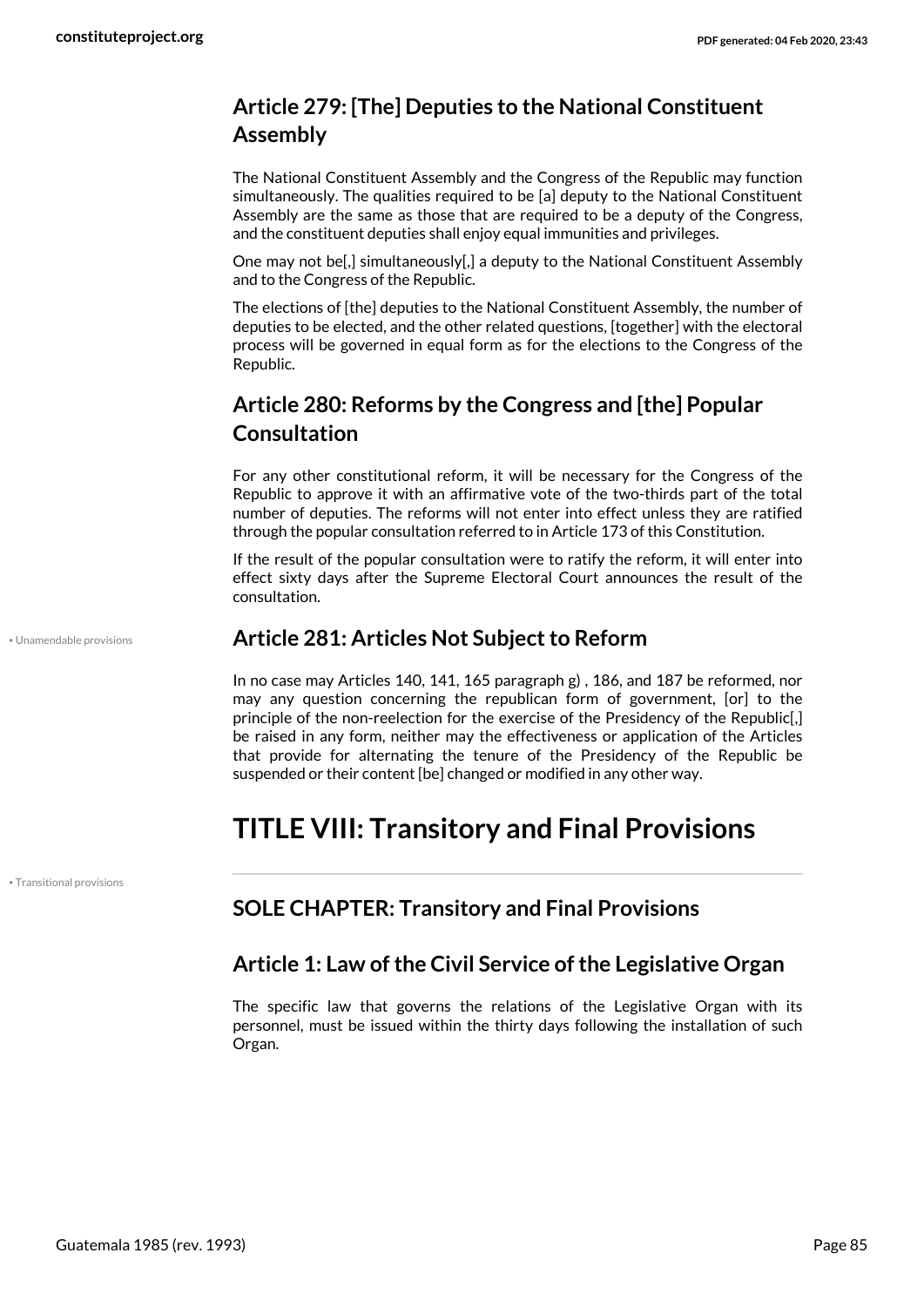### **Article 2: Lower Level [Menores] Courts**

No municipal authority shall perform judicial functions, so that within a time no greater than two years from the effectiveness of this Constitution, the lower level courts must be severed from the municipalities of the country and the Judicial Organ shall appoint the specific authorities, regionalizing and appointing judges where it corresponds. Within this time, the laws and other provisions necessary for the appropriate compliance of this Article must be adopted.

### **Article 3: Conservation of Nationality**

Whoever has obtained [the] Guatemalan nationality, of origin or through naturalization, will retain it with the totality of its rights. The Congress of the Republic shall issue a law concerning citizenship, in the briefest time possible.

### **Article 4: De facto Government**

The Government of the Republic, organized in accordance with the Fundamental Statute of the Government [Estatuto Fundamental de Gobierno] and its reforms, will retain its functions until the person elected to the office [cargo] of President of the Republic takes possession [of it].

The Fundamental Statute of Government contained in Decree-Law 24-82 dated 27 April 1982, 36-82 dated 9 June 1982, 87-83 dated 8 August 1983, and the other reforms, will continue in force until the moment of initiation of the effectiveness of this Constitution.

### **Article 5: General Elections**

On 3 November 1985, general elections will be held for the President and Vice-President of the Republic, [for the] deputies to the Congress of the Republic, and for municipal corporations in all the country, in accordance with what is established by the specific Electoral Law issued by the Office of the Head of State [Jefatura de Estado] for the conduct of such general elections.

If it proceeds, a second election will be held for President and Vice-President of the Republic on 8 December 1985, in accordance with the same law.

<span id="page-85-0"></span>The Supreme Electoral Tribunal will organize such elections [comicios] and will make the definitive determination [calificación] of the results, proclaiming those citizens elected.

### **Article 6: [The] Congress of the Republic**

The National Constituent Assembly will give possession of their responsibilities [cargos] to the deputies declared elected by the Supreme Electoral Tribunal on 14 January 1986.

The deputies elected to the Congress of the Republic will hold preparatory sessions in such manner that in the same act of taking possession of their responsibilities, the Directive Board of the Congress of the Republic integrated in the form established by this Constitution may take possession of its [responsibilities].

• Electoral court powers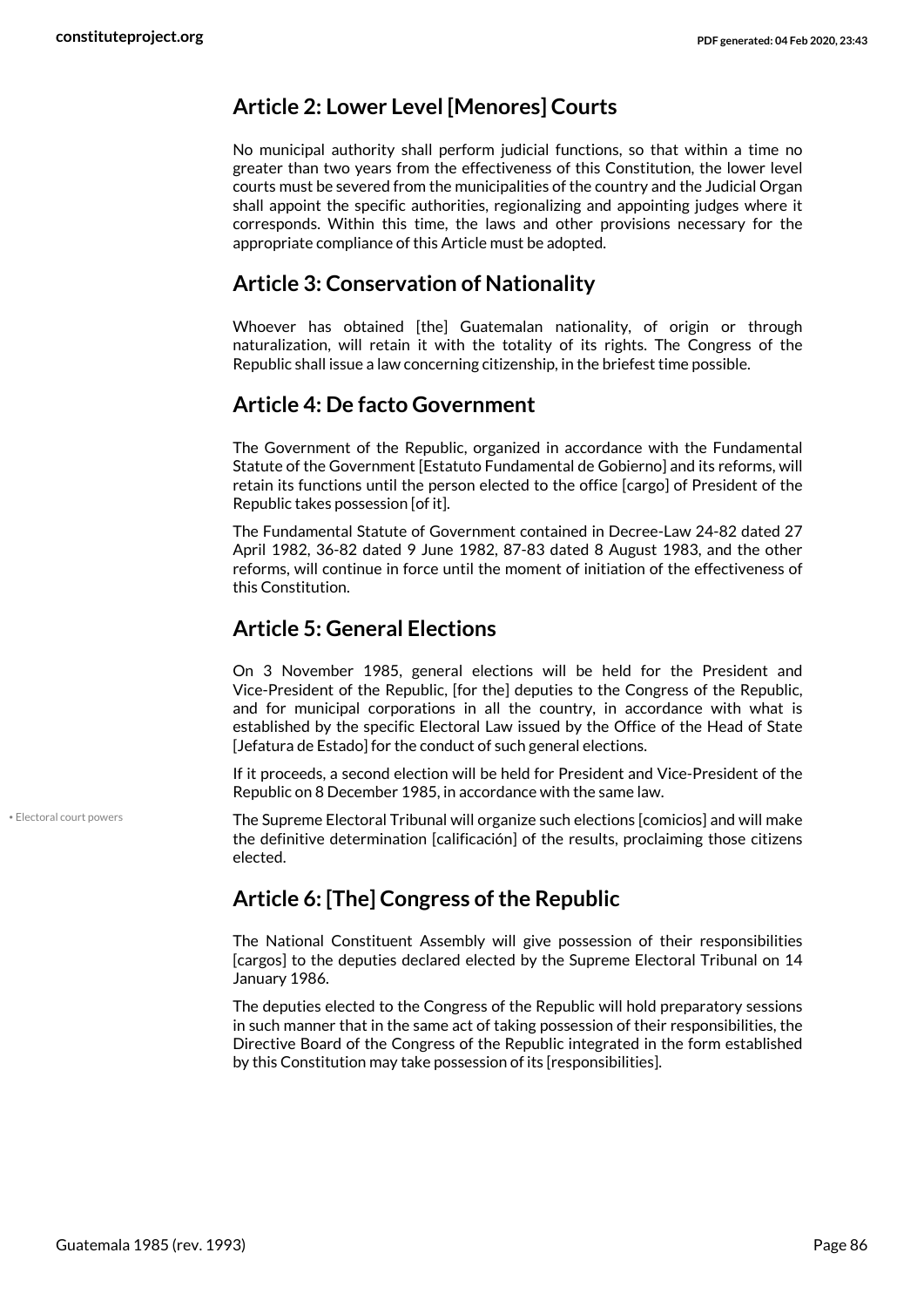### **Article 7: Dissolution of the National Constituent Assembly**

Once the mandate of giving possession to the deputies elected to the Congress of the Republic is completed and the Congress is organized, on 14 January 1986, the National Constituent Assembly of the Republic of Guatemala elected on 1 July 1984, will have terminated its functions and by expiration of its mandate on the same day, proceeds to dissolve. Prior to its dissolution, it will examine its accounts and grant them its approval.

### **Article 8: [The] Presidency of the Republic**

The Congress of the Republic, once installed in accordance with the preceding norms, is obligated to give possession of his [or her] office to the person declared elected as [the] President of the Republic by the Supreme Electoral Tribunal, and it shall do this in a solemn session that will be held at the latest at 16:00 hours on 14 January 1986.

By the same act, the Congress of the Republic will give possession of his [or her] office to the person declared elected by the Supreme Electoral Tribunal as the Vice-President of the Republic.

In the preparatory sessions of the Congress of the Republic, the necessary ceremony shall be planned and shall be organized.

### **Article 9: [The] Municipalities**

The elected municipal corporations will take possession of their offices and will initiate the period for which they were elected, on 15 January 1986.

The Congress of the Republic must issue a new Municipal Code [Código Municipal], the Law of Municipal Service [Ley de Servicio Municipal], the Preliminary Law of Regionalization [Ley Preliminar de Regionalización] and a Municipal Tax Code [Código Tributario Municipal], adjusted to the constitutional precepts, at the latest, in the time of one year from the installation of the Congress.

### **Article 10: [The] Supreme Court of Justice**

The magistrates of the Supreme Court of Justice and the other functionaries whose appointment corresponds to the Congress of the Republic, on this occasion, will be appointed and take possession of their responsibilities in the period contemplated between 15 January 1986 and 14 February 1986

Its period will terminate on the dates established in this Constitution and in the Law of the Civil Service of the Judicial Organ.

Six months after taking possession of their offices, the members of the Supreme Court of Justice, in exercise of their initiative of law, must send to the Congress of the Republic the bill of law of the composition [integración] of the Judicial Organ.

### **Article 11: [The] Executive Organ**

During the first year of effectiveness of this Constitution, the President of the Republic, in the exercise of his [or her] initiative of law, must send to the Congress of the Republic the bill of law of the Executive Organ.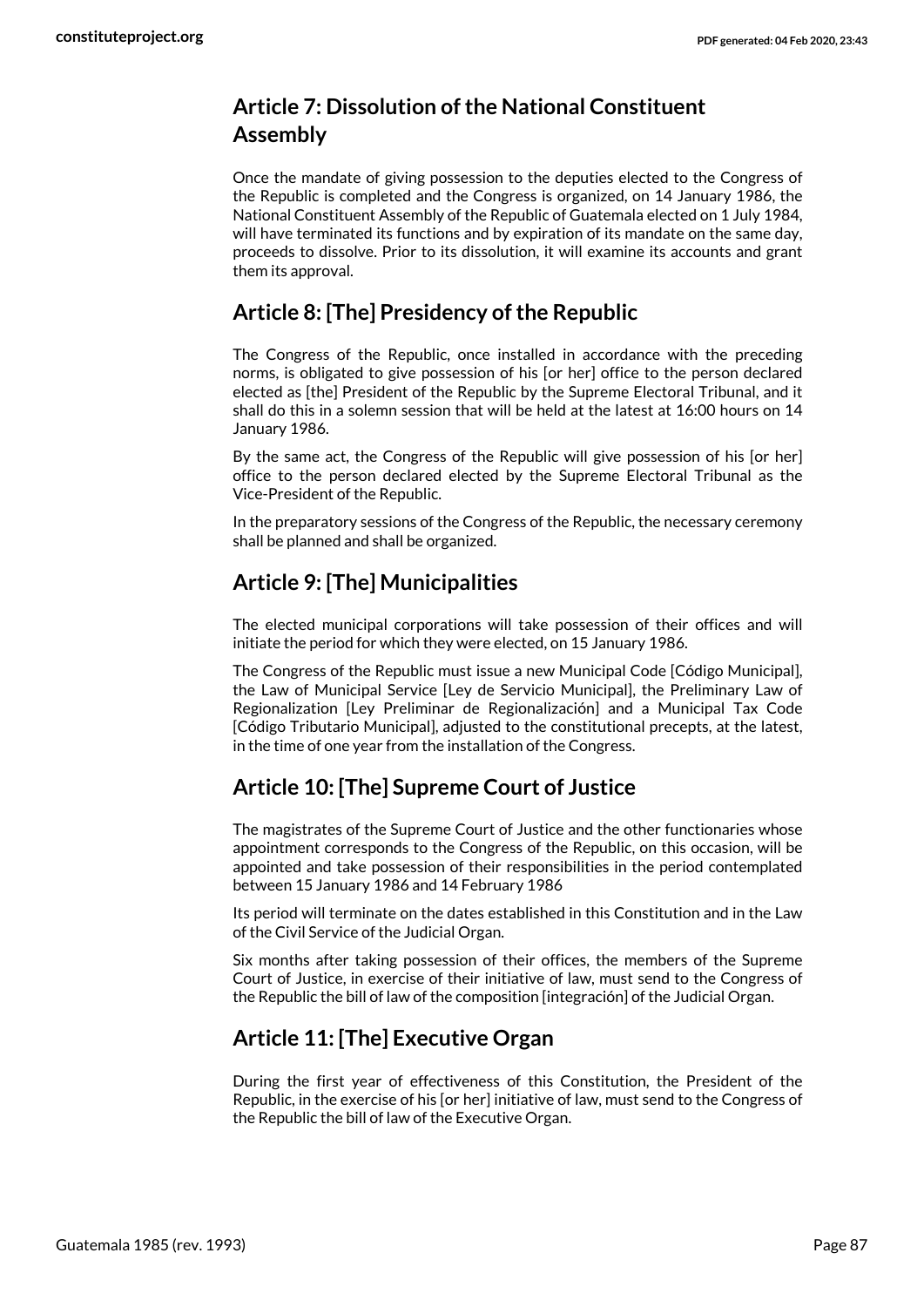### **Article 12: [The] Budget**

From the entrance into force of the Constitution, the Government of the Republic may submit to the cognizance of the Congress of the Republic the General Budget of [the] Revenues and Expenditures of the State brought into force by the previous government. If it is not modified, it will continue in force during the fiscal year of 1986.

### **Article 13: Allocation for [Improving] Literacy**

One percent of the General Ordinary Budget of [the] Revenues of the State is allocated, to eradicate illiteracy [analfabetismo] among the economically active population, during the first three governments originating from this Constitution, [an] allocation that will be deducted, in these periods, from the percentage established in Article 91 of this Constitution.

### **Article 14: National Committee for [Improving] Literacy**

The approval of the budgets and of [the] programs of literacy, and the control and supervision of its development, will be the charge [cargo] of a National Committee of Literacy [Comité Nacional de Alfabetización] comprised by the public and private sectors, [of which] half plus one of its members shall be from the public sector. A Law of Literacy [Ley de Alfabetización] shall be issued by the Congress of the Republic in the six months following the effectiveness of this Constitution.

### **Article 15: Integration of Petén**

The promotion and [the] economic development of the Department of Petén, for its effective integration into the national economy[,] is declared to be of national urgency. The law shall determine the measures and activities that will lead [tiendan] to such purposes.

### **Article 16: Decree-Laws**

The juridical validity of the decree-laws originating from the Government of the Republic beginning on 23 March 1982, as well as all the administrative and government acts realized in accordance with the law beginning on said date[,] are recognized.

<span id="page-87-0"></span>

#### • Campaign financing **Article 17: Financing to Political Parties**

The political parties shall enjoy financing, beginning with the general elections of 3 November 1985, which will be regulated by the Constitutional Electoral Law.

### **Article 18: Revelation [Divulgación] of the Constitution**

In the course of the year following its effectiveness, the Constitution shall be broadly disseminated in the Quiché, Mam, Cakchiquel, and Kekchí languages.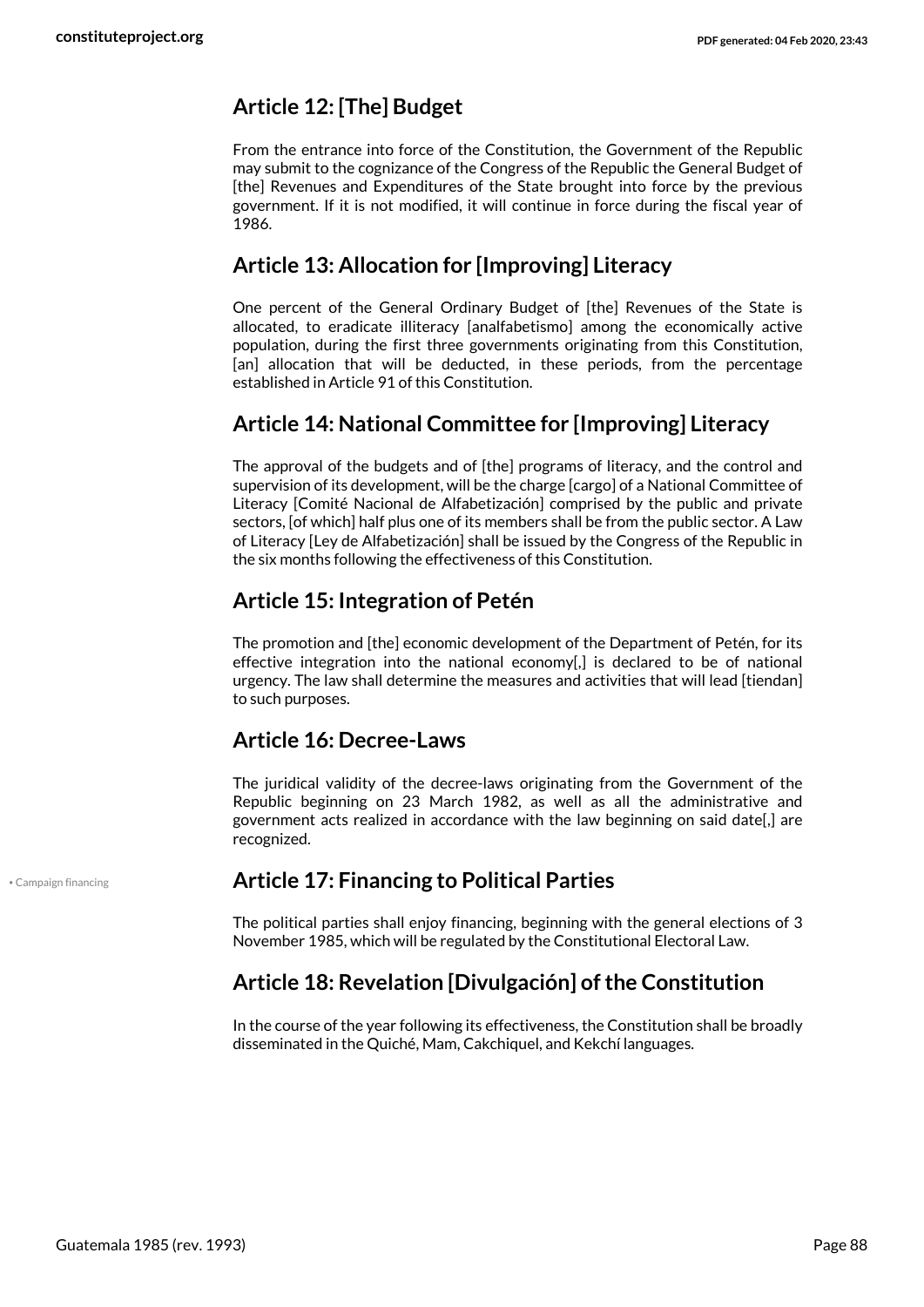### **Article 19: Belize [Belice]**

The Executive will have the faculty to realize those measures [gestiones] that would tend to resolve the situation of the rights of Guatemala with respect to Belize, in accordance with the national interests. Any definitive agreement must be submitted by the Congress of the Republic to the procedure of popular consultation specified in Article 173 of the Constitution.

The Government of Guatemala will promote social, economic, and cultural relations with the population of Belize.

For the effects of nationality, the nationals of Belize [Beliceños] of origin are subject to the regime which this Constitution established for [those nationals] of origin of the Central American countries.

### **Article 20: Headings [epígrafes]**

The headings that precede the Articles of this Constitution do not have interpretive validity and may not be quoted with respect to the content and scope of [the] constitutional norms.

### **Article 21: Effectiveness of the Constitution**

This Political Constitution of the Republic of Guatemala will enter into force on 14 January 1986, on the installation of the Congress of the Republic and will not lose its validity and effectiveness regardless of any temporary interruption resulting from situations of force.

This Article and Articles 4, 5, 6, 7, 8, 17, and 20 of the transitory and final provisions of this Constitution are excepted from the date of effectiveness, [and] they will enter into force on 1 June 1985.

### **Article 22: Abrogation [Derogatoria]**

All the Constitutions of the Republic of Guatemala and the constitutional reforms decreed prior to the present, are abrogated, as well as any laws and provisions that may have had equal effects.

### **Article 23**

For adequate implementation [adecuación] by the Congress of the Republic of the constitutional reforms approved on 17 November 1993 it must proceed in the following manner:

- **a.** When these constitutional reforms are in force the Supreme Electoral Tribunal must convoke elections for the deputies to the Congress of the Republic, which must be realized in a time not more than one hundred and twenty days after being convoked.
- **b.** The deputies that are elected [as a] result shall take possession of their offices thirty days after the election is effected, [the] date on which the term and functions of the deputies of the Congress of the Republic which was installed on 15 January 1991 terminates.
- **c.** The Congress of the Republic that is installed in accordance with provisions a) and b) of this Article, shall conclude its functions on 14 January 1996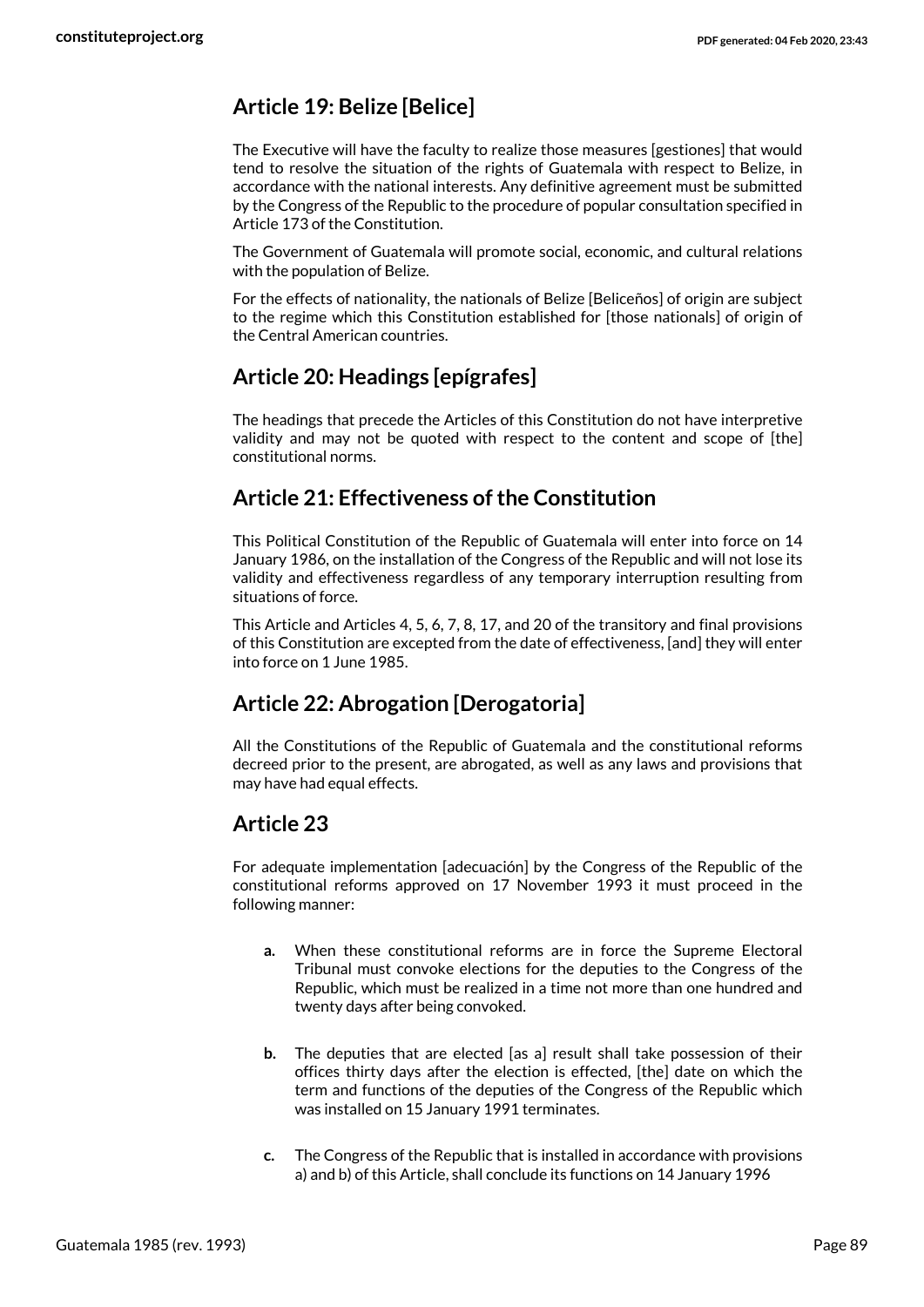This same day the deputies that are elected in the general elections of 1995 shall take possession [of office].

#### **Article 24**

For the adequate implementation by the Supreme Court of Justice and the other tribunals which are referred to in Article 217 of this Constitution, by the Office of the Comptroller General of Accounts and by the Public Ministry of the approved constitutional reforms, it shall proceed in the following manner:

- **a.** The Congress of the Republic which is installed in accordance with the previous Transitory Article, shall convoke, within the three days following its installation, the Nominating Commissions specified in Articles 215, 217 and 233 of this Constitution, so that in a time of not more than fifteen days it shall proceed to make the corresponding nominations.
- **b.** The Congress of the Republic which is installed in accordance with the previous Transitory Article must elect the magistrates of the Supreme Court of Justice and of the other tribunals referred to in Article 217 of this Constitution and the Comptroller General of Accounts within the thirty days following the installation of the new Congress, [a] date on which the elected [persons] must take possession of their offices [cargos] and on which the term and functions of the magistrates and [the] comptroller which they must substitute terminates.
- **c.** For the effects of the previous provisions, the Congress will meet in extraordinary sessions if it should be necessary.
- **d.** The President of the Republic must appoint the Procurator General of the Nation within thirty days after the effectiveness of these reforms, [a] date on which he [or she] must take possession [of office] and on which the term and functions of the procurator that he [or she] substituted[,] terminates.
- **e.** The President of the Republic must appoint the Attorney General of the Republic within the thirty days after the effectiveness of these reforms, [a] date on which he [or she] must take possession [of office].
- **f.** The Procurator General of the Nation shall continue to perform the responsibilities of Head of the Public Ministry until the Attorney General takes possession [of office].

#### **Article 25**

The provisions contained in Articles 23 and 24 of the Sole Chapter of Title VIII of this Constitution are of special character and [they will] prevail over any others of general character.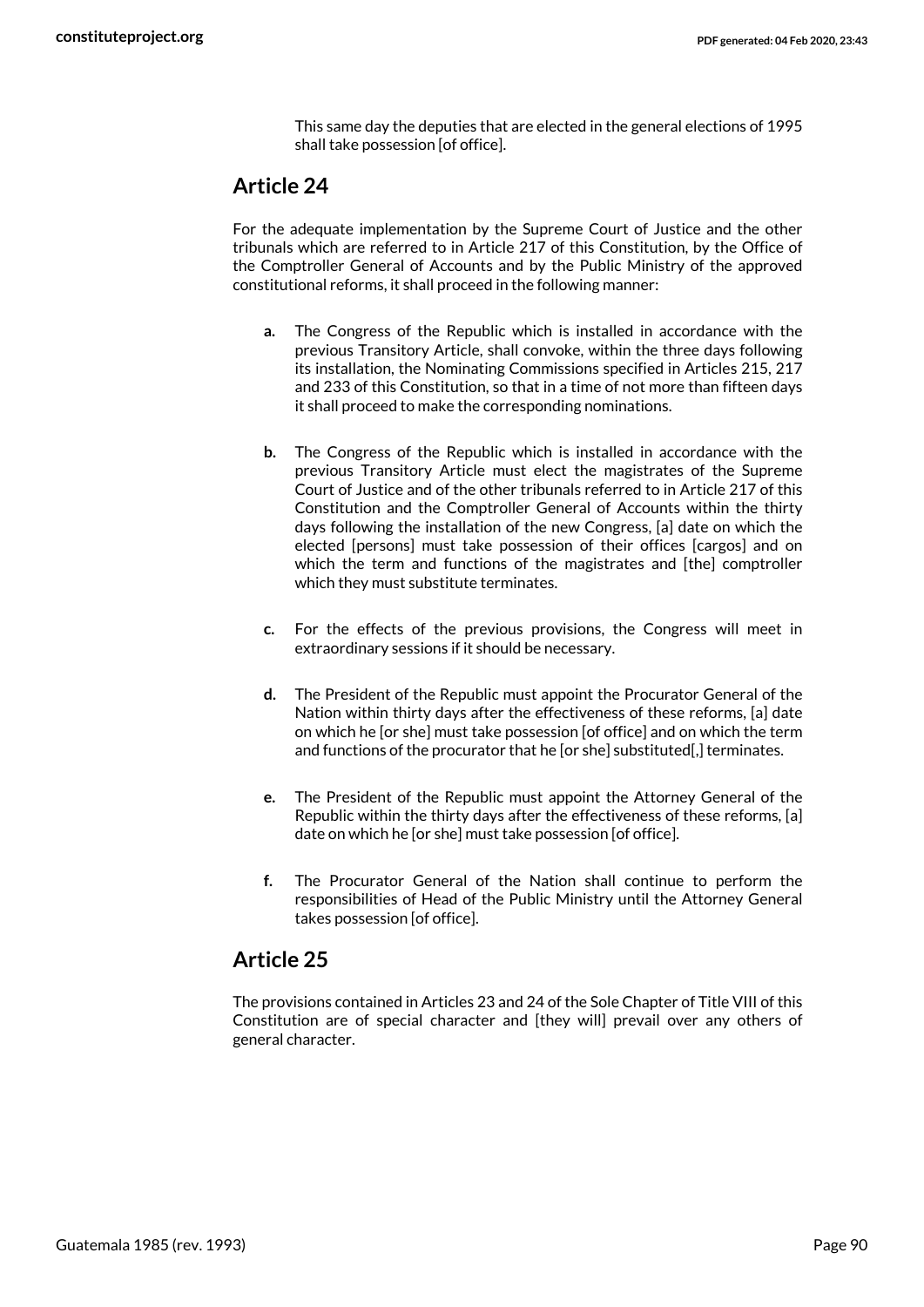### **Article 26**

At the latest, within a period of eighteen months from the date of the effectiveness of these reforms, the Executive Organ, in order to modernize and make the public administration more efficient, in exercise of its initiative of law, must send to the Congress of the Republic, an initiative of law that contains the Law of the Executive Organ.

### **Article 27**

With the objective that the elections of the municipal governments be realized on one same date, conjointly with the presidential elections and [the elections] of deputies, in those municipalities where municipal governments took possession [of their responsibilities] in June of 1993 for a period of five years, the next elections shall be for a term that will conclude on 15 January 2000.

For this effect the Supreme Electoral Tribunal must take the pertinent measures.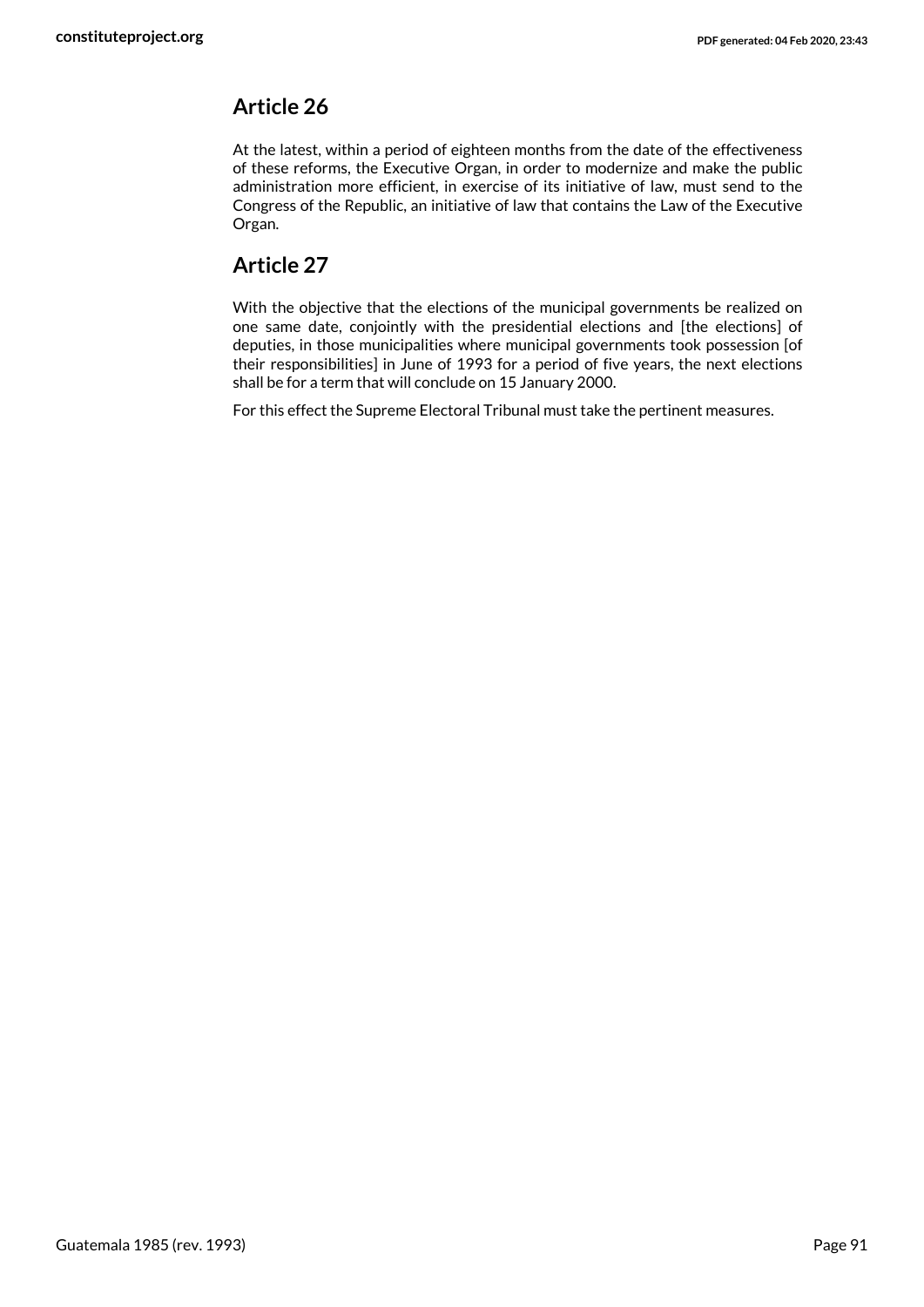### **Topic index**

#### A

| B |                                                                                                             |
|---|-------------------------------------------------------------------------------------------------------------|
|   |                                                                                                             |
| Ċ |                                                                                                             |
|   |                                                                                                             |
|   |                                                                                                             |
|   |                                                                                                             |
|   |                                                                                                             |
|   |                                                                                                             |
|   |                                                                                                             |
|   |                                                                                                             |
|   |                                                                                                             |
|   |                                                                                                             |
|   |                                                                                                             |
|   |                                                                                                             |
|   |                                                                                                             |
| D |                                                                                                             |
|   |                                                                                                             |
|   |                                                                                                             |
|   | Duty to obey the constitution $\dots\dots\dots\dots\dots\dots\dots\dots\dots\dots\dots\dots\dots\dots\dots$ |
|   |                                                                                                             |
|   |                                                                                                             |
|   |                                                                                                             |
| E |                                                                                                             |
|   |                                                                                                             |
|   |                                                                                                             |
|   |                                                                                                             |
|   |                                                                                                             |
|   |                                                                                                             |
|   |                                                                                                             |
|   |                                                                                                             |
|   |                                                                                                             |
|   |                                                                                                             |
|   |                                                                                                             |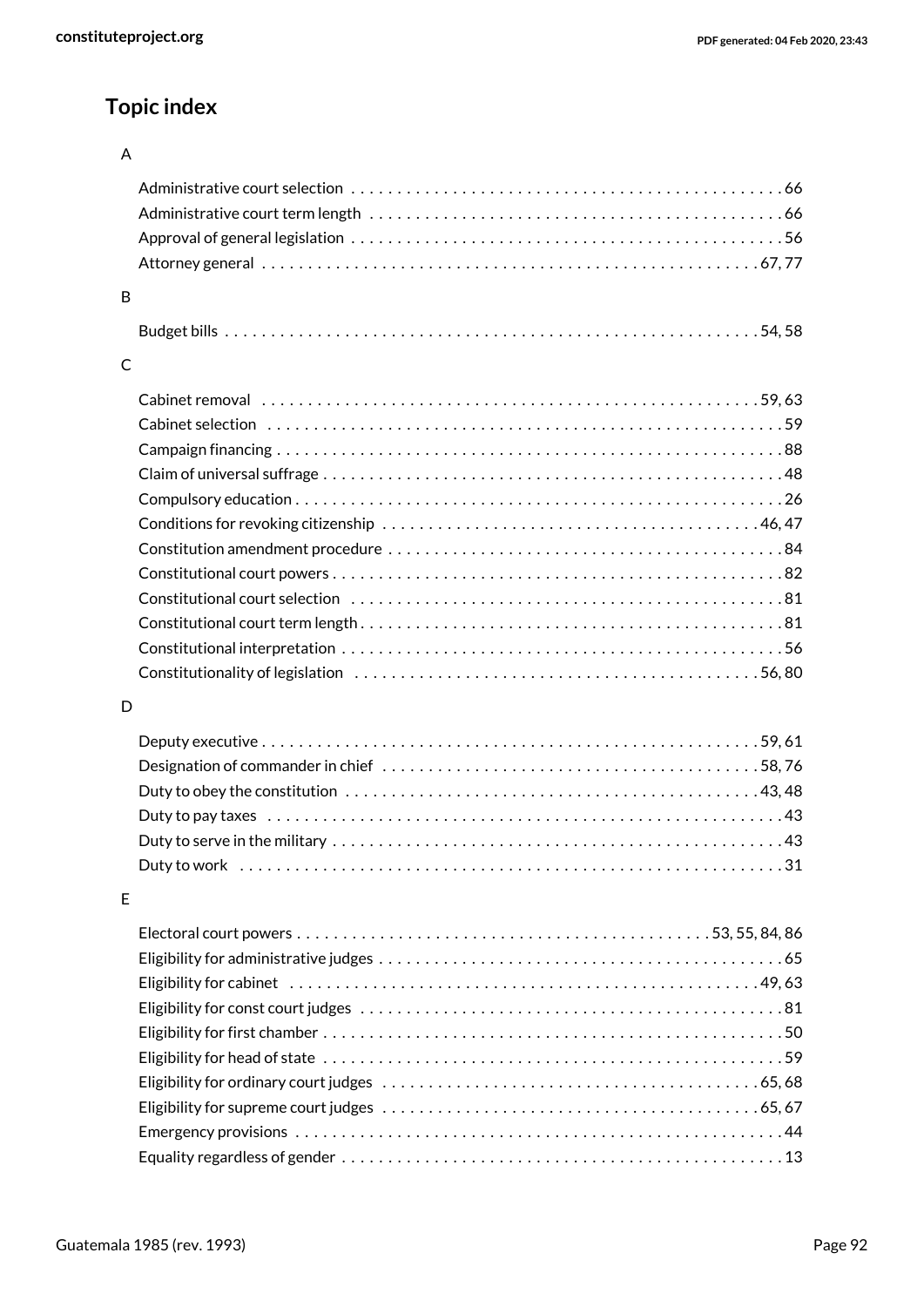| F |  |
|---|--|
|   |  |
|   |  |
|   |  |
|   |  |
|   |  |
|   |  |
|   |  |
|   |  |
|   |  |
|   |  |
|   |  |
| Ġ |  |
|   |  |
|   |  |
|   |  |
| H |  |
|   |  |
|   |  |
|   |  |
|   |  |
|   |  |
|   |  |
|   |  |
|   |  |
|   |  |
| I |  |
|   |  |
|   |  |
|   |  |
|   |  |
|   |  |
| J |  |
|   |  |
|   |  |
| L |  |
|   |  |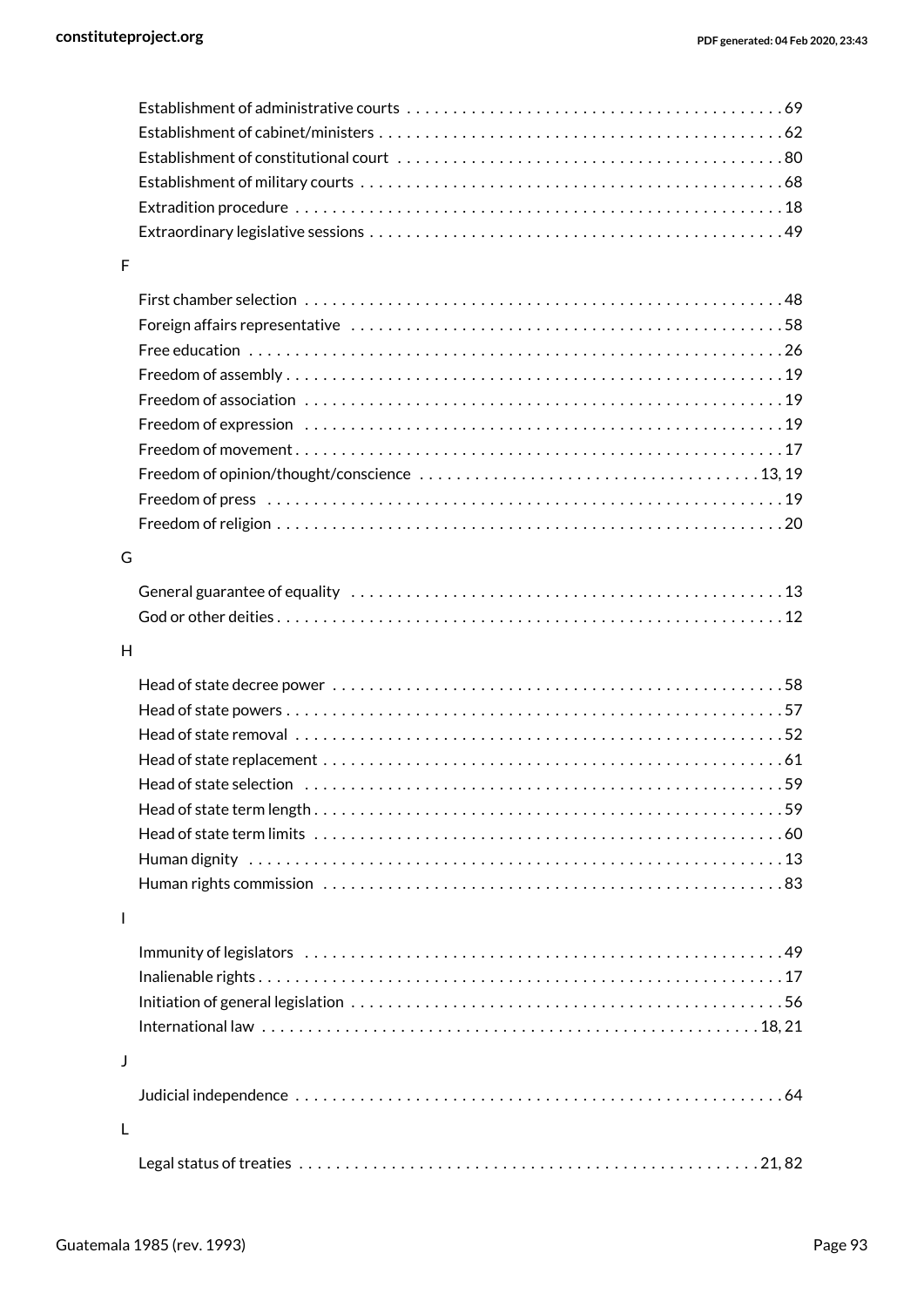| M       |  |
|---------|--|
|         |  |
|         |  |
|         |  |
|         |  |
|         |  |
|         |  |
| N       |  |
|         |  |
|         |  |
|         |  |
| $\circ$ |  |
|         |  |
|         |  |
|         |  |
|         |  |
|         |  |
|         |  |
| P       |  |
|         |  |
|         |  |
|         |  |
|         |  |
|         |  |
|         |  |
|         |  |
|         |  |
|         |  |
|         |  |
|         |  |
|         |  |
|         |  |
|         |  |
|         |  |
|         |  |
|         |  |
|         |  |
|         |  |
|         |  |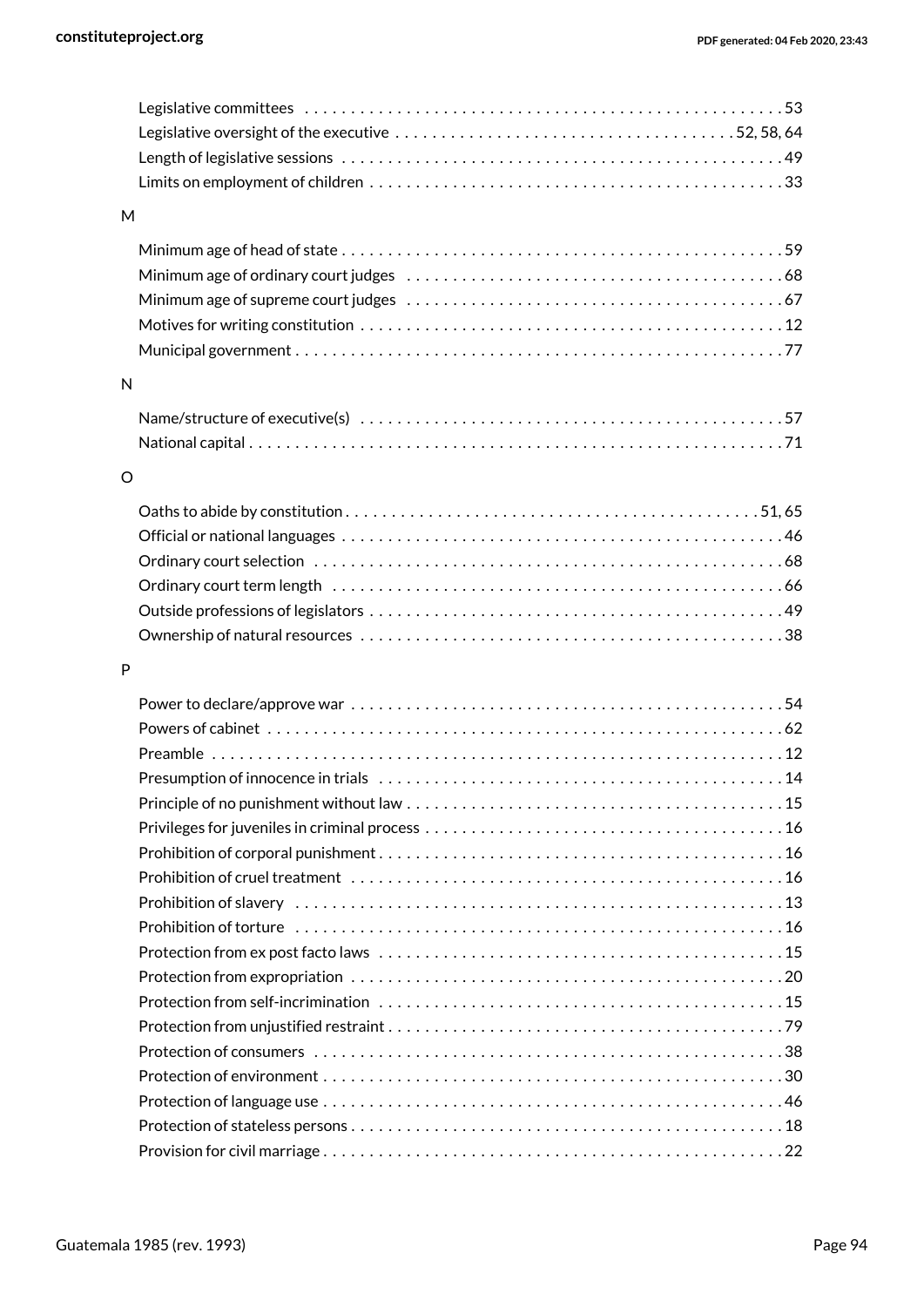| R |                                                                                                           |
|---|-----------------------------------------------------------------------------------------------------------|
|   |                                                                                                           |
|   |                                                                                                           |
|   |                                                                                                           |
|   |                                                                                                           |
|   |                                                                                                           |
|   |                                                                                                           |
|   | Regional group(s) $\dots\dots\dots\dots\dots\dots\dots\dots\dots\dots\dots\dots\dots\dots\dots\dots\dots$ |
|   |                                                                                                           |
|   |                                                                                                           |
|   |                                                                                                           |
|   |                                                                                                           |
|   |                                                                                                           |
|   |                                                                                                           |
|   |                                                                                                           |
|   |                                                                                                           |
|   |                                                                                                           |
|   |                                                                                                           |
|   |                                                                                                           |
|   |                                                                                                           |
|   |                                                                                                           |
|   |                                                                                                           |
|   |                                                                                                           |
|   |                                                                                                           |
|   |                                                                                                           |
|   | Right to health care $\dots\dots\dots\dots\dots\dots\dots\dots\dots\dots\dots\dots\dots\dots\dots\dots$   |
|   |                                                                                                           |
|   |                                                                                                           |
|   |                                                                                                           |
|   |                                                                                                           |
|   |                                                                                                           |
|   |                                                                                                           |
|   |                                                                                                           |
|   |                                                                                                           |
|   |                                                                                                           |
|   |                                                                                                           |
|   |                                                                                                           |
|   |                                                                                                           |
|   | Rights of children $\dots\dots\dots\dots\dots\dots\dots\dots\dots\dots\dots\dots\dots\dots\dots\dots$     |
|   |                                                                                                           |